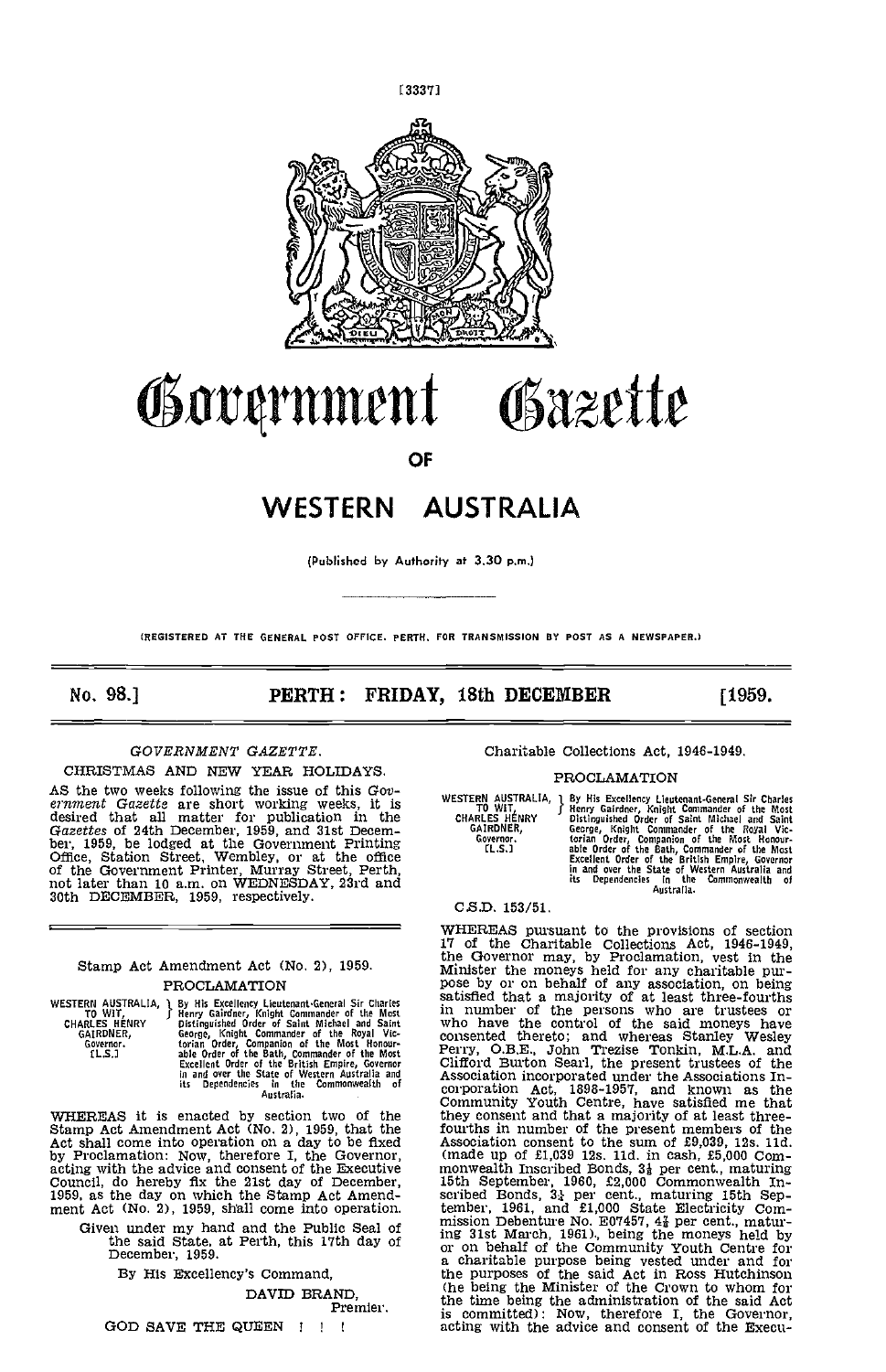tive Council, do hereby vest the said moneys in the said Ross Hutchinson under and for the pur- poses of the said Act.

Given under my hand and the Public Seal of the said State. at Perth, this 9th day of December, 1959.

By His Excellency's Command,

ROSS HUTCHINSON, Chief Secretary.

## GOD SAVE THE QUEEN ! ! !

(Previous Proclamation dated 8th July, 1959, referring to the sum of £9,653 6s. 7d. is hereby revoked.)

## Charitable Collections Act, 1946-1949. PROCLAMATION

|                      | WESTERN AUSTRALIA, 1 By His Excellency Lieutenant-General Sir Charles | --  |
|----------------------|-----------------------------------------------------------------------|-----|
|                      |                                                                       | рo  |
| to wit.              | Henry Gairdner, Knight Commander of the Most                          |     |
| <b>CHARLES HENRY</b> | Distinguished Order of Saint Michael and Saint                        | se  |
| <b>GAIRDNER.</b>     | George, Knight Commander of the Royal Vic-                            | cΒ  |
| Governor.            | torian Order, Companion of the Most Honour-                           |     |
| [L.S.]               | able Order of the Bath, Commander of the Most                         | th  |
|                      |                                                                       | Sє  |
|                      | Excellent Order of the British Empire, Governor                       |     |
|                      | in and over the State of Western Australia and                        | dr  |
|                      | its Dependencies in the Commonwealth of                               |     |
|                      |                                                                       | li٧ |
|                      | Australia.                                                            |     |

C.S.D. 153/51.

WHEREAS pursuant to the provisions of section 17 of the Collections Act, 1946-1949, the C sum of £9,039 12s. l1d. (made up of £1,039 12s. l1d. in cash, £5,000 Commonwealth Inscribed Bonds,  $3\frac{1}{4}$  per cent., maturing 15th September, 1960, £2,000 Commonwealth Inscribed Bonds,  $3\frac{1}{4}$  per cent., maturing 15th September, 1961, and  $\hat{\mathbf{f}}$ 1,000 State Electricity Commission Debenture No. E07457, 4 $\frac{1}{4}$ <br>per cent., maturing 31st March, 1961), is vested in Ross Hutchinson as the Minister of the Crown to whom for the time being the administration of the said Act is committed and is held by him on trust<br>for the promotion of the objects of the Community<br>Youth Centre (hereinafter called "the Association")<br>as set out in the Constitution and Rules thereof;<br>and whereas by the the said Act the Governor may, by Proclamation, vary the trusts and may by the same Proclamation vest the said moneys in such persons and for such charitable purposes as the Governor shall specify; and whereas financial assistance towards the erection, establishment, equipment, carrying on, maintenance and improvement of a community youth wHER centre at the John Curtin High School, Fremantle, for use by such charitable or social welfare organisatlons which have been or are affiliated with the Association is a charitable purpose within the meaning of the said Act; and whereas the Governor advice has specified that the said sum shall now vest in on wh the Minister for Works for that charitable purpose:  $\frac{0.01 \text{ W1}}{100 \text{ W1}}$ <br>Now, therefore I, the Governor, acting with the advice and consent of the Executive Council, do<br>hereby vest the said moneys in the Minister for<br>Works for the charitable purpose of financial assist-<br>ance to the extent of £8,000 Os. Od. towards the erection of a community youth centre at the John Curtin High School, Fremantle, for use by such charitable or social welfare organisations which have been or are affiliated with the Association and<br>for the charitable purpose of establishing, equip-<br>ping, carrying on, maintenance and improvement<br>of the said centre financial assistance to the extent of the balance of the said sum of £1,039 12s. lid.

Given under my hand and the Public Seal of<br>the said State, at Perth, this 9th day of<br>December, 1959.

By His Excellency's Command,

## ROSS HUTCHINSON,

## Chief Secretary.

## GOD SAVE THE QUEEN ! ! !

(Previous Proclamation dated 8th July, 1959, re-<br>ferring to the sum of £9,653 6s. 7d. is hereby re-<br>voked.)

Health Act, 1911 (as amended). PROCLAMATION

WESTERN AUSTRALIA, 1 By His Excellency Lieutenant-General Sir Charles<br>TO WIT, 5 Henry Gairdner, Knight Commander of the Most<br>GHARLES HENRY Distinguished Order of Saint Michael and Saint GAIRDNER, George, Knight Commander of the Royal Vic-<br>
Governor. torian Order, Companion of the Most Honour-<br>
CL.S.3 able Order of the Bath, Commander of the Most<br>
Excellent Order of the British Empire, Governor<br>
in and ove

P.H.D. 1601/48.

WHEREAS by section 186 of the Health Act, 1911<br>(as amended), it is provided that in Division 2 of<br>Part VII of that Act the term "offensive trade" means and includes any of the trades specified in the Second Schedule, and any other trade de- clared to be offensive by Proclamation; and whereas, by Proclamation published in the Gov-<br>ernment Gazette on the fifteenth day of September in the year one thousand nine hundred and sixteen, "Shops in which live poultry or other birds,<br>or in which animals are kept or exposed for sale"<br>was declared to be an offensive trade: Now, there-<br>fore I, the Governor, under and by virtue of the<br>powers in me vested a the Government Gazette on the fifteenth day of September in the year one thousand nine hun-<br>dred and sixteen, and hereafter "shops in which live poultry or other birds, or in which animals are kept or exposed for sale" shall cease to be an offensive trade within the meaning of section 186 of the Health Act, 1911 (as amended).

Given under my hand and the Public Seal of the said State, at Perth, this 9th day of December, 1959. December, 1959.<br>By His Excellency's Command,

ROSS HUTCHINSON, Minister for Health.

GOD SAVE THE QUEEN <sup>I</sup> <sup>I</sup>

## Chiropodists Act, 1957. PROCLAMATION

WESTERN AUSTRALIA, 1 By His Excellency Lieutenant-General Sir Charles CHARLES Henny Henry Gardner, Kinght Commander of the Rost CHARLES HENRY Distinguished Order of Saint Michael and Saint GARENDER, George, Kinght Commande

P.H.D. 796/47.

WHEREAS it is enacted by section 2 of the Chiro- podists Act, 1957, that the Act shall come into operation on a day to be fixed by Proclamation: Now, therefore I, the Governor, acting with the advice and consent of the Executive Council, do hereby fix the 4th day of January, 1960, as the day on which the Chiropodists Act, 1957, shall come into operation.

Given under my hand and the Public Seal of the said State, at Perth, this 9th day of December, 1959.

By His Excellency's Command, ROSS HUTCHINSON,

Minister for Health.

GOD SAVE THE QUEEN ! ! !

## Fisheries Act, 1905-1956. PROCLAMATION

WESTERN AUSTRALIA, 1. By His Excellency Lieutenant-General Sir Charles<br>TO WIT, I Henry Gairdner, Knight Commander of the Most<br>CHARLES HENRY Distinguished Order of Saint Michael and Saint GAIRDNER, George, Knight Commander of the Royal Vic-<br>
Governor. torian Order, Companion of the Most Honour-<br>
[L.S.] able Order of the Bath, Commander of the Most<br>
Excellent Order of the British Empire, Governor<br>
in and ove

## PD. 11/29, Ex. Co. No. 2246.

IN pursuance of the provisions of section 9 of the Fisheries Act, 1905-1956, I, the Governor of the State of Western Australia, by and with the advice and consent of the Executive Council, do hereby, in exercise of the powers aforesaid and of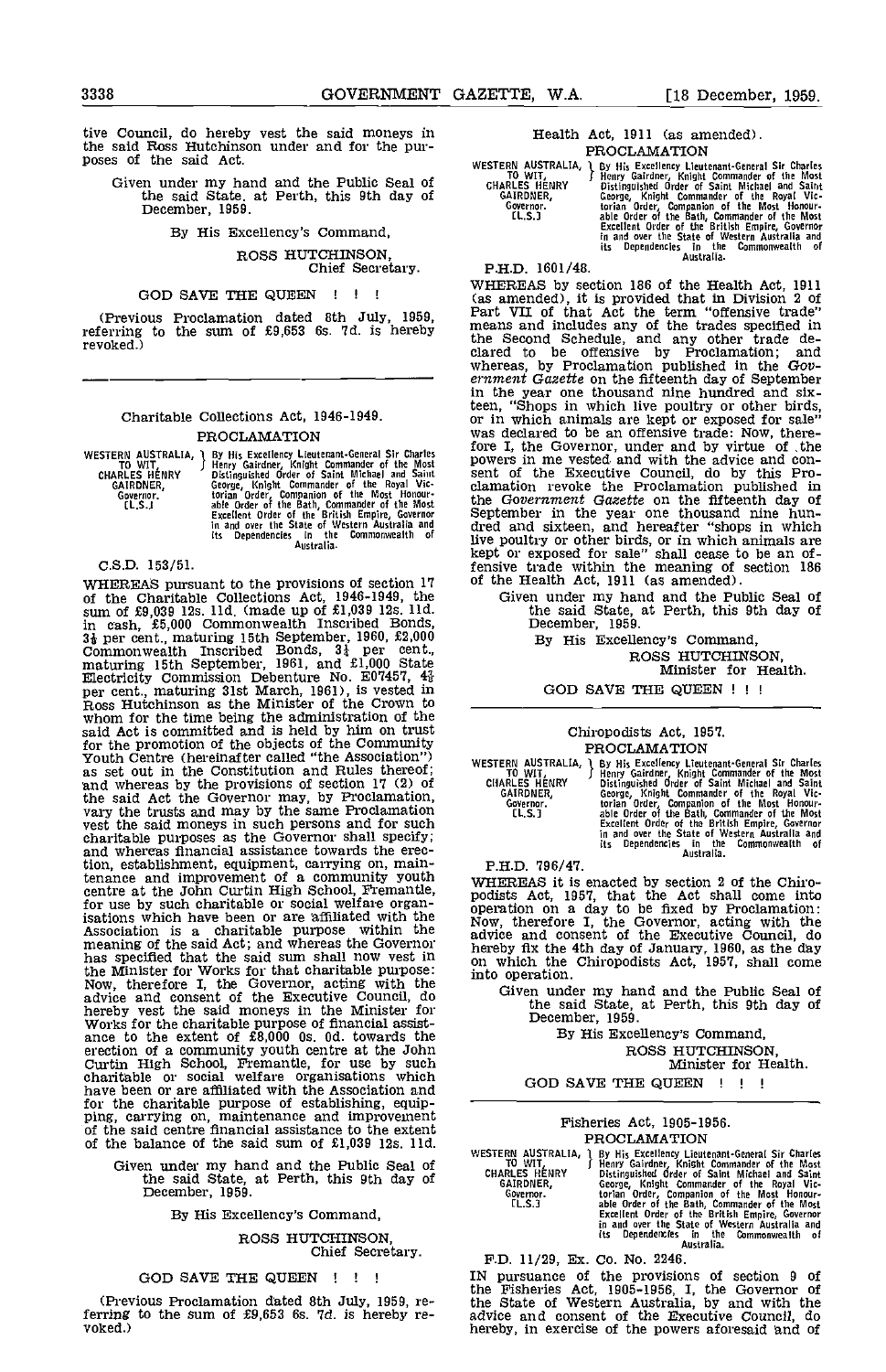every other power enabling me in this behalf, pro-<br>hibit the taking by any means whatsoever of the<br>fish known as or called "Marron" in all Western Australian waters specified in the Schedule hereto for a period of two years from 1st January, 1960.

## Schedule.

The whole of the waters of the North Dandalup River.

Given under my hand and the Public Seal of the said State, at Perth, this 9th day of December, 1959.<br>December, 1959. WHEREAS by section 5 of the Cemeteries Act, 1897,

By His Excellency's Command,

ROSS HUTCHINSON, Minister for Fisheries.

GOD SAVE THE QUEEN ! ! !

## Land Act, 1933-1958.

#### PROCLAMATION

|                      | WESTERN AUSTRALIA, I By His Excellency Lieutenant General Sir Charles |  |
|----------------------|-----------------------------------------------------------------------|--|
| to wit. .            | Henry Gairdner, Knight Commander of the Most                          |  |
| <b>CHARLES HENRY</b> | Distinguished Order of Saint Michael and Saint                        |  |
| GAIRDNER.            | George, Knight Commander of the Royal Vic-                            |  |
| Governor .           | torian Order, Companion of the Most Honour-                           |  |
| [L.S.]               | able Order of the Bath, Commander of the Most                         |  |
|                      | Excellent Order of the British Empire, Governor                       |  |
|                      | in and over the State of Western Australia and                        |  |
|                      | its Dependencies in the Commonwealth of                               |  |
|                      | Australia.                                                            |  |
|                      |                                                                       |  |

Corres. No. 1224/05.

WHEREAS by section 31 of the Land Act, 1933- 1958, the Governor may, by Proclamation, and subject to such conditions as may be expressed therein, classify as of Class "A" any lands of the Crown reserved to Her Majesty for any of the purposes specified in the said section; and whereas it is deemed expedient that the reserve described in the Schedule hereto should be classified as of Class "A": Now, therefore I, the Governor, with the advice of GHAR<br>Executive Council, do by this my Proclamation GA classify as of Class "A" the reserve described here-<br>under.

## Schedule.

Reserve No. 13189 (Plantagenet Locations 1523 and 6740) containing 158 acres for the purpose of "Recreation." (Public Plan 445/SO, B4.)

Given under my hand and the Public Seal of Actor the said State, at Perth, this 9th day of by actor of  $\frac{1}{2}$ 

By His Excellency's Command,

STEWART BOVELL, Minister for Lands.

# GOD SAVE THE QUEEN  $\vert$  !!

# Cemeteries Act, 1897.

PROCLAMATION

WESTERN AUSTRALIA, 1 By His Excellency Lieutenant-General Sir Charles<br>TO WIT, 5 Henry Gairdner, Knight Commander of the Most<br>CHARLES HENRY Distinguished Order of Saint Michael and Saint GAIRDNER, George, Knight Commander of the Royal Victor<br>Governor. torian Order, Companion of the Most Honour-<br>
LL.S.J able Order of the Bath, Commander of the Most<br>
Excellent Order of the British Empire, Governor<br>
in and ov

L.G. 682/59.

WHEREAS by section 5 of the Cemeteries Act, 1897, the Governor may appoint such place or places in each district as he shall deem expedient a reserve for the burial of the dead; and whereas it is deemed expedient that Cemetery Reserve No. 16750 at Harrismith should be reserved for the burial of the Harrismith should be reserved for the burial of the dead: Now, therefore I, the Governor as aforesaid, with the advice of the Executive Council, do by this my Proclamation appoint reserve No. 16750 as a reserve for the burial of the dead.

Given under my hand and the Public Seal of the said State, at Perth, this 9th day of December, 1959.

By His Excellency's Command,

(Sgd.) L. A. LOGAN, Minister for Local Government. GOD SAVE THE QUEEN ! ! !

## Cemeteries Act, 1897, PROCLAMATION

WESTERN AUSTRALIA, J By His Excellency Lieutenant-General Sir Charles To WIT, Henry Gardney, Knjght Commander of the Royal CHARLES HENRY Distinguished Order of Saint Michael and Saint GARLES HENRY Distinguished Order of Sa

L.G. 681/59.

the Governor may appoint such place or places in each district as he shall deem expedient a reserve for the burial of the dead; and whereas it is deemed expedient that Cemetery Reserve No. 15056 at Toolibin should be reserved for the burial of the dead: Now, therefore I, the Governor as afore- said, with the advice of the Executive Council, do said, with the advice of the Executive Council, do<br>by this my Proclamation appoint reserve No. 15056 as a reserve for the burial of the dead.

Given under my hand and the Public Seal of the said State, at Perth, this 9th day of December, 1959.

By His Excellency's Command,

(Sgd.) L. A. LOGAN,<br>Minister for Local Government,

GOD SAVE THE QUEEN !!!

## Betting Control Act Amendment Act, 1959. PROCLAMATION

WESTERN AUSTRALIA, 1 By His Excellency Lieutenant-General Sir Charles<br>TO WIT, 5 Henry Gairdner, Knight Commander of the Most<br>CHARLES HENRY Distinguished Order of Saint Michael and Saint GAIRDNER, George, Knight Commander of the Royal Vic-<br>Governor. torian Order, Companion of the Most<br>
[L.S..] able Order of the Bath, Commander of the Most<br>
Excellent Order of the British Empire, Governor<br>
in and over the St

WHEREAS it is enacted by section two of the Bet-Virtuellation of the Better of the Better of the Better<br>ting Control Act Amendment Act, 1959, that the<br>Act shall come into operation on a day to be fixed<br>by Proclamation: Now, therefore I, the Governor,<br>acting with the adv

Given under my hand and the Public Seal of the said State, at Perth, this 17th day of December, 1959.

By His Excellency's Command,

C. C. PERKINS Minister for Police.

GOD SAVE THE QUEEN ! ! !

## Factories and Shops Act, 1920-1957. PROCLAMATION

WESTERN AUSTRALIA, J By His Excellency Lieutenant-General Sir Charles<br>
CHARLES HENRY Bising Gardner, Knight Commander of the Most<br>
GARLES HENRY Distinguished Order of Saint Michael and Saint<br>
GARLES HENRY Distinguished Ord

F. and 8. 515/58.

WHEREAS by section 166 of the Factories nd Shops Act, 1920-1957, it is enacted that the Gover- nor may, by Proclamation, temporarily suspend the operations of the said Act, in so far as it applies to the closing time fixed or appointed for any shop or district: Now, therefore I, the said Governor, acting with the advice and consent of the Executive by the said Act, do by this Proclamation tempor- arily suspend the operations of the Factories and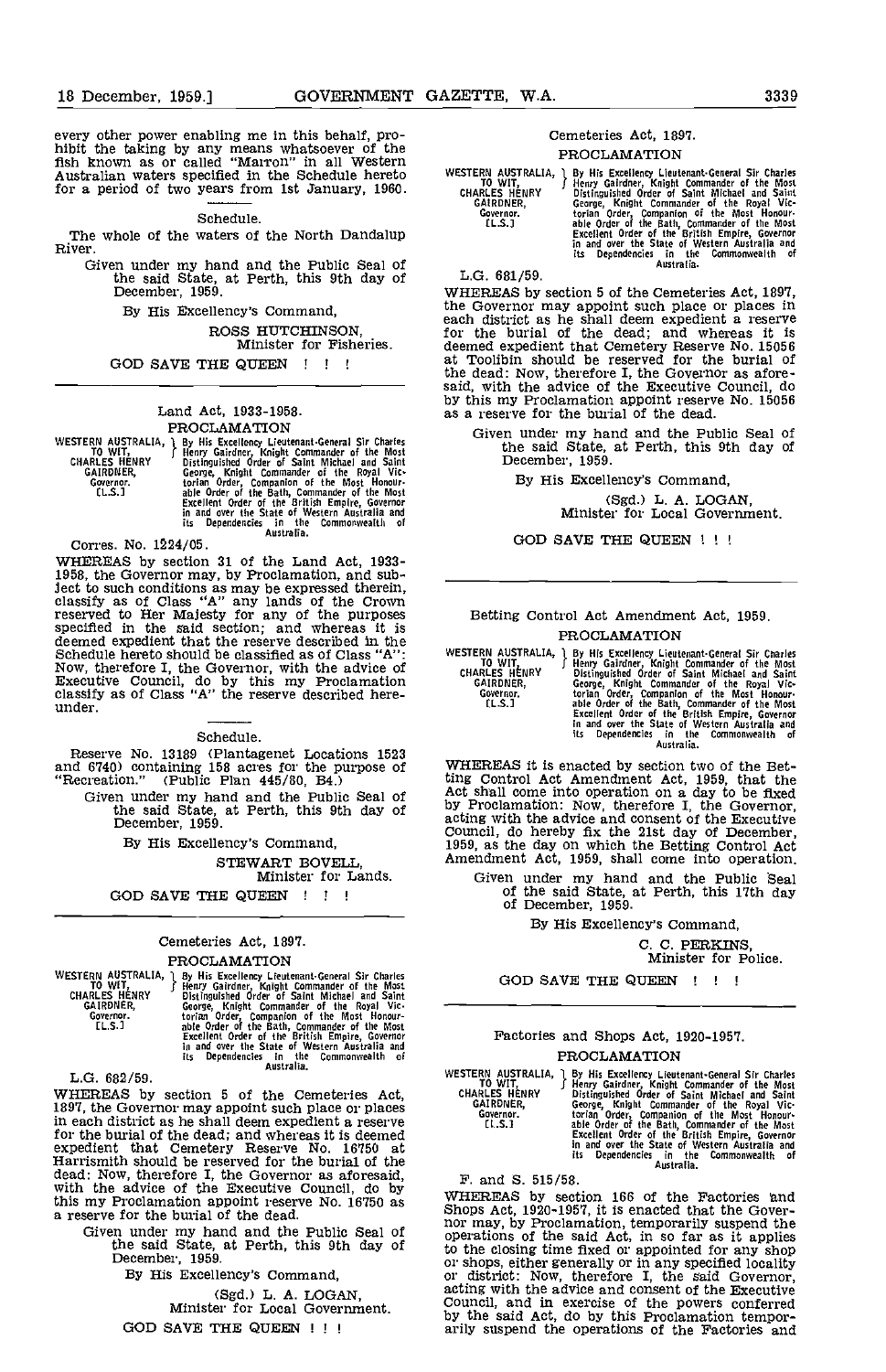Shops Act, 1920-1957, for the period the 28th day of December, 1959, inclusive, in so far as the said Act applies to the closing time of shops situated in those districts throughout the State which would normally observe the weekly half holiday during that period between the usual hour of closing of such shops and 6 p.m. on the said days.<br>on the said days.

Given under my hand and the Public Seal of the said State, at Perth, this 9th day of December, 1959.

By His Excellency's Command,

C. C. PERKINS, Minister for Labour.

GOD SAVE THE QUEEN ! ! !

## Factories and Shops Act, 1920-1957. PROCLAMATION

|                      | WESTERN AUSTRALIA, 1 By His Excellency Lieutenant-General Sir Charles |     |
|----------------------|-----------------------------------------------------------------------|-----|
| TO WIT.              | Henry Gairdner, Knight Commander of the Most                          |     |
| <b>CHARLES HENRY</b> | Distinguished Order of Saint Michael and Saint                        |     |
| GAIRDNER,            | George, Knight Commander of the Royal Vic-                            |     |
| Governor.            | torian Order, Companion of the Most Honour-                           |     |
| EL.S.1               | able Order of the Bath, Commander of the Most                         |     |
|                      | Excellent Order of the British Empire, Governor                       | ٦T, |
|                      | in and over the State of Western Australia and                        | 19  |
|                      | its Dependencies in the Commonwealth of                               |     |
|                      | Australia.                                                            | bz  |

F. and 8. 515/58.

WHEREAS it is enacted by section 115 of the in the Factories and Shops Act, 1920-1957, that during the perevery Christmas Day, New Year's Day, Good Friday, The any other day and Easter Monday and any other day Gover that the Governor may, by Proclamation, declare to be a public holiday to be observed under the said Act, all shops (except those mentioned in the Fourth Schedule and registered small shops) and warehouses shall be closed: Now, therefore I, the (Dwell said Governor, acting with the advice and consent the governor, acting with the advice and consent the governor of the Executive Council, and in exercise of the Linds powers conferred by the said Act, do by this Pro-<br>Lind said day all shops (except those mentioned in the Fourth Schedule to the said Act and registered doth I small shops) and warehouses throughout the State serve s shall be closed.

Given under my hand and the Public Seal of the said State, at Perth, this 9th day of December, 1959.

By His Excellencys' Command,

C. C. PERKINS, Minister for Labour.

GOD SAVE THE QUEEN !!!

## Factories and Shops Act, 1920-1957. PROCLAMATION

| WESTERN AUSTRALIA, 1 | By His Excellency Lieutenant-General Sir Charles |    |
|----------------------|--------------------------------------------------|----|
| TO WIT.              | Henry Gairdner, Knight Commander of the Most     | sc |
| <b>CHARLES HENRY</b> | Distinguished Order of Saint Michael and Saint   | or |
| GAIRDNER,            | George. Knight Commander of the Royal Vic-       | Οľ |
| Governor.            | torian Order, Companion of the Most Honour-      | lo |
| ft. S. 1             | able Order of the Bath. Commander of the Most    |    |
|                      | Excellent Order of the British Empire, Governor  |    |
|                      | in and over the State of Western Australia and   | 13 |
|                      | its Dependencies in the Commonwealth of          |    |
|                      | Australia.                                       | t. |

F. and S. 515/58.

WHEREAS by section 166 of the Factories and vest in<br>Shops Act, 1920-1957, it is enacted that the Governor may, by Proclamation, temporarily suspend the<br>operations of the said Act, in so far as it applies Now<br>to the closin or shops, either generally or in any specified locality<br>or district: Now, therefore I, the said Governor, acting with the advice and consent of the Executive abover<br>Council, and in exercise of the powers conferred aforests by the said Act, do by this Proclamation tempor- arily suspend the operations of the Factories and Shops Act, 1920-1957, for the period the 21st day

of December to the 24th day of December, 1959, inclusive, in so far as the said Act applies to the closing time of shops situated in those districts throughout the State which would normally observe the weekly half holiday during that period between the usual hour of closing of such shops and  $6$  p.m.

Given under my hand and the Public Seal of the said State, at Perth, this 9th day of December, 1959.

By His Excellency's Command,

C. C. PERKINS, Minister for Labour.

GOD SAVE THE QUEEN ! ! !

AT a meeting of the Executive Council, held in the Executive Council Chamber, at Perth, this 9th day of December, 1959, the following Orders in Council were authorised to be issued:

Land Act, 1933-1958.

## ORDER IN COUNCIL.

## Corres. No. 996/36.

WHEREAS by section 33 of the Land Act, 1933-<br>1958, it is, *inter alia*, made lawful for the Governor,<br>by Order in Council, to direct that any land re-<br>served pursuant to the provisions of this Act shall<br>be granted in fee s in the said section) subject to the condition that the person shall not lease or mortgage the whole or any part of the land without the consent of the Governor and subject to such other conditions and Governor and subject to such other conditions and limitations as the Governor shall deem necessary to ensure that the land is used for the purpose of to ensure that the land is used for the purpose of which the land is reserved as aforesaid; and whereas it is deemed expedient that reserve No. 21554 (Dwellingup Lot 36) should, subject as aforesaid, be granted in fee simple to Sidney Victor West, Linda Marion West, Edward Alexander Morgan, John Alexander Turner and Rebecca Turner as Trustees under the Methodist Church Model Deed of Western Australia 1912 to be held in trust for the purpose of a "Church Site (Methodist)": Now, therefore, His Excellency the Governor, by and with the advice and consent of the Executive Council, doth hereby direct that the beforementioned reserve shall be granted in fee simple to the afore-said Trustees to be held in trust for the aforesaid purpose, subject to the condition that the land shall not be leased or mortgaged in whole or in part without the consent of the Governor.

R. H. DOIG, Clerk of the Council.

## Land Act, 1933-1958. ORDERS IN COUNCIL

WHEREAS by section 33 of the Land Act, 1933-1958, it is made lawful for the Governor to direct that any reserve shall vest in and be held by any or other public purposes to be specified in such order; and whereas it is deemed expedient as fol-<br>lows:--

Corr. No. 1224/05.—That class "A" reserve No.<br>13189 should vest in and be held by the Plantagenet Road Board in trust for the purpose of Recreation.

Corr. No. 2463/25.—That reserve No. 19636 should<br>vest in and be held by the Minister for Works and<br>Water Supplies in trust for the purpose of Water.

Now, therefore, His Excellency the Governor, by and with the advice and consent of the Executive Council, doth hereby direct that the beforementioned reserves shall vest in and be held by the abovementioned bodies in trust for the purposes aforesaid, subject nevertheless to the powers re- served to him by section 37 of the said Act.

R. H. DOIG, Clerk of the Council.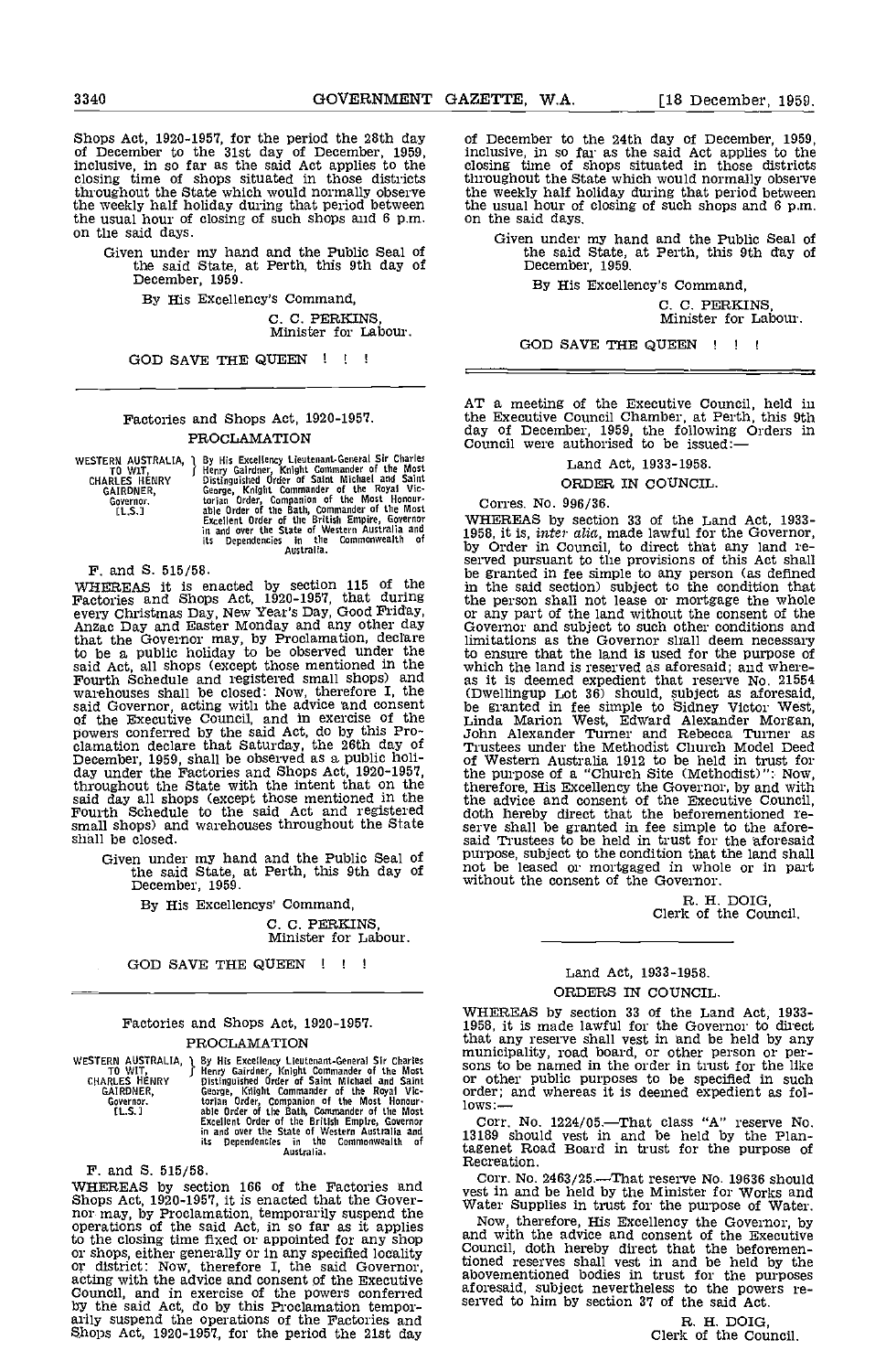## Country Areas Water Supply Act, 1947-1954. North Kellerberrin Reticulation-Section 2. ORDER IN COUNCIL.

### P.W.W.S. 559/55.

WHEREAS by the Country Areas Water Supply Act, 1947-1954, it is provided that before undertaking the construction of water works, the Minis-<br>ter shall submit plans, descriptions, books of refer-<br>ence and estimates of the proposed works to the<br>difference and estimates of the proposed works to the<br>approved, the G in Council, empower the Minister to undertake the construction of the proposed works: Now, there-<br>construction of the proposed works: Now, therefore, His Excellency the Governor, with the advice<br>of the Executive Council, hereby approves of the<br>plans, descriptions, books of reference and esti-<br>mates marked on Plan P.W.D., W.A., 36872, for the<br>North Kellerberrin Ret empowers the Minister to undertake the construction of the said works.

(Sgd.) R. H. DOIG, Clerk of the Council.

## Road Districts Act, 1919. Mandurah Road District. Removal of Temporary Commissioner. ORDER IN COUNCIL.

### L.G. 253/56.

WHEREAS under section 30 of the Road Districts<br>Act, 1919, Richard Rushton was appointed by<br>Order in Council dated the 12th day of July,<br>1956, and published in the Government Gazette<br>60 the 13th day of July, 1956, page 1724 Commissioner of the Mandurah Road District; and<br>whereas Richard Rushton through sickness became<br>incapacitated and unable to carry out his duties<br>as Commissioner; and whereas the Governor did,<br>by Order in Council dated the Richard Rushton, Hepburn Joseph Tindale to be Cound<br>Commissioner of the Mandurah Road District; and Locat<br>whereas Richard Rushton is no longer incapaci-<br>tated and is able to reassume his duties as Com-<br>weste missioner: Now, therefore, His Excellency the Gov-<br>ernor, acting by and with the advice and consent location<br>of the Executive Council under the powers con-<br>ferred by the Road Districts Act, 1919, and the along Interpretation Act, 1918, and all other powers wester<br>enabling him in this behalf, doth hereby remove on th from the position of temporary Commissioner of the the said District the said Hepburn Joseph Tindale erly. as from the 5th day of January, 1960, to the intent and purpose that Richard Rushton shall reassume (Pub) his duties as Commissioner of the said District.

(Sgd.) R. H. DOIG, Clerk of the Council.

## Road Districts Act, 1919. Wanneroo Road District. Removal of Temporary Commissioner. ORDER IN COUNCIL.

#### L.G. 2023/52.

WHEREAS under section 30 of the Road Districts L.G.<br>Act, 1919, Richard Rushton was appointed by<br>Order in Council dated the 17th day of December, HIS E<br>1957, and published in the Government Gazette the ad<br>of the 24th day o trict; and whereas Richard Rushton through sick-<br>ness became incapacitated and unable to carry out<br>his duties as Commissioner; and whereas the Gov-<br>ernor did, by Order in Council dated the 22nd day of July, 1959, and published in the Govern-<br>ment Gazette of the 24th day of July, 1959, at<br>page 1940, appoint, during the incapacity and ill-<br>ness of the said Richard Rushton, Hepburn Joseph

Tindale to be Commissioner of the Wanneroo Road District; and whereas Richard Rushton is no longer incapacitated and is able to reassume his duties as<br>Commissioner: Now, therefore, His Excellency the<br>Governor, acting by and with the advice and con-<br>sent of the Executive Council, under the powers<br>conferred by the Road Di Interpretation Act, 1918, and all other powers<br>enabling him in this behalf, doth hereby remove from the position of temporary Commissioner of the said District the said Hepburn Joseph Tindale as from the 5th day of January, 1960, to the intent and purpose that Richard Rushton shall reassume his duties as Commissioner of the said

District, (Sgd.) R. H. DOIG, Clerk of the Council.

## Road Districts Act, 1919.

Murchison and Mullewa Road Districts. Severance and Annexation of Land. ORDER IN COUNCIL.

## L.G. 612/59, L.G. 1203/52.

HIS Excellency the Governor, acting by and with the advice and consent of the Executive Council, under the provisions of the Road Districts Act, 1919, doth hereby sever from the Murchison Road District and annex to the Mullewa Road District the several pieces of land described in the Schedule<br>hereto.

(Sgd.) R. H. DOIG, Clerk of the Council.

### Schedule.

### Transfer of Territories from Murchison Road District to Mullewa Road District.

All that portion of land being the whole of the land contained in Pastoral Lease 394/1009.

(Public Plan 55/300.)<br>(b) All that portion of land bounded by lines starting from the intersection of the Murchison Road District-Mullewa Road District common boundary and a northern boundary of Victoria Location 4162 (reserve 15456) and extending south- easterly along that northern boundary to a north- western corner of location 4711; thence easterly along northern boundaries of that location and location 7167 to the south-western corner of location 7168; thence northerly, easterly and southerly along boundaries of that location to the north- western corner of Pastoral Lease 392/526, a point on the Murchison Road District-Mullewa Road District common boundary aforesaid, and thence west- erly, southerly, again westerly and northerly along that road district boundary to the starting point. (Public Plans 155/80 and 162/80.)

Area of land involved:

(a)  $2,358$  acres.<br>(b)  $4,160$  acres.

## Road Districts Act, 1919. Kellerberrin Road District. Redivision into Wards, Determination of Membership and Date of Election. ORDER IN COUNCIL.

L.G. 253/56.

HIS Excellency the Governor, acting by and with the advice and consent of the Executive Council, under the provisions of the Road Districts Act, 1919, doth hereby—

- redivide the Kellerberrin Road District into four wards with the names, boundaries and number of members as described in the Schedule hereto;
- deblare and direct that an election for the return of the whole of the members of the Icellerberrin Road Board shall be held on the 23rd day of April, 1960;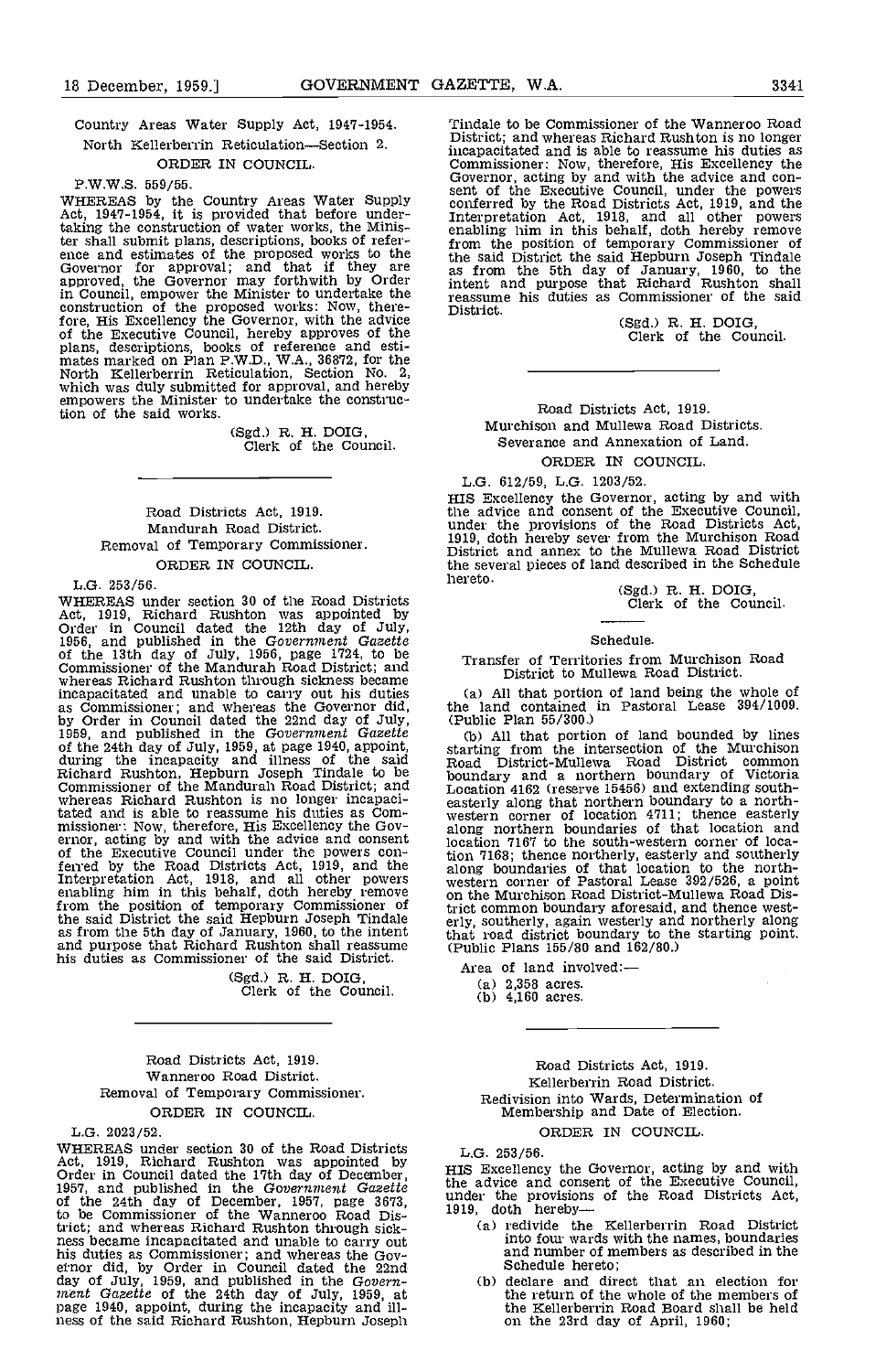(c) determine that the existing members of the Kellerberrin Road Board shall go out of

(Sgd.) R. H. DOIG, Clerk of the Council.

#### Schedule.

## Kellerberrin Road District.

## Ward Boundaries.

## Kellerberrin Townsite Ward.

All that portion of land bounded by lines shorthern starting from a point on the northern side of the 15411;<br>Great Eastern Railway Reserve, situate in prolonga-southern tion southerly of the eastern boundary of Avon and the continuent of the eastern boundary of Avon and the Location 3042, and extending northerly to and along that boundary and the eastern boundary of location 2226 to the south-western corner of location 3219; thence easterly along the southern to a poundary of that location to a western boundary the easter of reserve 2913; thence generally northerly and to and generally easterly along boundaries of that re- corne serve to its easternmost north-eastern corner; a thence easterly to and along the northern boundary of Kellerberrin Townsite Lot 302 (reserve 14291) and onwards to the eastern side of road number 2200; thence north-westerly along that side to the south-western corner of Avon Location 8644; thence easterly along the southern boundary of that location to the western side of road number 1958; be thence south-westerly and southerly along that side to a point situate in prolongation westerly of the northern boundary of location 3571; thence easterly and southerly to and along the boundaries of that location and onwards to the northern side of the that Great Eastern Railway Reserve aforesaid; thence westerly along that side to a point situate in prolongation northerly of the eastern side of Cham-<br>bers Street; thence southerly to and along that eastern<br>side to the southern side of Forrest Street (road thence number 11169); thence westerly along that side along to the eastern side of Mitchell Street (road num-<br>ber 3082); thence southerly along that side to a westerl;<br>point situate in prolongation easterly of the location<br>northern side of Rason Street; thence westerly 2226; to<br>and boundary of location 3638; thence northerly along<br>that boundary and onwards to the northern side<br>of the Great Eastern Railway Reserve aforesaid; to the<br>and thence westerly along that side to the starting 21850) point. (2 members.) (Public Plans 25/80 and norther<br>Kellerberrin Townsite.) (Public Plans 25/80 and norther

## North Ward.

All that portion of land bounded by lines 5087.<br>starting from the south-western corner of the bound southern severance of Avon Location 4444, a point and g<br>on the Kellerberrin Road District boundary, and boundary on the Kellerberrin Road District boundary, and<br>extending southerly and easterly to and along the<br>western and southern boundaries of location 18239 to the north-eastern corner of location 24899; thence generally southerly along the eastern boundaries of that location and onwards to the northern boundary of location 18404; thence west-<br>erly and southerly along boundaries of that location to the northern boundary of location 18391; thence easterly and southerly along boundaries of Dis that location to the northern boundary of loca-<br>tion 25022; thence westerly and southerly along locatio boundaries of that location to the northern boundary of location 18317; thence easterly and bound southerly along boundaries of that location to the 19, thence in the northern boundary of location 17433; thence 7741 exterly along boundaries of that location 17433; thence<br>easterly and southerly along boundaries of that<br>location and the eastern boundary of location<br>17383 to a point situate in prolongation westerly 17383 to a point situate in prolongation westerly to the of the westernmost southern boundary of loca-<br>of the westernmost southern boundary of loca-<br>tion 15278; thence easterly and southerly to and bounda along boundaries of that location to the north-<br>western corner of location 20909; thence southerly, wes<br>easterly and again southerly along boundaries of location that location and onwards to the northernmost north-western corner of location 19354; thence southerly, westerly and again southerly along bastim<br>boundaries of that location to the northernmost the n north-western corner of location 22641; thence situal

the Kellerberrin Road Board shall go out of the Road Board shall be eligible for re-election if qualified. The most western boundary of location 13269; thence southerly, westerly, again southerly and easterly along boundaries of that location to a point situmost western boundary of location 13269; thence southerly, westerly, again southerly and again<br>westerly to and along boundaries of that location to its westernmost north-western corner; thence westerly and southerly to and along northern and western boundaries of location 13295 to the northwestern corner of location 17821; thence southerly and easterly along boundaries of that location and onwards to the western boundary of location 13237; thence southerly and easterly along boundaries of that location to a point situate in prolongation northerly of the eastern boundary of location 15411; thence southerly, westerly and again southerly to and along boundaries of that location and the eastern boundary of location 6524 to the south-eastern corner of that location; thence easterly to and along the southern boundaries of Doodlakine Agricultural Area Lots <sup>85</sup> and 86 to a point situate in prolongation northerly of the eastern boundary of lot 39; thence southerly to and along that boundary to the north-western corner of lot 38; thence easterly and southerly along boundaries of that location and onwards to the northern side of the Great Eastern Railway Reserve; thence westerly along that side to a point situate in prolongation southerly of the eastern boundary of Avon Location 3571; thence northerly and westerly to and along boundaries of that location and onwards to the western side of road number 1958; thence generally north-easterly along that side to the south-eastern corner of location 8644; thence westerly along the southern boun- dary of that location to the eastern side of road number 2200; thence south-easterly along that side to a point situate in prolongation easterly of the northern boundary of Kellerberrin Townsite Lot 302 (reserve 14291); thence westerly to and along that boundary and onwards to the easternmost north-eastern corner of reserve 2913; thence generally westerly and generally southerly along boundaries of that reserve to the south-<br>eastern corner of Avon Location 3219; thence easierly along the southern boundary of that location to the eastern boundary of location 2226; thence southerly along that boundary and the eastern boundary of location 3042 and onwards to the northern side of the Great Eastern Railway Reserve aforesaid; thence westerly along that side to the eastern corner of location 26772 (reserve 21850); thence generally north-westerly along the northern boundary of that location to its western corner; thence generally westerly along the northern side of the Great Eastern Railway Reserve aforesaid to a point situate in prolongation southerly of the eastern boundary of location<br>5087, a point on the Kellerberrin Road District<br>boundary aforesaid, and thence generally northerly<br>and generally easterly along that road district<br>boundary to the startin

## East Ward.

All that portion of land bounded by lines starting from the north-eastern corner of Avon Location 17436, a point on the Kellerberrin Road District boundary, and extending easterly in prolongation of the northern boundary of that location to the eastern side of road number 4343; thence northerly along that side and the eastern boundaries of Kwolyin Agricultural Area Lot<br>19, the southern severance of Avon Location<br>7741 and location 4328 to the south-eastern corner<br>of location 10665; thence westerly along the<br>southern boundary of that location and to the easternmost south-eastern corner of loca-tion 12846; thence northerly along the eastern boundary of that location and onwards to the south-eastern corner of location 11971; thence westerly and northerly along boundaries of that location to its north-western corner and onwards along western boundaries of locations 12295, along western boundaries of locations 12295,<br>12298 and 12297 to the north-western corner of the lastmentioned location; thence easterly along the northern boundary of that location to a point situate in prolongation southerly of the eastern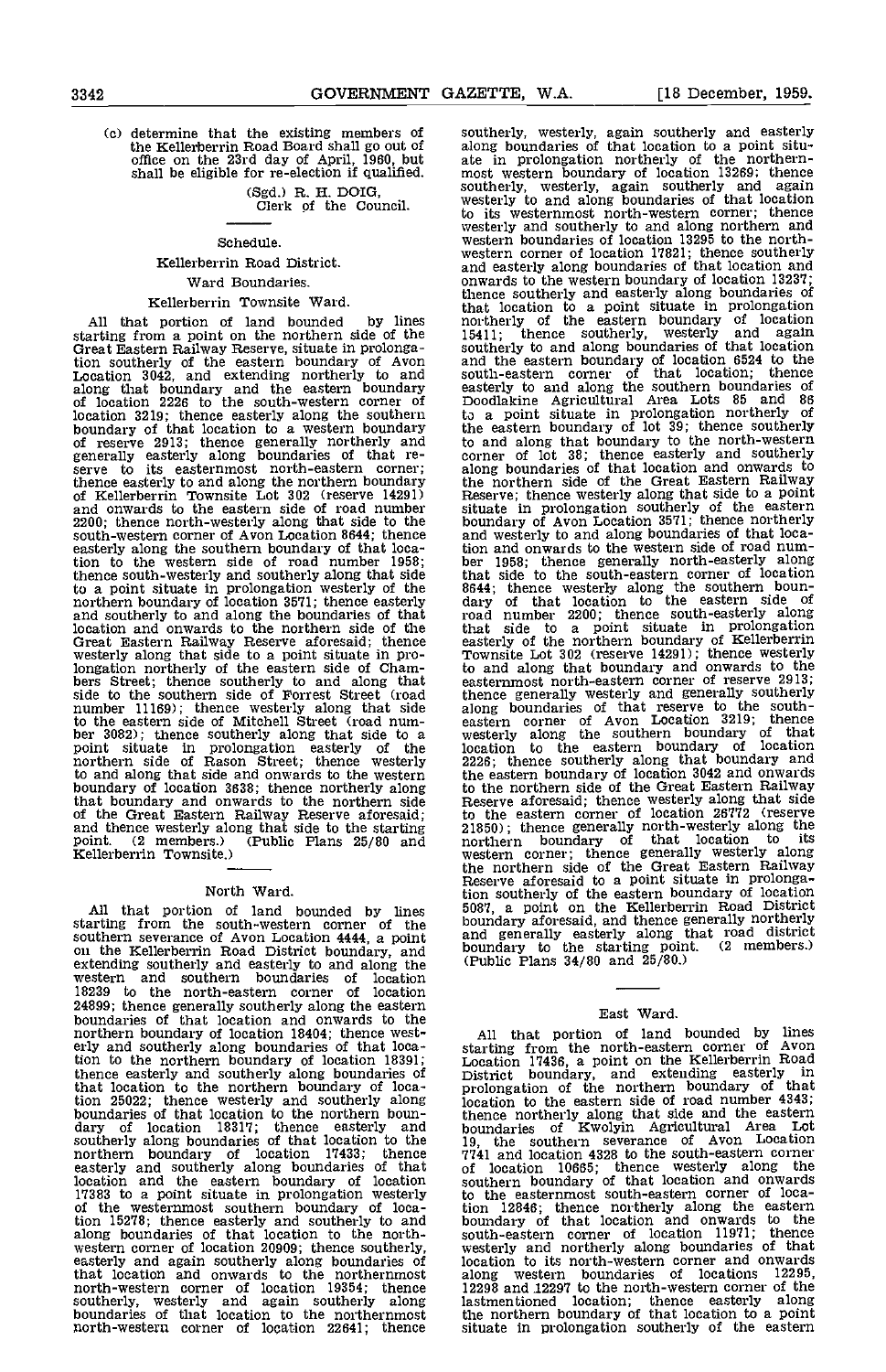boundary of location 21465; thence northerly and westerly to and along boundaries of that location to the south-eastern corner of location 13852; thence westerly and generally northerly along boundaries of that location to the south-<br>western corner of location 11276; thence northerly north along the western boundary of that location and to and<br>of locations 7773 and 7772 and onwards to the eastern northern side of the Great Eastern Railway 3082);<br>Reserve; thence generally westerly along that souther<br>side to a point situate in prolongation southerly 11169);<br>of the eastern boundary of Doodlakine Agricul-<br>eastern tural Area Lot 38; thence northerly and westerly along to and along boundaries of that lot to the eastern side of boundary of lot 39; thence northerly along that aforesa<br>boundary and onwards to the southern boundary side to the southern boundary of the southern boundary of the and the southern boundary of lot 85 and onwards southern to the south-eastern corner of Avon Location wards 6524; thence northerly along the eastern boundary 7773 and that location to its north-eastern corner; thence the lanortherly, easterly and again northerly to and souther along boundaries of location 15411 to its north-<br>eastern corner and onwards to the southern boun-<br>tio dary of location 13237; thence westerly and bounda northerly along boundaries of that location to a north point situate in prolongation easterly of the southern boundary of location 17821; thence westerly and northerly to and along boundaries of that location to the south-western corner of location 13295; thence northerly and easterly along tion; the boundaries of that location and onwards to a soft that north-western corner of location 13269; thence north easterly, northerly again easterly and again 12846;<br>northerly along boundaries of that location to dary to<br>its northernmost north-western corner and onwards to the southern boundary of location boundary<br>22641; thence westerly, northerly, easterly, and corner<br>again northerly along boundaries of that location<br>tion to the south-western corner of location several<br>19354; then onwards to the southernmost south-western corner of location 20909; thence northerly, Avon<br>westerly and again northerly along boundaries north-<br>of that location to the southernmost south-western the Ke corner of location 15278; thence northerly and and the corner of location 15278; thence northerly and and the onwards to the eastern boundary of location 17383; thence northerly along that boundary and 17383; thence northerly along that boundary and<br>northerly and westerly along boundaries of<br>location 17433 to the south-eastern corner of location 17433 to the south-eastern corner of<br>location 18317; thence northerly and westerly along<br>boundaries of that location to the westernmost south-western corner of location 25022; thence northerly and easterly along boundaries of that location to the south-eastern corner of location 18391; thence northerly along the eastern boun-<br>dary of that location to the southernmost south-<br>western corner of location 18404; thence northerly,<br>westerly, again northerly and easterly along HIS E<sub>2</sub><br>boundaries of that prolongation southerly of the eastern boundary bereby<br>of location 24899; thence generally northerly to of the and along eastern boundaries of that location to the south-eastern corner of location 18239; thence westerly and northerly along boundaries of that location and onwards to the south-western corner the of the southern severance of location 4444, a point on the Kellerberrin Road District boundary in all<br>aforesaid, and thence generally easterly, generally of roa southerly, generally northerly and generally prescription and generally prescription westerly along that road district boundary to the starting point. (3 members.) (Public Plans 34/80 be valuated and 25/80.)

## South Ward.

All that portion of land bounded by lines starting<br>from a point on the northern side of the Great<br>Eastern Railway Reserve situate in prolongation<br>southerly of the eastern boundary of location W 5087, a point on the Kellerberrin Road District boundary, and extending generally easterly along the northern side of that railway reserve to the WHEF western corner of location 26772 (reserve 21850); Worke thence generally south-easterly along the northern boundary of that location to its eastern corner; obtain boundary of that location to its eastern corner;<br>thence generally easterly along the northern

side of the Great Eastern Railway Reserve aforesaid to a point situate in prolongation northerly of the western boundary of location 3638; thence southerly along that boundary to a point situate in prolongation westerly of the<br>northern side of Rason Street; thence easterly<br>to and along that side and onwards to the<br>eastern side of Mitchell Street (road number<br>3082); thence northerly along that side southern side of Forrest Street (road number 11169); thence easterly along that side to the eastern side of Chambers Street; thence northerly along that side and onwards to the northern side of the Great Eastern Railway Reserve aforesaid; thence generally easterly along that side to a point situate in prolongation northerly of the western boundary of location 7772; thence<br>southerly to and along that boundary and on-<br>wards along the western boundaries of locations<br>7773 and 11276 to the south-western corner of the lastmentioned location; thence generally southerly and easterly along boundaries of location 13852 to the north-western corner of loca-tion 21465; thence easterly and southerly along boundaries of that location and onwards to the northern boundary of location 12297; thence westerly and southerly along boundaries of that location and onwards along western boundaries of locations 12298, <sup>12295</sup> and <sup>11971</sup> to the south-western corner of the lastmentioned location; thence easterly along the southern boundary of that location to a point situate in prolongation 12846; thence southerly to and along that boun- dary to the south-eastern corner of that location; thence easterly to and along the southern boundary of location 10665 to the north-eastern corner of location 4328; thence southerly along the<br>eastern boundary of that location, the southern<br>severance of location 7741 and Kwolyin Agricul-<br>tural Area Lot 19 and onwards along the eastern<br>side of road number 4343 t prolongation easterly of the northern boundary of Avon Location 17436; thence westerly to the north-eastern corner of that location, a point on the Kellerberrin Road District boundary aforesaid, and thence generally westerly and generally northerly along that road district boundary to the starting point. (2 members.) (Public Plans 25/80, 4/80 and 3B/40.)

## Traffic Act, 1919-1959. Kojonup Road Board.

## ORDER IN COUNCIL.

TO. 58/2306.

HIS Excellency the Governor, acting by and with the advice and consent of the Executive Council,<br>hereby makes the following Order under section 49<br>of the Traffic Act, 1919-1959, namely, that the<br>Kojonup Road Board is hereby empowered to make<br>hy-laws in pursuance of clu of vehicles or vehicles of a specified class or classes in all roads or in specified roads, or specified parts<br>of roads, at all times or at specified times, and<br>prescribing a penalty for any breach thereof;<br>subject to the condition that no such by-law shall<br>be valid and effectu tion of its making being published in the Govern- ment Gazette, been submitted to and approved by the Governor.

(Sgd.) R. H. DOIG, Clerk of the Council.

## Workers' Compensation Act, 1912-1956.

ORDER IN COUNCIL.

WHEREAS it is enacted by section 13 of the<br>Workers' Compensation Act, 1912-1956, *inter alia*,<br>that it shall be obligatory for every employer to obtain from an incorporated insurance office approved by the Minister a policy of insurance for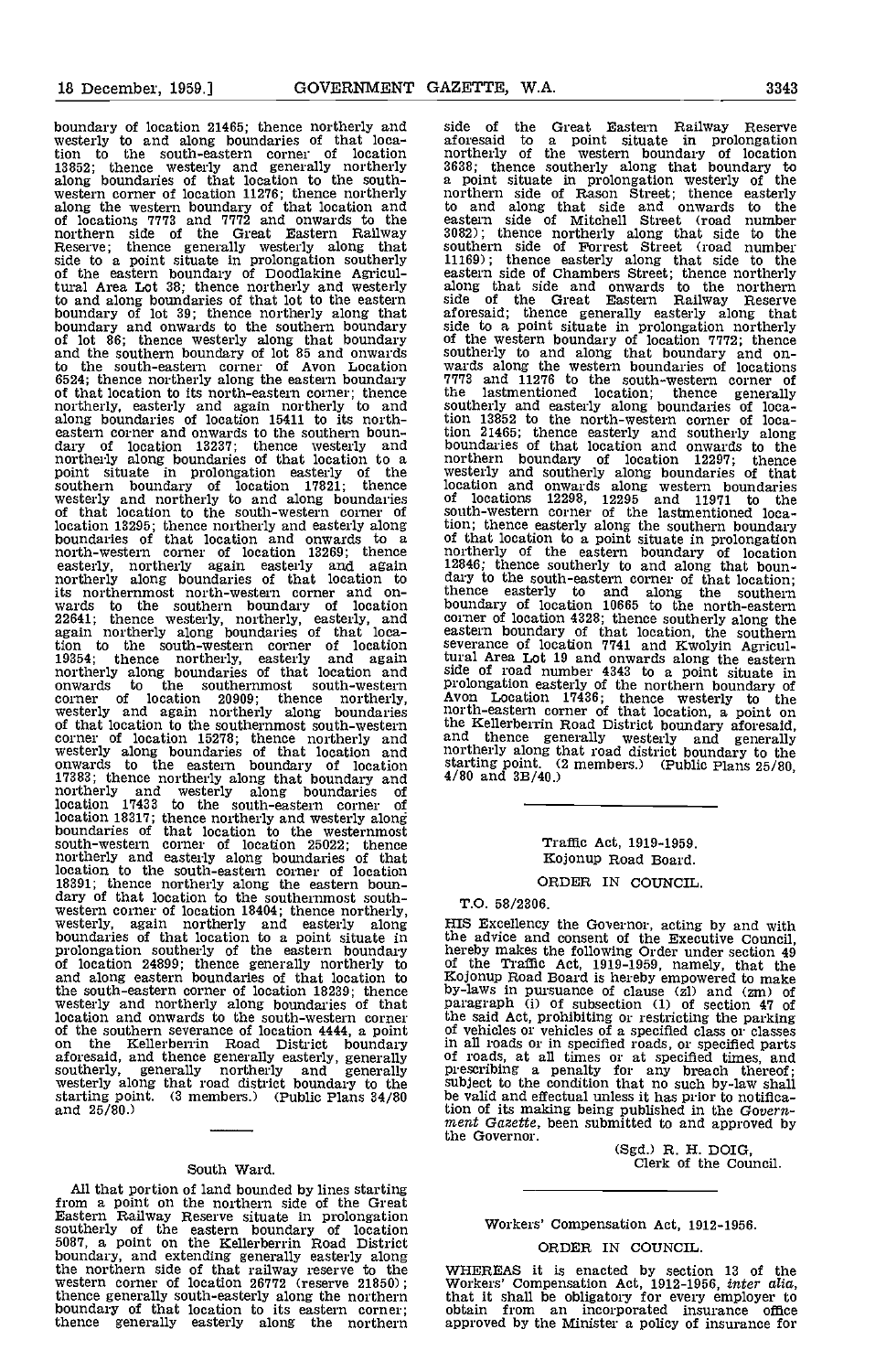the full amount of the liability to pay compensation under the Act to all workers employed by<br>him, but that if an employer proves to the satis-<br>faction of the Minister that such employer has<br>stablished a fund for insurance against such lia-<br>hearing of the foregoing appl bility and has deposited at the Treasury securities<br>charged with all payments to become due under<br>such liability, the Governor may, by Order in<br>Council, exempt such employer from the operation<br>of such section; and whereas from the operation of the said section 13, has<br>satisfied the Minister that it has established a date fund for insurance against its liability to pay com-<br>pensation under the Act to all workers employed \_\_\_\_\_ by it, and has deposited at the Treasury securities, to wit, £5,000  $4\frac{1}{2}$  per cent. Commonwealth Gov-<br>ernment Inscribed Stock, 15/10/1967, charged with and: Now, therefore, His Excellency the Governor,<br>acting with the advice and consent of the Execu-<br>tive Council and in exercise of the powers conferred has approved of the following promotions: tive Council and in exercise of the powers conferred has all<br>by section 13 of the Act, doth hereby exempt The Ex.<br>Colonial Mutual Life Assurance Society Limited Regist from the operation of section 13 of the Workers' Compensation Act, 1912-1956, for a period termin- ating on the 15th day of September, 1961.

R. H. DOIG, Clerk of the Council.

# Premier's Department, Perth, 17th December, 1959.

IT is hereby notified for public information that<br>His Excellency the Governor in Executive Council G<br>has been pleased to approve of the appointment of St the following to the Commission of the Peace:-

Ronald George Bennett, of 7 Arthur Street, Mosman Park.

Mrs. Annie Elizabeth Stockmin, of 12 London ander<br>Street, Mt. Hawthorn. 1956:-<br>1956:-

Alexander Ian Wilkins, of Kondinin.

R. H. DOIG, Under Secretary, Premier's Department.

## AUDIT ACT, 1904.

The Treasury,<br>Perth, 14th December, 1959.

Trsy. File (Part) 42/45. IT is hereby published for general information that  $Mr. J. H.$  Manuel has been appointed Receiver of Revenue on behalf of the Chief Secretary's Depart-<br>ment, from the 9th to 18th December, 1959, inclusive, during the absenc

K. J. TOWNSING, Under Treasurer.

## LAND AGENTS ACT, 1921.

Application for License in the First Instance.

To the Court of Petty Sessions at Perth.<br>I. JOHN GERALD SAVAGE, 160 Broome Street. I. JOHN GERALD SAVAGE, 160 Broome Street,<br>Cottesloe, Licensed Estate Agent, having attained<br>the age of 21 years, hereby apply on behalf J.<br>Gerald Savage & Co., a firm of which I am a AMEN<br>member, for a license to carry on land agent under the Land Agents Act, 1921. The<br>principal place of business will be at 160 Broome title<br>Street, Cottesloe. (Gene

I am the holder of a current license to carry on such business as a sole trader under the name of Shamrock Agency.

Dated the 2nd day of October, 1959.

J. GERALD SAVAGE.

## Appointment of Hearing.

I hereby appoint the 18th day of January, 1960, at 10 o'clock in the forenoon, as the time for the hearing of the foregoing application at the Court of Petty Sessions at Perth.

Dated the 10th day of December, 1959.

J. E. SMYTH,<br>Clerk of Petty Sessions.

Objections to the granting of the application may be served on the applicant and the Clerk of Petty Sessions at any time prior to seven days before the date appointed for the hearing.

# Public Service Commissioner's Office, Perth, 16th December, 1959.

HIS Excellency the Governor in Executive Council

Ex. Co. 2150, P.S.C. 610/59-S. A. Smith, Clerk, Registrar General's Office, Chief Secretary's Department, to be Clerk, C-II-2, Registrar General's Office, Chief Secretary's Department, as from 25th November, 1959.

Ex. Co. 2004, P.S.C. 639/59—F. R. L. Britton, Ad-<br>ministrative Officer, General Section, State Hous-<br>ing Commission, to be Accountant, C-II-11, Acing Commission, to be Accountant, C-U-il, Ac- counts Branch, State Housing Commission, as from 12th December, 1959.

And has accepted the following resignations:

Ex. Co. 2150–G. K. Lindsay, Staff Surveyor, Grade 2, Surveyor General's Division, Lands and Surveys Department, as from 15th September, 1959.

Ex. Co. 2143-T. J. Norton, Typist, Chief Secretary's Department, as from 2nd October, 1959.

And has approved of the following appointments under the provisions of the Public Service Act, 1904-

Ex. Co. No. 2269.

- Name; Position; Department; Date.
- Lyons, Henry Michael; Weed Control Officer, Northam, Biological Services Division; Agriculture; 20/4/59.
- Somers, Lism; Meter Reader, Accounts; Metro- politan Water Supply; 10/12/58.
- Anderson, Frank; Architect, Grade 3, Architectural Division, Drawing Office; Public Works; 1/5/59.
- Arndt, Christopher Robin; Architect, Grade 3, Architectural Division, Drawing Office; Public works; 1/5/59.
- Carlisle, Maureen Florence; Typist, Corres- pondence and Records; Public Works; 1/3/59.
- Lawson, Douglas James; Engineer, Grade 3, Hydraulic Engineer's Branch; Public Works; 12/1/59.
- McDonald, Murray; Architect, Grade 3, Archi-tectural Division, Drawing Office; Public Works; 1/5/59.

AMENDMENT TO TITLE AND CLASSIFICATION.

IN accordance with section 69 of the Public Ser-vice Act, 1904-1956, notification is given that the title and classification of Item 1851/R59, Solicitor General's Office, Crown Law Department, occupied by M. F. Cahill, have been amended from Solicitor, Grade 2, P-II-8/9, to Clerk, C-Ill, with effect from the 24th November, 1959.

R. J. BOND,<br>Public Service Commissioner.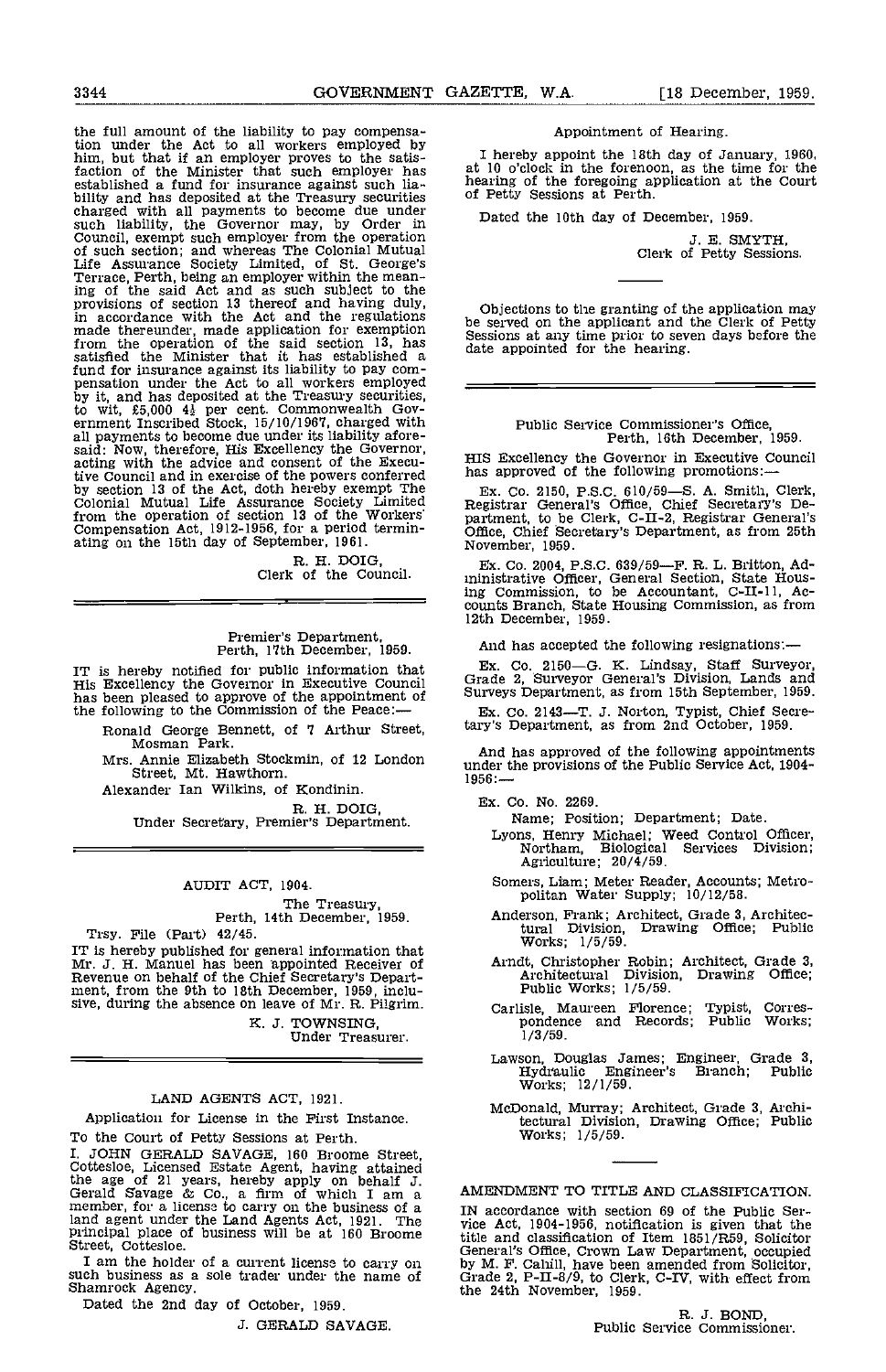| ı<br>٠ |  |
|--------|--|
|--------|--|

| Department                                              |                      | Position                                                                                                                                                         | Class                  | Salary                                           | Date<br>Returnable    |
|---------------------------------------------------------|----------------------|------------------------------------------------------------------------------------------------------------------------------------------------------------------|------------------------|--------------------------------------------------|-----------------------|
| Lands and Surveys                                       | $\cdots$             | Clerk (Land Settlement), Accounts Branch<br>(Item 2639/R59)                                                                                                      | $C-II-1$               | Margin £347-£377                                 | 1959<br>18th December |
| Public Works<br>                                        | $\cdots$             | Clerk (Northam Water Supply), Accounting<br>Division (Item 564/R59)                                                                                              | $C-II-1$               | Margin £347-£377                                 | do.                   |
| Agriculture<br>$\cdots$                                 | $\cdots$             | Field Assistant (Esperance), Wheat and<br>Sheep Division (Item $3113/R59$ ) (a)                                                                                  | $G-VI$                 | Margin £153<br>(at 21 years)<br>Max. Margin £317 | do.                   |
| Do.<br>$\ddotsc$<br>$\cdots$                            | $\cdots$             | Field Assistant (Denmark), Dairying Division<br>(Item $3084/R59$ ) (a)                                                                                           | $G-VI$                 | do.                                              | do.                   |
| Mines<br>$\cdots$<br>                                   | $\cdots$             | Typist or Clerk-Typist, School of Mines, Kal-<br>goorlie (Item $3574/R59$ ) (a)                                                                                  | $C-V$                  | $68\% - 15$ years-<br>Margin £189                | do.                   |
| Mental Health Services                                  |                      | Medical Officer, Grade 1, Heathcote Hospital<br>(new Item) $(a)$                                                                                                 | $P-I-7$                | Margin £1992-£2052                               | do.                   |
| Do.<br>do.<br>do.                                       |                      | Medical Officer, Grade 2, Heathcote Hospital<br>(new Item) $(a)$                                                                                                 | $P-I-3/5$              | Margin £1542-£1812                               | do.                   |
| State Electoral<br>$\cdots$<br>Treasury<br><br>$\cdots$ | $\cdots$<br>$\cdots$ | Clerk (Item $2059/R59$ )<br>and in<br>Chief Clerk, Accounts Branch (Item 41/R59)<br>(b)                                                                          | $C-II-2$<br>$C-II-7$   | Margin £407-£437<br>Margin £842-£932             | 24th December<br>do.  |
| Public Works<br>                                        |                      | Semor Valuer, Land Resumption Office (Item<br>470/R59(c)                                                                                                         | $C-II-6$               | Margin £752-£797                                 | do.                   |
| Lands and Surveys                                       | $\cdots$             | Divisional Surveyor, Surveyor General's Di-<br>vision (Item $2699/R59$ )                                                                                         | $P-I-3$                | Margin £1542-£1592                               | do.                   |
| Do.<br>$\cdots$                                         | $\cdots$             | Divisional Surveyor, Surveyor General's Di-<br>vision (Item $2701/R59$ )                                                                                         | $P-I-3$                | Margin £1542-£1592                               | do.                   |
| Do.<br>$\cdots$                                         | $\cdots$             | Divisional Surveyor, Surveyor General's Di-<br>vision (new Item)                                                                                                 | $P-I-3$                | Margin £1542-£1592                               | do.                   |
| Forests<br>$\cdots$                                     |                      | Drafting Assistant, Drafting Branch (Item<br>$1751/R59$ (a) (d)                                                                                                  | $G-XI$                 | Margin £153 at 21<br>vears-f407                  | do.                   |
| Alines (two positions)                                  | $\cdots$             | Chemist and Research Officer, Grade 2, Agri-<br>culture, Water Supply and Forestry Divi-<br>sion, Government Chemical Labs. (Items<br>3647 and 3651/R59) (a) (e) | $P-II-2/7$             | Margin £437-£932                                 | do.                   |
| Agriculture<br>$\sim$                                   | $\ddotsc$            | Advisers and Research Officers, Grade 2, All                                                                                                                     | $P-II-3/7$             | Margin £482-£932                                 | 31st December         |
| Public Health<br>$\mathbf{r}$                           | $\cdots$             | Branches $(a)$ $(f)$<br>Nurse, Schools Medical Services (Item 3976/<br>$R59)$ (a) (g)                                                                            | G-III-2                | Margin £313-£343                                 | do.                   |
| Local Government<br>Chief Secretary's<br>$\sim$         | <br>                 | Typist (Item $4204/R59$ ) ( <i>a</i> )<br>Clerk, Registrar General's Office (Item<br>3836/R59)                                                                   | $C$ -III-l<br>$C-II-1$ | Margin £260-£283<br>Margin £347-£377             | do.<br>do.            |
| Public Works<br>$\cdots$                                | ,                    | Clerk (Northam Water Supply) Accounting<br>Division (Item 565/R59)                                                                                               | $C-II-1$               | Margin £347-£377                                 | do.                   |
|                                                         |                      |                                                                                                                                                                  |                        |                                                  |                       |

| VACANCIES IN THE PUBLIC SERVICE |  |  |  |  |  |
|---------------------------------|--|--|--|--|--|
|---------------------------------|--|--|--|--|--|

Applications also calied outside the Service under section 24.

Possession of an Accountancy qualiflcation by examination will be regarded as an important factor when judging relative efficiency.

Applicants must be Associate Members or Fellows of the Commonwealth Institute of Valuers.

(d) Junior Certificate in six subjects including English, Maths A and B and Physics, plus two years' practical experience in drafting work as usual to Survey Drawing Office practice, including calculations and charting fro

University degree in Science with Chemistry as a major subject, or approvcd equivalent qualifications. Experi- ence in general analytical chemistry desirable.

(1) University degree in Agricultural Science or approved equivalent qualifications.

(g) Applicants must possess at least a General Nursing Certificate and be prepared to spend up to three months a year in country areas.

Applications are called under section 34 of the Public Service Act, 1904-1956, and are to be addressed to the Public Service Commissioner and should be made on the prescribed form, obtainable from the offices of the variou

1959. J. BOND, R. J. BOND, R. J. BOND, Public Service Commissioner.

# Crown Law Department, Perth, 16th December, 1959.

THE Hon. Attorney General, pursuant to the powers conferred upon him by section 18 of the Courts of Session Act, 1921, has directed that a special sitting of the Broome Court of Session be held at the Court House, Broome, to commence on THE P<br>Thursday the 24th December, 1959.

THE Hon. Attorney General has appointed the following persons as Commissioners for Declarations

Barry Preston Hefron, Lathlain Park.<br>Eric Deakin James, Leonora.<br>William Stanley Latter, Collie.<br>Hamish Harley Ross, Gosnells.

R. C. GREEN,<br>Under Secretary for Law.

ELECTORAL ACT, 1907-1957.

Electoral Department, Perth, 9th December, 1959.

under the Declarations and Attestations Act, 1913-<br>1953:—<br>Bryan Walter Beer, Waroona.<br>1953: Tiesterel Districts during the absence of My. W. THE Hon. Attorney General, pursuant to section 7 of the Electoral Act, 1907-1957, and the authority delegated to him by the Governor thereunder, has approved of the appointment of Alan Lloyd Jaques as substitute to discharge the duties of Electoral Electoral Districts, during the absence of Mr. W. Fellowes on annual leave as from the 5th December, 1959.

> G. F. MATHEA Chief Electoral Officer.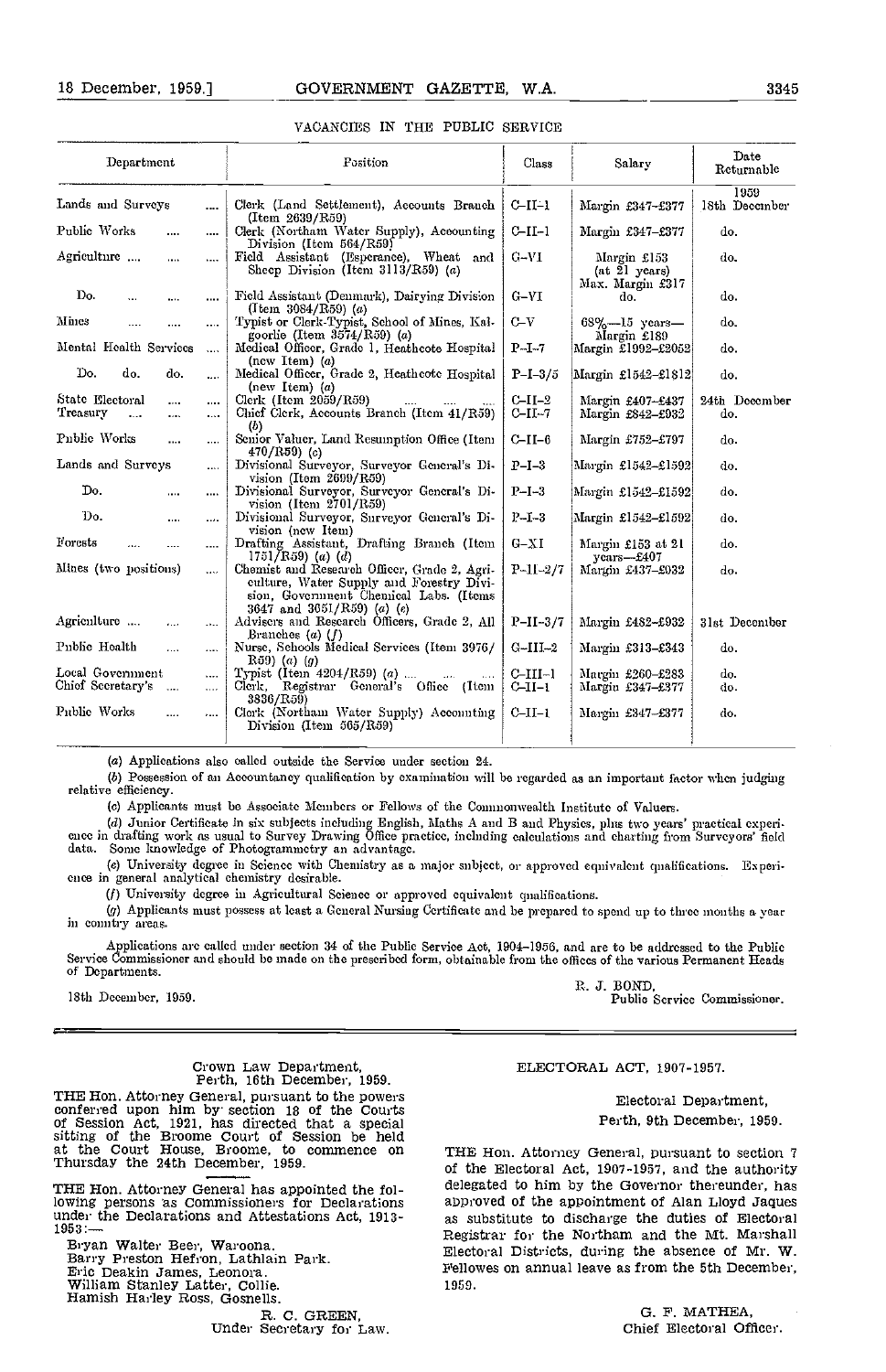Chief Secretary's Department, Perth, 9th December, 1959.

C.S.D. 464/58.

HIS Excellency the Governor in Council has been pleased to appoint Mr. John Lewis Darling to the downstream 150 feet from that point.<br>
disciplinary staff of the Prisons Department as Woother places may be used for this pur

J. DEVEREUX, Under Secretary.

## HEALTH ACT, 1911-1959.

Department of Public Health, Perth, 14th December, 1959.

P.H.D. 791/59.

THE appointment of Mr. Arthur C. Higgs as Health Inspector for the Collie Coalfields Road Board from 5th January, 1960, to 25th January, 1960, during the absence of Mr. Vernon Noel Haley on annual = leave, is hereby approved.

LINLEY HENZELL, Commissioner of Public Health.

HEALTH ACT, 1911-1959.

# Department of Public Health, Perth, 11th December, 1959.

P.H.D. 1310/46.

THE cancellation of the appointment of Mr. T. J. S. Cunnington as Health Inspector to the Perth City Council is hereby notified.

The appointment of Mr. Oswald Neill Hampton as Health Inspector to the Perth City Council as from the 7th December, 1959, is hereby approved.

P.H.D. 76/49.<br>THE appointment of Dr. Geoffrey Morlet as Medical THE appointment of Dr. Geoffrey Morlet as Medical Officer of Health for the Northam Road District, under the provisions of section 28, during the absence of Dr. L. D. Hodby, is hereby approved.

P.H.D. 695/59.

THE appointment of Dr. Ian Ferris Gulland as Man I Medical Officer of Health for the Roebourne Road Decen District, under the provisions of section 28, is

hereby approved. LINTLEY HENZELL, Commissioner of Public Health.

## HOSPITALS ACT, 1927-1955

## ERRATUM.

IN the schedule constituting various hospital<br>boards which appeared on page 2261 of the Gov-<br>ernment Gazette published on the 4th September,<br>1959, the name "R. G. Lenkin" under the heading<br>Black Range District Hospital Bo

J. DEVEREUX,<br>Under Secretary.

## NAVIGABLE WATERS REGULATIONS.

IT is hereby notified for general information that<br>the following places on the Swan and Canning<br>Rivers have been set aside for speed boats and 15th Janu<br>water ski-ers to leave from and return to the shore. Industri

## Canning River.

Beryl Place, being a section between Brian Avenue

East Bank---west side of Mt. Henry--below Mt. Henry.

#### Swan River.

Chidley Point-commonly known as Doughboy Point.

North of Roe Point in Blackwall Reach, below Colonial Sugar Refining Works.

Crawley—speed boat pit area when W.A. Speedboat<br>Association are not conducting their races.<br>Preston Point—starting at a point 100 yards down-<br>stream from Naval Torpedo Jetty and extending<br>downstream 150 feet from that poin

the Navigable Waters Regulations. No swimming or bathing is permitted in the abovementioned areas.

No speedboating or water ski-ing whatsoever is permitted in the area between Canning Bridge and Coffee Point and speed boats proceeding through the area must do so at a speed not greater than five knots.

K. G. FORSYTH,<br>Manager,<br>Harbour and Light Department.

## FIRE BRIGADES ACT, 1942-1951.

IN accordance with the provisions of the Fire Brigades Act, 1942-1951, and regulations thereunder, I hereby declare the following candidates duly elected members of the Western Australian Fire Brigades Board for a period of three years as from<br>1st day of January, 1960: —<br>To represent the insurance companies carrying<br>on business within the State: —

To represent the insurance companies carrying<br>on business within the State:—<br>Munro, Percy Colin.

To represent the local authorities designated in Part 11 of the Second Schedule to the Act: McDonald, Richard Alexander.

G. F. MATHEA, Chief Electoral Officer.

9th December, 1959.

Police Department, Perth, 14th December, 1959.

IT is notified for general Information that His Excellency the Governor in Council has approved of the following promotions in the Western Austra-lian Police Force to take effect as from the 9th December, 1959:

To be 1st Class Inspector-

- 2nd Class Inspector A. 0. Fiebig,
- 
- 3rd Class Inspector C. E. Lamb.<br>To be 2nd Class Inspector-<br>3rd Class Inspector L. H. Scott.<br>To be 3rd Class Inspector-
- - 1st Class Sergeant A. F. Anderson (No. 1683).<br>1st Class Sergeant C. T. C. Pollard (No. 1709).<br>1st Class Sergeant R. C. Salter (No. 1710).
		-
		- J. M. O'BRIEN, Commissioner of Police.

## GOVERNMENT LAND SALES

THE undermentioned allotments of land will be offered for sale at public auction on the dates and at the places specified below, under the pro- visions of the Land Act, 1933-1958, and its regu-

## MUKINBUDIN.

15th January, 1959, at 3.15 p.m., at the Rural and Industries Bank:-

Mukinbudin, Town, 81, lr., £35; 82, Ir., £35; 85, lr., £35; 86, lr., £35.

#### MERREDIN.

20th January, 1960, at 10 a.m., at the Court House: Merredin, Town, (A) (B), 853, Ir. 3.Sp., £70.

## KALGOORLIE.

- 19th January, 1960, at 2 p.m., at the Government Land Agents' Office:
	- Kalgoorlie, Town, 1503, lr., £50; 2219, 32.4p., £50; Boulder, Town, 925, lr., £40.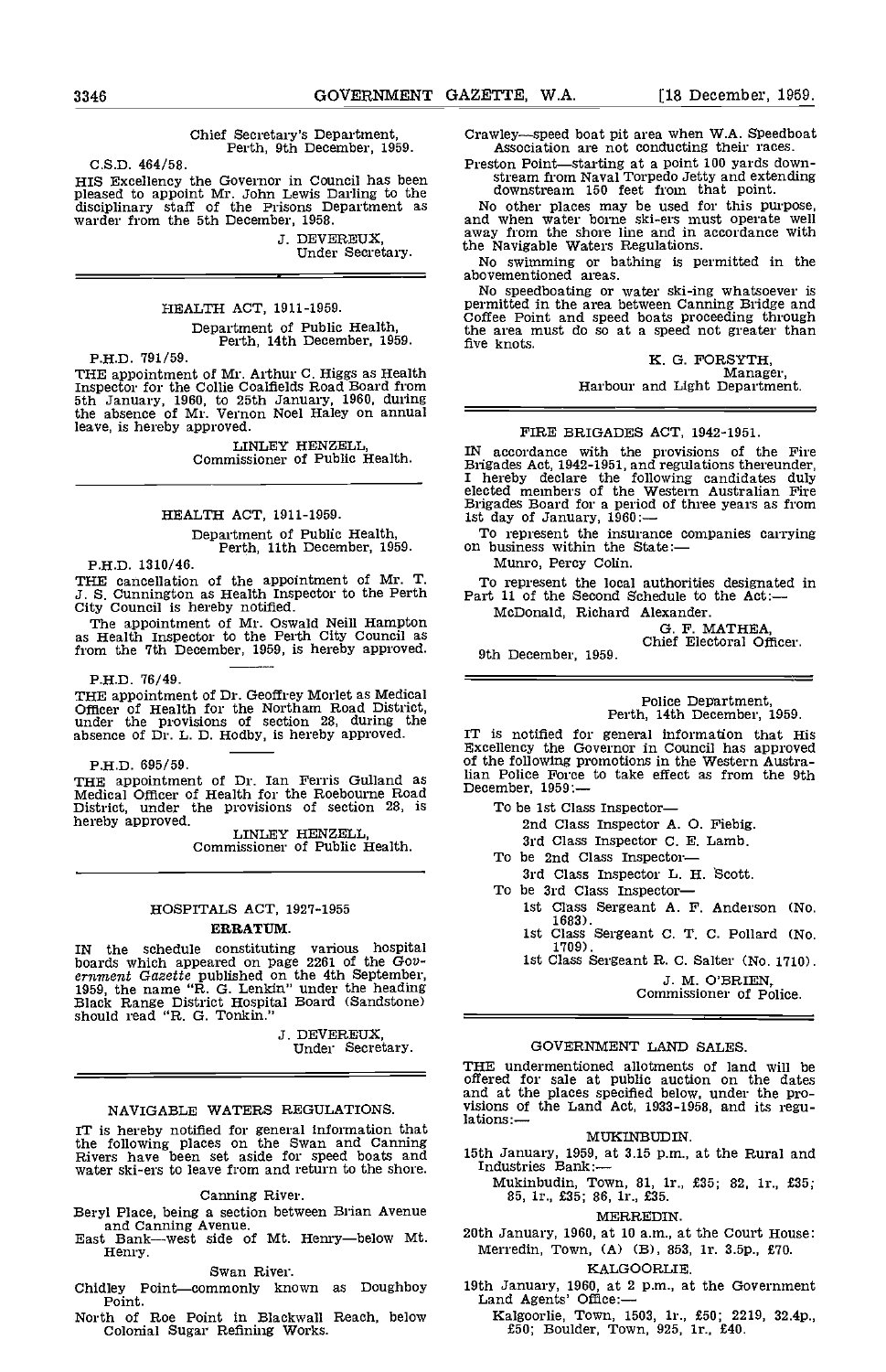#### GERALDTON.

13th January, 1960, at 3.15 p.m., at the Rural and Industries Bank:-

- Mullewa, Suburban, (C), (D), 104, 7a. 0r. 3p.,<br>
£50; Denison, Town, 274, 39.3p., £125.<br>
here heaven placed to approximate the short of the state of the state of the state of the state of the state of the state of the state
- (A) Building conditions.

(B) Special conditions.

(C) Suburban conditions.

All marketable timber is reserved to the Crown.

All improvements on the land offered for sale Morthan are the property of the Crown, and shall be paid Corr for as the Minister may direct, whose valuation of the shall be final and binding on the purchaser. Plans and further particulars of these sales and  $\frac{1}{2}$ 

may be obtained at this office and the offices of 30 the various Government Land Agents. Land sold to a depth of 200 ft. below the natural surface Cor  $\frac{1}{200}$  except in mining districts, where it is granted to  $\frac{1}{200}$ a depth of 40 ft. or 20 ft. only.

> F. C. SMITH, Under Secretary for Lands.

#### FORFEITURES.

THE undermentioned leases have been cancelled under section 23 of the Land Act, 1933-1954, due now to non-payment of rent or other reasons.

F. C. SMITH,<br>Under Secretary for Lands.

Name; Lease; District; Reason; Corres.; Plan.

Rowe, E.; 338/7305; Morawa 261; non-payment of rent; 1770/59; Townsite.

Schubert, F. R.; 4781/153; Bruce Rock 187; aban- doned; 852/20; Townsite.

Styles, R. A.; 347/12212; Esperance 433 and 610; conditions; 374/58; 402/80, C4.

## RESERVES.

Department of Lands and Surveys, Perth, 9th December, 1959.

HIS Excellency the Governor in Executive Council has been pleased to set apart as public reserves the lands described in the Schedule below for the purpose therein set forth.

Corres. No. 3113/59.

CARNARVON.—No. 25497 (School Quarters Site), lot No. 703 (32p.). (Plan Carnarvon Sheet 1.)

Corres. No. 4021/56.

VICTORIA.—No. 25495 (Public Utility), location No. 10466 (178a. lr. 12p.). (Plan 94/80, B2.)

Corres. No. 4578/55.

WONGAN HILLS - No. 25496 (Club Site - W.A. Farmer Clubs), lot No. 66 has been<br>Federation of Junior Farmer Clubs), lot No. 66 hae La (lr.). (Plan Wongan Hills Townsite.)

F. C. SMITH,<br>Under Secretary for Lands.

### RESERVE No. 13189.

Department of Lands and Surveys, Perth, 9th December, 1959.

Corres. No. 1224/05.

IT is hereby notified for general information that His Excellency the Governor in Executive Council has been pleased to revoke the Order in Council issued under Executive Council Minute No. 1976, dated 5th July, 1916, whereby reserve No. 13189 HIS F<br>was placed under the control and management of has b the Plantagenet Road Board for the purpose of the Public Utility."<br>"Public Utility." F. C. SMITH, ser Under Secretary for Lands. (P)

## AMENDMENT OF RESERVES.

Department of Lands and Surveys, Perth, 9th December, 1959.

HIS Excellency the Governor in Executive Council<br>has been pleased to approve, under section 37 of<br>the Land Act, 1933-1958, as follows:—

Corres. No. 2345/86, Vol. 3.—Of the amendment of the boundaries of reserve No. 420 (Avon) "Nor-<br>tham Commonage," to include Avon Location 28003; tham Common Common Common Location 28003; and of its area being increased accordingly. (Plan Northam 40, S.W.)

Corres. No. 8995/99, Vol. 2.—Of the amendment<br>of the boundaries of reserve No. 5779 (Katanning<br>Lot 51) "Public Buildings," to include Katanning<br>Lot 52; and of its area being increased to 2 roods<br>30 perches accordingly. (P

Corres. No. 2950/33.—Of the boundaries of re-<br>serve No. 21181 "Schoolsite" being amended to comprise Rockingham Lots 321 and 445 as sur- veyed and shown on Lands and Surveys Department Diagrams 56871 and 65803; and of its area being reduced to 10 acres 2 roods 29 perches accordingly.<br>(Plan Rockingham Townsite.)

Corres. No. 8817/97.—Of the amendment of the boundaries of reserve No. 23582 (Cottesloe Lots 309, 310, 315 and 316) "Schoolsite," to exclude the area now designated Cottesloe Lot 323; and of its area being reduced to 5 acres 1 rood 28.6 perches accordingly. (Plans Cottesloe and Mosman Park.)

F. C. SMITH,<br>Under Secretary for Lands.

## CHANGE OF PURPOSES OF RESERVES.

Department of Lands and Surveys, Perth, 9th December, 1959.

Schulz, F. R. A. H.; 347/11571; Avon 25250; aban-<br>doned; 3916/56; 24/80, CD3. has been pleased to approve, under section 37 of HIS Excellency the Governor in Executive Council has been pleased to approve, under section 37 of the Land Act,  $1933-1958$ , as follows:-

> Corres. No. 2463/25.—Of the purpose of reserve<br>No. 19636 (Ninghan Location 2403) being changed from "Camping and Water" to "Water." (Plan 65/80, D2.)

Corres. No. 996/36.—Of the purpose of reserve<br>No. 21554 (Dwellingup Lot 36) being changed from "Church Site (Baptist)" to "Church Site (Metho- dist) ." (Plan Dwellingup Townsite.)

F. C. SMITH, Under Secretary for Lands.

CHANGE OF PURPOSE AND AMENDMENT OF RESERVE.

Department of Lands and Surveys, Perth, 9th December, 1959.

Corres. No. 1224/05.

HIS Excellency the Governor in Executive Council has been pleased to approve, under section 37 of the Land Act, 1933-1958, of the purpose of reserve No. 13189 (Plantagenet Location 1523) being changed from "Public Utility" to "Recreation," and of its boundaries being amended to include Plantagenet Location 6740; and of its area being in-<br>creased to 158 acres accordingly. (Plan 445/80,<br>B4.) F. C. SMITH, Under Secretary for Lands.

### CANCELLATION OF RESERVES.

Department of Lands and Surveys, Perth, 9th December, 1959.

HIS Excellency the Governor in Executive Council<br>has been pleased to approve, under section 37 of<br>the Land Act, 1933-1958, as follows:—

Corres. No. 2611/59.—Of the cancellation of re-<br>serve No. 11138 (Dongara Lot 27) "Sanitary Site." (Plan Dongara Townsite.)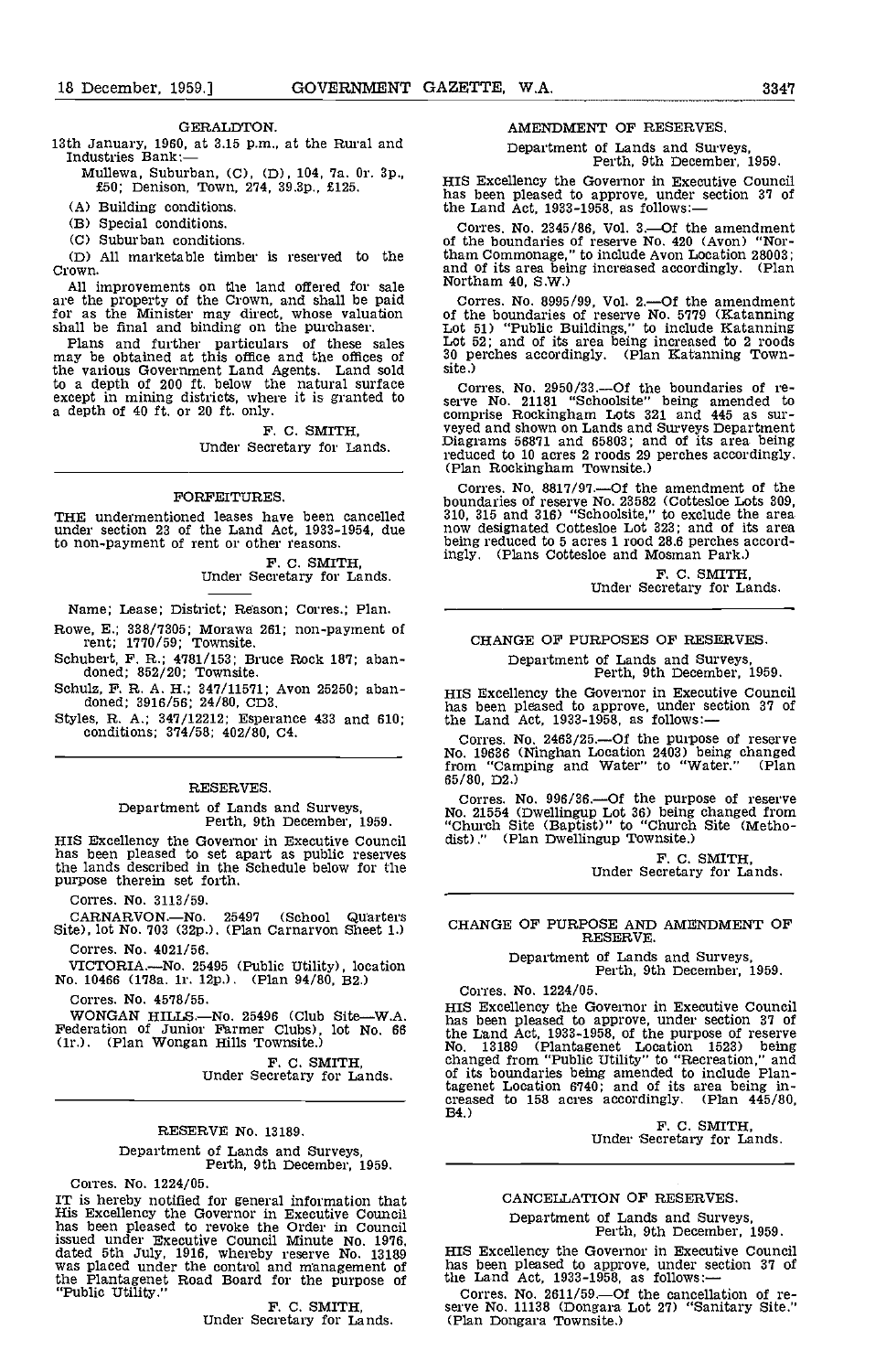Corres. No.  $1224/05$  --Of the cancellation of reserve No. 13188 (Plantagenet Location 6740) Recreation." (Plan 445/80, B4.)

Corres. No. 3654/30.—Of the cancellation of re-<br>serve No. 20816 (Ninghan, Marindo) "Recreation." (Plan 66/80, B2.)

Corres. No. 8995/99, Vol. 2.--Of the cancellation Corr of reserve No. 23385 (Katanning Lot 52) "Parking Area." (Plan Katanning Townsite.)

F. C. SMITH,<br>Under Secretary for Lands.

## BUSH FIRES ACT, 1954-1958. Appointment of Bush Fire Control Officers.

# Bush Fires Board, East Perth, 16th December, 1959.

IT is hereby notified for general information that the undermentioned road boards have appointed the following persons as bush fire control officers for their road district:—

Kuhn: P. Healey.

Murray: K. Dawe.<br>Manjimup: J. Sweeney, N. F. Finch and E.<br>G. H. Stephenson.

Nyabing-Pingrup: P. H. Webse.

Wagin: H. S. Brockway.

The following appointments have been can-<br>celled:-

Murray: P. Dawe and E. G. Murray. Manjimup: I. H. Davies, C. A. Reeves and M. G. Finch.

Nyabing-Pingrup: P. Harvey. Secretary, Bush Fires Board.

BUSH FIRES ACT, 1954-1958. Suspension of Prohibited Burning Times.

Bush Fives Board, East Perth, 15th December, 1959.

Corres. No. 261.

IT is hereby notified for general information that on<br>the Hon. Minister for Lands has approved, pur-<br>suant to the powers contained in section 17 (3) by<br>of the Bush Fires Act, 1954-1958, on the applica- wa tion of the Kojonup Road Board, of the suspension until the 24th December, 1959, of the prohibited burning times declared for the Kojonup Road District, so far as the declaration relates to protective burning under the provisions of subsections (1) and (2) of section 23 of the Bush Fires Act.

A. SUTHERLAND, Secretary, Bush Fires Board.

## BUSH FIRES ACT, 1954-1958. Suspension of Prohibited Burning Times.

Bush Fires Board, East Perth, 16th December, 1959.

Corres. No. 617.

IT is hereby notified for general information that the Hon. Minister for Lands has been pleased to the following conditions: — suspend, under the provisions of subsection (3) (1) Applications, accompanied by a deposit of suspend, under the provisions of subsection (3) (1) of section 17 of the Act, the operation of all de-<br>clarations prohibiting the burning of the bush so far as the declarations extend to Forest land in the following road districts for the periods stated:

Road District: Prohibited Burning Times Suspended From.

Plantagenet (western section): 15th December to

31st December, 1959, inclusive.<br>Murray, Marradong and Serpentine-Jarrahdale; 15th December, 1959, to 8th January, 1960, in-<br>clusive.

Manjimup (Zone 4B): 1st January, 1960, to 15th

January, 1960, inclusive. Ballngup; 15th December, 1959, to 31st December, 1959, inclusive.

A. SUTHERLAND,<br>Secretary, Bush Fires Board.

PARKS AND RESERVES ACT, 1895-1955.

National Parks Board of Western Australia. Appointment of Chairman.

Department of Lands and Surveys, Perth, 9th December, 1959.

Corres. No. 578/37.<br>HIS Excellency the Governor in Executive Council has been pleased to approve, under the provisions of the Parks and Reserves Act, 1895-1955, of the appointment of Alfred Charles Shedley as Chairappointment of Alfred Charles Shedley as Chair- man of the National Parks Board of Western Australia vice Herbert Edward Bersey Smith (resigned).

F. C. SMITH,<br>Under Secretary for Lands.

## ZOOLOGICAL GARDENS ACT, 1898.

Department of Lands and Surveys. Perth, 9th December, 1959.

Corres. 3296/98, Vol. 2.<br>HIS Excellency the Governor in Executive Council This been pleased to approve, under the provisions<br>of the Zoological Gardens Act, 1898, of the ap-<br>pointment of Alfred Charles Shedley as Chairman<br>of the Zoological Gardens Acclimatisation Com-<br>mittee vice Herbert Edward B

F. C. SMITH,<br>Under Secretary for Lands.

## WITHDRAWAL.

Department of Lands and Surveys, Perth, 14th December, 1959.

Corr. 2944/59.<br>IT is hereby notified for general information that IT is hereby notified for general information that Williams Locations 13294, 4860, 10295, 6215, 6943, 6392, 6391, 11708, 12500, 12423, 11541, 11542, 12424,<br>12024, 12202, 11121, 7117, 13833, the area bounded<br>on the north-westward by the Arthur River and location 11211, on the eastward by location 6970 and on the southward by locations 14826, 4317, 4981 nd 4314 and the area bounded on the north-westward by locations 11344, 12423 and 12424, on the east- ward by location 10423 and on the southward by locations 11194, 12500, 3752, 3754 and 6256, are hereby withdrawn from selection. (Plans 385B/40

and 385C/40.)<br>F. C. SMITH,<br>Under Secretary for Lands.

## OPEN FOR SALE

Department of Lands and Surveys, Perth, 9th December, 1959.

Corres. No. 5782/50.

HIS Excellency the Governor in Executive Council has been pleased to approve, under section 45A of the Land Act, 1933-1958, of Cunderdin Lot 232 being made available for sale in fee simple, priced at £80, and subject to the following conditions:

- Applications, accompanied by a deposit of 10 per cent. of the fixed price, must be lodged at the Land Office, Perth, on or before Wednesday, 13th January, 1960.
- Balance of purchase money shall be paid within twelve months from the date Of approval of the application by four quarterly instalments on the first days of Janu- ary, April, July and October.
- ary, April, July and October.<br>
(3) All applications lodged on or before that<br>
date will be treated as having been received<br>
on the closing date, and if there are more<br>
applications than one for any lot, the application to be granted will be decided by the Land Board.

(Plan Cunderdin Townsite.)

F. C. SMITH,<br>Under Secretary for Lands.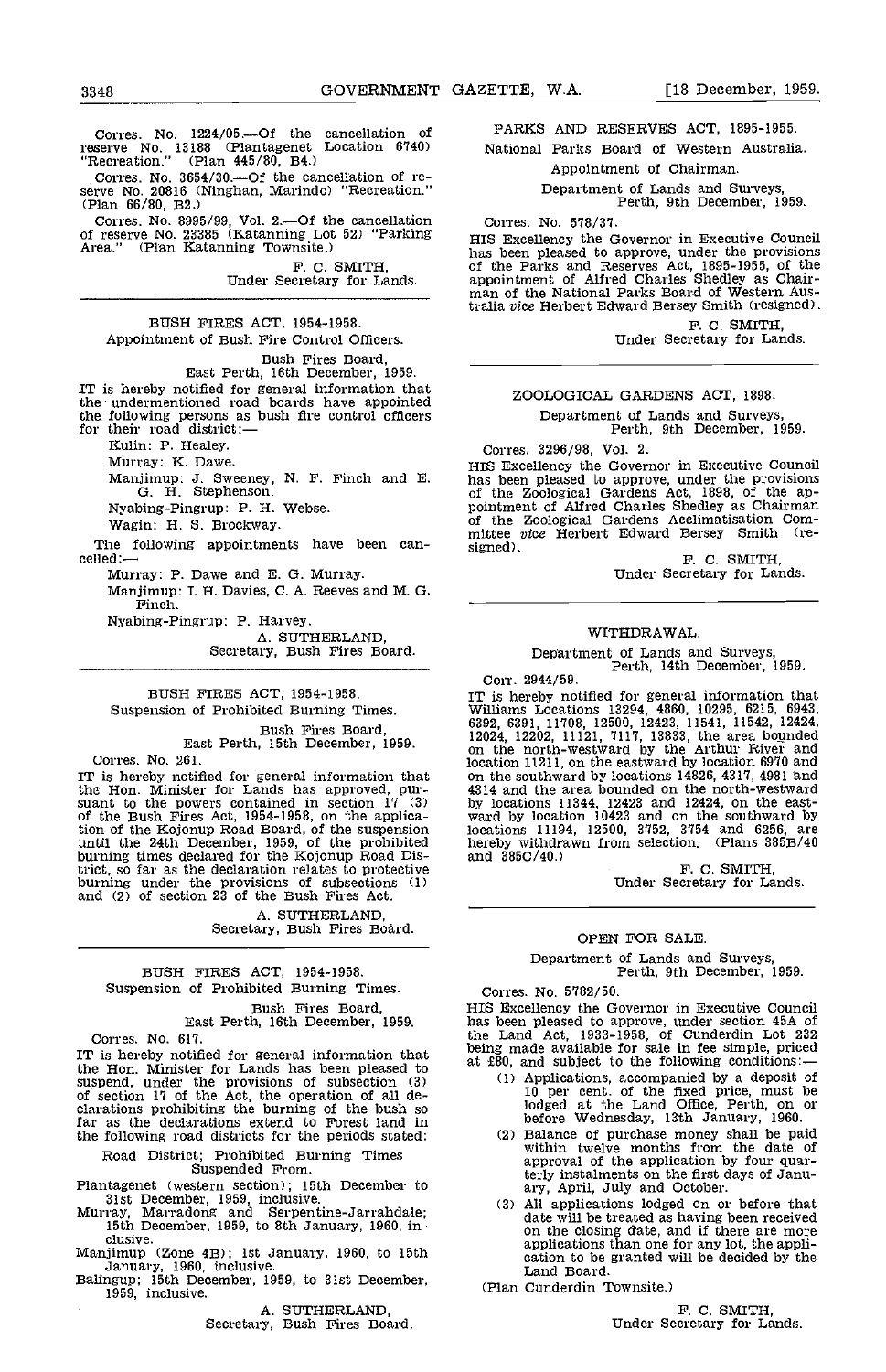## LAND OPEN FOR SELECTION

Perth Land Agency

Department of Lands and Surveys. Perth, 18th December, 1959

IT is hereby notified, for general information, that the areas scheduled hereunder are available for selection under Part V of the Land Act, 1933-1958, and the regulations appertaining thereto, subject to the provisions of the said Act.

Applications must be lodged at the Department of Lands and Surveys, Perth, not later than the date specified, but may be lodged before such date, if so desired.

Ali applications lodged on or before such date will be treated as having been received on the closing day, and if there are more applicants than one for any block, the application to be granted will be determined by the Land Board. Should any lands remain unselected such will continue available until applied for or otherwise dealt with.

If a Land Board sitting becomes necessary, the applicants for the blocks will be duly notified of the date, time, and<br>place of the meeting of the Board, and there shall be an interval of at least seven days between the clo sitting of the Board.

All indigenous marketable timber, including sandalwood and mallet, is reserved to the Crown, subject to the provisions of clause 14 of the Regulations.

## OPEN ON AND AFTER WEDNESDAY, 13th JANUARY, 1960

| Location                                                |          | Area           |                |                     | Price per Acre                   | Plan                            |                     | Corres. No. Classification File | Deposit<br>Required                      |
|---------------------------------------------------------|----------|----------------|----------------|---------------------|----------------------------------|---------------------------------|---------------------|---------------------------------|------------------------------------------|
| Avon 21006 $(h)$ $(j)$                                  | $\cdots$ |                |                | a r. p.<br>14 0 35  | s d<br>25000<br>(Purchase price) | $34/80$ A. B. 3                 | 3722/18             | $\cdots$                        | $f$ sd<br>2150                           |
| Jilbadji $403$ (b) (i)                                  | $\cdots$ | 1,058<br>1.140 | - 0            | 6<br>19             | 5<br>-9<br>6                     | $23/80$ E. 1. 2<br>6/80 C. I. 2 | 2228/38<br>4577/53  | <br>$1787/28$ p. 14             | $10 \quad 2 \quad 3$<br>3.<br>$\ddagger$ |
| 563 $(b)$ $(i)$<br>1.321<br>566 $(b)$ $(i)$<br>$\cdots$ | <br>$.$  | 900            | 0              | $\ddot{\textbf{r}}$ | 4<br>5<br>$\theta$               | $66/80$ D. 2,                   | $247\frac{1}{9}/57$ |                                 | 2185                                     |
| Ninghan 4039<br>$\cdots$                                |          | 4,532          | $\overline{2}$ | 32                  | 3<br>-3                          | E. 2, 3                         |                     | 2479/57 pp. 22, 23              | $5$ 11 $3$                               |
| Victoria 4048 (b)                                       | 1.133    | 2,344 3        |                | 0                   | 3<br>6                           | 157C/40 F. 3, 4                 | 5157/52             | $5400/49 \text{ p} - 3$         | - 0<br>4.<br>$\pm$                       |
| 8540(a)<br>$\mathbf{r}$                                 | $\cdots$ | 1.117          | 3              | 28                  | 3<br>6                           | 96/80 C 1 2                     | 242/43              | 1981/28 p. 41                   | 3.<br>4                                  |
| 9261 ( <i>a</i> )<br>$\overline{\mathbf{z}}$            | $\cdots$ | 1.425          | - 0            | 11                  | 3<br>4                           |                                 | $\cdots$            | 3812/29 p. 4                    | 3 <sub>12</sub>                          |
| 10088 ( <i>a</i> )<br>$\mathbf{a}$                      |          | 4.495          | 0              | 0                   | 6<br>5                           | $90/80$ A. 3                    | 4014/57             | 2714/53 p 4                     | 5.<br>6                                  |
| 10181 $(\alpha)$<br>$\overline{\phantom{a}}$            |          | 4.942          | 2              | 31                  | 5<br>9                           | $127/80$ A. 1                   | 2166/58             | $2814/53$ p. 10                 | 5 11<br>3                                |
| Wellington 4734 (b)                                     | $\cdots$ | 2.274          |                | 4                   | 8<br>6                           | 415B/40 D.1                     | 3616/56             | $2073/29$ p 12                  | 0<br>4<br>4.                             |
| Williams $15272(j)$                                     | $\cdots$ | (abt.) 37      |                | 20                  | $1\,10$<br>$\ddot{\mathbf{0}}$   | 409D/40C.3                      | 9312/00             | $\cdots$                        | 9<br>-8                                  |
|                                                         |          |                |                |                     |                                  |                                 |                     |                                 |                                          |

## SCHEDULE I

| <b>SCHEDULE II</b> |  |
|--------------------|--|
|                    |  |

| District                                                                                                                                                | Description                                                                                                                                                                                                                                                                                                                                                                                                                                                                                                                                                                                                                                                                                                                                                                                                                                                     | Plan                            | Corres. No.       | Deposit<br>required             |
|---------------------------------------------------------------------------------------------------------------------------------------------------------|-----------------------------------------------------------------------------------------------------------------------------------------------------------------------------------------------------------------------------------------------------------------------------------------------------------------------------------------------------------------------------------------------------------------------------------------------------------------------------------------------------------------------------------------------------------------------------------------------------------------------------------------------------------------------------------------------------------------------------------------------------------------------------------------------------------------------------------------------------------------|---------------------------------|-------------------|---------------------------------|
| Nelson (about 3} miles<br>north-east of Wal-<br>pole) (d) $(f)$ (g)<br>Victoria (about 13½<br>miles north-west of<br>Badgingarra) $(d)$ $(e)$<br>(f)(g) | All that portion of land containing approximately 60 acres<br>bounded on the northward and north-eastward by Loca-<br>tion 10202; on the eastward by Locations 10192 and<br>10193; on the southward by Location 10193 and on the<br>westward by a protected one chain road<br>All that portion of Crown land containing approximately<br>4,000 acres bounded on the southward by Victoria Loca-<br>tions 2887, 9446, 4243, 9444, 9743 and Road 4280 and<br>Melbourne Location 945 : on the westward by Melbourne<br>Locations 946, 947 and 948 and Victoria Location 8079 ·<br>on the northward by Victoria Location 8080 and the pro-<br>longation east of the southern boundary of the said loca-<br>tion to a three chain road extending along the north-<br>western boundary of Victoria Location 10168 and on the<br>eastward by the said three chain road | 453C/40 E. F. 4<br>$62/80$ C. 1 | 5075/30<br>401/59 | £ s.d.<br>7 16 3<br>$41\,16\,3$ |
|                                                                                                                                                         |                                                                                                                                                                                                                                                                                                                                                                                                                                                                                                                                                                                                                                                                                                                                                                                                                                                                 |                                 |                   |                                 |

Exempt from Road Board Rates for two years from date of approval of application.

- (b) Subject to payment for improvements.
- (a) Subject to examination of survey.
- (d) Subject to survey.
- (a) Subject to provision of necessary roads.
- $(f)$  Subject to classification.
- (g) Subject to pricing.
- $(h)$  Subject to the provisions of Section 53 of the Land Act, 1933-58.
- (1) Subject to Mining conditions.
- (j) Available to adjoining holders only.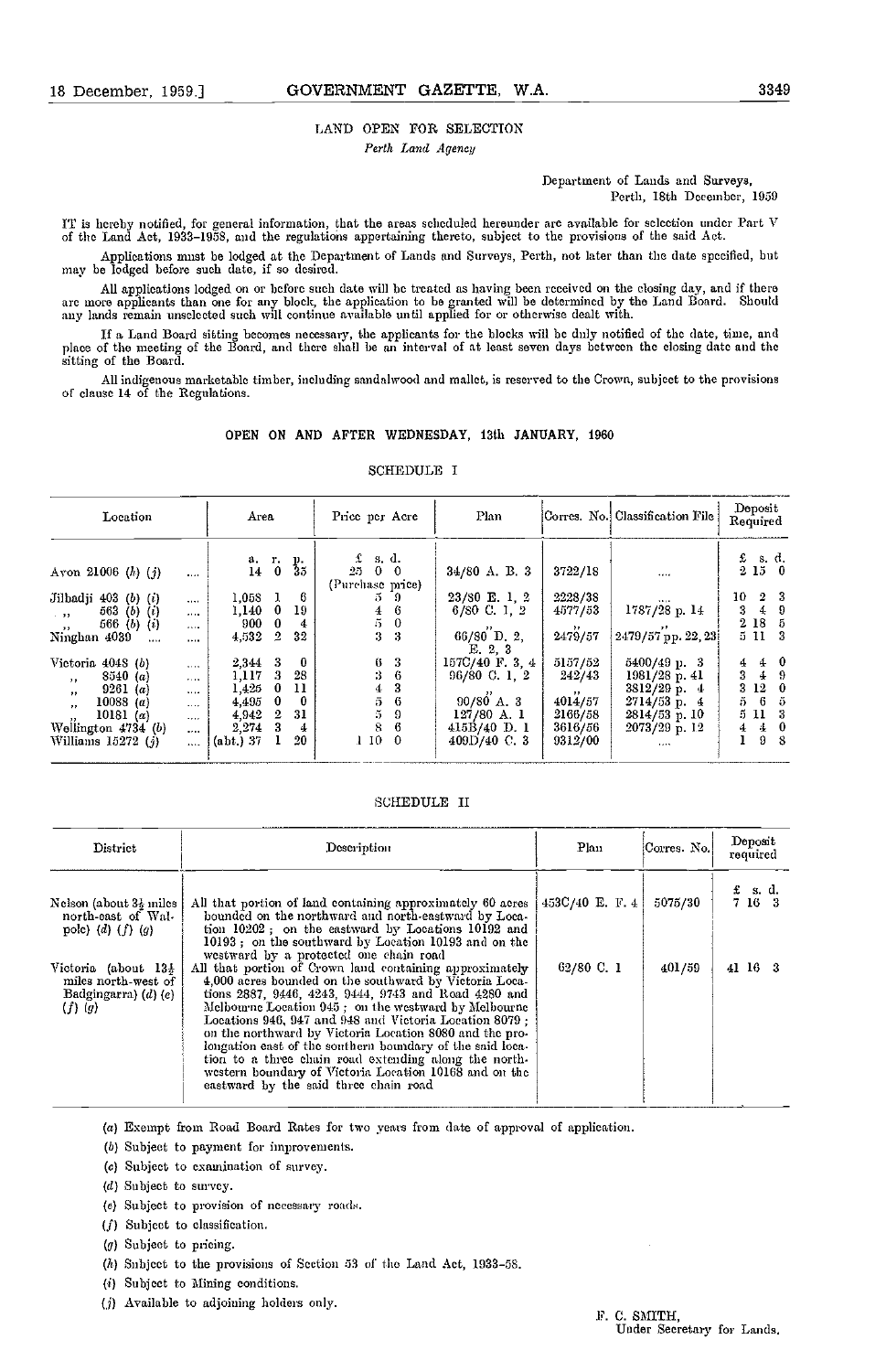## LOTS OPEN FOR SALE OR LEASING.

# Department of Lands and Surveys, Perth, 9th December, 1959.

IT is hereby notified, for general information, that defect in the undermentioned lots are now open for sale or leasing under the conditions specified, by public viz.: auction, as provided by the Land Act, 1933-1958, at the following upset prices or capital values:

Applications to be lodged at Perth.

Corres. No. 5782/50.

CUNDERDIN.Lots 224, 226, 227, 228 and 229, Town, £75 each lot.

Subject to the following special conditions:

- A limit of one lot to each purchaser shall apply, husband and wife being deemed as one person for this condition.
- The purchaser shall erect on his lot a residence to comply with local authority by-laws and at a value of not less than E1,000 within five years from the date of above application to close the road therein de-<br>the sale or within such extended time as scribed. the Minister for Lands may approve.<br>Failure to comply with this condition will render the license forfeitable.
- A transfer of the license will not be ap- proved to any person already a holder of a lot within this townsite nor until the building condition has been complied with.
- A Crown Grant cf the lot will not be and H issued until the purchaser has complied with the building condition.
- Corres. No. 4528/51.

WAGIN.—Lots 642, Suburban, £20; 633, 804 and 611, Suburban, £25 each lot; 805, 817 and 818, Suburban, £30 each lot.

Plans showing the arrangement of the lots referred to are now obtainable at this office.

F. C. SMITH, Under Secretary for Lands.

## ROAD DISTRICTS ACT, 1919-1959.

## Closure of Road.

WE, Roy Albert Lucas, William Alfred Turner,<br>Stanley George Hollingsworth, Lindsay Robert<br>Smith, Alan Legh Roger Smith, Bevan Ramsay Stath<br>Smith and Hilton Ashley Chambers Smith, being the owners of land over or along which the portion of road hereunder described passes, have applied of road hereunder described passes, have applied<br>to the Carnamah Road Board to close the said<br>portion of road viz.:—<br>portion of road viz.: portion of road, viz.:-

Carnamah.

Corr. 9279/11.

C558. That portion of road No. 4803 abutting Corr the south-eastern boundary of lot M1475 of Victoria Corr<br>
Location 1935 (L.T.O. Diagram 6548); from the C.56<br>
prolongation southward of the western boundary brook, of said lot M1475 to the prolongation eastward of Cran<br>the northern boundary of the said lot. (Plan ment<br>95/80, C2.) ary

W. A. TURNER.

S. G. HOLLINGSWORTH.

R. A. LUCAS.

# L. R. Smith & Bros.,<br>per L. R. SMITH.

I, Charles Chapman, on behalf of the Carnamah Road Board, hereby assent to the 'above application to close the road therein described.

C. CHAPMAN,<br>Chairman, Carnamah Road Board. 14th December, 1959.

## ROAD DISTRICTS ACT, 1919-1959. Closure of Road.

THE Minister for Lands, being the owner of land over or along which the portion of road hereunder described passes, has applied to the Collie Coalfields Road Board to close the said portion of road, viz.:—

Collie Coalfields. Corr. 589/33.

C560. Ca) That portion of road No. 6216 extending from the eastern side of road No. 1987 to the western side of road No. 10414.

(b) Those portions of road No. 1987 containing areas of 5 acres 3 roods 7 perches, 3 acres 30 perches and 6 acres 10 perches as delineated and coloured blue on Original Plan 6692.

(Plan 410D/40, A3.) F. C. SMITH

# for Minister for Lands.

I, Norman Salisbury Coote, on behalf of the Collie Coalfields Road Board, hereby assent to the scribed.

N. S. COOTE,

Chairman, Collie Coalfields Road Board. 4th December, 1959.

## ROAD DISTRICTS ACT, 1919-1959. Closure of Road.

WE, Charles Wesley York, Walter Richard York and Hermer John York, being the owners of land over or along which the portion of road hereunder described passes, have applied to the Moora Road Board to close the said portion of road, viz.:-

Moora.

Corr. 1769/58.

M.588. The surveyed road along the southern and part of the western boundaries of Victoria Location 8039 and through location 4198; from road No. 2447 at the south-east corner of location 8039 to the eastern boundary of Melbourne Location 2008. (Plan 63/80, Dl) H. YORK.

W. R. YORK.

C. W. YORK.

I, Arthur Samuel Crane, on behalf of the Moora Road Board, hereby assent to the above application to close the road therein described.

A. S. CRANE,<br>Chairman, Moora Road Board. 25th November, 1959.

## ROAD DISTRICTS ACT, 1919-1959.

where of land over or along which the under-<br>mentioned road extends, has applied to close the<br>said road, which is more particularly described<br>hereunder, that is to say:—

#### Corr. 2498/59.

561. That portion of Mason Street, Cranbrook, along the south-western boundary of Cranbrook Lot 58; from the south-eastern align- ment of Climie Street to the north-western boundary of reserve 10315 (Cranbrook Lot 63). (Plan Cranbrook Townsite.)

WHEREAS Clement Edward Nenke, being the owner of land over or along which the undermentioned road, in the Dumbleyung Road District passes, has applied to the DUMBLEYUNG Road Board to close the said road, which is more particularly described hereunder, that is to say:

Corr. 7180/20.

397. The whole of road No. 6577 through Williams Locations 10750 and 15274; from a sur- veyed road at the south-west corner of location 13982 to a surveyed road near the south-west corner of location 12335. (Plans 386/80, F4, and 408/80, Fl.)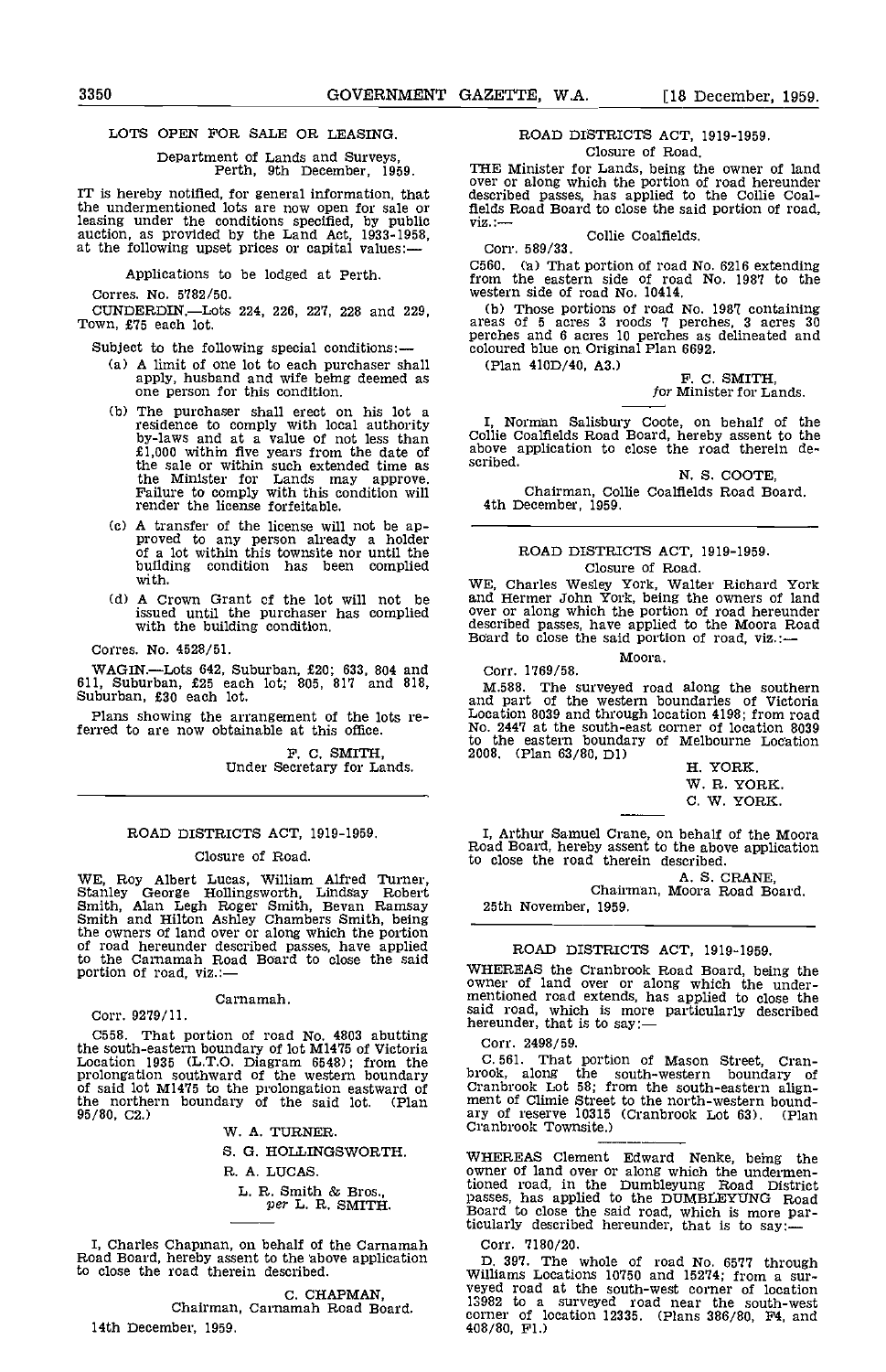WHEREAS Kelvin Alfred Welistead, being the owner of land over or along which the undermentioned roads, in the Gnowangerup Road District mentic<br>pass, has applied to the GNOWANGERUP Road passes,<br>Board to close the said roads, which are more particularly described hereunder, that is to say:--- ticular

Corr. 5040/47.

0374. (a) The road along part of the south- eastern boundary of Kent Location 359, now in- cluded in location 1443 (O.P. 1831).

(b) The surveyed road along the eastern bound-<br>aries of former Kent Locations 491, 637, 634 and 633.

 $(c)$ from the south-western corner of location 595, ex-<br>cepting the portion within the surveyed road along and possibility has been compled to the MERDERIN the western boundary of the said location.

(d) The unsurveyed road extending westwards from the north-western corner of location 595, ex-<br>cepting the portion within the surveyed road abutting the western and northern boundaries of the said location.

(Plans 418/80, DEF4, 435/80, DEF1.)

WHEREAS the Minister for Lands, being the Agricul<br>owner of land over or along which the under-<br>mentioned road, in the Kalgoorlie Road District along t<br>passes, has applied to the KALGOORLIE Road (Plar<br>Board to close the sai ticularly described hereunder, that is to say:-

Corr. 7845/00.

That portion of Turner Street, Kalgoorlie, along the north-western boundary of Kalgoorlie Lot 2123 (reserve 8382); from the eastern align-<br>ment of Palmerston Street to the south-western<br>alignment of Lionel Street. (Plan Kalgoorlie alignment of Lionel Street.<br>Sheet 1.)

WHEREAS the Minister for Lands being the owner of land over or along which the undermentioned road, in the Kalgoorlie Road District passes, the problem has applied to the KALGOORLIE Road Board to dary of close the said road, which is more particularly de-<br>scribed hereunder, that is to say:---<br>To

Corr. 3898/12.

K. 474. That portion of road No. 5399 between publis.<br>the southern alignment of Bulong Road and the And<br>north-western boundary of reserve 10081. (Plan the sa<br>L9A/20.) And

WHEREAS William Gorringe and Cyril Francis It is<br>Nelson, being the owners of land over or along closed.<br>which the undermentioned road, in the Kondinin Date<br>Road District passes, have applied to the KON-<br>DININ Road Board to is more particularly described hereunder, that is to say:—

Corres. 1244/57.

K. 466. The unsurveyed road along the southern boundary of Roe Location 1504 and part of the southern boundary of location 1503; from a sur- veyed road at the south-west corner of the former location to the western boundary of location 1505. (Plan 375/80, Cl.)

WHEREAS the Abbot Nullius of New Norcia, Bene-<br>dictine Community of New Norcia Incorporated the pu: and Harry Suding Riley, being the owners of land over or along which the undermentioned road, in the Kunumoppin-Trayning Road District passes, L. and S. 2626/57, M.R.D. 601/53.<br>have applied to the KUNUNOPPIN-TRAYNING Road No. 11796. A strip of land, one chain wide, Road Board to close the said road, which is more particularly described hereunder, that is to say:-

Corr. 1363/59.

K475. The right-of-way along the southern boundaries of Trayning Lots 89 to 96 inclusive; from the eastern alignment of George Street to the western alignment of King Street, (Plan Tray- ning Townsite.)

WHEREAS the Minister for Lands being the<br>owner of land over or along which the under-<br>mentioned road, in the Marble Bar Road District passes, has applied to the MARBLE BAR Road Board to close the said road, which is more particularly described hereunder, that is to say:—

Corr. 1970/21.

M.590. That portion of road No. 6440 extending from road No. <sup>4109</sup> to reserve 12755. (Plan 109/300.)

(c) The unsurveyed road extending westwards<br>from the south-western corner of location 595, ex-<br>correct Horobin, being the owners of land or along<br>in the south-western corner of location 595, ex-WHEREAS Albert John Charles Snell, Henry Charles Snell, Raymond Albert Snell and Noel Road District pass, have applied to the MERREDIN<br>Road Board to close the said roads, which are<br>more particularly described hereunder, that is to<br>say:—

Corr. 3378/53.

the said location.<br>(e) The surveyed road along the northern boun-<br>daries of former Kent Locations 632 and 633. 15624 and 15625; from a surveyed road along the (f) The surveyed road along the northern boun-<br>dary of location 668.<br>Is the rest road along the eastern boundary of location<br> $\frac{1}{2}$ M.586. (a) the surveyed road along the south- eastern boundaries of Avon Locations 15622, 15623, 15624 and 15625; from a surveyed road along the south-western boundary of location 15622 to a sur- veyed road along the eastern boundary of location 15625.

(b) The surveyed road along the north-eastern boundaries of Avon Location 9193 and Nangeenan Agricultural Area Lots 57 and 56; from the road described in paragraph (a) to a surveyed road along the south-eastern boundary of lot 56. (Plan 25/80, EF2.)

WHEREAS the Minister for Lands being the owner of land over or along which the undermentioned road, in the Morawa Road District passes, has applied to the MORAWA Road Board to close the said road, which is more particularly described hereunder, that is to say:—

Corr. 10489/12, Vol. 4.

M.594. The road along part of the northern boundary of Morawa Lot 174 (reserve 19304); from the prolongation southward of the western boun- dary of lot 171 to the prolongation southward of the eastern boundary of lot 181. (Plan Morawa Townsite,)

And whereas such applications have been duly published in the Government Gazette:

And whereas the said Boards have assented to the said applications:

And whereas the Governor in Executive Council has confirmed the said assents:

It is hereby notified that the said Roads are closed.

Dated this 18th day of December, 1959.

F. C. SMITH,<br>Under Secretary for Lands.

# ROAD DISTRICTS ACT, 1919-1959.

Department of Lands and Surveys, Perth, 18th December, 1959.

IT is hereby declared that the undermentioned lands have been set apart, taken, or resumed under section 17 of the Public Works Act, 1902-1956, for the purpose of new roads, that is to say:-

#### Cranbrook.

L. and S. 2626/51, M.R.D. 601/53.

Road No. 11796. A strip of land, one chain wide, widening in part and as delineated and coloured dark brown on Lands and Surveys Diagram 63990, leaving a surveyed road at its intersection with the eastern boundary of Hay Location 1995 and extend-ing (as surveyed) southward along part of said eastern boundary to a surveyed road at the south-<br>east corner of the location; 6a. 3r. 39p. being re-<br>sumed from Hay Location 1995. (Plan 444/80,<br>B2 and 3.)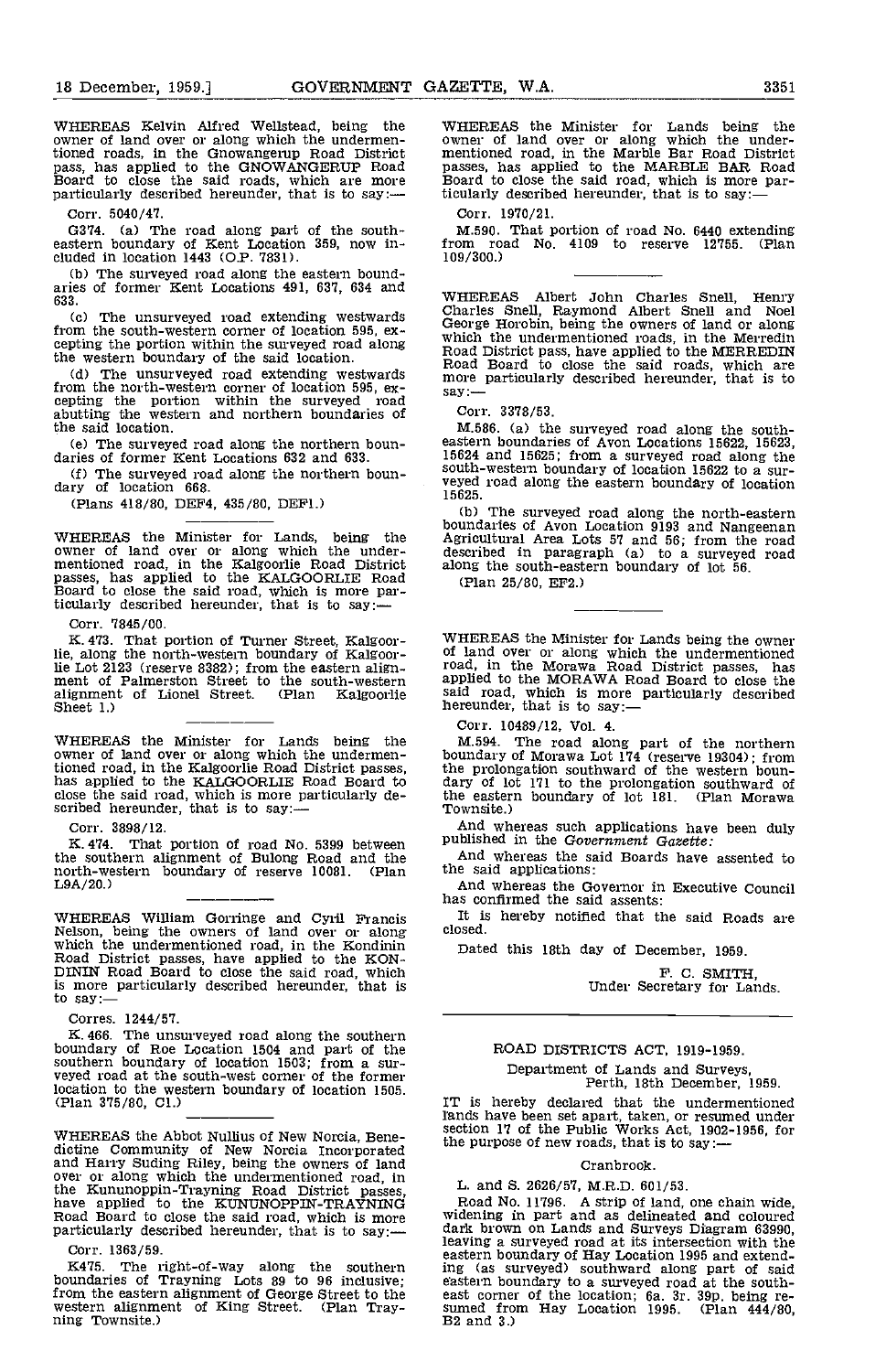### Darling Range.

2443/04, Vol. 3.

Road No. 1837 (widening of parts). That portion<br>of Canning Location 266 containing 11.1 perches<br>and those portions of locations 300, 323 and 386<br>and Walliston Lots 81, 110 and 111 all as delineated L. a and 7857.

Road No. 1844 (widening of part). That portion of Canning Location 360 as delineated and coloured<br>dark brown on Lands and Surveys Diagram 65905.

Road No. 11795. A strip of land, one chain wide,<br>
leaving road No. 1837 near the south-west corner<br>
leaving Location 266 and extending (as de-<br>
of Canning Location 266 and extending (as de-<br>
lineated and coloured dark brow 10601 and location 918 to road No. 1480 within the latter location.

21.6p., 3.4p., 19.2p., 1.9p., 1r. 19.6p and 1a. 0r.  $195$ <br>35.1p., being resumed from Canning Locations 266, scri<br>300, 323, 360, 386 and 918 respectively, and 0.9p., 3:<br>3.2p. and 3.2p. being resumed from Walliston Lots R<br>8

hereby reduced by 2a. 0r. 8.6p.<br>(Plans Walliston Townsite, Kalamunda Regional 1<br>Sheet 1 and 1C/20, S.W.)

#### Harvey.

L. and S. 2290/01, M.R.D. 653/55.

Road No. 2241 (deviation and widening of parts).<br>Those portions of Wellington Location 4472 (re-<br>serve 23931) as delineated and coloured dark brown on Lands and Surveys Diagram 66680; reserve 23931 (Wellington Location 4472) is hereby reduced by 2a. 3r. 24p. (Plan 383D/40, C4.)

# Serpentine-Jarrahdale.<br>1794/57.

Road No. 11794. A strip of land, of irregular width, commencing at the south-east corner of Cockburn Sound Location 1715 (reserve 23607) and extending (as delineated and coloured dark brown extending (as delineated and coloured dark brown<br>on Lands and Surveys Diagram 66399) generally<br>westward through said location, the Perth-Bunbury<br>Railway Reserve and reserve 23793 to Hall Street<br>on the northern boundary of 24.6p. and 2r. 17.1p. respectively. (Plan Mundijong 7340<br>Townsite.) Road

## Victoria Plains.

L. and S. 812/59, M.R.D. 601/50.

Road No. 67 (Great Northern Highway—widening most in the southern portions of Melbourne Locations the so<br>
73, 336 and 337 as delineated and coloured dark 413C/4<br>
brown on Lands and Surveys Diagram 66741; 1r. 0.9p., 22.4p. and 2r. 5.5p. being resumed from Mel-<br>bourne Locations 73, 336 and 337 respectively.  $\frac{1}{58}$ <br>(Plan 58/80, E4.)

Plans and more particular descriptions of the 1955, land so set apart, taken, or resumed may be in-<br>spected at the Department of Lands and Surveys,<br>Perth.

By order of His Excellency the Governor, STEWART BOVELL Minister for Lands.

## ROAD DISTRICTS ACT, 1919-1959.

WHEREAS the BAYSWATER Road Board, by re- solution passed at a meeting of the Board, held at Bayswater, on or about the 28th day of April, Both 1954, resolved to open the road hereinafter de-<br>scribed, that is to say:—<br>rust

L. and 5. 5727/50, M.R.D. 168/54.

Road No. 270 (widening of parts). Those por-tions of Swan Locations U and V as delineated and coloured dark brown on Original Plan 7029. (Plan Bayswater No. 93.)

WHEREAS the BEVERLEY Road Board, by reso-<br>lution passed at a meeting of the Board, held at<br>Beverley, on or about the 12th day of December,<br>1957, resolved to open the road hereinafter de-<br>scribed, that is to say:—

L. and S. 61/58, M.R.D. 52/57.

Road No. 594. (a) Widening of part.—Those<br>portions of Avon Locations 826 and 1376 as delineated and coloured dark brown on Lands and

Surveys Diagram 66477.<br>(b) Deviation of part.—That portion of Avon<br>Location 14 as delineated and coloured dark brown on Lands and Surveys Diagram 66477.

(Plan 342B/4O, Fl.)

WHEREAS the BROOKTON Road Board, by re-<br>solution passed at a meeting of the Board, held at<br>Brookton, on or about the 4th day of September,<br>1957, resolved to open the road hereinafter described, that is to say:-

3964/03. Road No. 1620 (deviation of part). A strip of land, one chain wide, widening in parts, leaving the present road at the north-west corner of Avon Location 7030 and extending (as surveyed and as delineated and coloured dark brown on Lands and Surveys Diagram 66132) eastward and northward surveys baggaan outburst eastward along part of the northern boundary of said loca-<br>tion and through location 6899 to rejoin the pretion and through location 6899 to rejoin the pre- sent road opposite the south-east corner of location 4361. (Plan 343D/40, A3.)

WHEREAS the BRUCE ROCK Road Board, by resolution passed at a meeting of the Board, held at Bruce Rock, on or about the 13th day of August, 1958, resolved to open the road hereinafter de- scribed, that is to say:

L. and 5. 2548/58, M.R.D. 324/58.

Road No. 11772. Those portions of Avon Locations 16201 and 19655 (reserve 17266) as delineated and coloured dark brown on Lands and Surveys Diagram 66582. (Plan 4/80, E2.)

WHEREAS the BUSSELTON Road Board, by re- solution passed at a meeting of the Board, held at Busselton, on or about the 30th day of August, 1955, resolved to open the road hereinafter de- scribed, that is to say:-

7340/08.<br>Road No. 11778. A strip of land, one chain wide, Road No. 11778. A strip of land, one chain wide. widening at its terminus, leaving a surveyed road opposite the south-west corner of Sussex Location 681 and extending (as delineated and coloured dark brown on Lands and Surveys Diagram 6623616.<br>Surveys Diagram 662366. Southward to and inside and along the eastern-<br>most boundary of location 959 to road No. 114 at<br>the south-east corner of the latter location. (Plan 413C/40, E3.)

WHEREAS the COCKBURN Road Board, by re-<br>solution passed at a meeting of the Board, held at<br>Hamilton Hill, on or about the 14th day of March,<br>1955, resolved to open the road hereinafter de-<br>scribed, that is to say:-

3134/51.

Road No. 678 (Russell Road—extension). A strip of land, of irregular width, leaving the west-<br>ern terminus of the present road at the south-<br>west corner of Cockburn Sound Location 159 and extending (as surveyed and as coloured brown on Land Titles Office Plan 7174) generally westwards to and through Clarence Townsite to road No. 11770 near the south-west corner of Clarence Lot 57. (Plan 341A/40, Bl, and Clarence Townslte.)

WHEREAS the COCKBURN and KWINANA Road Boards, by resolutions passed at meetings of the Boards held at Hamilton Hill and Medina, on or about the 14th and 23rd days of March and February, 1955, respectively, resolved to open the road hereinafter described, that is to say:

3 13 4/51.

Road No. 11770 (Cockburn Road—formerly Naval Base Road. A strip of land, of irregular width, leaving Mayor Road at the north-west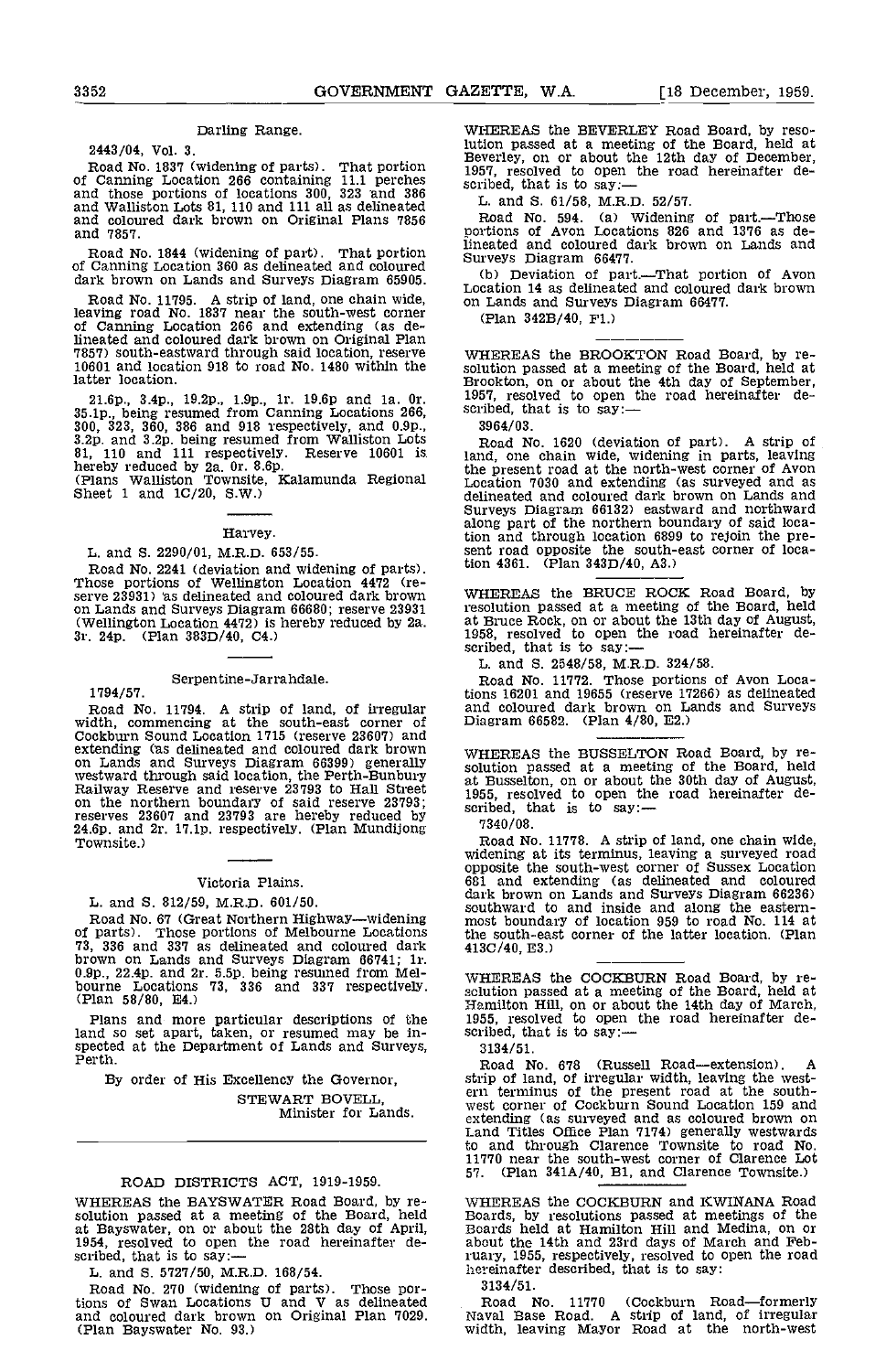corner of Clarence Suburban Lot 13 and extending (as coloured brown and dark brown on Land Titles Office Plan 7174 and Lands and Surveys at Dumbleyung, on or abo<br>Titles Office Plan 7174 and Lands and Surveys at Dumbleyung, on or abo<br>Diagram 66521 respectively) southw ing at the north-west corner of Cockburn Sound Location 1843 (reserve 24663) and extending (as surveyed) generally southwards through location widen 1738 and Kwinana Townsite to Hope Valley Road<br>
at the south-west corner of that portion of loca-<br>
tion 382 the subject of Land Titles Office Diagram<br>
mission and coloure 16258. (Plans 341A/40, B1 and 2, Clarence Town- site and lots at Naval Base.)

WHEREAS the CRANBROOK Road Board, by  $W_{\text{Bog}}^{\text{WH}}$ resolution passed at a meeting of the Board, held Board ary, 1955, resolved to open the road hereinafter described, that is to say:-

3461/54.

Road 11781. A strip of land, one chain wide,  $\begin{array}{cc} \text{RO} \\ \text{hddening} \text{ in parts, leaving road No. 1301 on the} \\ \text{a we} \end{array}$ southern boundary of Hay Location 765 and extending (as delineated and coloured dark brown on and ending (as delineated and coloured dark brown on a horth tion to the south-western side of road No. 3394; commencing again on the opposite side of said road No. 3394 and continuing northward through locations 781 and 1169 to a surveyed road within w the lastmentioned location. (Plan 444/80, Dl.)

WHEREAS the CUBALLING Road Board, by re-solution passed at a meeting of the Board, held at Cuballing, on or about the 15th day of October, 1952, resolved to open the road hereinafter de-<br>scribed, that is to say:-

4920/52.

Road No. 11782. A strip of land, one chain wide, all ineate<br>widening as delineated and coloured dark brown plan 7<br>on Lands and Surveys Diagram 66135, leaving a and 10 surveyed road at the north-west corner of Williams  $R^{26}$  (excluding the intersect Location 1213 and extending (as surveyed) gen-<br>erally eastward along the northern boundaries of  $\frac{1}{2}$ <br>said location to its north-east 385A/40, Cl.)

WHEREAS the CUNDERDIN Road Board, by resolution passed at a meeting of the Board, held at cunderdin, on or about the 10th day of April, 1951,<br>Cunderdin, on or about the 10th day of April, 1951,<br>resolved to open the road hereinafter described,<br>that is to say:—<br>Roa

3724/09, VoL 2.

Road No. 7122 (Forrest Street-deviation of parts). That portion of Cunderdin Station Yard wide, two<br>Reserve and that portion of reserve 2909 as de-<br>the we lineated and coloured dark brown on Original Plan  $\frac{m}{\log a}$ 7385. (Plan Cunderdin Townsite.)

WHEREAS the DOWERIN Road Board, by resolu-<br>tion passed at a meeting of the Board, held at<br>Dowerin, on or about the 21st day of September,<br>1950, resolved to open the road hereinafter de-<br>scribed, that is to say:-

2596/34.

Road No. 11779. A strip of land, one chain wide, widening in parts, leaving road No. 4526 at the north-east corner of Avon Location 8145 and extending (as delineated and coloured dark brown on Lands and Surveys Diagram 64869) southward Road<br>outside and along the eastern boundary of said of Nels location to its south-east corner and onwards a distance of one chain. (Plan 26A/40, Al.)

WHEREAS the DUMBLEYUNG Road Board, by resolution passed at a meeting of the Board, held at Dumbleyung, on or about the 16th day of September, 1957, resolved to open the road hereinafter

3663/57.

Road No. 11791. A strip of land, one chain wide, widening in part, leaving road No. 2617 within Williams Location 3249 and extending (as delineated and coloured dark brown on Lands and Surveys Diagram 66058) south-eastward through said loca-Diagram 66058) south-eastward through said loca-<br>tion to its southern boundary. (Plan 408A/40, B2.)

WHEREAS the GERALDTON-GREENOUGH Road Board, by resolution passed at a meeting of the Board, held at Geraldton, on or about the 20th day of September, 1955, resolved to open the road hereinafter described, that is to say:-

2888/92, Vol. 4.

Road No. 172 (deviation of part). A strip of land, one chain wide, leaving the present road on a western boundary of Narra Tarra Estate Lot 8 and extending (as delineated and coloured dark brown on Lands and Surveys Diagram 65538) north-eastward through said lot to its northern- most boundary. (Plan 157D/40, C3.)

WHEREAS the GINGIN Road Board, by resolution passed at a meeting of the Board, held at Gingin, on or about the 21st day of December, 1954, resolved to open the road hereinafter described, that is to say:-

11285/01.

Road No. 11771. A strip of land, one chain wide, leaving road No. 8767 on the western boun-<br>dary of Swan Location 5257 and extending (as delineated and coloured dark brown on Original plan 7980) north-eastward through said location and location 6842 and onward to Survey Mark R26 (excluding the intersecting portion of road No. 5123), (Plan 30/80, E2.)

WHEREAS the 000MALLING Road Board, by resolution passed at a meeting of the Board, held<br>at Goomalling, on or about 23rd day of April,<br>1947, resolved to open the roads hereinafter de-<br>scribed, that is to say:-

3643/05.

Road No. 2084 (widening of part). That portion of Avon Location 5148 as delineated and coloured dark brown on Lands and Surveys Diagram 66004.

Road No. 11777. A strip of land, one chain wide, widening in parts, leaving road No. 3795 at the west corner of Avon Location 3805 and extend-ing (as delineated and coloured dark brown on Lands and Surveys Diagram 66002) north-eastward and south-eastward through said location to rejoin road No. 3795 on its south-eastern boundary.

(Plan 32C/40, E3.)

WHEREAS the GREENBUSHES Road Board, by resolution passed at a meeting of the Board, held at Greenbushes, on or about the 13th day of No-<br>vember, 1956, resolved to open the road herein-<br>after described, that is to say:—

L. & S. 4622/57, M.R.D. 948/56.

Road No. 51 (widening of part). Those portions of Nelson Locations 288 and 1263 as delineated and coloured dark brown on Lands and Surveys Dia- gram 66612. (Plan 414C/40, E4.)

WHEREAS the IRWIN Road Board, by resolution passed at a meeting of the Board, held at Don- gara, on or about the 28th day of November, 1957, resolved to open the roads hereinafter described, that is to say:-

1361/91.

Road No, 177 (widening of part). That portion of Crown land abutting part of the western boundary of Victoria Location 10454 as delineated and coloured dark brown on Original Plan 8198.

WHEREAS the DRAKESBROOK Road Board, by WHER<br>
resolution passed at a meeting of the Board, held passed<br>
at Waroona, on or about the 20th day of June, gara, o<br>
1955, resolved to open the road hereinafter de-<br>
scribed, that i

<sup>6193/97.</sup> Road No. 748 (widening of part). That portion of Murray Location 489 as delineated and coloured dark brown on Lands and Surveys Diagram 65817. (Plan 383A/40, C2.)  $(2) - 31581/12/59.$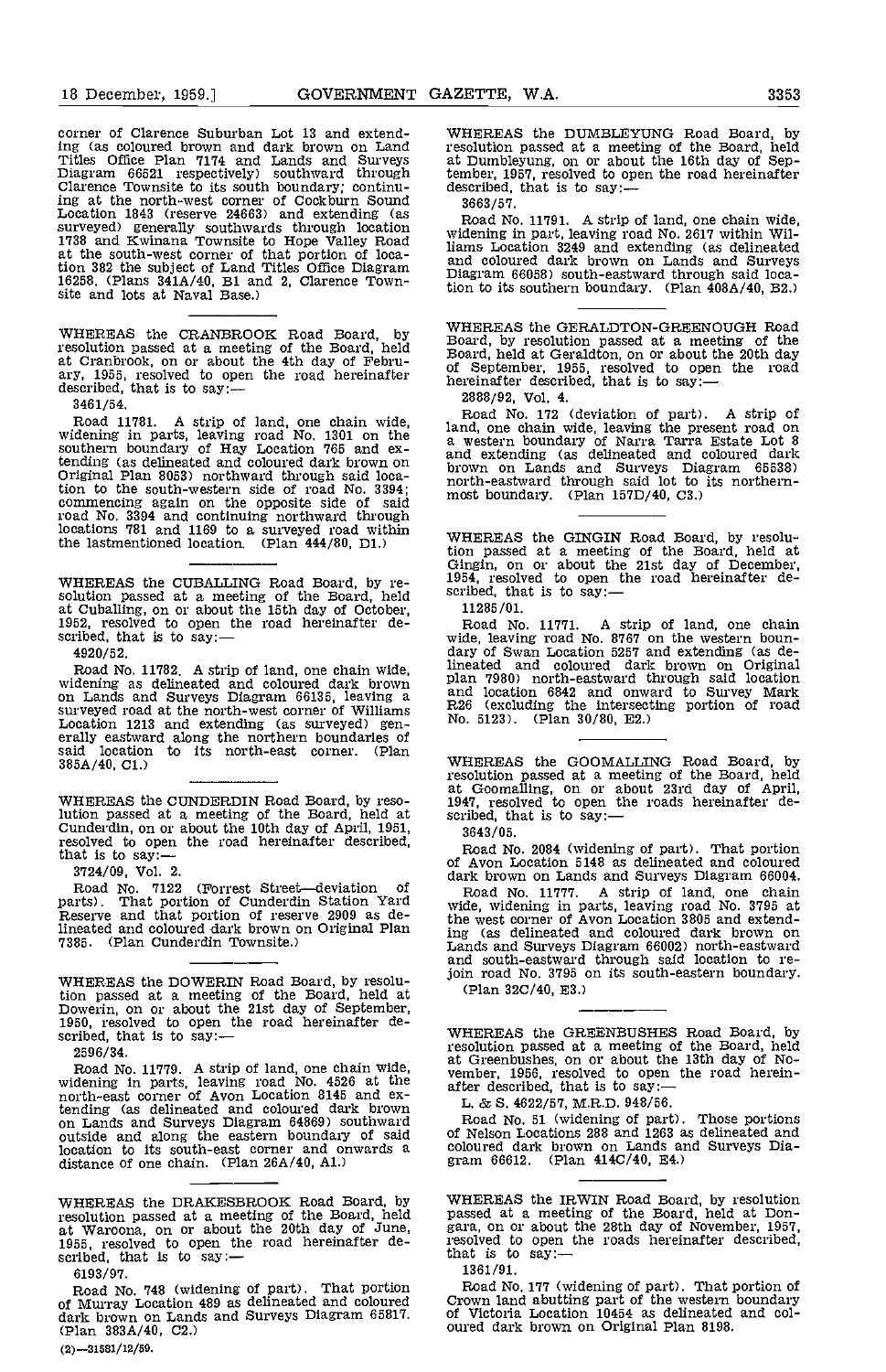Road No. 11488 (extension). A strip of land, pa<br>one chain wide, leaving the western terminus of to the present road on the western boundary of cation 303<br>Victoria Location 2009 and extending (as sur-<br>veyed and as delineated and coloured dark brown<br>on Original Plan 8198) westward to and through the Midland Railway Reserve and onward to a sur-<br>veyed road at the north-west corner of location soluation passed at a meeting of the Board, held 10548.

(Plan 1260/40, D4.)

WHEREAS the LAKE GRACE Road Board, by  $\overline{P}_{\text{D}}$ resolution passed at a meeting of the Board, held  $_{\text{inc of}}$ at Lake Grace, on or about the 6th day of Janu-<br>ary, 1959, resolved to open the roads hereinafter urles<br>described, that is to say:—

L. & S. 441/59, M.R.D. 601/57.

Road No. 6829 (widening of part). That portion  ${}_{\text{ing of}}$ of Williams Location 10172 as delineated and coloured dark brown on Lands and Surveys Diagram 66567.

Road No. 8386 (widening of parts). Those portions of Williams Locations 7168, 10982 and 13156 as delineated and coloured dark brown on Lands and Surveys Diagram 66567.

(Plan 387/80, 02.)

WHEREAS the MINGENEW Road Board, by re-<br>solution passed at a meeting of the Board, held at Mingenew, on or about the 3rd day of Febru-<br>ary, 1959, resolved to open the road hereinafter dio-<br>described, that is to say: --<br>L. and S. 647/59, M.R.D. 719/54.

Road No. 1910 (widening of parts). Those portions of Victoria Locations 784 and 1909 as delineated and coloured dark brown on Original Plan 8116. (Plan 123/80, El.)

WHEREAS the MORAWA Road Board, by resolution passed at a meeting of the Board, held at<br>Morawa, on or about the 29th day of November, WHEREAS the NAREMBEEN Road Board, by re-<br>1954, resolved to open the road hereinafter de-<br>solution passed at a meeting of the Boar

1902/54.

Road No. 8907 (extension). A strip of land, one  $\frac{\text{that}}{\text{d}x}$ chain wide, widening in parts, leaving the southern terminus of the present road on the southern boun-<br>dary of Victoria Location 7634 and extending (as wide,<br>delineated and coloured dark brown on Original bound<br>Plan 7985) westward, northward and again west-<br>ward through sai 2014 to a surveyed road extending southward from through said<br>the southern boundary of reserve 14775. (Plans dary of loca<br>127/80, EF2, and 128/80, A2.) 345/80, D1.)

WHEREAS the MORAWA Road Board, by resolu-WHEREAS the MORAWA Road Board, by resolu-<br>tion passed at a meeting of the Board, held at Morawa, on or about the 6th day of August, 1956.<br>Morawa, on or about the 6th day of August, 1956. at Narrogin, on or about the 10th d

2843/56.

Road No. 11784. A strip of land, one chain wide, widening in part and as delineated and coloured dark brown on Lands and Surveys Diagram 66101, commencing at the north-west corner of Victoria Lacation 8608 and extending as the north-west corner of Victoria<br>the north-west corner of Victoria Corner of Victoria Location<br>to road No. 8872 at its north-east corner. (Plan to road No.  $8372$  at its north-east corner. 128/80, A2.)

WHEREAS the MOUNT MARSHALL Road Board, resolved to open the road hereinaft<br>by resolution passed at a meeting of the Board, held at Bencubbin, on or about the 28th day of June, 1954, resolved to open the road hereinafter

757/30.

Road No. 11776. A strip of land, one chain wide, widening in part, leaving a surveyed road at the north-west corner of Ninghan Location 2458 and extending (as delineated and coloured dark brown extending (as delineated and coloured and coloured and coloured side and along part of the northern boundary of and through said location and inside and along

part of the northern boundary of location 3989 to a surveyed road at the south-east corner of lo- cation 3030. (Plan 55/80, El.)

WHEREAS the MUNDARING Road Board, by re- soluation passed at a meeting of the Board, held at Mundaring on or about the 13th day of Febru-<br>ary, 1958, resolved to open the roads hereinafter de-<br>scribed, that is to say:—

L. and 5. 1513/58, M.R.D. 777/57.

Road No. 28 (Great Eastern Highway-widening of part). That portion of Greenmount Sub- urban Lot 247 (portion Class "A" reserve 6922) as delineated and coloured dark brown on Lands and Surveys Diagram 66107.

Road No. 8268 (Great Eastern Highway-widening of parts). Those portions of Swan Location 16 and Greenmount Suburban Lots 246, 245, 244, 243, Greenmount Lots 417 and 476, Suburban Lots 241 and 240, Greenmount Lots 405 and 445 and Sub- urban Lots 235, 234, 233, 232, 310, 282, 283, 284, 285, 231, 230, 229 and 228 all as delineated and col- oured dark brown on Original Plans 7973, 7972 and 7971.

(Plans 146-4, Greenmount Suburban Area, and lc/20, N.W.)

WHEREAS the NANNUP Road Board, by resolution passed at a meeting of the Board, held at Nannup, on or about the 11th day of September, 1954, resolved to open the road hereinafter de- scribed, that is to say:

L. and S. 53/33, M.R.D. 430/54.

Road No. 11773. Those portions of Nelson Location 28 and Sussex Location 177 as delineated and coloured dark brown on Lands and Surveys Dia- gram 66342. (Plan 414D/40, A4.)

WHEREAS THE NAREMADE EN ROAD BOARD, by resolution passed at a meeting of the Board, held at Narembeen, on or about the 20th day of July, 1959, resolved to open the road hereinafter described, that is to say:-

50 12/29.

Road No. 11788. A strip of land, two chains wide, leaving road No. 8890 on the south-eastern boundary of Avon Location 25823 and extending (as delineated and coloured dark brown on Lands and Surveys Diagram 66102) north-westward through said location to the south-eastern boun- dary of location 27576 (reserve 25402). (Plan 345/80, Dl.)

WHEREAS the NARROGIN Road Board, by re- solution passed at a meeting of the Board, held at Narrogin, on or about the 10th day of April, 1956, resolved to open the road hereinafter de-<br>scribed, that is to say:-

13 83/56.

Road No. 11753 (deviation of part). Those portions of Williams Location 13184 as delineated and coloured dark brown on Lands and Surveys Dia- gram 66052. (Plan 385D/40, B4.)

WHEREAS the NORTHAM Road Board, by resolution passed at a meeting of the Board, held at Northam, on or about the 3rd day of August, 1956, resolved to open the road hereinafter described,

Road No. 11790. A strip of land, one chain wide, widening as delineated and coloured dark brown on Original Plan 8109, commencing at the north corner of Avon Location 13452 and extending (as surveyed) generally southward along the western boundaries of said location and locations 26728 and 1735 and through locatIons 1206 and 1205 to a surveyed road on the south-eastern boundary of the lastmentioned location, (Plan Northam 40, NW., Cl and 2.)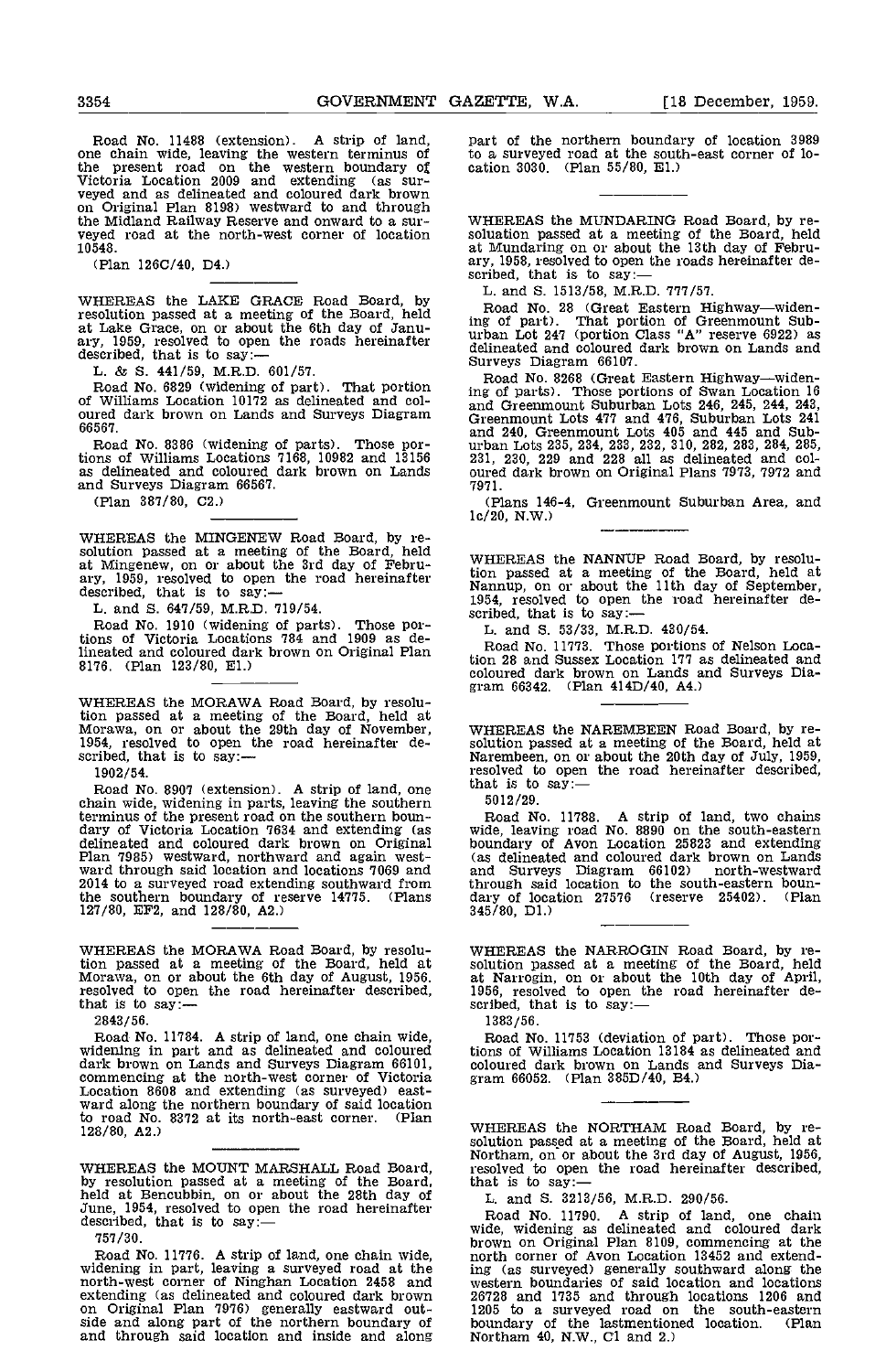WHEREAS the NORTHAMPTON Road Board, by resolution passed at a meeting of the Board, held at Northampton, on or about the 19th day of July, day 1950, resolved to open the road hereinafter de-<br>scribed, that is to say:---

1525 8/11.

Road No. 4559 (extension). A strip of land, one chain wide, leaving the western terminus of the present road at the south corner of Victoria Location 6151 and extending (as delineated and coloured dark brown on Lands and Surveys Dia- gram 65647) westward and north-westward through said location and Wundi Estate Lots 1 and 3 to a surveyed road on a western boundary of the latter lot. (Plan 160D/40, B3.)

WHEREAS the PERENJORI Road Board, by resolution passed at a meeting of the Board, held at Perenjori, on or about the 30th day of January, 1951, resolved to open the road hereinafter de-<br>scribed, that is to say:-

7773/50.

Road No. 11783. A strip of land, of irregular width, leaving road No. 10293 at the north-east of the Collie-Bowelling Railway Reserve.<br>
corner of Victoria Location 3890 and extending (as delineated and coloured dark brown and Surveys Diagram 65907) westward through said lodation and location 3784 to the prolongation southward of a western side of road No. 9784. (Plans 121/80, A4, 122/80, P4.)

WHEREAS the PRESTON Road Board, by resolu-<br>tion passed at a meeting of the Board, held at<br>Domybrook, on or about the 20th day of De-<br>eember, 1956, resolved to open the road hereinafter<br>described, that is to say:—<br>described

Road No. 11780. A strip of land, one chain wide, widening as delineated and coloured dark brown on Lands and Surveys Diagram 66590, com- mencing at the north corner of Wellington Location 3790 (reserve 20602) and extending (as sur-<br>veyed) south-eastward along the north-eastern<br>boundary of said location to its south corner. (Plan 414A/40, El.)

WHEREAS the WANNEROO Road Board, by resolution passed at a meeting of the Board, held at Wanneroo, on or about the 6th day of July, 1956, resolved to open the road hereinafter described, that is to say:  $\frac{1}{\text{L}}$  and S. 11752/11, Vol. 2; M.R.D. 843/55. That pure lineated a cloud No. 1878 (widening of pa

Road No. 1878 (widening of parts). That por-<br>titon of Swan Location 1237 and that portion of location 1763 containing 35.2 perches as delineated Account Frow Containing 35.2 percries as demneated site as delineated and coloured dark brown on Lands and Surveys Diagram 65124.

Road No. 4876 (widening of part). That por- tion of Crown land as delineated and coloured dark brown on Lands and Surveys Diagram 66369.

Road No. 7815 (widening of parts). Those portions of Swan Locations 1599, 1271 and 2288 as delineated and coloured dark brown on Lands and Surveys Diagrams 65125 and 65126.

Road No. 8705 (widening of parts). That por-<br>tion of Swan Location 1768 containing 5.1 perches<br>and that portion of location 1224 as delineated WHEF and coloured dark brown on Lands and Surveys Diagram 65124.

(Plan IA/40, B2.)

WHEREAS the WEST ARTHUR Road Board, by  $R_{02}$ resolutions passed at meetings of the Board, held<br>at Darkan, on or about the 20th, 16th, 19th, 17th, dark it<br>21st and 18th days of February, November, June. (b)<br>July, August, and September, 1947, 1948 and 1952 two c respectively, resolved to open the road hereinafter  $\frac{vw}{pv}$  described, that is to say:

described, that is to say:—<br>L, and S. 855/16, Vol. 2; M.R.D. 479/46, 452/48.<br>Road No. 2109 (widening of part). Those portions Road No. 2109 (widening of part). Those portions of Bowelling Lots 18 and 23 (portIon reserve 22437) as delineated and coloured dark brown on Lands and Surveys Diagram 64602.

Road No. 11786. A strip of land, one chain wide, widening in parts and as delineated and coloured dark brown on Lands and Surveys Diagrams 64600, 64603 and 64604 and Original Plan 7160, com-<br>mencing at the south-west corner of Williams Location 944 and extending (as surveyed) generally north-westward along the southern boundaries of locations 883, 2827, 2826, 2748 and 7778 and to and<br>along the southern boundary of location 12121 (re-<br>serve 1682) through location 12103 and along the southern boundaries of locations 3991 and 2839 to the south-west corner of the lastmentioned location.

Road No. 11787. A strip of land, one chain wide, widening as delineated and coloured dark brown on Lands and Surveys Diagram 64601 and Original Plan 7161, leaving road No. 2109 on the southern boundary of Wellington Location 4378 and ex-tending (as surveyed) generally westward through said location and along the northern boundary of location 4401 to the north-west corner of the latter location; thence, two chains wide, and widening in<br>part (as delineated and coloured dark brown on<br>Original Plans 7161 and 7162) through State For-

(Plans Bowelling Townsite, 410B/40, EF2, 410C/

WHEREAS the WICKEPIN Road Board, by reso-<br>lution passed at a meeting of the Board, held at<br>Wickepin, on or about the 16th day of June, 1959,

9395/12, Vol. 2.

Road No. 11785. A strip of land, one chain wide (unsurveyed), commencing at the east corner of Toolibin Townsite and extending westward inside and along the northernmost boundary of said townsite to a surveyed road at the south-west cor-<br>ner of Williams Location 13873. (Plan Toolibin<br>Townsite.)

WHEREAS the WONGAN-BALLIDU Road Board,<br>by resolution passed at a meeting of the Board,<br>held at Wongan Hills, on or about the 19th day of October, 1953, resolved to open the road herein- after described, that is to say:

L. and 5. 811/30, M.R.D. 106/50.

Road No. 8179 (widening of parts). Those portions of Ninghan Locations 1557 and 1369 as de-lineated and coloured dark brown on Original Plan 8100.

Road No. 8719 (widening of parts). Those portions of Ninghan Location 1365 and Cadoux Town-Original Plan 8100.

Road No. 11789. A strip of land, of irregular<br>width, leaving a surveyed road within Cadoux<br>Townsite and extending (as delineated and col-<br>oured dark brown on Original Plan 8101) south-<br>westward through said townsite and Ni tion 3905 to a surveyed road within said location.

(Plans Cadoux Townsite and 56/80, B1, 2.)

WHEREAS the YILGARN Road Board, by resolution passed at a meeting of the Board, held at Southern Cross, on or about the 15th day of May, 1958, resolved to open the road hereinafter de-

4346/57.

Road No. 10602. (a) Widening.—That portion<br>of Jilbadji Location 405 as delineated and coloured

dark brown on Lands and Surveys Diagram 65787.<br>
(b) Extension and deviation.—A strip of land, two chains wide, widening in parts, leaving the present road at the north corner of location 423 and extending (as delineated and coloured dark brown on Lands and Surveys Diagram 65787) south-eastward and eastward through said location and location 406 to the south-east corner of location 406.

(Plan 23/80, E2.)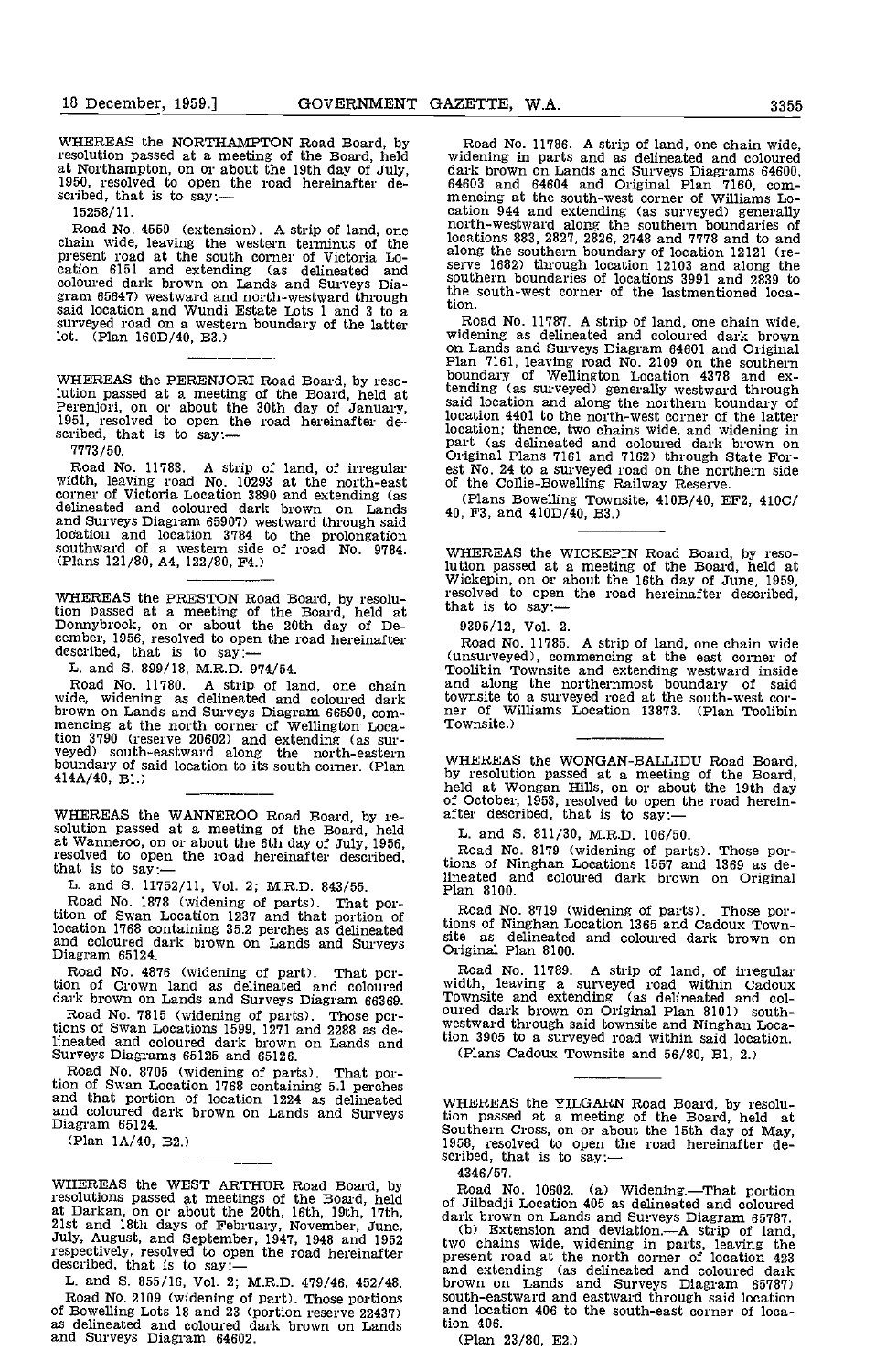WHEREAS the YILGARN Road Board, by resolution passed at a meeting of the Board, held at Southern Cross, on or about the 27th day of February, 1950, resolved to open the road hereinafter described, that is to say:—

7135/23.

Road No. 11774. A strip of land, one chain wide, widening as delineated and coloured dark brown on Lands and Surveys Diagram 65544, commencing at the north-west corner of Jilbadji Location 76 and extending (as surveyed) southward along the western bountlaries of said location to a surveyed road at its south-west corner. (Plan 23/80, Cl.)

WHEREAS the YILGARN Road Board, by resolution passed at a meeting of the Board, held at Southern Cross, on or about the 20th day of May, 1950, resolved to open the road hereinafter described, that is to say:-- 1371/50.

1371/50. Road No. 11775. A strip of land, one chain wide, widening as delineated and coloured dark brown on Lands and Surveys Diagrams 65542 and variat 65543, leaving a surveyed road at the north-west Schen<br>65543, leaving a surveyed road at the north-west Schen<br>corner of Jilbadji Location 336 and extending (as exhibi surveyed) eastward along the northern boundaries the of said location and location 255 to the north-east Tow corner of the latter location. (Plan 23/80, C2.)

And whereas His Excellency the Governor, pur-<br>suant to section 17 of the Public Works Act, 1902-<br>1956, by notices published in the Government Gazette, declared that the said lands had been solv zo<br>set apart, taken, or resumed for the purpose of for Sh the said Roads, and that plans of the said lands The<br>might be inspected at the Department of Lands terested<br>and Surveys, Perth. the house and Surveys, Perth.<br>of the said Board has caused a copy Form<br>of the said notices to

the State, or such of them as can with reasonable diligence be ascertained, either personally or by registered letter posted to their lastnamed places of abode.

And whereas the Governor in Executive Council has confirmed the said resolutions, it is hereby notified that the lines of communication described gineer above are Roads within the meaning of the Road to ans<br>Districts Act, 1919-1959, subject to the provisions concer<br>of the said Act. Date

of the said Act.<br>Dated this 18th day of December, 1959.

F. C. SMITH,<br>Under Secretary for Lands.

## STATE HOUSING ACT, 1946-1958. Forfeiture of Lease.

THE undermentioned Crown lease under the provisions of the State Housing Act, 1946-1958, has been forfeited for a breach of a covenant contained in the Crown lease.

Lease No.; Name of Lessee; Discription of Land; Town.

149/55; Tjark Merema, of Deakin Street, Collie, Carpenter; Collie Lot 1862; Collie.

Inserted by order of The State Housing Commis- sion.

A. D. HYNAM, Manager.

## CANCELLATION OF DEDICATION.

Department of Lands and Surveys, Perth, 9th December, 1959.

Corres. No. 4084/49.

HIS Excellency the Governor in Executive Council has been pleased to cancel, under the provisions of the State Housing Act, 1946-1956, the dedication of Dalwallinu Lot  $219$  to the purposes of the said Act. (Plan Dalwalli

F. C. SMITH,<br>Under Secretary for Lands.

## CITY OF FREMANTLE.

City of Fremantle Town Planning Scheme-Part 1 and Amendments.

NOTICE is hereby given that, following a resolution by the Council in pursuance of section 7 of the Town Planning and Development Act, 1928-1955, to vary the Town Planning Scheme referred to above, with reference to an area situated wholiy within the City of Fremantle Municipal District, the Council of the City of Fremantle resolved, at a meeting of the Council held on Monday the 15th June, 1959, that the plans and regulations produced and adopted at the Council meeting and being duly signed and sealed by the Mayor and Town Clerk, be the subject of an application to the Hon. the Minister for Town Planning for formal approval to the Coun- cil's resolution varying the Town Planning Scheme.

The Hon. the Minister for Town Planning has given his approval to the public notification of the Council's variation to the Town Planning Scheme, in accordance with Town Planning Regulations,

1930.<br>Notice is hereby given that certified copies of the<br>variation to the City of Fremantle Town Planning Notice is hereby given that certified copies of the variation to the City of Fremantle Town Planning Scheme Part 1, referred to in the resolution, will be exhibited for a period of three months, as from the 1st December, 1959, at the Engineer's Office, Town Hall, Fremantle.

# Variation to City of Fremantle Town Planning Scheme Part 1.

Fremantle Town Lots 162-163-164, south Terrace, now zoned for Residential Purposes, to be re-zoned for Shopping Purposes.

The plans will be open for inspection by all interested persons on Mondays to Friday, between the hours of 10 a.m. and  $4.30$  p.m.

Forms will be available for the lodging of objections by owners or occupiers of property within the Municipal District of Fremantle, or the submission of recommendations or representations of intecested persons.

persons. Objections and representations must be sub-<br>mitted to the Town Clerk, Town Hall, Fremantle,<br>not later than the 29th February, 1960. An officer<br>of the Council will be available at the City En-<br>gineers Office, on th

Dated this 25th day of November, 1959.

N. J. C. McCOMBE,<br>Town Clerk.

Town Hall, Fremantle.

TOWN PLANNING AND DEVELOPMENT ACT, 1928-1958.

## Perth Road Board.

Perth Road Board Town Planning Scheme No. 14-<br>Watermans Bay (Hamersley House).

NOTICE is hereby given that the Perth Road Board on the 18th day of August, 1959, passed the following resolution:—

Resolved that the Perth Road Board, in pur-<br>suance of section 7 of the Town Planning and<br>Development Act, 1928-1958, prepare the above<br>Town Planning Scheme with reference to an area situate wholly within the road district of Perth and enclosed within the inner edge of a blue border on the plans now produced to the Perth Road Board, and marked and certifled by the Secretary to the Road Board, under his hand, dated the 18th day of August, 1959, as Plan No. 1 and Plan No. 2.

Details of Scheme No. 14 (Summary).

The authority responsible for the administration of this Scheme is the Perth Road Board.

The general objects of the Scheme are to replace the subdivision shown on Plan No. 1 with that shown on Plan No. 2, and in particular to demolish the old house shown on Plan No. 1, in order that the existing traffic hazard may be eliminated, and to provide, by the road widening shown on Plan No. 2, for future improvements to West Coast Highway.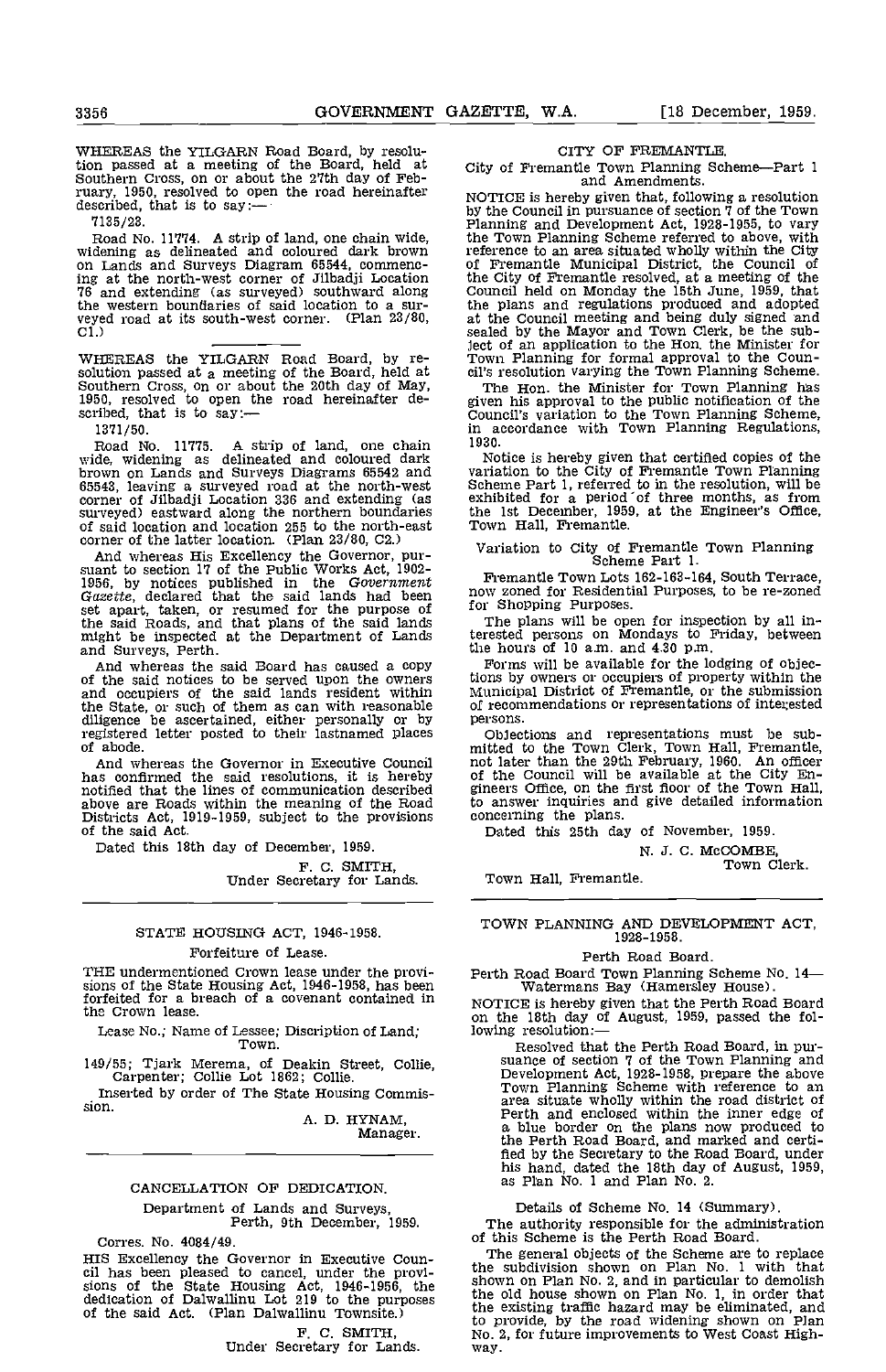The land within the Scheme Area shall be resumed by the Board, and the owners thereof shall **be paid compensation;** the new lots created by the re-survey will be sold by the Board, and the net proceeds of the sale credited to the Scheme.

The Scheme shall be debited with the administrative costs of the Scheme, the survey costs, the cost of road access to serve the new lots, and all compensation costs.

In the event of the Scheme showing a profit, the surplus profit shall be paid by the Board to the original owners of land in the Scheme Area. In the event of the Scheme not showing a profit, all net losses of the Scheme shall be paid by the Board.

And notice is hereby given that the Plans Nos.<br>1 and 2, referred to in the above resolution, have<br>been deposited at Perth Road Board Office, Cedric<br>Street, Osborne Park, and at the office of the Town<br>Planning Board, 31 Mal to the Secretary, Perth Road Board, on or before the 4th day of March, 1960. Dated this 30th day of November, 1959.

L. P. KNUCKEY,<br>
Secretary.<br>
Cedric Street, Osborne Park.

## BELMONT PARK ROAD BOARD.

Town Planning Scheme-Amendment No. 2.

NOTICE is hereby given that the Belmont Park Road Board, on the 3rd day of August, 1959, resolved, in pursuance of section '7 of the Town Planning and Development Act, 1928-1957, to amend Town Planning Scheme No. 4 as follows:-

By deleting subsections (e) and (1) of section 3 of Part B of the Scheme.

By deleting subsection (e)-Light Industrial Zone and General Industrial Zone, of Section 1 of Part B of the Scheme and insert in lieu new subsections:

(e) The offensive trades of Dry Cleaning Establishments and Laundries.

3. By adding after Section 6 of Part B of the Scheme further sections as follows:—

# 7.-Service Station and Filling Station Zone.

Area: Those portions of the Belmont Park<br>Road District which are specified in the Seventh<br>Schedule hereto are hereby classified as Ser-<br>vice Station or Filling Station Zones and are shown blue with white dot on the plan.

Uses: No person shall use any land or any building or structure in the Service Station or Filling Station Zones except for the pur- poses of a Service Station or Filling Station.

8.--Public Open Space.<br>Area: Those portions of the Belmont Park<br>Road District that are shown coloured green<br>on the plan.

Uses: For public recreation.

## 9.-Hotel and Motel Zone.

Area: Those portions of the Belmont Park Road District which are specified in the Eighth Schedule hereto are hereby classified as Hotel or Motel Zones and are shown red-brown with blue dot on the plan.

blue dot on the plan.<br>Uses: No person shall use any land or any building or structure in the Hotel or Motel Zone except for the purposes of an hotel or motel.

10.-Residential and Residential Flat Zone.

Area: Those portions of the Belmont Park Road District which are specified in the Ninth Schedule hereto are hereby classified as Residential and Residential Flat Zones and are shown dark red-brown on the plan.

Uses: No person shall use any land or any building or structure in the Residential or Residential Flat Zone except for the purpose of a residence or with the special approval of the Road Board, Residential Flats.

By deleting the whole of the Third Schedule to the Scheme and inserting in lieu thereof a new<br>Third Schedule as follows:—

## Third Schedule.

All lands coloured blue on plan as follows:-

- The whole of the land comprised in lots 426-428 (inclusive) and lot 391 on Plan 1834, lot 1 on Diagram 13376, lots 386 to 388 (inclusive) and lots 344 to 349 (inclusive), lots 303 to 308 (inclusive) and lots 267 to 270 (in-<br>clusive) on Plan 1711, Swan Location<br>34, with frontages to Great Eastern<br>Highway.<br>The whole of the land comprised in<br>lots pt. 94 to pt. 99 (inclusive) on
- Plan 1638, lots pt. 99 (inclusive) on Plan 1638, lots pt. 6 and pt. 7 on Dia-<br>gram 13163, lots pt. 104 to pt. 110 (in-<br>clusive) on Plan 1638, Swan Location<br>34, with frontages to Great Eastern<br>Highway.
- lots 290 to 292 (inclusive) on Deposited Plan 6403, lots 1 to 6 (inclusive) on Deposited Plan 6101, lots 7, 8 and 9 on Diagram 23689, Swan Location 34, all with frontages to Kooyong Road.
- Portion of lots 1166 and 1167 on Deposited Plan 3490, Canning Location 2, with a frontage of 500.2 links to Alexander Road and a depth of 200 links.
- Portion of lots 1337 to 1340 (inclusive) on Deposited Plan 3490, Canning Locaon 2, with a frontage to Wright<br>Street and a depth of 200 links.<br>The whole of the land comprised in
- lots 138 and 139 on Plan 2639, Swan Location 34, lot Pt. 1 on Plan 2094, lot pt. 3 on Diagram 22661 with front- ages to Great Eastern Highway and lot 6 on Diagram 8485 with frontage to Acton Avenue and Salisbury Street.
- The whole of the land comprised in lots <sup>1</sup> to 5 (inclusive) on Diagram 21345, Swan Location 34, with front-
- ages to Acton Avenue. The whole of the land comprised in lots 15-21 (inclusive) on Diagram 24376, Swan Location 34, with front-<br>ages to Belmont Avenue.<br>The whole of the land comprised in
- lots 125 to 129 (inclusive) on Plan 6521, lots 88, 91, 92, 95 and 96 on Diagram 17427, lots 36 to 41 on Dia- gram 18638, with frontage to Belvidere Street, lots pt. 30 and 33 on Diagram
- 16374, Swan Location 32, with front- age to Keymer Street. The whole of the land comprised in part lot 13 on Diagram 1054, part lot 17 on Diagram 16274, part lot 317 on Plan 3245, Swan Location 33, Certificate of Title Volume 1171, folio 500, with frontage to Belgravia Street. The whole of the land comprised in
- lots 1 and 2 on Diagram 5298, and the land with a frontage of 163 7 links to Belgravia Street on Diagram 13012, Swan Location 33.
- The whole of the land comprised in lot 44 on Diagram 18962, lots 27 to 20 (inclusive) on Diagram 19400, lots 31 to 33 (inclusive on Diagram 18983, Swan Location 33, with frontage to Gabriel and Belgravia Streets.
- lots 14 and 41 on Plan 6461 and lot 15 on Plan 6470, Swan Location 5226, with frontages to Williamson Avenue and Sydenham Street.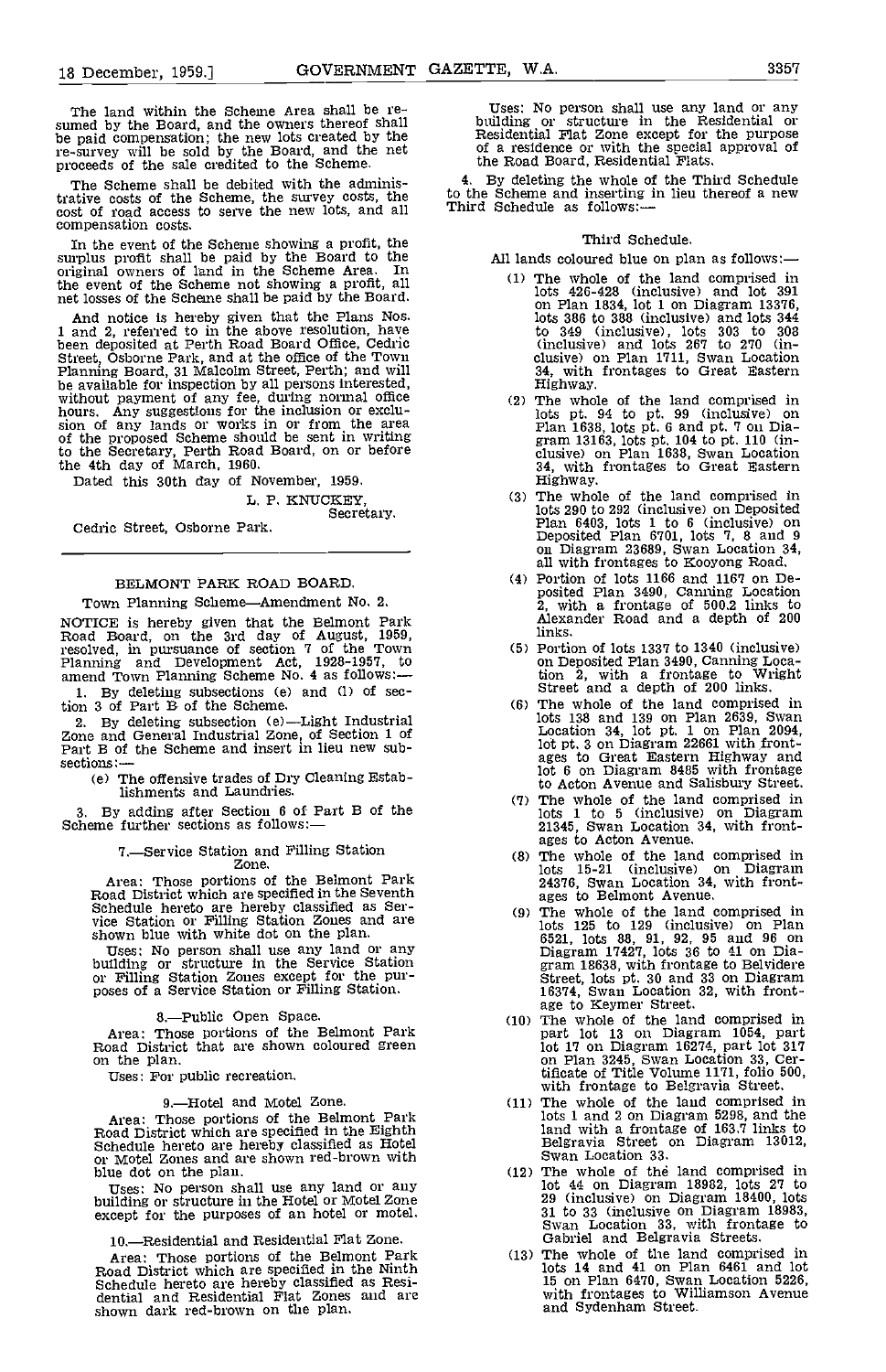- The whole of the land comprised in 7. I<br>lots 16 to 22 (inclusive), lots 42 and 83 on Plan 6257, lots 82 and 83 on<br>Plan 6306, Swan Location 31, with frontages to Epsom Avenue and Syden- ham Street.
- The whole of the land comprised in lots 557 to 560 (inclusive) on Plan 5047, Swan Location 30, with front-<br>ages to Morrison Street.<br>The whole of the land comprised in
- lots 80 to 87 (inclusive) on Plan 2412, and lot 1 on Plan 5283, Swan Location 31, with frontages to Epsom Avenue.
- The whole of the land comprised in lot 2 on Diagram 19369, Swan Location 30, with frontage to the Esplan- ade,
- The whole of the land comprised in lets 93 to 97 (inclusive) and lots 128 1 and 2 on Diagram 9502, Swan Loca-<br>cation 29, with frontages to Great<br>Eastern Highway.
- The whole of the land comprised in lots 28 to 32 (inclusive) on Plan 2294, Swan Location 33, with frontages to Great Eastern Highway.
- The whole of the land comprised in lots 32 to 43 (inclusive) on Plan 8041, Swan Location 32, with frontages to Love Street.

5. By deleting the whole of the Fourth Sched-<br>ule to the Scheme and inserting in lieu thereof a<br>new Fourth Schedule as follows:-

Fourth Schedule.

Rural Zone,

All lands edged yellow on plan as follows:-All that portion of land bounded by lines<br>
commencing at a point on the road district boundary situate in Orrong Road at the west-<br>
ern corner of lot 271 on Plan 3510 of Canning<br>
Location 2 and the west-<br>
Eighth Schedule.<br> Location 2 and thence north-easterly along the south-eastern side of lots 242 to 257 (in-<br>clusive) to the western corner of lot part 264; on plan as follows: thence north-easterly along the south-eastern<br>side of Downsborough Avenue to the southern corner of lot part 258; thence south along the eastern boundary of lot 258 to the western corner of lot 61 on Plan 2101 and thence north-easterly along the south-eastern side of May Street and its prolongation to the junc-tion of the proposed Eeechboro-Gosnells Controlled Access Highway, as shown on Plan M.R.D., WA., 2500, dated 25/5/1956; thence north-westerly along the western side of this Highway to its junction with ICew Street; thence north-easterly along the south-eastern side of Kew Street and onwards to the northeastern side of Keymer Street; thence north-<br>westerly along that side to its junction with the south-eastern side of Violet Street; thence north-easterly along that side and onwards to the north-eastern side of the junction of the proposed Beechboro-Gosnells Controlled a<br>
Access Highway and Epsom Avenue as shown on Plan M.R.D., W.A., 2500, dated 25/5/1956; s.<br>
thence north and north-westerly along the of P<sub>2</sub><br>
eastern boundary of the said Highwa ington Street; thence north-easterly along that side to the south-western side of Kanowna Avenue; thence south-easterly along that side to the northern side of Maida Vale Road; thence easterly along that side to a point in  $\frac{9}{5}$ . I prolongation south-westerly of the north-west-<br>ern boundary of Jot 840 on Plan 3709; thence<br>north-easterly to and along that boundary and<br>onwards along the south-eastern boundary of<br>the Perth Airport to the north-easternmo

By deleting from the Fifth Schedule (Stable Zone) the whole of the land comprising lots 339 to 343 (inclusive) on Plan 1792, Swan Location 28.

7. By adding after the Sixth Schedule further Schedules as follows:-

## Seventh Schedule.

Service Station or Filling Station Zone. All land coloured blue with white dot on plan as follows: $\frac{1}{1}$  The whole of the land comprised in

- lots 129 and 130 on Plan 1792, Swan Location 28, with frontages to Great Eastern Highway.
- The whole of the land comprised in lot 1 on Diagram 14606, Swan Location 29 with frontage to Great Eastern Highway.
- The whole of the land comprised in lots 356 to 360 (inclusive) on Plan 2252, Swan Location 29, with frontages to Great Eastern Highway.
- The whole of the land comprised in lot 1 on Diagram 21664, Swan Loca-tion 31/2, with frontage to Great Eastern Highway.
- (5) The whole of the land comprised in lot part 23 on Diagram 1302, Swan Location 33, with frontage of 125.4 links to Great Eastern Highway. The whole of the land comprised in
- lot part 10 on Plan 4971, Swan Loca-tion 34, with frontage to Great East- ern Highway.
- The whole of the land comprised in lots part 1 and part 2 on Diagram 22661, Swan Location 34, having a frontage to Great Eastern Highway. The whole of the land comprised in
- lot 3 on Diagram 19729, Swan Loca-tion 34, with frontage to Belmont Avenue.
- (9) The whole of the land comprised in lot 46 on Plan 8041, Swan Location 32, with frontage to Hardey Road.

## Eighth Schedule.

Hotel and Motel Zone.

All land coloured red-brown with blue dot<br>on plan as follows:—<br>(1) The whole of the land comprised in

- lots part 1 to part 5 (inclusive) on Plan 1646, Swan Location 34, with frontage to Great Eastern Highway. The whole of the land comprised in
- lots 4 to 10 (inclusive) on Plan 1293, Swan Location 30/1, with frontages
- to Epsom Avenue and Ascot Terrace. The whole of the land comprised in (3) The whole of the land comprised in lot 45 on Plan 8041, Swan Location 32, with frontages to Hardey Road and Orpington Street.

## Ninth Schedule.

Residential and Residential Flat Zone.

The whole of the land comprised in lots 1 to 11 (inclusive) and lots 14 to 16 (inclusive) on Plan 1638, Swan Location 34, and lots 21 and 22 on Diagram 12798, Swan Location 34, with frontages to Great Eastern Highway.

8. By adding after subsection A of section 3 of Part B of the Scheme defining uses in the business zone a further subsection as follows:-- (1A) A shop or showrooms for the conduct

of retail and wholesale business on lots with

frontages to Great Eastern Highway only.<br>
9. By adding after subsection M of Section 2 of Part B of the Scheme a further subsection as follows:-

(n) A fire station.

10. By deleting the whole of subsection (a) of Section 2 of Part B of the Scheme and inserting a new subsection  $(a)$  to read:—

Residential Zone Provisions.

(a) Churches, public buildings, fire stations and other institutional buildings as listed in (d) to (n) inclusive, while permitted in a residential zone, require in addition the special approval of the Board before erection.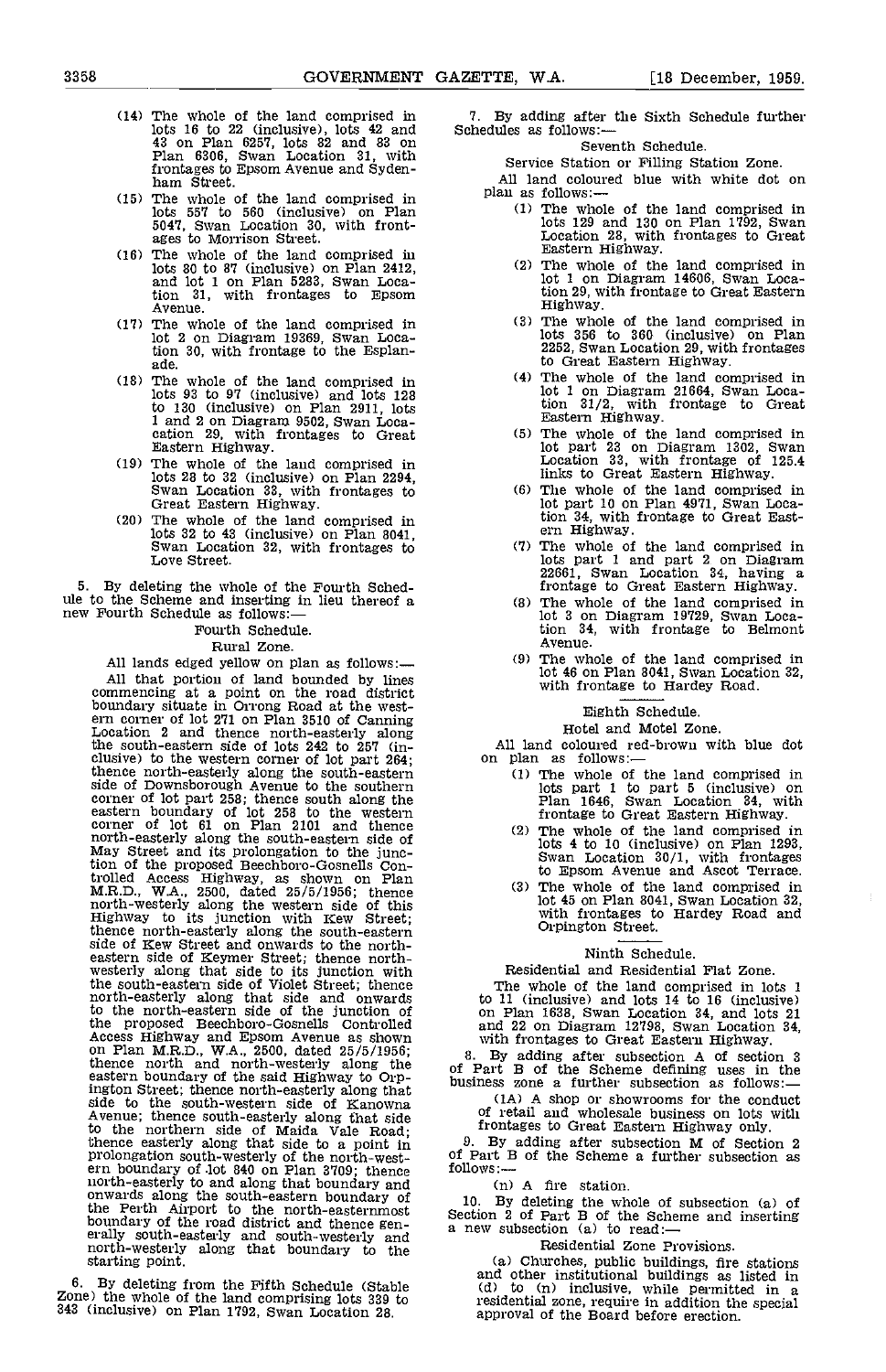11. By adding after subsection (c) of Section 4 of the Scheme a further subsection (d) as fol-<br>lows:—

(d) With the special approval of the Road Board, a woodyard may be permitted in a rural zone.

By adding after subsection (c) of Section 3 of Part B of the Scheme a further subsection (d) as follows:—

(d) With the special approval of the Road Board the offensive trade of a fish shop may be permitted in a business zone.

By adding after subsection (e) of the In- dustrial Zone provisions of Section 1 of Part B of the Scheme a further subsection as follows:-

(f) Within a light industrial zone or a general industrial zone, the industries of salvage<br>or wrecking yards may only be established with the special approval of the Board before erection or commencement.

 $(g)$  No person shall erect or cause to be  $\frac{m}{\text{m}}$ erected a building in a light industrial zone or a general industrial zone nearer to a road open for street than 30 ft. or in the case of the Great Monda Eastern Highway, nearer to the gazetted build- ing line than 30 ft.

By deleting existing paragraph headed  $\frac{Any}{should}$ "Area" under Section 2—Residential Zone, and in-<br>serting a new paragraph to read:-

2.-Residential Zone.

Area: All land within the Belmont Park Road District which is coloured light red-brown on<br>the plan.

the plan. By amending the First ScheduleLight In- dustrial Zone, by deleting the figures 32 in line 7, 9 and 11 and inserting in lieu thereof the figures 34 in lines 7, 9 and 11.

16. By adding a new paragraph No. 3 after paragraph No. 2 in Section E-Administration, to read:-

3. Any person desiring to make a claim against the Board for compensation on the accordance will also accordance with a ground that his land or property has been injuriously affected by this Town Planning and D<br>Scheme shall make such claim within a period Minister<br>of six months after the date when notice of the M approval of the Scheme is notified in the Gov-<br>ernment Gazette.

Copies of the Scheme and the plans forming part<br>of the Scheme have been deposited at the office of<br>the Belmont Park Road Board at 211 Great East-<br>ern Highway, Belmont, and the Town Planning<br>Board, at 31 Malcolm Street, Per open for inspection by all persons interested within<br>the hours stated, without payment of any fee.<br>Any objections or representations should be sent

Any objections or representations should be sent to the Secretary in writing on or before the 11th day of March, 1960.

> P. J. FAULKNER, Chairman. W. G. KLENK,<br>Secretary.

TOWN PLANNING AND DEVELOPMENT ACT, 1928-195 7.

Municipality of Geraldton.

# Town Planning Scheme Amendment and Amplification.

T.P.B. 856/3/2/1.

NOTICE is hereby given that the Geraldton Municipal Council on the 10th day of June, 1959, passed the following resolution:—

That the Town Planning Scheme of the Municipality of Geraldton as advertised in the Government Gazette of the 5th January, 1940, be amended as follows:—

By inserting after clause 4 of provision 2 the following clause, namely:

CS) Whenever the Municipality of Ger- aldton has adopted or shall adopt any by-law whereby a Building Line is fixed in

any street in any Industrial, Commercial or<br>Business, or Tenement or Apartment House<br>District as defined by this Scheme, no building nor any addition thereto shall be erected in such street betveen the street boundary and the building line as fixed by such by-law.

Notwithstanding the provisions of clause<br>6 of Provision 1 (c) hereof whenever the<br>Municipality of Geraldton has adopted or<br>shall adopt any by-law whereby a Building<br>Line is fixed in any street in any Resi-<br>dential District boundary and a distance of twenty-five feet from the building line as fixed by such by-law.

And notice is hereby given that details of the amendments referred to in the resolution are deopen for inspection by all persons interested without<br>payment of any fee from 10 a.m. to 4 p.m. on<br>Mondays to Fridays (inclusive), excluding public

Any objections to the proposed amendments should be sent in writing to the Town Clerk, Geraldton Municipal Council, on or before the 19th day of March, 1960.

C. J. RAYNOR, Town Clerk/Engineer.

TOWN PLANNING AND DEVELOPMENT ACT, 1928.

Melville Road Board Town Planning Scheme.

## Amendment and Amplification.

T.P.B. 853/2/17/2, Vol. 2.

IT is hereby notified for public information, in accordance with section 7 of the Town Planning and Development Act, 1928-1958, that the Hon.<br>Minister for Town Planning, on the 16th day of<br>December, 1959, approved of the amendment to the Melville Road Board Town Planning Scheme as published hereunder:

Deletions from Scheme:

Ca) Lots 509 to 528 (inclusive), Simpson and Riseley Streets; Lots 529 to 536 (inclusive), Kearns Cres-

Lots  $546$  to  $564$  (inclusive), Wilcox and

Riseley Streets; Lots 565 to 571 (inclusive), Kearns Cres- cent, Mt. Pleasant;

to be re-zoned from Business Sites to Residential.

Amendments to Scheme:

- Ca) Approved Business Area as gazetted on 19th June, 1959, is amended to permit the erection of a petrol filling station only on lots 262, 263 and 264, corner of High and Stock Roads, Willagee.
- (b) The Industrial Area as approved and gazetted in Government Gazette on 3rd<br>May, 1957, is amended by the inclusion of the whole of lot 17, Diagram 18017, of Swan Location 73, situated in McCoy Road.

## Additions to Scheme (Business Areas):

(a) That portion of Swan Location 73 fronting the north side of Marmion Street be-tween Redwood Crescent and Thorne Street, Melville Heights. Portion of this area with a frontage of 170 links (less truncation) to Redwood Crescent by a depth of 185 links and a frontage to Marmion Street of 200 links (less trun-<br>cation) by a depth of 175 links, being approved for a petrol filling station only. All buildings to be erected thereon to be set back a distance of not less than 50 feet from Marmion Street.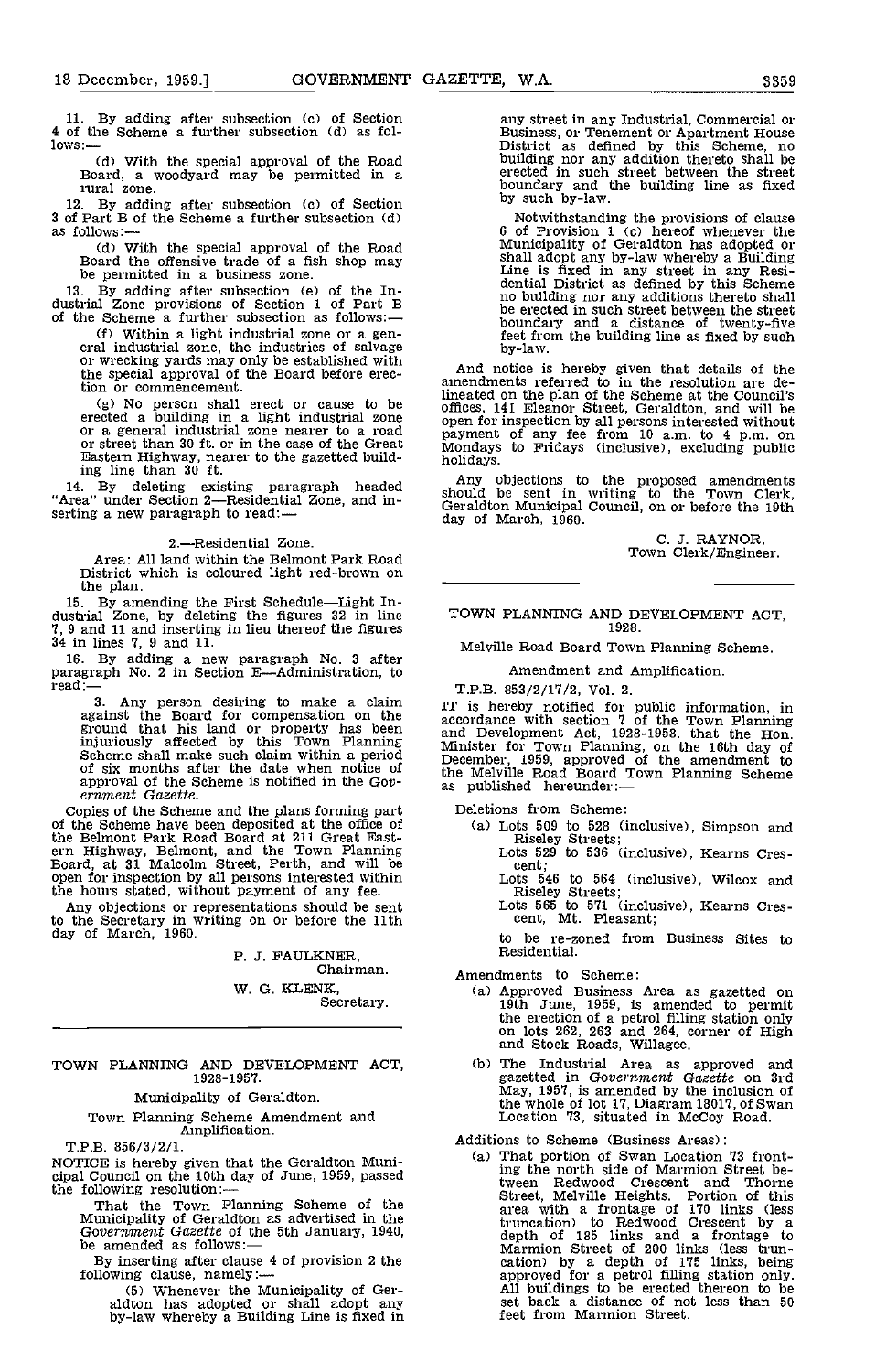- Lots 188 to 191 (inclusive) of Swan Loca-tion 73 situated at the corner of Harrison and Hillary Streets, Willagee. All build-ings to be erected thereon to be set back a distance of not less than 60 feet from and after 15th<br>
Harrison Street and 40 feet from Hillary Leonora Street.
- The whole of lot 5, Swan Location 70, may<br>situated in Stock Road, Bicton, for the Perth erection of squash court centre only. All C<br>buildings to be erected thereon to be set<br>back a distance of not less than 100 feet back a distance of not less than 100 feet<br>from Stock Road.

In referring to the foregoing, the following re- strictions apply:

No lots within the areas referred to may be used for the erection of a dwelling unless such dwelling is constructed at the same time as or after a shop business or public building on the same lot.

No lot other than those specially mentioned shall have erected thereon a petrol filling station and no approved petrol filling station Quart shall permit panel beating or spray painting to may be carried out on the site. Perth

(Sgd.) J. E. ELLIS,<br>Secretary to the Melville Road Board.

Recommended by Town Planning Board on 15th day of December, 1959.

(Sgd.) J. E. LLOYD,<br>Chairman, Town Planning Board.

Approved this 16th day of December, 1959. (Sgd.) L. A. LOGAN,<br>Minister for Town Planning.

## PUBLIC WORKS TENDERS.

TENDERS closing at Perth, 2.30 p.m., on dates one<br>mentioned hereunder, are invited for the following. All tenders to be on a firm basis. Rise and be see Fall Clause will not apply.

Vasse School and Quarters—Repairs and Renovations (13854); 22nd December, 1959; conditions may be seen at the Contractors' Room. P.W.D., Perth and Bunbury, and at Courthouse, Busselton, on and after 8th December, 1959.

Nedlands School—New Latrines (13853); 22nd  $B_3$ December, 1959; conditions may be seen at the Contractors' Room, P.W.D., Perth, on and after 8th December, 1959.

Donnybrook Hospital—Alterations and Additions (13851); 22nd December, 1959; conditions may be seen at the Contractors Room, P.W.D., Perth and Bunbury, and at Police Station, Donnybrook, on and after 8th December, 1959.

Carlisle Automotive Trades School—Electrical<br>
(13855); 22nd December, 1959; Conditions may be<br>
seen at the Contractors' Room, P.W.D., Perth, on New 1 and after 8th December, 1959.

Tambellup School-Septic Tank Installation<br>
(13858); 22nd December, 1959; conditions may be<br>
seen at the Contractors' Room, P.W.D., Perth and<br>
Albany, and at Tambellup Road Board Office, on<br>
and after 8th December, 1959.<br>
d

Coorow School—Septic Tank Installation (13860); <sup>to</sup> "Il<br>22nd December, 1959; conditions may be seen at austra<br>the Contractors' Room, P.W.D., Perth and Gerald-<br>ton, and at Road Board Office, Carnamah, on and Dra after 8th December, 1959.

Pithara School -- Septic Tank Installation <sup>On an</sup> (13859); 22nd December, 1959; conditions may be seen at the Contractors' Room, P.W.D., Perth and Geraldton, and at Dalwallinu Road Board Office, on and after 8th December,

Northampton School—Septic Tank Installation (13864); 5th January, 1960; conditions may be seen at the Contractors' Room, P.W.D., Perth and Geraldton, and at Northampton Police Station, on and after 15th December. 1959.

Leonora School and Quarters—Septic Tank Installation (13863); 5th January, 1960; conditions may be seen at the Contractors' Room, P.W.D., Perth and Kalgoorlie, and at Mining Registrar's Office, Leonora, on and after 15th December, 1959.

Kirup School and Quarters-Septic Tank Installation (13862); 5th January, 1960; conditions may be seen at the Contractors' Room, P.W.D., Perth and Bunbury, and at Balingup Road Board, Balingup, on and after 15th December, 1959.

East Rockingham School and Quarters—Septic<br>Tank Installation (13861); 5th January, 1960; con-<br>ditions may be seen at the Contractors' Room,<br>P.W.D., Perth, and at Road Board, Rockingham,<br>and Police Station, Medina, on and a December, 1959.

Hall's Creek Police Station—New Tracker's Quarters (13856); 19th January, 1960; Conditions may be seen at the Contractors' Room, P.W.D., Perth, Geraldton, Wyndham, Derby and Port liedland, and at Hall's Creek Police Station, on and after 15th December, 1959.

Rocky Gully School-Repairs and Renovations (13866); 19th January, 1960; conditions may be seen<br>at the Contractors' Room, P.W.D., Perth and Albany,<br>and at Mt. Barker Courthouse, on and after 15th December, 1959.

Beverley Old School and Quarters—Repairs and<br>Renovations (13865); 19th January, 1960; conditions may be seen at the Contractors' Room, P.W.D., Perth and Northam, and at Police Station, Beverley, on and after 15th December, 1959.

Claremont "Sunset" Old Men's Home—Alterations to Kitchen (13867); 26th January, 1960; conditions may be seen at the Contractors' Room, P.W.D., Perth, on and after 15th December, 1959.

Waroona Water Supply—Supply and Erection of<br>one 50,000-gallon Reinforced Concrete Circular<br>Tank (14869); 26th January, 1960; conditions may be seen at the Contractors' Room, P.W.D., Perth, on and after 29th December, 1959.

Tenders are to be addressed to "The Hon. the Minister for Works, Public Works Department, The Barracks, St. George's Place, Perth," and must be indorsed "Tender." The highest, lowest or any tender will not necessarily be accepted.

By order of the Hon. Minister for Works.

J. McCONNELL, Under Secretary for Works.

18th December, 1959.

## THE RURAL AND INDUSTRIES BANK OF WESTERN AUSTRALIA.

New Head Office Building, Barrack Street, Perth. (No. 13868.)

TENDERS are invited for the supply and installa-tion of demountable steel-framed timber office partitions.

Tenders will be received up to 2.30 p.m. on Tues- day, 26th January, 1960, and should be addressed to "The Hon. Minister for Works, Perth, Western Australia" and marked "Tender for R. & I. Office Partitions."

Drawings and specifications may be seen at the Contract Office, Public Works Department, Perth, on and after 22nd December, 1959.

The lowest or any tender not necessarily accepted.

A. B. CLARE, Principal Architect.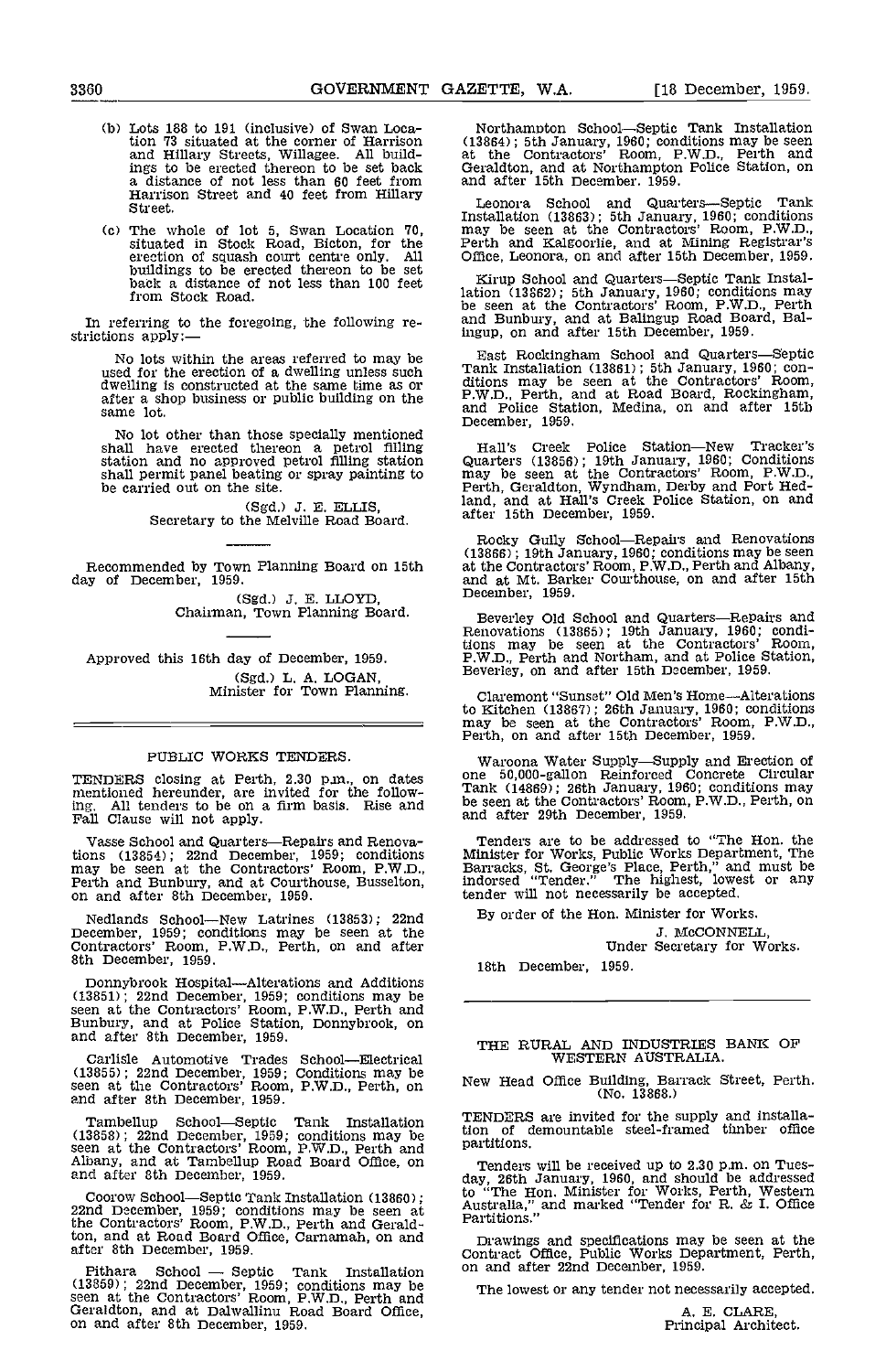## PUBLIC WORKS ACT, 1902-1956.

#### Sale of Land

## P.W. 2315/59, Ex. Co. No. 2262.

NOTICE is hereby given that His Excellency the  $\frac{1}{12}$  of  $\frac{1}{18}$  Governor has consented under section 29 (7) of  $\frac{1}{10}$ the Public Works Act, 1902-1956, to the sale by resume the Melville Road Board by private contract or public auction of all that piece or parcel of land 1956. being portion of Canning Location 248 and being and head and lot 148 on L.T.O. Plan 3149 and being the whole the land comprised in Certificate of Title Volume the land comprised in Certificate of Title Volume the land comprised in Certificate of Title Volume the land bordered green on P.W.D., W.A. 37878, subject, how-<br>ever, to an easement without dominant tenement and<br>being reserved unto the Melville Road Board for Pr the purpose of drainage over, along and under all that part of the said land as is delineated and col-<br>
oured red on P.W.D., W.A. 37878, such land being<br>
no longer required for the purpose for which it is<br>
held.

Dated this 9th day of December, 1959.

## .5. McCONNELL, Under Secretary for Works.

## PUBLIC WORKS ACT, 1902-1956.

## Sale of Land.

## P.W. 1405/58 "A," Ex. Co. No. 2260.

NOTICE is hereby given that His Excellency the Governor in Council, having been informed that NOTICE is hereby given that His Excellency the no person is entitled under section 29 (3) (b) of Governor has consented under se the Public Works Act, 1902-1956, to be granted an option to purchase the land hereinafter described, and has approved under section 29 (5) of the Public  $\frac{h}{h}$  the Works Act, 1902-1956, of the sale of the said land by private contract or public auction.

#### Land.

Portions of Avon Location 1029 and being those<br>parts coloured green on C.C.E. Plan 47276 having  $\overline{C}^F$  Le a total area of 12 acres 0 roods 4 perches.

Dated this 9th day of December, 1959.

J. McCONNELL. Under Secretary for Works.

## PUBLIC WORKS ACT, 1902-1956.

## Sale of Land.

#### P.W. 1304/50, Ex, Co. No. 2264.

NOTICE is hereby given that the pieces or parcels of land described in the Schedule hereto are no longer required for the purpose for which they were resumed and are available for sale under the provi- sions of section 29 of the Public Works Act, 1902- 1956.

A person who, immediately prior to the taking of the land referred to, had an estate in fee simple in that land may, within three months after the publication of this notice in the Gazette and in accord-<br>ance with the provisions of section 29 (3) of the<br>Public Works Act, 1902-1956, apply to the Minister<br>for Works at the office of the Department of Public<br>Works for an op

### Schedule.

Portion of Avon Location 21205 being lots 51, 52 and 53 on L.T,O. Plan 4826 and being part of the land contained in Certificate of Title Volume 1131, folio 720, comprising 2 roods 39.8 perches.

Dated this 9th day of December, 1959.

J. McCONNELL,<br>Under Secretary for Works.

## PUBLIC WORKS ACT, 1902-1956.

### Sale of Land.

## P.W. 1858/53, Ex. Co. No. 2261.

Solution has constant to an account 29 (17) of the<br>Municipal Corporations Act, 1906-1956, to the sale<br>by the Municipality of York by public auction or<br>private contract all those pieces or parcels of land hereinafter described, such land being no longer required for the purpose for which it is held.

Land.

Portions of each of York Town Lots 207 and 208 of Location "5" York and registered in Memorial Book 23, Number 1334.

Dated this 9th day of December, 1959.

J. McCONNELL, Under Secretary for Works.

P.W. 1295/59; Ex. Co. No. 2263

#### Public Works Act, 1902-1956

## AMENDMENT OF NOTICE OF ACQUISITION

#### Perth Road Board-Town Planning Scheme No. 3 (Karrinyup)

NOTICE is hereby given that the Notice of Acquisition (Ex. Co. No. 1633) published in the Government Gazette of the 25th<br>September, 1959, whereby certain land in the Swan District described in such notice and on Plan P.W.D compulsorily taken and set apart for the purpose of the following public work, namely :—Perth Road Board—Town Planning<br>Scheme No. 3 (Karrinyup) is, in pursuance of the power conferred by section 21 of the Public Works Act, amended by His Excellency the Governor acting by and with the advice of the Executive Council, by

(a) deletion of Schedules 144, 144A and 146;

(b) amendment of the description in Schedule 145 to read :-

Portion of Swan Location 959 and being these portions of the rights of way shown oa L.T.O. Plan 2856 (Sheet 1) which lie to the north of the northern alignment of Newborough Street and to the west of the western alignment of Westview Street (Certificate of Title Volume Ill, Folio 82).

Certified correct this 26th day of November, 1959.

G. P. WILD,<br>
Minister for Works.<br>
CHARLES GAIRDNER,<br>
Governor in Executiv Governor in Executive Council.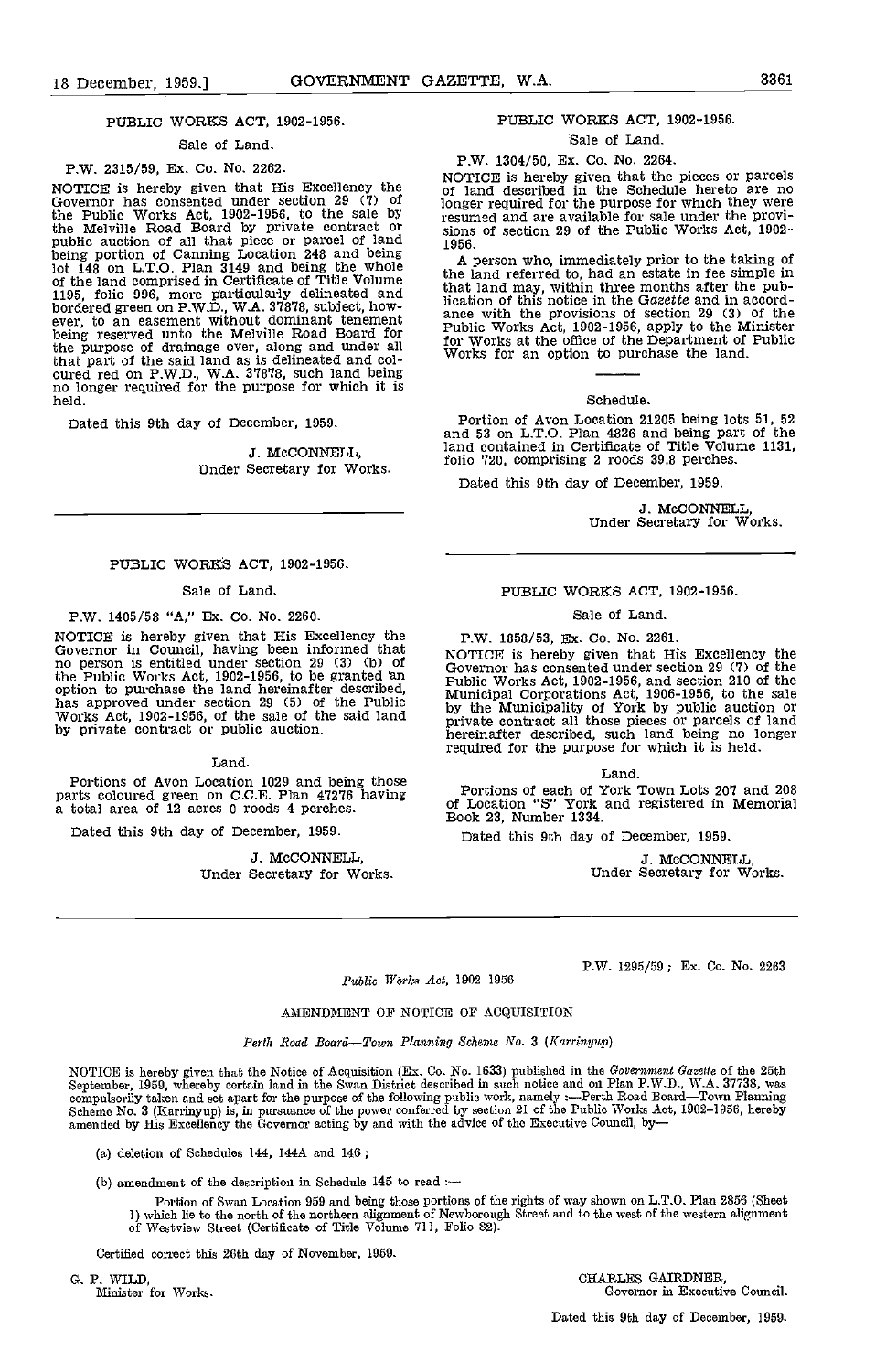P.W. 2010/59

## Main Roads Act, 1930-1955; Public Works Act, 1902-1956

## NOTICE OF INTENTION TO TAKE OR RESUME LAND

## Road Rotary at Intersection of Milner Street Extension and the Strand, Morley Park

THE Minister for Works hereby gives notice, in accordance with the provision of section 17 (2) of the Public Works Act,<br>1902–1956, that it is intended to take or resume, under section 17 (1) of that Act, the pieces or parc Schedule hereto, and being all in the Swan District for the purpose of the following public work, namely Road Rotary at<br>Intersection of Milner Street Extension and the Strand, Morley Park and that the said pieces or parcel

## SOHEDULE

| No. on Plan<br>Owner or Reputed Owner<br>P.W.D. W.A.<br>37897 |                                                                    | Occupier or Reputed<br>Occupier |          |          | Description                                                                                                                                |              |    | Area                 |  |  |
|---------------------------------------------------------------|--------------------------------------------------------------------|---------------------------------|----------|----------|--------------------------------------------------------------------------------------------------------------------------------------------|--------------|----|----------------------|--|--|
|                                                               |                                                                    |                                 |          |          |                                                                                                                                            |              |    | (approx.)<br>а г. р. |  |  |
|                                                               | Ernest Arthur Dymock<br>and George Douglas<br>Butcher              | Vacant                          | $\cdots$ |          | Portion Swan Location V and being part of Lot<br>87 on L.T.O. Plan 2663 (Certificate of Title<br>Volume 1127 at Foho 318)                  |              |    | 30                   |  |  |
| 3                                                             | Ralph Watkins Morti-<br>more and John Gren-<br>ville Picton-Warlow | Vacant                          | .        |          | Portion Swan Location V and being part of Lot<br>89 on L.T.O. Plan 2663 (Certificate of Title<br>Volume 1191 at Folio 764)                 | $\mathbf{1}$ |    | $0 \t34$             |  |  |
| 4                                                             | Rufus John<br>Norman<br>Underwood                                  | Vacant                          | $\cdots$ | $\cdots$ | Portion Swan Location V and being part of each<br>of Lots 26 and 27 on L.T.O. Plan 2663 (Certi-<br>ficate of Title Volume 1178, Folio 332) | 2            | -0 | -26                  |  |  |
| 5                                                             | Malcolm Redmond Testar                                             | Vacant                          | $\cdots$ |          | Portion of Swan Location V and being part of<br>Lot 28 on L.T.O. Plan 2663 (Certificate of<br>Title Volume 1182, Foho 8)                   | $\mathbf{I}$ |    | $0\quad 0$           |  |  |

Dated this 8th day of December, 1950.

C. P. WILD, Minister for Works.

M.R.D. 723/49

## Main Roads Act, 1930-1955 ; Public Works Act, 1902-1956

## NOTICE OF INTENTION TO TAKE OR RESUME LAND

THE Minister for Works hereby gives notice, in accordance with the provisions of section 17 (2) of the Public Works Act,<br>1902-1956, that it is intended to take or resume under soction 17 (1) of that Act, the pieces or parc Boyup Brook Road, and that the said pieces or parcels of land are marked off on Plan M.R.D., W.A. 1836, which may be<br>inspected at the Officer of the Commissioner of Main Roads, Malcolm Street, Perth.

### SCHEDULE

| No.    |                                                     | Owner or Reputed Owner  Occupier or Reputed Occupier | Description                                                                                                                                                           | Агэа                                                                    |
|--------|-----------------------------------------------------|------------------------------------------------------|-----------------------------------------------------------------------------------------------------------------------------------------------------------------------|-------------------------------------------------------------------------|
| 2      | Clifford Milton Cailes<br>Frederick Albert Gifford  | C. M. Cailes<br><br>F. A. Gifford                    | Portion of Nelson Location 5291 (Certificate<br>of Title Volume 1071, Folio 273)<br>Portion of Nelson Location 11281 (Certificate<br>of Title Volume 1110, Folio 703) | arp.<br>0 0 21<br>$(\text{approx.})$<br>$0^-1$ 23<br>$(\text{approx.})$ |
| 3<br>4 | Sydney Walter Lotchford<br>Stanley Benjamin Hester  | S. W. Letchford<br>S. B. Hester<br>$\cdots$          | Portion of Nelson Location 3794 (Certificate<br>of Title Volume 1143, Folio 19)<br>Portion of Nelson Location 1760 (Certificate                                       | $0\ 0\ 33$<br>(арргох.)<br>$0-3$ 8                                      |
| 5.     | Stanley Benjamin Hester                             | S. B. Hester<br>$\cdots$                             | of Title Volume 924, Folio 93)<br>Portion of Nelson Location 2360 on Diagram<br>25547 (Certificate of Title Volume 982.<br>Folio 177)                                 | (approx.)<br>$0^{\circ}1^{\circ}18$<br>$\left(\text{approx.}\right)$    |
| 6.     | John William Stukely and<br>Katherine Irene Stukely | J. W. Stukely and K. I.<br>Stukelv                   | Portion of Nelson Location 2314 (Certificate<br>of Title Volume 1173, Folio 807)                                                                                      | 0 <sub>1</sub><br>-34<br>(approx.)                                      |

Dated this 10th day of December, 1959.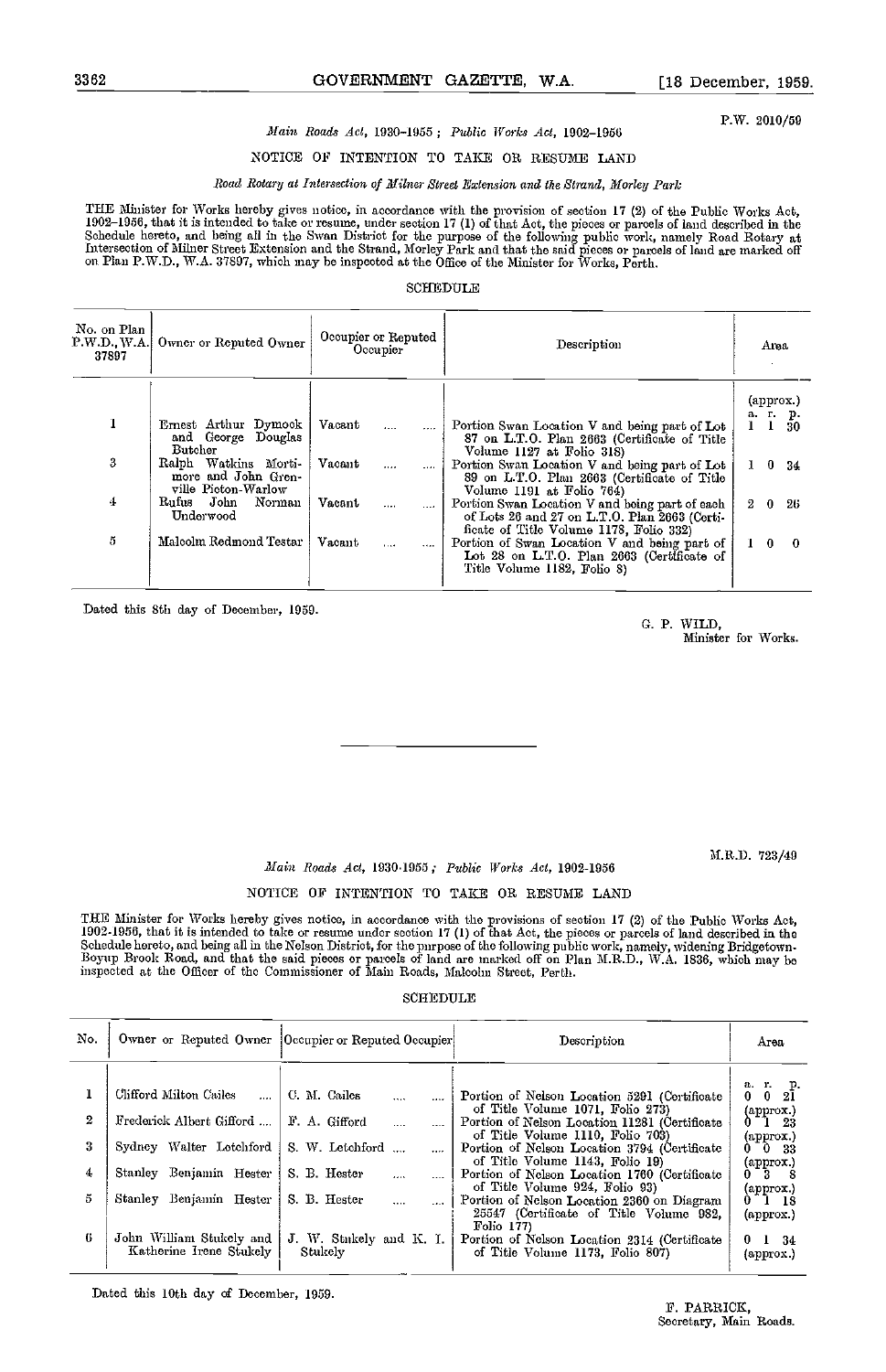## Main Roads Act, 1930-1955; Public Works Act, 1909.1056

## NOTICE OF INTENTION TO TAKE OR RESUME LAND

THE Minister for Works hereby gives notice, in accordance with the provisions of section 17 (2) of the Public Works Act, 1902-1956, that it is intended to take or resume under section 17 (1) of that Act, the pieces or parcels of land described in<br>the Schedule hereto, and being all in the Victoria District, for the purpose of the following pu may be inspected at the Office of the Commissioner of Main Roads, Malcolm Street, Perth.

## SCHEDULE

| No. |                                                                            | Owner or Reputed Owner [Occupier or Reputed Occupier] | Description                                                                                                                                                            | Area                                                              |
|-----|----------------------------------------------------------------------------|-------------------------------------------------------|------------------------------------------------------------------------------------------------------------------------------------------------------------------------|-------------------------------------------------------------------|
| 2   | Lazaros Evangelos Piridis<br>Cyril Ross Ireland and Hen-<br>rietta Ireland | L. E. Piridis<br><br>C. R. and H. Ireland             | Portion of Victoria Location 411 (Certificate<br>of Title Volume 1143, Folio 771)<br>Portion of Victoria Location 411 (Certificate<br>of Title Volume 1143, Folio 810) | $a \cdot r$ .<br>p.<br>$0 \t2$<br>$(\text{approx.})$<br>(approx.) |

Dated this 11th day of December, 1059.

F. PARRICK, Secretary, Main Roads.

M.R.D. 1057/58

## Main Roads Act, 1930-1955 ; Public lVorks Act, 1902.1056 NOTICE OF INTENTION TO TAKE OR RESUME LAND

THE Minister for Works hereby gives notice, in accordance with the provisions of section 17 (2) of the Public Works Act,<br>1902-1956, that it is intended to take or resume under Section 17 (1) of that Act, the pieces or parc The Wilson Inlet-Oceaa Beach Road, and that the said pieces or parcels of land are marked off on Plan M.R.D., WA. 1034, which may be inspected at the Office of the Commissioner of Main Roads, Malcolm Street, Perth.

#### **SCHEDULE**

| No. |                                                     | Owner or Reputed Owner  Occupier or Reputed Occupier | Description                                                                                                                                                                      | Area                                                                               |
|-----|-----------------------------------------------------|------------------------------------------------------|----------------------------------------------------------------------------------------------------------------------------------------------------------------------------------|------------------------------------------------------------------------------------|
| 2   | Charles Arthur Kingston<br>Piotr Gudz and Anna Gudz | C. A. Kingston<br>P. and A. Gudz                     | Portion of Plantagenet Location 2099 (Cer-<br>tificate of Title Volume 1209, Folio 60)<br>Portion of Plantagenet Location 647 (Cer-<br>tificate of Title Volume 1098, Folio 680) | а г.<br>-20<br>$\mathbf{0}$<br>$\mathbf{0}$<br>$\alpha$ pprox.)<br>18<br>(approx.) |

Dated this 14th day of December, 1959. F. PARRICK,

Secretary, Main Roads.

M,R.D. 652/57

## Main Roads Act, 1930-1955; Public Works Act, 1902-1956 NOTIOE OF INTENTION TO TAKE OR RESUME LAND

THE Minister for Works hereby gives notice, in accordance with the provisions of section 17 (2) of the Public Works Act,<br>1902-1956, that it is intended to take or resume under section 17 (1) of that Act, the pieces or parc the Schedule hereto, and being all in the Kent District, for the purpose of the following public work, namely, widening and<br>deviating Lake Grace-Borden-Albany Road, and that the said pieces or parcels of land are marked of

## SCHEDULE

| No. |                    | Owner or Reputed Owner   Occupier or Reputed Occupier | Description                                             | Area |
|-----|--------------------|-------------------------------------------------------|---------------------------------------------------------|------|
|     | Arthur George Slec | A. G. Slee<br>$\cdots$<br>                            | Portion of Kent Location 817 (Crown Lease<br>1065/1932) | а г. |

Dated this 14th day of December, 1059.

## F. PARRICK, Secretary, Main Roads.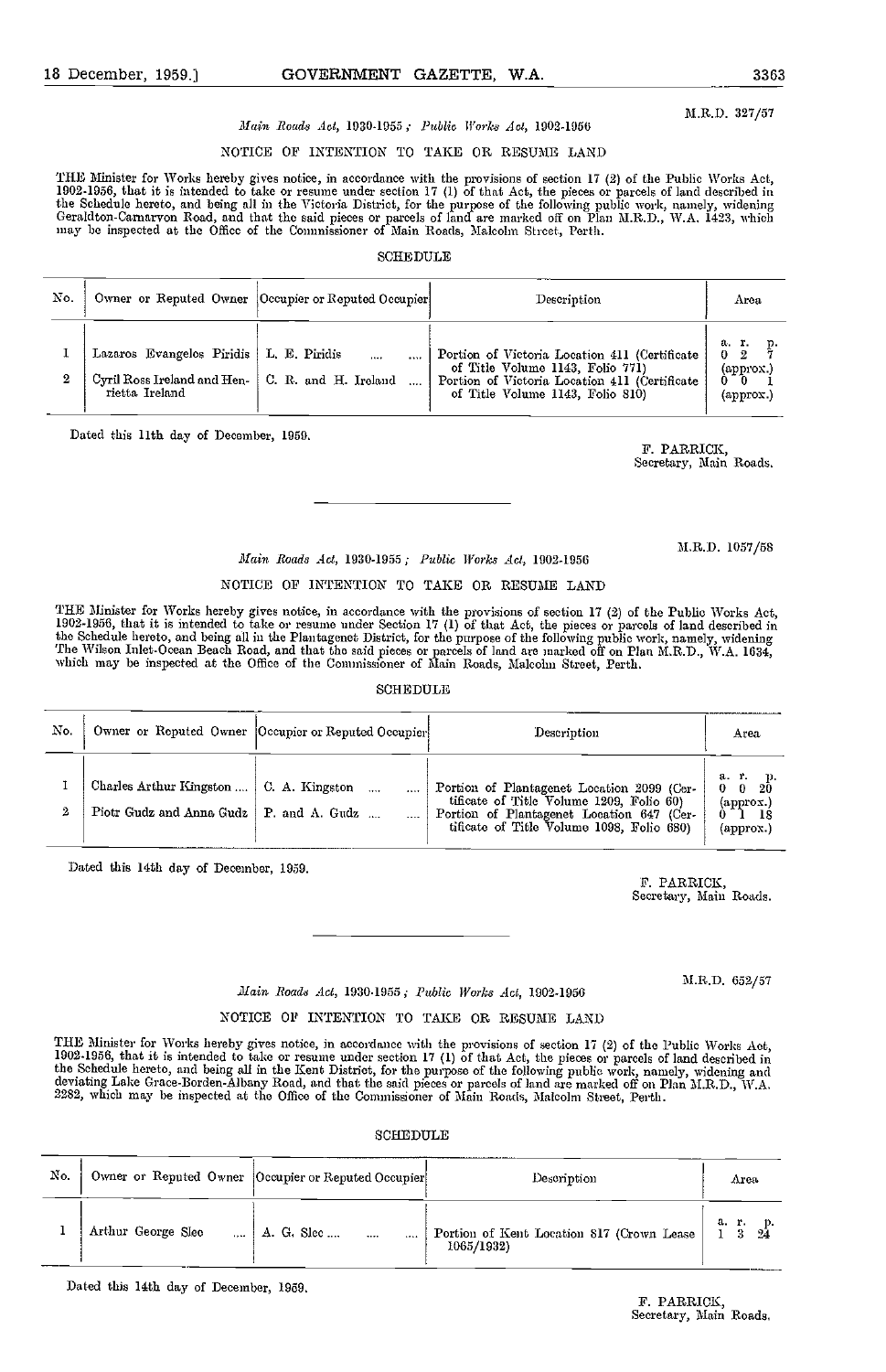M.R.D. 115/50

## Main Roads Act, 1930-1955; Public Works Act, 1902-1956

## NOTICE OF INTENTION TO TAXE OR RESUME LAND

THE Minister for Works hereby gives notice, in accordance with the provisions of section 17 (2) of the Public Works Act,<br>1902–1956, that it is intended to take or resume, under section 17 (1) of that Act, the pieces or par the Schedulc hercto, and being all in the Plantagenet District, for the purpose of the following public work, namely, widening<br>Albany-Denmark Road, aud that the said pieces or parcels of land are marked off on Plan M.R.D.,

## SCHEDULE

| No. |                                                               | Owner or Reputed Owner   Occupier or Reputed Occupier | Description                                                                                                                  | Area       |
|-----|---------------------------------------------------------------|-------------------------------------------------------|------------------------------------------------------------------------------------------------------------------------------|------------|
|     | Eva Graziadelli and Jack   E and J Graziadelli<br>Graziadelli |                                                       | Portion of Plantagenet Location 229 and being<br>part of Lot 104 on Plan 513 (Certificate of<br>Title Volume 1124, Folio 53) | <b>a 1</b> |

This notice supersedes Item 5 of the Notice of Intention to Resume appearing on page 3111 of the Government Gazette (No. 95) of the 11th December, 1959.

Dated this 16th day of December, 1959.<br>
F. PARRICK,

Secretary, Main Roads.

## Main Roads Act, 1930-1955; Public Works Ac', 1902-1956

## NOTICE OF INTENTION TO TAKE OR RESUME LAND

THE Minister for Works hereby gives notice, in accordance with the provisions of section 17 (2) of the Public Works Act,<br>1902–1956, that it is intended to take or resume, under scction 17 (1) of that Act, the pieces or par the Schedule hereto, and being all in the Denmark District, for the purpose of the following public work, namely, widening<br>Scotsdale East Road, and that the said pieces or parcels of land are marked off on Plan M.R.D., W.A inspected at the Office of the Commissioner of Main Roads, Malcolm Street, Perth.

## SCHEDULE

| No.    |                                                          | Owner or Reputed Owner   Occupier or Reputed Occupier                   | Description                                                                                                                                                                                                         | Area                                                                           |
|--------|----------------------------------------------------------|-------------------------------------------------------------------------|---------------------------------------------------------------------------------------------------------------------------------------------------------------------------------------------------------------------|--------------------------------------------------------------------------------|
| 2<br>3 | John Joseph Haire<br>John Michael Barry<br>Frank Tomsich | J. J. Haire<br><br>J. M. Barry<br>1.1.1.1<br>F. Tomsich<br><br>$\cdots$ | Portion of Denmark Lot 495 (Certificate of<br>Title Volume 1091, Folio 779)<br>Portion of Denmark Lot 503 (Crown Lease<br>1199/1920)<br>Portion of Denmark Lot 521 (Certificate of<br>Title Volume 1189. Folio 893) | а. г.<br>10<br>2<br>(approx.)<br>- 3<br>(арргох.)<br>$\mathbf{0}$<br>(approx.) |

Dated this 16th day of December, 1959. F. PARRICK,

Secretary, Main Roads.

M.R.D. 1237/59

## Main Roads Act, 1930-1955 : Public Works Act, 1902-1956

## NOTICE OF INTENTION TO TAKE OR RESUME LAND

THE Minister for Works hereby gives notice, in accordance with the provisions of section 17 (2) of the Public Works Act, 1902–1956, that it is intended to take or resume, under section 17 (1) of that Act, the pieces or parcels of land described in<br>the Schedule hereto, and being all in the Leschenault District, for the purpose of the followin ing Armadale-Pemberton Road, and that the said pieces or parcels of land are marked off on Plan M.R.D., W.A., 1411, which<br>may be inspected at the Office of the Commissioner of Main Roads, Malcolm Street, Perth.

SCHEDULE

| No. |                                    | Owner or Reputed Owner   Occupier or Reputed Occupier | Description                                                                                                                                     | Агеа                                         |
|-----|------------------------------------|-------------------------------------------------------|-------------------------------------------------------------------------------------------------------------------------------------------------|----------------------------------------------|
|     | Edward Gordon Smith    E. G. Smith |                                                       | Portion of Leschenault Location 54 and being<br>part of the land on Diagram 4451 (Certifi-<br>cate of Title Volume $6\overline{4}9$ , Folio 37) | a. r.<br>21ิธ<br>$\langle$ approx. $\rangle$ |

Dated this 16th day of December, 1959.

M.R.D. 303/54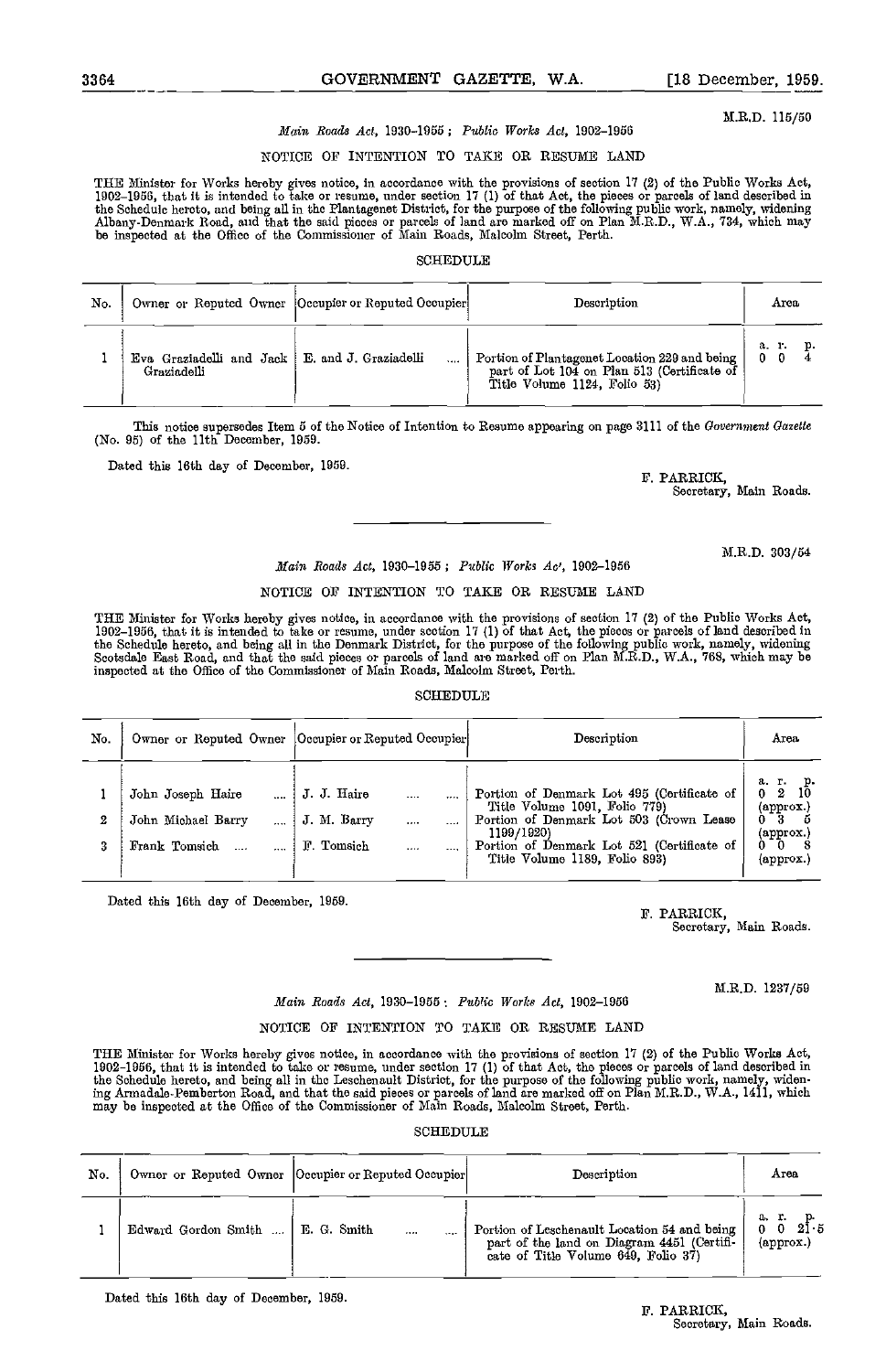M.R.D. 439/47

## Main Roads Act, 1930-1955; Public Works Act, 1902-1956 NOTICE OF INTENTION TO TAKE OR RESUME LAND

THE Minister for Works hereby gives notice, in accordance with the provisions of section 17 (2) of the Public Works Act, 1902-1956, that it is intended to take or resume under section 17 (1) of that Act, the pieces or parcels of land described in the Schedule hereto, and being all in the Avon and Mount Hardey Districts, for the purpose of the following public work, namely, widening York-Bruce Rock-Merredin Road, and that the said pieces or parcels of land are marked off on Plan M.R.D.,<br>W.A. 2033, which may be inspected at the Office of the Commissioner of Main Roads, Malcolm Street,

#### **SCHEDULE**

| No.         |                                                                                           | Owner or Reputed Owner   Occupier or Reputed Occupier                      | Description                                                                                                                                                                                                                                                                                                                                    | Area                                                                                                                                                                 |
|-------------|-------------------------------------------------------------------------------------------|----------------------------------------------------------------------------|------------------------------------------------------------------------------------------------------------------------------------------------------------------------------------------------------------------------------------------------------------------------------------------------------------------------------------------------|----------------------------------------------------------------------------------------------------------------------------------------------------------------------|
| 2<br>3<br>4 | Arthur Colin Lodge<br>Gerald John Lightly<br>John Shelton Wheeler<br>John Shelton Wheeler | A. C. Lodge<br><br>G. J. Lightly<br><br>J. S. Wheeler<br>J. S. Wheeler<br> | Portion of Avon Location 2051 (Certificate<br>of Title Volume 554, Folio 34)<br>Portion of Mount Hardey Estate Lot 30 (Cer-<br>tificate of Title Volume 847, Folio 175)<br>Portion of Mount Hardey Town Lots 104 and<br>105 (Certificate of Title Volume 1106, Folio<br>389)<br>Portion of Mount Hardey Town Lot 103<br>(License No. 338/5320) | а. г.<br>Ř.<br>0 <sub>2</sub><br>(approx.)<br><sup>-</sup> 2 28<br>$(\text{approx.})$<br>$0\quad0\quad20\quad4$<br>(approx.)<br>$0 \t 0 \t 13$<br>$(\text{approx.})$ |
|             | Dated this 14th day of December, 1959.                                                    |                                                                            | F. PARRICK.                                                                                                                                                                                                                                                                                                                                    |                                                                                                                                                                      |

Secretary, Main Roads.

## METROPOLITAN WATER SUPPLY, SEWERAGE AND DRAINAGE DEPARTMENT.

M.W.S. File No. 1550/59.

IN accordance with the provisions of the Metropolitan Water Supply, Sewerage and Drainage Act, St. St. 1909-1956, it is hereby notified that sewers and looker apparatus have been completed and are mow available for use in Area No. 7, Perth, within the boundaries of the City of Perth, to serve lot 17 of Perth Town Lot L48, Malcolm Street.

The owner of the above property is hereby noti-<br>fled that such property is capable of being con-<br>nected to the sewer and is required, therefore, to  $8582/59$ —Connell Avenue, from Government Road<br>nected to the sewer and is connect his premises to the sewers within 30 days<br>from date of service of prescribed notice; and is<br>from date of service of prescribed notice; and is<br>also notified that sewerage rates will, in accord-<br>ance with the by-law prior to 1st April, 1960, rates will be charged from  $8610/59 - B1$ date of connection.

A plan of the works to be carried out at the property must first be obtained from the Depart- ment.

Dated this 18th day of December, 1959, at the 8482/59-<br>office of the Department, St. George's Place, Perth. erly.

B. J. CLARKSON,<br>Under Secretary.

## METROPOLITAN WATER SUPPLY, SEWERAGE and AND DRAINAGE DEPARTMENT.

M.W.S. 1218/59.

NOTICE is hereby given, in pursuance of section 96 of the Metropolitan Water Supply, Sewerage and Drainage Act, 1909-1956, that water mains have been laid in the undermentioned streets in  $\frac{1}{2511/5}$ the districts indicated,

City of Perth.

8538/59—Roscommon Road, from lot 1541 to lot 1542—south-westerly.

City of South Perth.<br>8440/58—Mt. Henry Road, from lot 34 to lot 41 southerly.

Armadale-Kelmscott Road District.

8499/59-South-Western Highway, from Stone Street to lot 60-southerly.

## Canning Road District.

8693/57-Wendouree Road, from Andrews Road to lot 152—south-easterly. Armstrong Road, from Wendouree Road to pt. lot 100—north-easterly.<br>Wendouree Road to pt. lot 100—north-easterly.<br>Beaton Street, from Andrews Road to McManus<br>Street—south-easterly. McManus Street, fr lot <sup>177</sup> to Bungaree Roadnorth-easterly. Eureka Road, from Beaten Street to lot 158 north-easterly. West Lake Street, from Beaton<br>Street to Bungaree Road—north-easterly.

## Gosnells Road District.

- 8444/59-Eileen Street, from lot 5 to lot 10-south-
- 
- to lot 9-south-easterly.<br>8640/59-Melvin Avenue, from lot 346 to Thorlie Avenue-south-easterly. Thorlie Avenue, from Melvin Avenue to School Site-north-easterly.

## Kwlnana Road District.

8610/59-Burlington Street, from lot 334 to lot 317 -easterly.

### Melville Road District.

- 8341/59—Williams Road, from Guy Place to lot  $122$ —southerly.<br>8482/59—Davy Street, from lot 63 to lot 67—east-
- 

## Perth Road District,

- 
- 8019/58—Coronation Street, from Huntriss Street<br>to lot 357—easterly.<br>8380/59—Geneff Street, from lot 63 to Patenie Road<br>—easterly. Patenie Road, from Geneff Street<br>to lot 90—southerly. Sykes Avenue, from Pat-<br>and to lot 4
- 
- 8487759-Cabell Street, from lot 109 to Heaton<br>Street-westerly. Heaton Street, from Con-
- nell Street to lot 89—westerly and north-west-<br>erly.<br>8511/59—Nollamara Avenue, from lot 4 to Hancock<br>Street—north-easterly. Hancock Street, from<br> $\frac{1}{2}$  See A—south-Street-north-easterly. Hancock Street, from<br>Nollamara Avenue to Karrabil Road-south-
- erly.<br> $8554/59$ —Lennard Street, from lot 71 to lot 74 north-westerly.

And the Minister for Water Supply, Sewerage and Drainage is, subject to the provisions of the Act, prepared to supply water from such maths to lands within rateable distance thereof.

Dated this 18th day of December, 1959,

B. 3. CLARKSON, Under Secretary,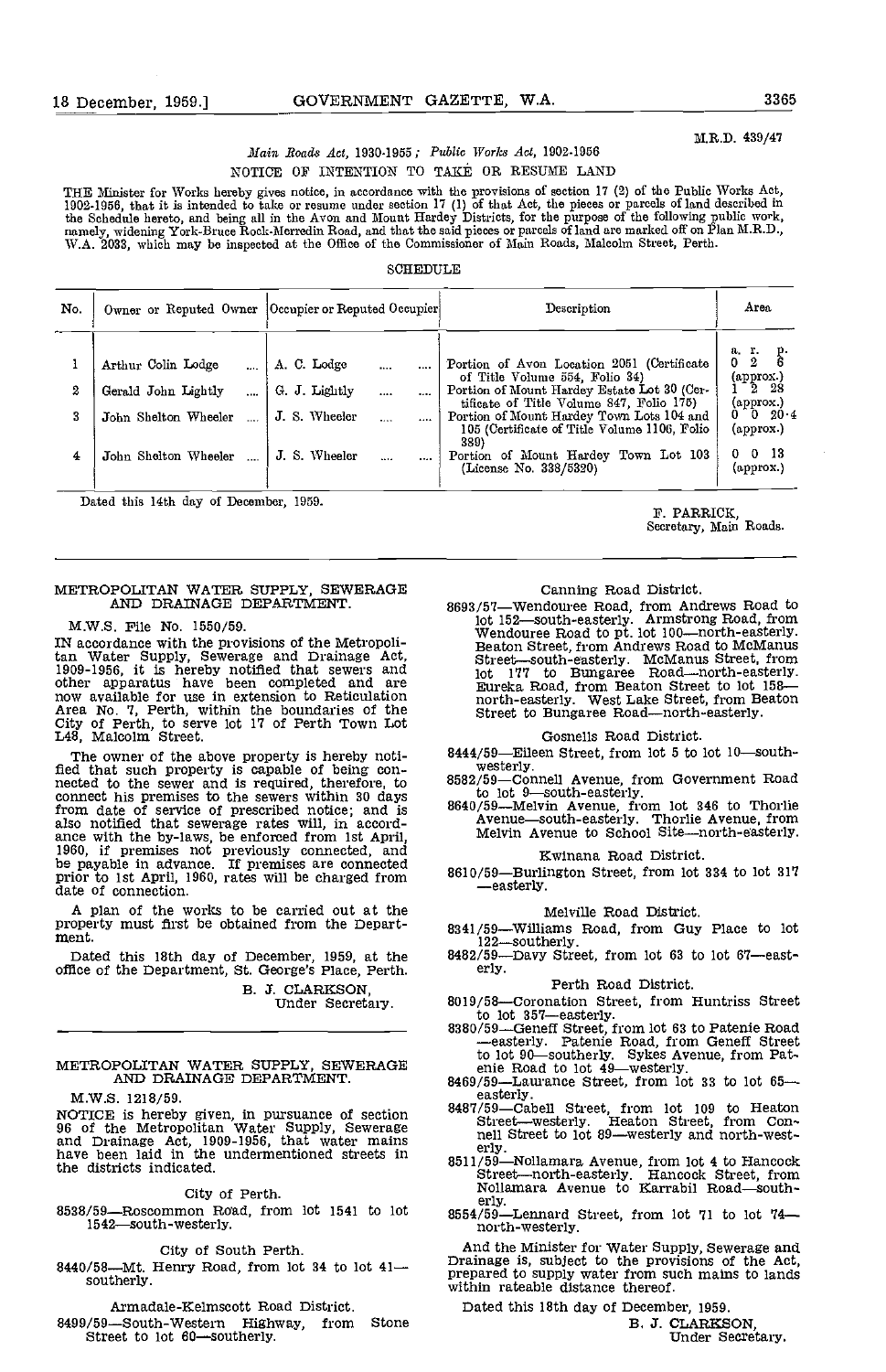# MUNICIPAL CORPORATIoNS ACT, 1906.

## Municipal Elections.

Department of Local Government, Perth, 11th December, 1959.

IT is hereby notified, for general information, in accordance with section 113 of the Municipal Cor-<br>porations Act, that the following gentlemen have Act,<br>been elected members of the undermentioned municipal councils to fill the vacancies shown in the particulars hereunder:

Ward; Date of Election; Member Elected: Surname, Christian Names; Occupation; How Vacancy Occurred: (a) Retirement, (b) Resignation, Co. Death; Name of Previous Member; Re-<br>marks. Purpose: Purchase of two<br>marks. white and reconditioning of graders.

Geraldton Municipal Council.

Central; 14/11/59; Clarke, Clifford Barrye; Sheet-<br>metal Worker; (a); Clarke, C. B.; unopposed.<br>West; 28/11/59; Cunningham, William Joseph; for one<br>streman; (a); Jordan-Johnstone, J.<br>East; 28/11/59; Lemmon, Francis Robert;

- Guildford Municipal Council.<br>
--; 28/11/59; Beasley, David Francis; Sales Repre-<br>
sentative; (a); Watson, K.<br>
--; 28/11/59; Maguire, David Edward; Secretary;
- 
- 
- 
- 

- Midland Junction Municipal Council.<br>
East;  $14/11/59$ ; Pettit, Stanley Edward; Railway<br>
Employee; (a); Pettit, S. E.; unopposed.<br>
West;  $14/11/59$ ; Gray, Ronald Charles; Acting<br>
Foreman, W.A.G.R.; (a); Gray, R. C.; un-<br>
o
- 
- 
- 

Bunbury Municipal Council.

\*South; 5/12/59; McKenna, William Edward; Ship-<br>ping Agent; (b); Hay, F. R.; unopposed.<br>\*North; 5/12/59; Thomas, Morley John; Chemist;<br>(b); Oliver, H. V.; unopposed.

Denotes extraordinary election.

(Sgd.) GEO. S. LINDSAY, Secretary for Local Government.

## ROAD DISTRICTS ACT, 1919-1956.

Three Springs Road Board.

Notice of Intention to Borrow.

Proposed Loan (No. 19) of £3,000.

PURSUANT to section 298 of the Road Districts Act, 1919-1956, the Three Springs Road Board hereby gives notice that it proposes to borrow money, by the sale of debentures, on the following (<br>terms and for the following purposes: £3,000, for<br>five years, at an interest rate not exceeding £5 7s.<br>6. per cent. per annum, payable at the office of the<br>Superannuati

Estimates and statement required by section 297 are open for inspection at the office of the Board, during the usual business hours, for one month during the usual business hours, for one month after the last publication of this notice.

C. E. MALEY, Chairman. N. B. KEATING, Secretary.

## ROAD DISTRICTS ACT, 1919-1956. Gnowangerup Road Board.

Notice of Intention to Borrow.

## Proposed Loan (No. 61) of £1,800.

PURSUANT to section 298 of the Road Districts Act, 1919-1956, the Gnowangerup Road Board hereby gives notice that it proposes to borrow money, by the sale of debentures, on the following terms, and for the following purpose: £1,800, for five years, with interest at a rate not exceeding £5 lOs. per centum per annum, repayable at the office of the State Superannuation Board, Perth, in 10 equal half-yearly instalments of principal and interest. Purpose: Purchase of two grader power units and reconditioning of graders.

Plans, specifications and estimate and a state- ment required by section 297 are open for inspection at the office of the Board, during office hours, for one month after the last publication of this notice.

D. KEITH HOUSE, Chairman.

W. J. CUNEO, Secretary.

## ROAD DISTRICTS ACT, 1919-1958. Gnowangerup Road Board.

Notice of Intention to Borrow.

(a); Tamer, N. H.<br>
(a); Tamer, N. H.<br>
(a); Tamer, N. H.<br>
(a); Jones, L. T.<br>
Mayor; 28/11/59; Anderson, Frank Mason; Civil<br>
Servant; (a); Bell, D.<br>
Auditor; 14/11/59; Devenish, Charles Roy Baldwin;<br>
Land Agent; (a); Devenis Proposed Loan (No. 62) of £2,500. PURSUANT to section 298 of the Road Districts Act, 1919-1956, the Gnowangerup Road Board hereby gives notice that it proposes to borrow money, by the sale of debentures, on the following terms and for the following purposes: £2,500 for 20<br>years, with interest at a rate not exceeding £5 10s.<br>per cent. per annum, repayable at the office of the<br>State Superannuation Board, Perth, in 40 equal<br>half-yearly insta

Plans, specifications and estimate and a state- ment required by section 297 are open for inspection at the office of the Board, during office hours, for one month after the last publication of this notice.

D. KEITH HOUSE, Chairman.

> W. J. CUNEO, Secretary.

ROAD DISTRICTS ACT, 1919.

Rockingham Road Board.

Department of Local Government, Perth, 14th December, 1959. L.G. 1186/52.

IT is hereby notified for general information that His Excellency the Governor has approved of

- additions to the Safety Bay Hall and pro- vision of cloak rooms and lavatories on lot 133, Cockburn Sound Location 16, Plan 5137, Certificate of Title Volume 1066, folio 868;
- the erection of a pavilion for the Safety<br>Bay Bowling Club on portion of Cockburn<br>Sound Location 16, being lot 72 on Plan<br>5044, Certificate of Title Volume 996, folio 36;
- the erection of a machinery shed on reserve 20292, lot 269;
- the installation of septic tanks at the Bal- divis and East Rockingham Schools;

as a work and undertaking for which money may be borrowed under Part VII of the Road Districts Act, 1919, by the Rocklngham Road Board.

(Sgd.) GEO. S. LINDSAY, Secretary for Local Govcrnment.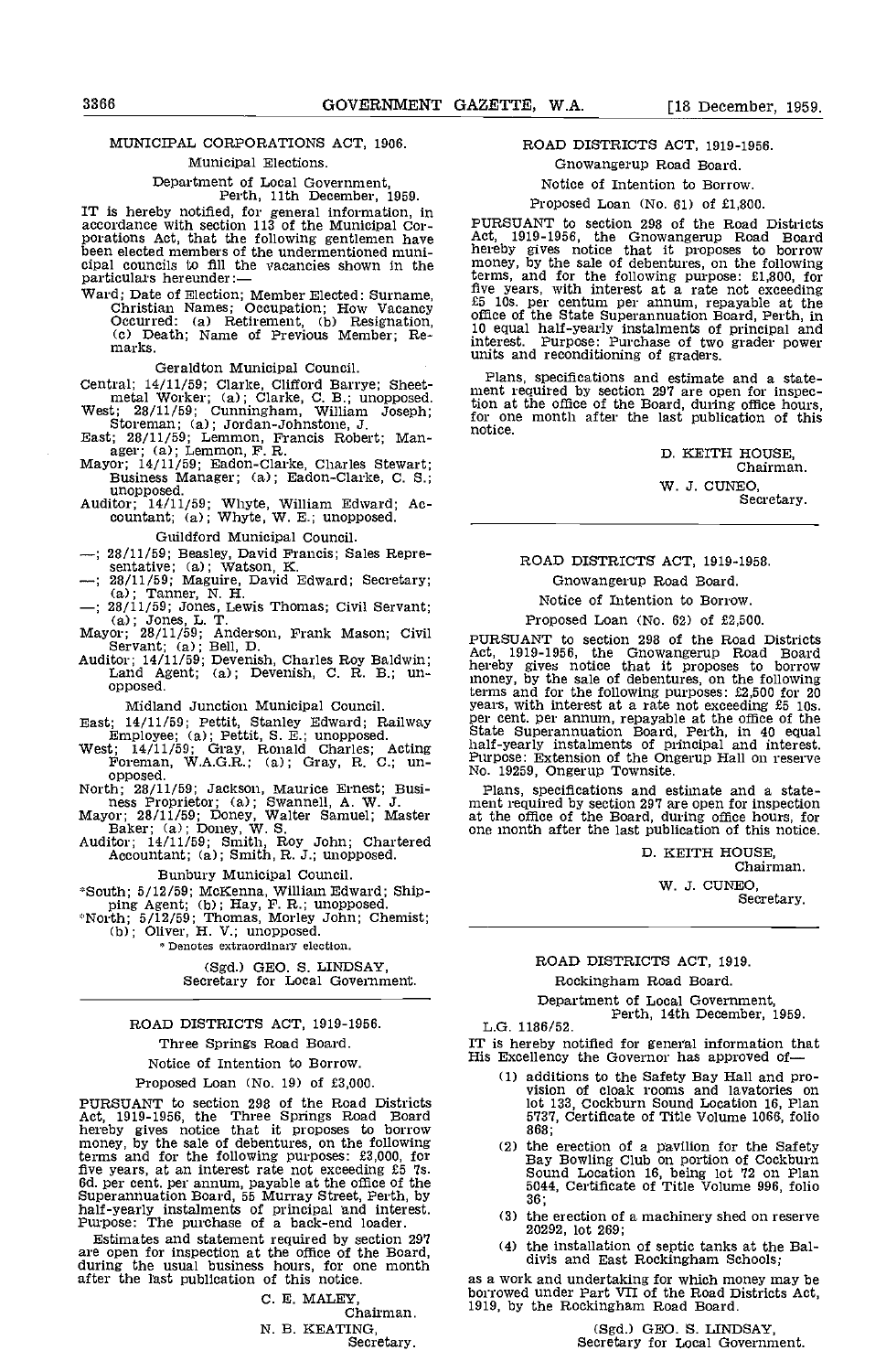## ROAD DISTRICTS ACT 1919. HEALTH ACT, 1911. Mundaring Road Board. Department of Local Government, Perth, 14th December, 1959. L.G. 520/59.

IT is hereby notified for general information that of rabbits.<br>
His Excellency the Governor has approved of the From the publication of this notice until further<br>
installation of septic tanks at the Sawyers Valley notice i installation of septic tanks at the Sawyers Valley motice<br>School as a work and undertaking for which money may be borrowed under Part VII of the Road Dis-<br>hits ta tricts Act, 1919, and section 44 of the Health Act, 1911, by the Mundaring Road Board.

(Sgd.) GEO. S. LINDSAY, Secretary for Local Government.

ROAD DISTRICTS ACT, 1919. HEALTH ACT, 1911. PIantagenet Road Board. Thepartment of Local Government, Perth, 14th December, 1959.

L.G. 3115/52.

IT is hereby notified for general information that His Excellency the Governor has approved of the installation of septic tanks at the Mount Barker and Kendenup Schools as a work and undertaking for which money may be borrowed under Part VII of the Road Districts Act, 1919, and section A4 of the Health Act, 1911, by the Plantagenet Road Board.

(Sgd.) GEO. S. LINDSAY, Secretary for Local Government.

ROAD DISTRICTS ACT, 1919. HEALTH ACT, 1911. Serpentine-Jarrandale Road Board. Department of Local Government, Perth, 14th December, 1959. L.G. 2082/52.

IT is hereby notified for general information that His Excellency the Governor has approved of the movement of which<br>and Quarters as a work and undertaking for which<br>and Quarters as a work and undertaking for which<br>money may be borrowed under Part VII of the Read<br>Districts Act, 1919, and section 44 of the Health<br>Act, 19

Secretary for Local Government.

ROAD DISTRICTS ACT, 1919. Perth Road Board. Department of Local Government,<br>Perth, 14th December, 1959.<br>IT is hereby notified for general information that

IT is hereby notified for general information that<br>His Excellency the Governor has approved of the<br>erection of a Kindergarten Building on reserve<br>25381, North Innaloo, as a work and undertaking  $M$ for which money may be borrowed under Part VII IT is<br>of the Road Districts Act, 1919, by the Perth Road ander<br>Board. tions

(Sgd.) GEO. S. LINDSAY, Secretary for Local Government.

## MOTOR VEHICLE (THIRD PARTY INSURANCE) ACT, 1943.

L.G. 2663/52. IT is hereby notified for general information that<br>His Excellency the Governor in Executive Council,<br>pursuant to sections 3A and 3B of the Motor Vehicle Third Party Insurance) Act, 1943, has been pleased<br>to appoint as from the 18th day of January, 1960,<br>the following person to be a member of the Motor<br>Vehicle Insurance Trust, to hold office for a period<br>of three years:—<br>1

G. F. Pearce, nominee of the Fire and Acci- dent Underwriters' Association of Western Australia.<br>
(Sgd.) GEO. S. LINDSAY.

Secretary for Local Government.

## VERMIN ACT, 1918-1958.

## Harvey and Murray Vermin Districts.

NOTICE is hereby given pursuant to section 102A of the Vermin Act, 1918-1958, that it is proposed to use Sodium Fluoroacetate ("1080") in the vermin districts of Harvey and Murray for the poisoning of rabbits,

From the publication of this notice until further notice is published, the taking of rabbits or catching by any means except poisoning is prohibited. Rab- bits taken in breach of this prohibition are likely to endanger or be detrimental to human health or life, if consumed as food.

A person who takes or attempts to take rabbits in the vermin districts of Harvey and Murray after the publication of this notice and before publication of a further notice cancelling this prohibition commits an offence against the Vermin Act, 1918- 1958.

Penalty: Maximum of £100.

G. K. BARON HAY, Chairman, Agriculture Protection Board. 14th December, 1959.

## VERMIN ACT, 1918-1958.

## Nannup and Busselton Vermin Districts.

NOTICE is hereby given under section 98 of the Vermin Act, 1918-1958, that all owners or occupiers or owners and occupiers of any holdings either owned, rented or leased within the whole of the vermin districts shown in th on the respective appropriate date shcwn in the said Schedule commence the work of destroying rabbits upon such holdings and upon the roads bounding and intersecting such holdings.

The work shall be continued and systematically carried out until the respective appropriate date further shown in the said Schedule.

The means to be adopted shall be "free feeding" with unpoisoned baits in well-defined trails for no less than three nights in succession, followed by the laying of poisoned baits. Baits to be com-prised of oats or apples with "1080" poison.

### Schedule.

District; Date of Commencement of Work; Work Carried Out Until.

Nannup Vermin District; 20th January, 1960, to

24th February, 1960.<br>Busselton Vermin District; 20th January, 1960, to<br>9th March, 1960.

## G. K. BARON HAY.

Chairman, Agriculture Protection Board. 14th December, 1959.

## MARKETING OF EGGS ACT, 1945-1955.

IT is hereby notified for general information that, under the Marketing of Eggs Act, 1945-1955, sec-tions 31A and 31B, it has been declared that the following are the maximum wholesale and retail prices for First Quality Eggs, as on and from Mon- day, the 14th December, 1959.

|                   |                                         |               | Wholesale      |                    | Retail prices. |   |                 |  |
|-------------------|-----------------------------------------|---------------|----------------|--------------------|----------------|---|-----------------|--|
|                   |                                         |               | Price.         |                    | South          |   | North           |  |
|                   |                                         |               |                |                    |                |   | of 30th of 30th |  |
|                   |                                         |               |                | Parallel. Parallel |                |   |                 |  |
|                   |                                         |               |                |                    |                |   | and Bunbury     |  |
|                   |                                         |               |                |                    |                |   | Area.           |  |
|                   |                                         |               | s.d.           | s. d.              |                |   | s. d.           |  |
| First Quality-    |                                         |               |                |                    |                |   |                 |  |
| 16 lb. Hen Export |                                         | $\cdots$      | 4 11           |                    | Do not apply   |   |                 |  |
| 14 1b. Hen Export |                                         | and the state | $4\quad 4$     |                    | Do not apply   |   |                 |  |
| 16 1b. Hen        | $\ddotsc$                               | and the       | 49             | 54                 |                |   | 56              |  |
| 14 lb. Hen        | $\cdots$                                | $\cdots$      | $4\quad 2$     |                    | 48             |   | 4 10            |  |
| $12$ $lb$ . Hen   | $\sim$ 1000 $\sim$                      | 1.121         | 3 <sub>7</sub> | $4\quad0$          |                |   | $4\quad 2$      |  |
| Duck              | $\cdots$<br>$\cdots$                    | $\cdots$      | 3 7            | $\overline{\bf 4}$ | $\mathbf{0}$   | 4 | - 2             |  |
|                   | Western Australian Egg Marketing Board. |               |                |                    |                |   |                 |  |
|                   |                                         |               |                |                    | V. POPE.       |   | Secretary.      |  |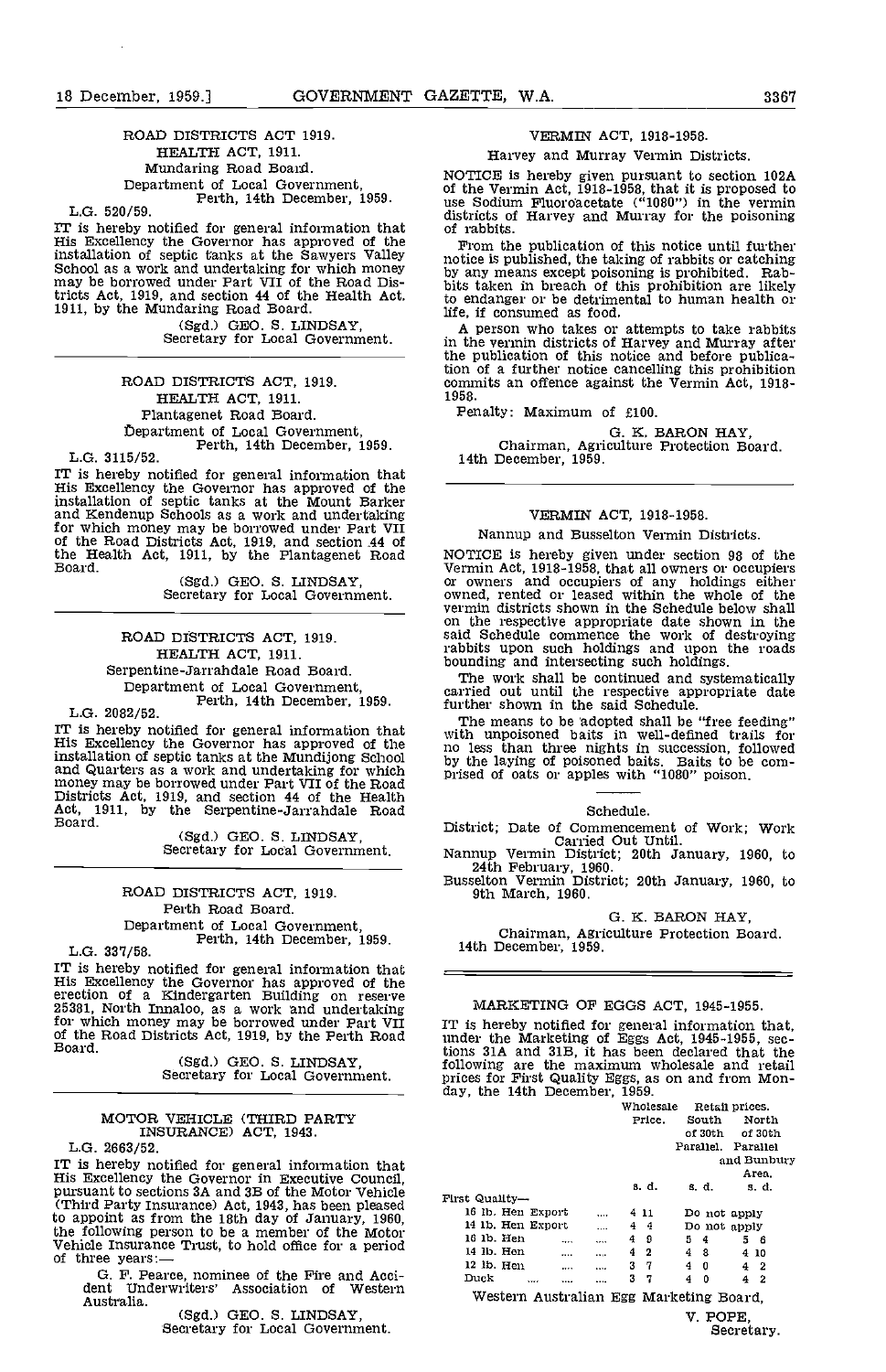## WESTERN AUSTRALIAN GOVERNMENT TENDER BOARD

Tenders for Government Supplies

| Date of<br>Advertising                                                                                                                                                                                                              | Schedule<br>No.                                                                                                                                                                                                                                                                                                                                          | Supplies Required                                                                                                                                                                                                                                                                                                                                                                                                                                                                                                                                                                                                                                                                                                                                                                                                                                                                                                                                                                                                                                                                                                                                                                                                                                                                                                                                                                                        | Date of<br>Closing                                                                                                                                                                                                                |
|-------------------------------------------------------------------------------------------------------------------------------------------------------------------------------------------------------------------------------------|----------------------------------------------------------------------------------------------------------------------------------------------------------------------------------------------------------------------------------------------------------------------------------------------------------------------------------------------------------|----------------------------------------------------------------------------------------------------------------------------------------------------------------------------------------------------------------------------------------------------------------------------------------------------------------------------------------------------------------------------------------------------------------------------------------------------------------------------------------------------------------------------------------------------------------------------------------------------------------------------------------------------------------------------------------------------------------------------------------------------------------------------------------------------------------------------------------------------------------------------------------------------------------------------------------------------------------------------------------------------------------------------------------------------------------------------------------------------------------------------------------------------------------------------------------------------------------------------------------------------------------------------------------------------------------------------------------------------------------------------------------------------------|-----------------------------------------------------------------------------------------------------------------------------------------------------------------------------------------------------------------------------------|
| 1959<br>24<br>Nov.<br>4<br>Dec.<br>4<br>Dec.<br>4<br>Dec.<br>Dec.<br>4<br>$\overline{\mathbf{4}}$<br>Dec.<br>4<br>Dec.<br>4<br>Dec.<br>Dec.<br>4<br>4<br>Dec.<br>Dec.<br>11<br>11<br>Dec.<br>11<br>Dec.<br>11<br>Dec.<br>15<br>Dec. | $933A.1959*$<br>$\cdots$<br>954A, 1959<br><br>955A, 1959<br>$\ddotsc$<br>956A, 1959<br>eres.<br>958A, 1959<br><br>108, 1959<br><br>109, 1959<br>$\cdots$<br>110, 1959<br>$\cdots$<br>959A, 1959<br><br>965A, 1959<br>$\cdots$<br>968A, 1959<br>$\cdots$<br>971A, 1959<br>$\cdots$<br>972A, 1959<br><br>976A, 1959<br>$\cdots$<br>1003A, 1959<br>$\cdots$ | Scrge for Uniforms for W.A.G.R.<br>المتقادر المتبدر المتفادرات<br>$\sim 100$ and $\sim 100$<br>$\cdots$<br>$\cdots$<br>Firewood for Fremantle Public Hospital<br><b>Continued</b><br>$\cdots$<br>$\cdots$<br>Taxi Transport of Letters, Packets and Passengers<br>$\sim 100$<br>$\cdots$<br>المتفاد المتناد المتفاد المتنادر<br>Exhaust Fans for K.E.M.H.<br>$\cdots$<br>$\ddotsc$<br>$\cdots$<br>Removal of Bodies to Morgues-Country Towns, 1960<br>$\cdots$<br>$\cdots$<br>Biscuits and Cake, period 1st April, 1960, to 31st March, 1961<br>$\cdots$<br>$\cdots$<br>Groceries, period 1st April, 1960, to 31st March, 1961<br><b>Allen Comment</b><br>$\cdots$<br>$\cdots$<br>Soaps, Polishes, etc., period 1st April, 1960, to 31st March, 1961<br>$\ddotsc$<br>$\cdots$<br>Detergents, period 1st April, 1960, to 31st March, 1961<br>$\ldots$<br>$\cdots$<br>$\cdots$<br>Steel Window Frames for University of W.A<br>$\cdots$<br>$\cdots$<br>Piles, Stringers and Corbels-Dale River<br>$\cdots$<br><br>Mild Steel Battery Screenings<br>Fish, Meat and Smallgoods for Whitby Falls Hospital<br>$\sim 100$<br>$\ldots$ .<br>$\sim$<br>$\cdots$<br>المسارة أأسترد المتنا المتنا<br>Sawn and Dressed Jarrah<br>$\mathbf{m}$<br>$\cdots$<br>$\cdots$<br>Steel Trusses for K.E.M.H.<br><b>Sales Control</b><br><b>Sales</b> College<br>$\mathbf{a}$<br>$\ddotsc$<br>$\cdots$<br>$\cdots$<br>$\cdots$ | 1959<br>Dec. 23<br>23<br>Dec.<br>23<br>Dec.<br>23<br>Dec.<br>23<br>Dec.<br>23<br>Dec.<br>23<br>Dec.<br>23<br>Dec.<br>23<br>Doc.<br>23<br>Doc.<br>23<br>Dec.<br>23<br>Dec.<br>23<br>Dec.<br>23<br>Dec.<br>23<br>Dec.<br>23<br>Dec. |
| 15<br>Dec.<br>2<br>Oct.<br>11<br>Dec.<br>11<br>Dec.<br>11<br>Dec.<br>11<br>Dec.<br>15<br>Dec.<br>15<br>Dec.<br>15<br>Dec.<br>Dec.<br>15<br>15<br>Dec.<br>1<br>Dec.<br>4<br>Dec.<br>15<br>Dec.<br>18<br>Dec.                         | 1004A, 1959<br><br>745A, 1959*†<br><br>973A, 1959<br>$\cdots$<br>974A, 1959<br>$\cdots$<br>975A, 1959<br><br>989A, 1959<br>$\cdots$<br>990A, 1959<br><br>992A, 1959<br>ia ia<br>994A, 1959<br>$\cdots$<br>995A, 1959<br><br>997A, 1959<br>$\cdots$<br>953A, 1959*†<br>$\cdots$<br>964A, 1959<br>$\cdots$<br>988A, 1959<br><br>998A, 1959<br>             | Aluminium Frame Windows<br><b>Section</b><br>$\mathbf{m}$ and $\mathbf{m}$<br>$\cdots$<br><br>$\cdots$<br>$\cdots$<br>Mechanical Self-cleaning Strainers for condenser cooling water<br>$\cdots$<br>$\cdots$<br>Laundry Equipment for Royal Perth Hospital<br>$\cdots$<br>$\ddotsc$<br>$\cdots$<br>1 in. and 2 in. Water Meters<br>$\cdots$<br>$\cdots$<br>4 in. and 6 in. Water Meters<br>$\cdots$<br>$\cdots$<br>Electric Cooking Equipment for R. & I. Bank<br>$\sim 100$<br>$\cdots$<br>$\mathcal{L}_{\text{max}}$<br>Aluminium Balustrade Panels for University of W.A.<br>$\cdots$<br>$\cdots$<br>$\cdots$<br>$\cdots$<br>$\cdots$<br>$\cdots$<br>Glazed Tiles for K.E.M.H. $\dots$ $\dots$ $\dots$ $\dots$<br>$\sim 100$<br>$\cdots$<br>$\cdots$<br>Washing Machines, Polishers and Vacuum Cleaners<br>$\cdots$<br><br>Moulded Axlebox Liners for Railcars<br>$\cdots$<br>$\cdots$<br>Diesel Fuel Oil for Wyndham Meatworks<br>$\cdots$<br>$\cdots$<br>Coloured Cotton Waste for W.A.G.R.<br>$\cdots$<br>$\cdots$<br>Six only 500 KVA Transformers (S.E.C. 3)<br>$\mathbf{r}$<br>$\ddotsc$                                                                                                                                                                                                                                                                                                        | 1960<br>7<br>Jan.<br>7<br>$Jan$ .<br>7<br>Jan.<br>7<br>Jan.<br>7<br>Jan.<br>7<br>Jan.<br>7<br>Jan.<br>7<br>J <sub>nn</sub><br>7<br>Jan.<br>7<br>Jan.<br>14<br>$Jun$ .<br>14<br>$Jnn$ .<br>14<br>Jan.<br>21<br>$Jan$ .             |
| 18<br>Dec.<br>18<br>Dec.<br>-27<br>Nov.                                                                                                                                                                                             | 999A, 1959<br>$\cdots$<br>1000A, 1959<br>$\cdots$<br>943A, 1959 <sup>+</sup><br>$\cdots$                                                                                                                                                                                                                                                                 | Twenty-four only 100 KVA Transformers and 12 only 300 KVA Transformers<br>25 KVA, 50 KVA, 100 KVA, 200 KVA and 300 KVA Transformers (S.E.C. 1)<br>66,000-volt Circuit Breakers with Control and Relay Boards-Specification<br>No. 42 BUN. (Documents chargeable at £1 1s. first issue and 5s. 3d. each<br>subsequent issue)<br>$\sim$ $\sim$ $\sim$ $\sim$ $\sim$<br><b>Save Common</b><br>$\cdots$<br>$\cdots$<br>$\cdots$                                                                                                                                                                                                                                                                                                                                                                                                                                                                                                                                                                                                                                                                                                                                                                                                                                                                                                                                                                              | 21<br>Jan.<br>21<br>Jan<br>-28<br>Jan.                                                                                                                                                                                            |

\* Documents available from Agent General for W.A., 115 The Strand, London, W.C. 2.<br>† Documents available for inspection only at W.A. Government Liaison Offices, Melbourne and Sydney.

Addresses-Liaison Offices-

W.\_A. Government Liaison Office, Room 25, 2nd Floor, M.L.C. Buildings, 305 CoUins Street, Melbourne.

W.A. Government Liaison Office, Room 105, 82 Pitt Street, Sydney. Agent General for W.A., 115 The Strand, London, W.C. 2.

## For Sale by Tender

|      | Date of<br>Advertising | Schedule<br>No. |          | For Sale                                                                                                                 | Date of<br>Closing |
|------|------------------------|-----------------|----------|--------------------------------------------------------------------------------------------------------------------------|--------------------|
| 1959 |                        |                 |          |                                                                                                                          | 1959               |
| Dec. | 8                      | 966A, 1959      | $\cdots$ | Surplus Electrical Equipment<br>$\cdots$<br>$\cdots$<br><br><br>                                                         | -23<br>Dec.        |
| Dec. |                        | 967A, 1959      | $\cdots$ | 40 only Federal Iron-clad Switches<br>$\cdots$<br><br><br><br>$\cdots$<br>                                               | 23<br>Dec.         |
| Dec. | 11                     | 977A, 1959      | $\cdots$ | 1955 Bedford Panel Van fitted for mechanical service field work<br>1.1.1                                                 | 23<br>Dec.         |
| Dec. | 11                     | 978A, 1959      | $\cdots$ | 1948 Chevrolet Utility (WAG 1607)<br>$\cdots$<br>$\cdots$<br>$\cdots$<br>$\cdots$<br>$\cdots$<br>$\cdots$                | 23<br>Dec.         |
| Dec. | 11                     | 979A, 1959      | $\cdots$ | Malcolm Moore H.L. 14 Front End Loader on Fordson Tractor (MR 34)<br>$\cdots$                                            | 23<br>Dec. .       |
| Dec. | 11                     | 980A, 1959      | $\cdots$ | Allis Chalmers H.D. 7 Diesel Crawler Tractor with Bulldozer and P.C.U.                                                   |                    |
|      |                        |                 |          | (MR $142$ )<br>$\cdots$<br>$\cdots$<br><br>$\cdots$<br>$\cdots$<br>$\cdots$                                              | 23<br>Dec.         |
| Dec. | 11                     | 983A, 1959      | $\cdots$ | Scrap Brass<br>$\cdots$<br>$\sim 100$<br><b>STAR</b><br>$\cdots$<br><b>Service</b><br>$\cdots$<br>$\sim 100$<br>$\cdots$ | 23<br>Dec.         |
| Dec. | 11                     | 985A, 1959      | $\cdots$ | Blackstone Lister Dicsel Engine, ex Vessel "Halimah"<br>$\ldots$<br><br>                                                 | 23<br>Dec.         |
| Dec. | 11                     | 986A, 1959      | $\cdots$ | Surplus Steel Angles, Channels and Joists<br>$\cdots$<br>$\cdots$<br>                                                    | 23<br>Dec.         |
| Dec. | 11                     | 981A, 1959      | $\cdots$ | Malcolm Moore H.L. 14 Front End Loader (PW 14), Port Hedland<br>                                                         | Jan.               |
| Dec. | 11                     | 982A, 1959      |          | Refrigerators ex M.R.D., Geraldton<br>$\cdots$<br>$\cdots$<br>$\cdots$<br>$\cdots$<br>$\cdots$<br>                       | Jan.               |
|      | 11                     | 984A, 1959      | $\cdots$ | 1955 Land Rover (WAG 3790), $ex$ Derby<br>$\cdots$<br>$\cdots$<br>$\cdots$<br><br>                                       | Jan                |
| Dec. | 15                     | 991A, 1959      | $\cdots$ | 40 in. Horseroft Hydro Extractor and Kelly & Lewis 300 lb. capacity Wash-                                                |                    |
| Dec. |                        |                 | $\cdots$ | ing Machine<br>$\cdots$<br>$\cdots$<br>$\cdots$<br>$\cdots$<br>$\cdots$<br>1.111                                         | Jan.               |
|      |                        | 993A, 1959      |          | 1.111<br>$\cdots$<br>Armstrong Holland Cub Road Roller (P.W. 30)<br>$\ddotsc$<br>1.111<br>$\cdots$<br>                   | Jan.               |
| Dec. | 15                     |                 | $\cdots$ | Scrap Steel<br>$\cdots$<br>                                                                                              | Jan.               |
| Dec. | 15                     | 996A, 1959      | $\cdots$ | and the<br>$\sim 100$<br>$\cdots$<br>$\cdots$<br><br>$\cdots$<br>$\cdots$                                                | Jan.               |
| Dec. | 18                     | 1001A, 1959     | $\cdots$ | Austin Champion 1954 Model<br><b>Sales</b><br>saac.<br>$\cdots$<br>1.111<br><br><br>                                     | 7<br>Jan.          |
| Dec. | 18                     | 1002A, 1959     | $\cdots$ | Austin Champion 1953 Model<br>$\ddotsc$<br>1.1.1.1<br><br><br>$\cdots$<br>$\cdots$                                       | 7<br>Jan.          |
| Dec. | 18                     | 1005A, 1959     | $\cdots$ | Pump Outfit Southern Cross (P.W. 77)<br><br>$\cdots$<br><br>$\cdots$<br>1.111                                            | Jan.               |
| Dec. | 18                     | 1006A, 1959     | $\cdots$ | 1955 Dodge Van (W.A.G. 3329)<br><br><br><br><br>                                                                         |                    |

Tenders addressed to the Chairman, Government Tender Board, 74 Murray Street, Perth, will be received for the abovementioned supplies until 10 a.m. on the dates of closing.

Tenders must be properly indorsed on envelopes otherwise they are liable to rejection.

Tender forms and full particulars may be obtained on application at the Tender Board Office, 74 Murray Street, Perth. No Tender necessarily accepted. A H TELFER,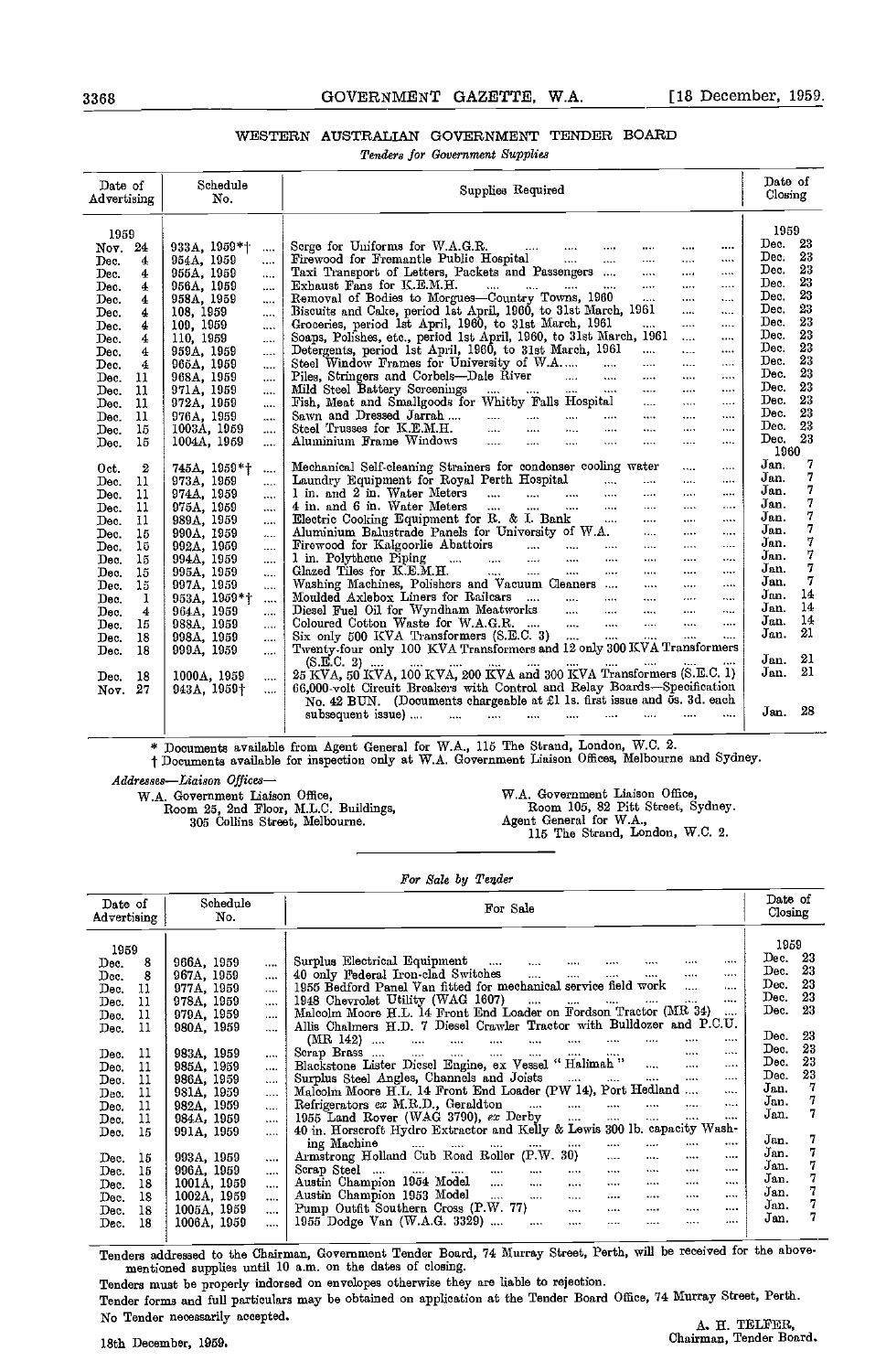## WESTERN AUSTRALIAN GOVERNMENT TENDER BOARD-continued.

## Accepted Tenders

| Tender<br>Board<br>No. | Date                    | Contractor                                                | Sche-<br>dule<br>No.   | Particulars                                                                                                                                                                                                                   | $\mathbf{Department}$<br>Concerned                                   | Rate                                                                                   |
|------------------------|-------------------------|-----------------------------------------------------------|------------------------|-------------------------------------------------------------------------------------------------------------------------------------------------------------------------------------------------------------------------------|----------------------------------------------------------------------|----------------------------------------------------------------------------------------|
| 1333/59                | 1959<br>Dec. $10$       | Ruttico Bros.<br>                                         | 877A.<br>1959          | Supply of Firewood to Govern-<br>ment Institutions during<br>period 1st January, 1960, to                                                                                                                                     | Various                                                              | Details on applica-<br>tion                                                            |
| 1430/59                | do.                     | The West Australian<br>Funeral Directors                  | 898A,<br>1959          | 31st December, 1960<br>Removal of Bodies to Morgues<br>at Perth and Fremantle during<br>period 1st January, 1960, to                                                                                                          | do.<br><br>                                                          | do.<br>do.                                                                             |
| 1363/59                | do.                     | East Kimberley Trans-<br>port                             | 818A,<br>1959          | 31st December, 1960<br>Cartage of Native Stores from<br>Wyndham to P.M.G. Lines-<br>man's Residence at Turkey<br>Creek                                                                                                        | Native Welfare                                                       | ls. ld. per ton<br>mile                                                                |
| 1396/59                | do.                     | Union Bakery, Northam 876A,                               | 1959                   | Supply of Bread to Muresk Agri-<br>cultural College during period<br>1st January, 1960, to 31st<br>December, 1960                                                                                                             | Agriculture<br>$\cdots$                                              | 73d per lb.                                                                            |
| 1485/59                | do.                     | D. & J. Fowler (Aust.)<br>Ltd.                            | 903A,<br>1959          | Supply of Coffee and Chicory<br>and Coffee Essence during<br>period 1st January, 1960, to<br>31st March, 1960, as follows :-<br>Item 1(a)<br>$\sim$ . $\sim$<br>$\ddotsc$<br>Item $2(a)$<br>$\cdots$<br>$\sim$<br>Item 3(a)   | Various<br>$\cdots$<br>$\cdots$<br><br>$\cdots$<br>$\cdots$<br><br>  | 3s. 5½d. per lb.<br>3s. $2\frac{1}{2}d$ . per lb.<br>5s. $9\overline{4}d$ . per bottle |
| 1267/59                | <b>11</b><br>Dec.       | Metalux Industries Pty.                                   |                        | $\cdots$<br>$\cdots$<br>Item 4 (a)<br>$\cdots$<br>$\cdots$                                                                                                                                                                    | <br><br><br>                                                         | 4s. 4d. per bottle                                                                     |
| 1415/59                | do.                     | Ltd.<br>Musgroves Ltd.                                    | 756A.<br>1959<br>891A, | Supply of Steel Lockers for<br>various High Schools<br>Supply of Piano                                                                                                                                                        | Public Works<br>$\cdots$<br>Mental Health Ser-                       | Details on applica-<br>tion<br>£250                                                    |
| 1399/59<br>1334/59     | do.<br>do.              | <br>Bell Bros.<br>$\ddotsc$<br>$\cdots$<br>Humes Ltd.<br> | 1959<br>861A.<br>802A. | $\cdots$<br>$\cdots$<br>Supply of Gravel Base Material<br>Supply of Reinforced Concrete                                                                                                                                       | vices<br>Main Roads<br>$\cdots$<br>M.W.S.<br>$\cdots$                | 8s. 9d. per cub. yd.<br>4s. 9d. per foot                                               |
| 1433/59                | Dec.<br>14              | R. P. McInerney & Co.                                     | 1959<br>888A.          | (Pressure) Pipes, 4 in. int. dia.<br>Supply of Drilling Equipment,                                                                                                                                                            | Mines<br><br>$\cdots$                                                | Details on applica-                                                                    |
| 924/59                 | -11<br>Dec.             | Ptv. Ltd.<br>Asea Electric (Aust.)                        | 1959<br>622A.          | Core Barrels and A Rods<br>Supply of Switchgear<br>$\cdots$                                                                                                                                                                   | S.E.C.<br><br>$\cdots$                                               | tion<br>£40,116                                                                        |
| 700/59                 | do.                     | Pty. Ltd.<br>Asea Electric (Aust.)                        | 1959<br>432A.          | Supply of Transformers<br>$\cdots$                                                                                                                                                                                            | do.<br>$\cdots$<br>$\cdots$                                          | £62,936                                                                                |
| 1338/59                | do.                     | Pty. Ltd.<br>Shin Hing Co.<br>$\cdots$                    | 1959<br>819A,          | Supply of Beef Stockinette Web-                                                                                                                                                                                               | Wyndham<br>Meat                                                      | 4s. per 1b. sterling                                                                   |
| 1488/59                | do.                     | Metters Ltd<br>$\mathbf{r}$                               | 1959<br>923A,          | bing<br>Supply of Roasting Ovens                                                                                                                                                                                              | Works<br>Public Works                                                | £657                                                                                   |
| 1446/59                | do.                     | Australian Blue Metal<br>Ltd.                             | 1959<br>896A.<br>1959  | Supply of Diorite Screenings, as<br>follows :-                                                                                                                                                                                | Main Roads                                                           |                                                                                        |
|                        |                         |                                                           |                        | Item 4<br><br>$\cdots$<br>Item 5<br>$\cdots$<br>$\cdots$<br>$\cdots$<br>Item 6<br>$\cdots$<br><br>                                                                                                                            | $\cdots$<br>$\cdots$<br><br>$\cdots$<br><br>$\cdots$<br><br>$\cdots$ | 42s. 10d. per cu.<br>yd.<br>do.<br>do.<br>do.<br>do.                                   |
| 1378/59                | 10 <sup>1</sup><br>Dec. | D. R. Gregg<br>$\cdots$ 1                                 | 854A,<br>1959          | Item 7<br>$\cdots$<br>$\cdots$<br><br>Purchase and Removal of 1953<br>Land Rover Utility (WAG<br>646), Eng. No. 36109376, with<br>5 only $6.00 \times 16$ Tyres and                                                           | <br>$\cdots$<br>$\cdots$<br>Public Works                             | 7d. per mile yd.<br>£276                                                               |
| 1408/59                | do.                     | K. S. Cooper<br>                                          | 872A,<br>1959          | Wheels<br>Purchase and Removal of 1954<br>Standard Panel Van (PW 470),<br>(WAG<br>3229),<br>Eng. No.<br>$V244274E$ , with 5 only 6.00                                                                                         | do.<br>                                                              | £207                                                                                   |
|                        | do.                     | W. E. Dyc.<br>$\cdots$<br>$\cdots$                        | 868A,<br>1959          | x 16 Tyres and Wheels<br>Purchase and Removal of 1955<br>Austin 3 ton Table Top Truck<br>(PW 288), (WAG 3675), with<br>6 only 7.00 $\times$ 20 Tyres and                                                                      | do.<br>                                                              | £268                                                                                   |
| 1477/59                | do.                     | N. M. Vine<br>                                            | 911A,<br>1959          | Wheels<br>Purchase and Removal of 1955<br>Landrover (WAG 3324), Eng.<br>No. 57103212                                                                                                                                          | Agriculture<br>                                                      | £352                                                                                   |
| 1393/59                | do.                     | $\cdots$<br>                                              | 851A,<br>1959          | Purchase and Removal of Motor<br>Vehicles                                                                                                                                                                                     | W.A.G.R.<br>                                                         | Details on applica-<br>tion                                                            |
| 1377/59                | do.                     | Soltoggio Bros.<br>$\cdots$                               | 858A,<br>1959          | Purchase and Removal of Mal-<br>colm Moore Model RM2 Grader<br>(MRD 401), with Fordson<br>Major Kerosene Tractor (Serial<br>No. 1104044), with 2 only 7.50<br>$x 20$ , 1 only 13.00 $x 24$ and 1<br>only 12.75 x 24 Tyres and | Main Roads<br>$\cdots$                                               | £79                                                                                    |
| 1385/59                | do.                     | Western Trading Co.                                       | 857A,                  | Wheels<br>Purchase and Removal of Hamil-                                                                                                                                                                                      | do.<br>                                                              | £28                                                                                    |
| 1411/59                | do.                     | F. H. Brown<br>                                           | 1959<br>869A,<br>1959  | ton Overloader Equipment<br>Purchase and Removal of Pump-<br>ing Plant (PW 30)                                                                                                                                                | $\ldots$<br>                                                         | £20 10s.                                                                               |

 $(3) -31581/12/59.$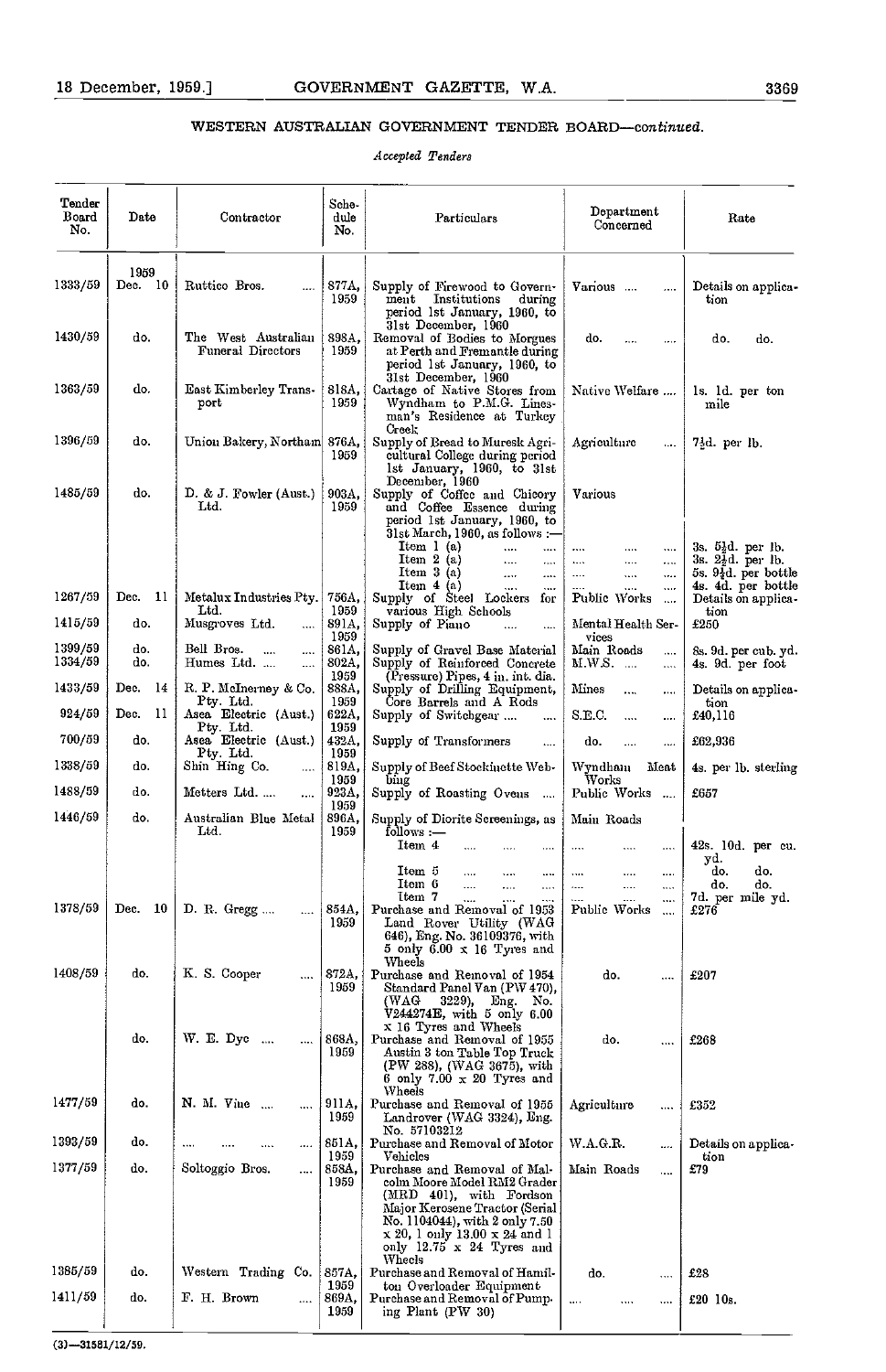## 8870 GOVERNMENT GAZETTE, W.A. [18 December, 1959.

## WESTERN AUSTRALIAN GOVERNMENT TENDER BOARD-continued

Accepted Tenders-continued.

| Tender<br>Board<br>No. | Date            | Contractor                                                       | Sched-<br>ule<br>No.      | Particulars                                                                                                                                    | Department<br>Concerned                                      | Rate                                           |
|------------------------|-----------------|------------------------------------------------------------------|---------------------------|------------------------------------------------------------------------------------------------------------------------------------------------|--------------------------------------------------------------|------------------------------------------------|
| 1422/59                | 1959<br>Dec. 10 | J. Hallam Motors<br>$\ddotsc$                                    | 873A                      | Purchase and Removal of 2 in.                                                                                                                  |                                                              | £17 10s.                                       |
| 1409/59                | do.             | F. H. Brown<br>                                                  | 1959<br>871A.             | Centrifugal Pump (PW 31)<br>Purchase and Removal of Cas-                                                                                       | Public Works<br>$\ddotsc$                                    | £6 10s.                                        |
| 1392/59                | do.             | C. A. Linaker<br>                                                | 1959<br>849A.<br>1959     | cade Pumping Outfit (PW 101)<br>Purchase and Removal of A.E.C.                                                                                 | W.A.G.R.<br>$\ddotsc$                                        | $-15$                                          |
| 1382/59                | do.             | J. Krasnostein & Co.<br>Pty. Ltd.                                | 859A,<br>1959             | Bus Body No. A16<br>Purchase and Removal of Scrap<br>Cast Iron at Merredin, as<br>follows :-                                                   | Public Works                                                 |                                                |
| 1467/59                | do.             | K. W. Brown<br>$\cdots$<br>Albert G. Sims & Co.<br>$_{\rm Ltd.}$ | $\cdots$<br>928A.<br>1959 | Item 1<br>.<br><br>Item 2<br><br><br><br>Purchase and Removal of Scrap<br>Metal, as follows :-                                                 | $\cdots$<br>$\cdots$<br><br>$\cdots$<br><br>$\cdots$<br>do.  | £8 0s. 8d. per ton<br>£5 per ton               |
|                        |                 | J. Krasnostein & Co.<br>Pty. Ltd.                                |                           | Item 1<br>$\cdots$<br>.<br>.<br>Item 2<br>.<br><br>$\cdots$                                                                                    | $\cdots$<br><br>$\cdots$<br>$\cdots$<br>$\cdots$<br>$\cdots$ | £8 5s. 9d. per ton<br>£200 17s. 7d. per<br>ton |
|                        |                 |                                                                  |                           | Item 3<br><br><br><br>Item 4                                                                                                                   | $\cdots$<br>$\cdots$<br>$\cdots$                             | £220 7s. 7d. per<br>ton                        |
|                        |                 |                                                                  |                           | <br>$\cdots$<br>$\cdots$<br>Item 5<br>----                                                                                                     | $\cdots$<br>$\cdots$<br>$\cdots$                             | £164 7s. 7d. per<br>ton<br>£187 7s. 7d. per    |
| 1398/59                | do.             | K. S. Cooper<br>                                                 | 883A,<br>1959             | <br>Purchase and Removal of 1953<br>Landrover (WAG 1260)                                                                                       | $\cdots$<br>$\cdots$<br>$\cdots$<br>Agriculture<br>$\cdots$  | ton<br>£256                                    |
| 681/59                 | do.             | Port Hedland Roads<br>Board                                      | $\cdots$                  | Burial of Deceased Pensioners,<br>Destitute Persons and Desti-<br>tute Natives during period<br>10th December, 1959, to 31st<br>December, 1959 | Various<br>$\cdots$                                          | At rates tendered                              |
|                        |                 |                                                                  |                           | Addition                                                                                                                                       |                                                              |                                                |
| 1091/59                | Dec.<br>-11     | Bell Bros.<br><br>$\cdots$                                       | 654A.<br>1959             | Supply of Gravel Base Coarse<br>Material, as follows -<br>Item 2                                                                               | Main Roads                                                   | lls. per cu. yd.                               |
|                        |                 |                                                                  |                           | <br>Item 3                                                                                                                                     | <br>$\cdots$<br>                                             | Truck Measure<br>ment                          |
|                        |                 |                                                                  |                           | $\cdots$<br>                                                                                                                                   | $\cdots$<br>                                                 | lls. 6d. per cu. yd.<br>Truck Measure-<br>ment |

## REGISTRATION OF MINISTERS.

(Pursuant to Part III of the Registration of Births, Deaths and Marriages Act, 1894-1956.)

Registrar General's Office, Perth, 16th December, 1959.

### Appointment.

IT is hereby published, for general information, that is the undermentioned minister has been duly and set registered in this office for the Celebration of Australia:—<br>Marriages throughout the State of Western Aus-<br>tralia:—

R.G. No.; Date; Name; Address of Residence; Registry District.

## Roman Catholic.

2030/57; 26/11/59; Rev. William John Cagney, O.M.I.; Lourdes Monastery, Lesmurdie; Can- ning.

Cancellation.<br>IT is hereby published, for general information, that the name of the undermentioned minister has been duly removed from the register in this office of ministers registered for the Celebration of Marriages throughout the State of Western Aus- $\frac{1}{2}$ tralia: $\frac{1}{2}$ 

R.G. No.; Date; Name; Address of Residence; Registry District.

## Roman Catholic.

- 701/59; 14/11/59; Rev. John Herold, S.A.C.; Lom- bardina Mission, via Broome; Broome.
	- B. J. BROWNPIELD

Registrar General.

## LIBRARY BOARD OF WESTERN AUSTRALIA ACT, 1951-1955.

# The Library Board of Western Australia, Perth, 11th December, 1959.

IT is hereby notified for public information that His Excellency the Governor in Executive Council has npproved, under the provisions of section 5 and section 20A of the Library Board of Western Australia Act, 1951-1955, of the

- re-appointment as nominee members of the Library Board of Western Australia for a further term of four years of—
	- (i) Professor Fred Alexander, of 77 Victoria Avenue, Claremont, and
	- (ii) John Eric Try, of 91 Thelma Street, Como; and
- has accepted the resignation of James Waddell Bridge from the office of nominee member of the Library Board of Western Australia and appointed in lieu, and in lieu of one of two retiring nominee mem-<br>bers respectively the following:—
	- Professor Kenneth Frederick Walker, of 14 HilIway, Nedlands; and
	- Russell Wycliffe Manning, of 54 Bay View Terrace, Mosman Park.

F. A. SHARR, State Librarian.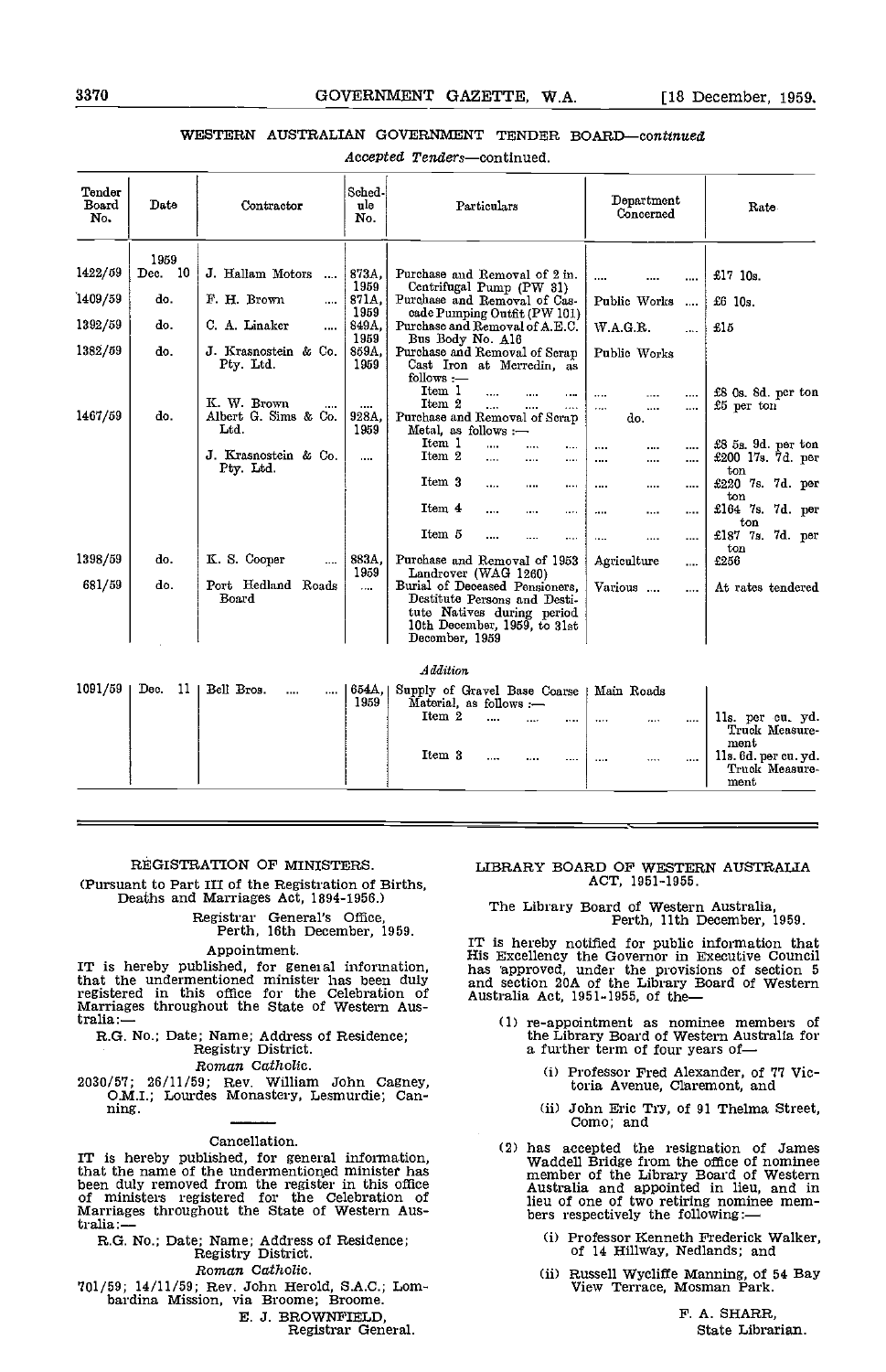## COAL MINES REGULATION ACT, 1946.

Department of Mines, Perth, 14th December, 1959.

THE Hon. Minister for Mines has been pleased  $\frac{\text{empty}}{\text{d}$ to re-appoint the following members of the Com-<br>mittee of the Collie Coal Mines Accident Relief Fund Trust for a further period of 12 months:—

Douglas Millen as from 16th December, 1959. Samuel Johnstone Shannon as from 16th December, 1959.

Edmund James Whiteaker as from 26th January, 1960.

> A. H. TELFER, Under Secretary for Mines.

# THE COURT OF ARBITRATION OF WESTERN AUSTRALIA.

## No. 6 of 1959.

Between Fire Brigade Employees' Industrial Union of Workers (Coastal Districts) of Western Australia, Applicant, and Western Australian Fire Brigades Board, Respondent.

THE Conciliation Commissioner, in pursuance of  $\frac{\text{Labor}}{\text{day}}$  Circle powers and duties conferred upon him by section 108B of the Industrial Arbitration Act, (e)<br>1912-1952, and in pursuance of a remission made ordin to him by the Court of Arbitration, doth hereby quired make the following Award in connection with the the or industrial dispute between the abovenamed parties.

Award.

1.—Title.<br>This Award shall be known as "The Fire Brigade" This Award shall be known as "The Fire Brigade Employees' (Watchroom Attendants) Award, 1959", and replaces Industrial Agreement No. 14 of 1956.

#### 2.—Scope.

This Award shall apply to the Watchroom Atten-<br>dant employed in the watchroom of the W.A. Fire<br>Brigades Board.

3.-Arrangement.

## $\mathbf{1}$

- Title.<br>Scope.  $2^{\circ}$
- $\overline{a}$ Arrangement.<br>Wages.
- 4. Hours of Work.
- 5. 6.
- Overtime. 7.
- 
- $\ddot{\mathbf{8}}$ . Status of Watchroom Attendant.
- 9. Sick Leave.  $10<sub>1</sub>$
- Accident Pay. Uniforms.
- $\frac{11}{12}$ .
- 13.
- 14.
- Watchroom Duty.<br>Payment of Wages.<br>Membership of Union.<br>Term of Agreement.<br>Contract of Service. 15.
- 16.
	-

|     |                       | $4 - W$ ages. |      |   |       |    | eve  |
|-----|-----------------------|---------------|------|---|-------|----|------|
| (a) | Basic<br>Wage—        |               |      |   |       |    | seq  |
|     |                       |               |      |   | £s.   | d. | tha  |
|     | Metropolitan Area     |               |      |   | 13 18 | 7  |      |
| (b) | Margin-               |               |      |   |       |    | is   |
|     | Watchroom Attendant:- |               |      |   |       |    | Cor  |
|     | lst.<br>year          |               |      |   | O     | 0  |      |
|     | 2nd year              |               | <br> | 2 | 10    | 0  | οf   |
|     | 3rd<br>year           |               |      | 3 |       |    | to   |
|     |                       |               |      |   |       |    | 1. 4 |

(c) An attendant with more than two (2) years but the service as an attendant if required in any way to  $\frac{\text{cutoff}}{\text{const}}$ supervise or assist in the training of others (in-<br>cluding lectures) shall be paid an additional margin (d)<br>of fifteen shillings (15s.) per week. due t

of fifteen shillings (15s.) per week.<br>(d) Where less than a full week is worked, the worker shall be paid at the daily rate for a five-<br>day week.

## 5.-Hours of Work.

Forty (40) hours shall constitute a week's work, worked from Monday to Friday inclusive.

(b) Such hours shall be worked between the hours of 8 a.m. and 5 p.m. with an interval of one hour all uniforms as determined<br>for lunch between 1 p.m. and 2 p.m.  $\frac{1}{2}$  p.m. for lunch between 1 p.m. and 2 p.m.

### 6.-Overtime,

Liberty to apply is granted to either party to provide for overtime if circumstances warrant the provide for overtime if circumstances warrant the employment of more than one watchroom atten- dant on day duty.

#### 7.-Holidays.

A period of two (2) consecutive weeks' leave with payment of ordinary wages as prescribed shall be allowed annually to a worker by the Board after a period of twelve (12) months' continuous service with such employer. Provided that no<br>annual leave shall accrue to any worker until he

has served three (3) complete months.<br>
(b) For employment for portion of the year beyond three (3) months, the worker shall only be entitled to such holidays as are proportionate to his length of service.

A worker who is dismissed for peculation or theft shall not be entitled to annual leave or pay- ment therefor,

Except as hereinafter provided each of the following days, or the day observed in lieu thereof, shall be allowed as a holiday to all workers and be paid for, namely: New Year's Day, Australia Day, Good Friday, Easter Monday, Anzac Day, Labour Day, Foundation Day, Sovereign's Birth-<br>Labour Day, Foundation Day, Sovereign's Birth-<br>day, Christmas Day and Boxing Day.

Whenever any holiday falls on an employee's ordinary working day and the employee is not re- quired to work on such day, he shall be paid for the ordinary hours he would have worked on such day if it had not been a holiday. If he is required to work on a holiday he shall be paid for the time worked as if it was an ordinary working day and shall, in addition, be allowed a day's leave with pay to be added to the annual leave or to be taken at some subsequent date if the worker so agrees.

Payment for holidays shall be in accordance with the usual hours of work.

## 8.-Status of Watchroom Attendants.

Watchroom Attendants with two (2) or more years' service shall have equal status (other than prescribed in this Award) with firemen of any rank assisting in Watchroom duty.

## 9.-Sick Leave.

(a) (i) A worker shall be entitled to payment for non-attendance on the ground of personal ill health for one-twelfth  $(1/12th)$  of a week's pay for each completed month of service.

The liability of the employer shall in no case exceed one (1) week's wages during each calendar year in respect of each worker, but the sick leave herein provided shall be allowed to accumulate and any portion unused in any year may be availed of in the next or any succeeding year.

(iii) Payment hereunder may be adjusted at the end of each calendar year, or at the time the worker leaves the service of the employer in the event of the worker being entitled by service subevent of the worker being entitled by service sub- sequent to the sickness to a greater allowance than that made at the time the sickness occurred.

(b) This clause shall not apply where the worker is entitled to compensation under the Workers' Compensation Act. 1912-1944.

1st year .... ..... .... 2 0 0 c) No worker shall be entitled to the benefit<br>2nd year .... ..... ..... 2 10 0 of this clause unless he produces proof satisfactory to his employer or his representative of sickness but the employer shall not be entitled to a medical certificate unless the absence is for more than certificate unless the absence is for more than<br>one day.<br>(d) No payment shall be made for any absence

(d) No payment shall be made for any absence due to the worker's own fault, neglect or miscon- duct, or where the worker does not notify his station of his sickness within four hours of commencing time.

## 10.-Accident Pay.

Full pay shall be paid for accidents while on

## 11.-Uniforms.

All uniforms as determined by the Board shall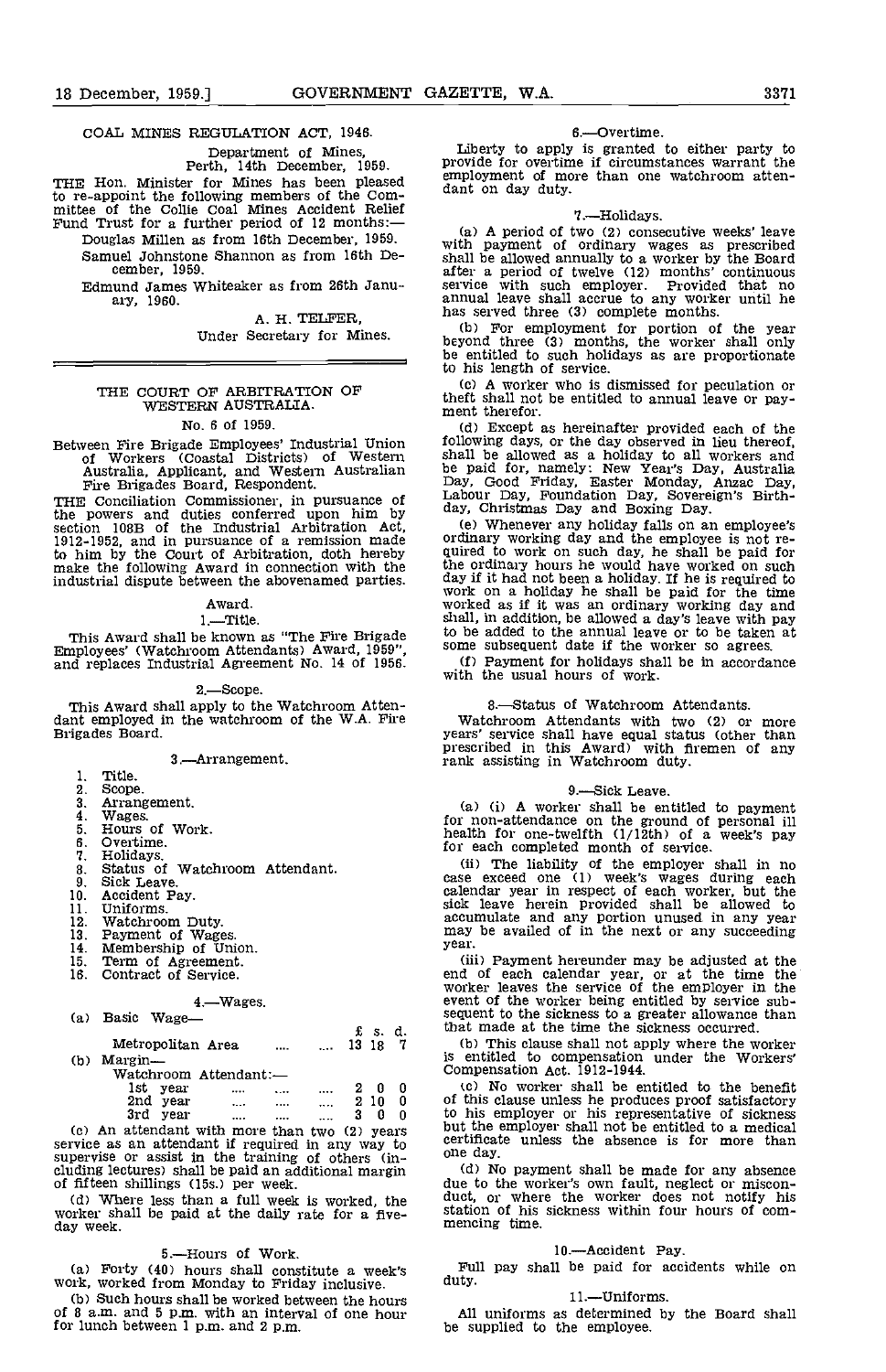### 12.-Watchroom Duty.

Watchroom duty shall be in accordance with the requirements of the Chief Officer.

13.-Payment of Wages. Wages shall be paid weekly.

14.—Membership of Union.<br>Every man employed as a permanent Watchroom. Attendant must when assuming duty apply for membership in the applicant Union, and if elected remain a member of the Union whilst in the<br>service of the Board.

15.-Term of Award.

The term of this Award shall be three (3) years from the date hereof.

16.-Contract of Service.

One (1) week's notice shall be given by or to an employee to terminate his engagement, or one (1) week's pay shall be paid or forfeited as the case

employee to terminate his engagement, or one (1)<br>week's pay shall be paid or forfeited as the case<br>may be.<br>This shall not affect the employer's right to dis-<br>miss for misconduct, and in such cases wages shall<br>be paid up to

In witness whereof this Award has been signed by the Conciliation Commissioner this 30th day of October, 1959.

(Sgd.) S. F. SCHNAARS, Conciliation Commissioner.

# IN THE COURT OF ARBITRATION OF WESTERN AUSTRALIA.

## No. 142 of 1959.

Between The Food Preservers' Union of Western Australia, Union of Workers, Coastal Districts, Applicant, and Plaimar Limited, Respondent.

HAVING read the application of the above Union 13.<br>herein and having heard Mr. G. Martin on behalf 13.<br>of the Respondent, Mr. M. Turner, on behalf of 14. the applicant being unable to attend, and by con-<br>sent, I, the undersigned, Conciliation Commissioner 16.<br>of the Court of Arbitration, in pursuance of a remission to me by the said Court and in pursuance of the powers contained in section 92 of the Industrial Arbitration Act, 1912-1952, do hereby order and declare that Award No. 24 of 1954 (as amended) be, and the same is hereby further amended in the terms of the attached schedule.

Dated at Perth this 2nd day of October, 1959.

# (Sgd.) S. F. SCHNAARS, Conciliation Commissioner.

## Schedule.

1. Clause 8-Overtime-Delete the words and numerals "three shillings (3s.)" in subclause to exect the conduction of this clause and insert in lieu thereof the words and numeral "five shillings (5s.)".

2. Clause 9—Wages.—(i) Delete subclause<br>(i) of this clause and insert in lieu thereof the following:-

- (i) Any worker (other than a worker working week's work. a quick shift) employed on afternoon or (b) is night shift, shall be paid for such after-<br>noon or night shift at the following eight  $rates :=$ 
	- (i) Five per cent.  $(5\%)$  in addition to the ordinary rate for afternoon shift.
	- the ordinary rate for afternoon shift. Excent. (10%) in addition to the case of the case of the case of the case of the case of the case of the case of the case of the case of the case of the case of the case of the case o the ordinary rate for night shift.

(ii) Add after subclause (i) of this clause the following new subclause (j)

(I) Workers blending colours shall be paid at the rate of one shilling (is.) per hour extra whilst so employed.

beginning of the first pay period commencing after the date hereof.

## INDUSTRIAL AGREEMENT

## No. 10 of 1959.

## Registered 19th August, 1959.

- THIS Agreement made in pursuance of the "In- dustrial Arbitration Act, 1912-1952," this 24th day of July, One thousand nine hundred and fifty-nine-
- Between State Executive, Australasian Society of Engineers' Industrial Association of Workers, Amalgamated Engineering Union of Workers, Perth Branch and the Electrical Trades Union of Workers of Australia (Western Aus-tralian Branch), Perth (hereinafter called "the Union") of the one part, and The Colonial Sugar Refining Company Limited (hereinafter Sugar Refining Company Limited (hereinafter called "the employer") of the other part, witnesseth that, for the considerations hereinafter appearing, the parties hereto mutually covenant and agree the one with the other

## 1.-Title.

This Agreement shall be known as the "Metal Trades (Sugar Refining) Agreement."

#### 2.-Arrangement.

- 1 Title
- Arrangement
- Area and Scope
- 4. Term
- 5. Hours
- Overtime
- 7. Contract of Service
- 8. Holidays
- 9. Time and Wages Record
- 10 Board of Reference
- 11. Representative Interviewing Workers
- 12. Recognition of Union-Notices
- 13. Protective Equipment
- 14. Apprentices
- 15. Mixed Functions
- 16. Payment for Sickness
- Aged and Infirm Workers
- Casual Workers
- 19. Long Service Leave
- Wages and Allowances.

## 3.-Area and Scope.

This Agreement shall apply to all workers classi- fied in Clause 20 hereof employed at the works occupied and controlled by the Colonial Sugar Refining Company Limited.

## 4.-Term.

The term of this Agreement shall be for a period to expire on the 29th February, 1960, from the beginning of the first pay period commencing after the date hereof.

#### 5.-Hours.

(a) Forty hours shall constitute the ordinary

(b) The ordinary day's work shall not exceed eight (8) hours, Monday to Friday inclusive.

#### 6.-Overtime.

Except as otherwise provided:-

- For all work done outside the hours of duty on any day as hereinbefore pre- scribed, payment shall be made at the rate of time and a half for the first four (4) hours and at double time rate there-<br>after.
- whilst so employed.<br>
3. These alterations will take effect as from the state of the state of this<br>
3. These alterations will take effect as from the state of this holidays prescribed in clause 8 of this Agreement shall be paid for at double time rate.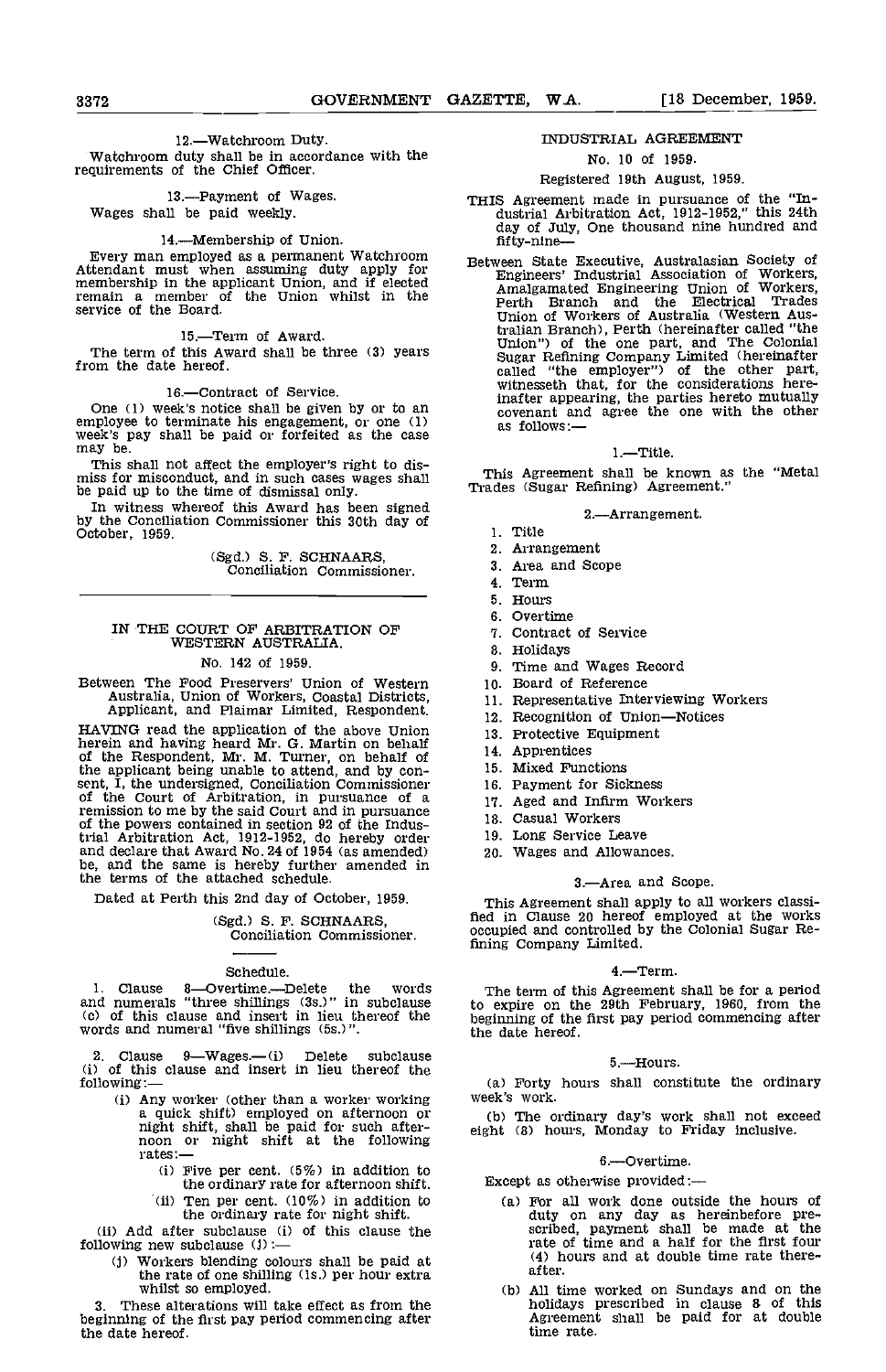- (c) (i) Rest Period after Overtime. When<br>overtime work is necessary it shall, wherever reasonably practicable, be so arranged that workers have at least eight (8) consecutive hours off duty between the work of successive days.
	- (ii) A worker (other than a casual work-<br>er) who works so much overtime be-<br>tween the termination of his ordinary tween the termination of his ordinary work on one day and the commence- ment of his ordinary work on the next day that he has not at least eight (0) consecutive hours off duty between those times shall, subject to work be done, ordinary rate of pay shall apply.<br>this subclause, be released after com- (c) Except as hereinafter provided, a period of this subclause, be released after com-<br>pletion of such overtime until he has had eight (8) consecutive hours off ord duty without loss of pay for ordinary annua<br>working time occurring during such of two absence.
	- If, on the instructions of his em- ployer, such a worker resumes or continues work without having had such on a eight (8) consecutive hours off duty, he shall be paid at double rates until he is released from duty for such<br>period and he shall then be entitled<br>to be absent until he has had eight<br>(8) consecutive hours off duty without to be absent to be absent to be absent the had loss of pay for ordinary working time occurring during such absence.
- (d) Any worker required to continue working be paid  $5/-$  for each meal time occurring respect service. during the period he is so working. Such  $\begin{array}{c} \text{set 1} \\ \text{model 2} \end{array}$  and midnight. The interval time in respect of which a worker is at 8.00 a.m., 6.00 p.m. and midnight. at 8.00 a.m., 6.00 p.m. and midnight. absent<br>Provided that such payment shall not ap-<br>ply where the worker has been notified or any the previous day of the requirement to shall if work overtime.
- (e) Notwithstanding anything contained in this Agreement:-
	- (i) An employer may require any worker to work reasonable overtime at overtime rates and such worker shall work such overtime in accordance with such requirement.
	- No organisation, party to this Agree- ment or worker or workers covered by this Agreement shall in any way, whether directly or indirectly, be a party to or concerned in any ban, limitation or restriction upon the working of overtime in accordance with  $\frac{1}{10}$  to easy the requirements of this subclause.
	- (iii) This subclause shall remain in operation only until otherwise determined by the Court.

7.—Contract of Service.<br>(a) Except in the case of a casual worker, whose (a) Except in the case of a casual worker, whose  $\frac{m}{2}$  engagement shall be by the hour for not less than  $\frac{dm}{d}$ two (2) hours, the contract of hiring of every during<br>worker shall be for a weekly engagement, termin-<br>able on either side by one week's notice given on represent able on either side by one week's notice given on<br>any day.

Ant' worker not attending for duty shall lose his pay for the actual time of such non-attendance, subject to the provisions of clause 16 hereof as to payment for absence on account of illness. Where any absence extends for more than one (1) week, (b) The Board shall the employment shall be deemed to have termin- two (2) other represent ated upon the expiration of the sa

(c) This clause does not affect the right to dismiss for misconduct, in which case wages shall be paid up to the time of dismissal only.

be paid up to the time of unsinissal only.<br>
(d) The employer shall be entitled to deduct<br>
payment for any day or portion of a day upon<br>
which the worker cannot be usefully employed<br>
because of any strike by the Union or Un

8.—Holidays.<br>(a) The following days, or the days observed in (a) The following days, or the days observed in<br>let, shall subject to subclause 6 (b) hereof, be<br>allowed as holidays without deduction of pay,<br>namely:— New Year's Day, Australia Day, Good<br>Friday, Easter Saturday, Easter Mo

Let  $\alpha$  be an Public Holiday not prescribed as a holiday under this Agreement, the employer's establishment or place of business may be closed, in which case a worker need not present himself for duty and payment may be

two (2) consecutive weeks' leave with payment of ordinary wages as prescribed shall be allowed annually to a worker by his employer after a period of twelve (12) months' continuous service with of twelve (12) months' continuous service with<br>such employer.

If any prescribed holiday falls within a worker's period of annual leave and is observed on a day which in the case of that worker would have been an ordinary working day, there shall be added to that period one (1) day being an ordinary working day for each such holiday observed as aforesaid.

If after one month's continuous service in any qualifying twelve-monthly period a worker lawfully leaves his employment, or his employment is terminated by the employer through no fault of the worker, the worker shall be paid one-sixth of a week's pay at his ordinary rate of wage in respect of each completed month of continuous service.

entitled to claim sick pay, or time spent on holidays<br>or annual leave as prescribed by this Agreement<br>shall not count for the purpose of determining his right to annual leave.

(g) In the event of a worker being employed by an employer for portion only of a year, he shall only be entitled subject to sub-clause (e) of this clause, to such leave on full pay as is proportionate such employer, and if such leave is not equal to the leave given to the other workers, he shall not be entitled to work or pay whilst the other workers of such employer are on leave on full pay.

A worker who is dismissed for misconduct or who illegally severs his contract of service shall not be entitled to the benefit of the provisions of this clause.

The provisions of this clause shall not apply to casual workers.

## 9.-Time and Wages Record.

The employer shall keep and enter up, or cause to be kept and entered up, a record containing the names of each of his workers to whom this Agreement applies, the class of work preformed by and the wages paid to each such worker, and the time the wages paid to each such worker, and the time during which each such worker has been employed. Such record shall be open for inspection by a representative of the Union of Workers during the usual office hours.

## 10.-Board of Reference.

(a) The Court hereby apoints for the purpose of the Agreement, a Board of Reference.

(b) The Board shall consist of a chairman and two (2) other representatives, one to be nominated

In the event of a disagreement between the parties bound by this Agreement, in any of the matters hereinafter mentioned, the Board is hereby matters hereing or members, the beard is in

- (i) Adjusting any matters of difference which may arise between the parties from time to time, except such as involve Interpretations of the provisions of the Agreement or any of them.
- (ii) Deciding any other matter that the Court may refer to the Board from time to time.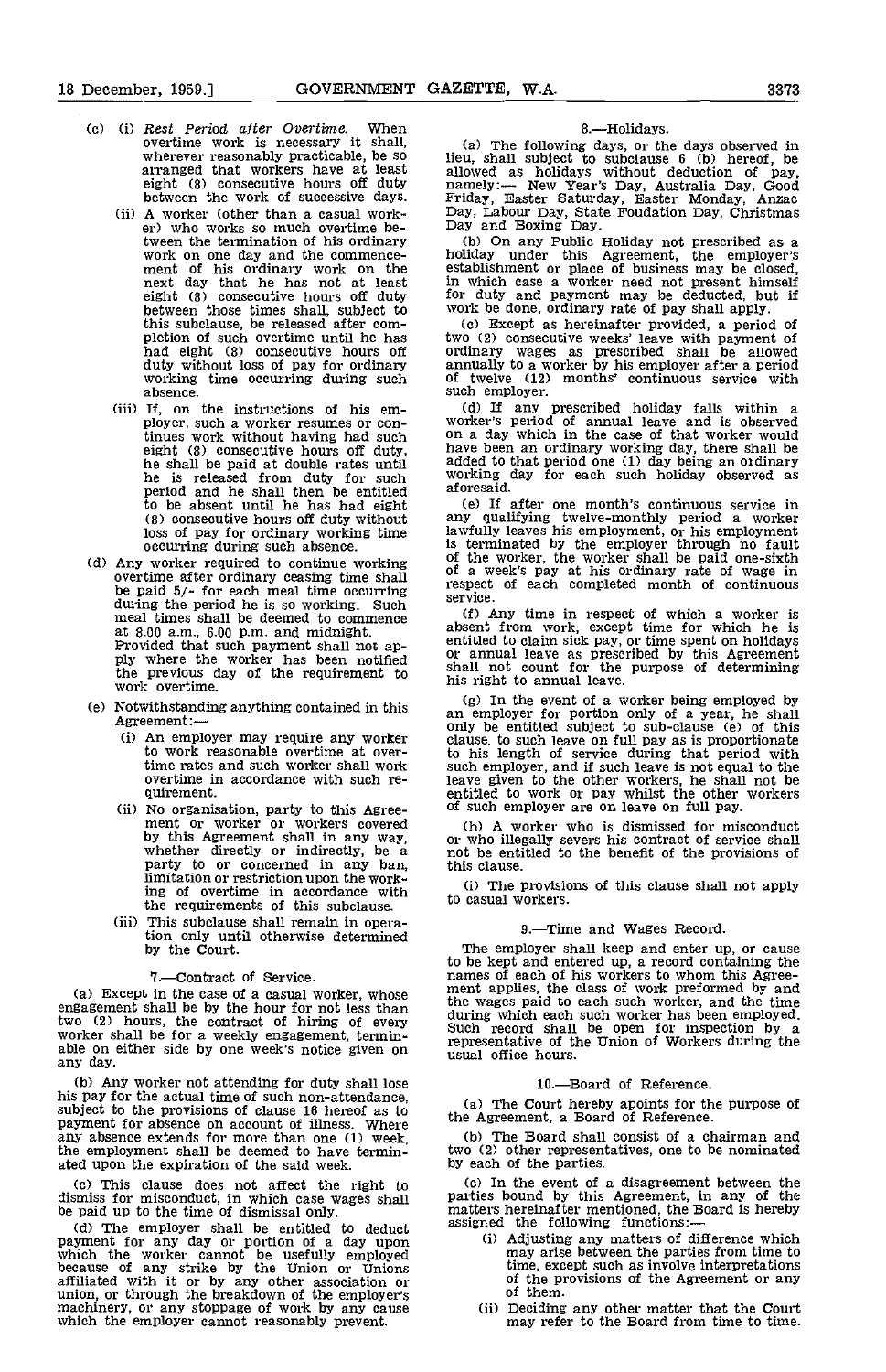(d) The provisions of regulation <sup>92</sup> of the Regulations under the Industrial Arbitration Act (c)<br>shall be deemed to apply to any Board of Reference paid<br>appointed hereunder. title

11.—Representative Interviewing Workers. In the case of disagreement existing or antici-<br>pated concerning any of the provisions of this  $\frac{1}{2}$  (exerement, an accredited representative of the  $\frac{1}{2}$ Union shall be permitted to interview the workers during the recognised meal hour on the business in superemises of the employer, and accompanied by a year representative of the employer if so desired, to uncrease inspect during the progress of the work the opera-<br>tions affected; but this permission shall not be presc exercised without the consent of the employer and<br>more than once in any one week.

## 12.---Recognition of Union--Notices.

(a) Should any matters relative to terms and conditions of employment arise during the currency conditions of employment arise during the currency of this Agreement affecting the workers generally, the Union shall have the right by appointment to interview and to be heard by the employer's representatives thereon, with a view to arriving at some understanding.

a suitable place agreed upon between the employer and the Union.

(c) The accredited Union representative shall at, the not be prevented from posting any lawful notice Referen of the Union in a suitable place agreed upon (c) A between the employer and the Union.

13.Protective Equipment. The employer shall make available such protective equipment as is agreed necessary between the employer and his workers.

## 14.Apprentices.

Apprentices may be taken to the fitting and/or<br>turning branch of the engineering trade in the<br>proportion of one (1) apprentice for every two (2)<br>or fraction of two (2) journeymen: Provided that<br>the fraction of two (2) sha (1). Provided further that application may be (i) made to the Board of Reference for the employer's tinue establishment to be declared an "approved shop." provi In the event of such approval being granted, the provest proportion shall be one (1) apprentice for every service one (1) journeyman.

### 15.---Mixed Functions.

Where a worker is employed for four (4) hours and/or award by virtue of this Agreement or less during any day on work in a higher grade clause shall cease to operate as from the than his ordinary occupation, he shall be p than his ordinary occupation, he shall be paid for operation of such legislation and/or award.<br>the time so occupied at the higher rate. If so (ii) Entitlement to Leave.—Subject to this Agreethe time so occupied at the higher rate. If so (ii) employed for more than four (4) hours he shall ment<br>be paid at the higher rate for the whole of the be er be paid at the higher rate for the whole of the shift.

16.—Payment for Sickness. (a) A worker shall be entitled to payment for time-attendance, on the ground of personal illhealth for one-twelfth  $(1/12th)$  of a week for each the C completed month of service; provided that payment for absence through such ill-health shall be limited to one (1) week in each calendar year. Payment<br>hereunder may be adjusted at the end of each calendar year or at the time the worker leaves (b) the service of the employer, in the event of the worker being entitled by service subsequent to the sickness to a greater allowance than that made at the time the sickness occurred. This clause shall the cheap of apply where the worker is entitled to com-<br>pensation under the Workers' Compensation Act. (with the Worker shall not be entitled to receive compensation Act.

(b) A worker shall not be entitled to receive any wages from his employer for any time lost through the result of an accident not arising out through the result of an accident not arising out worke<br>of or in the course of his employment, or for any of the accident, wherever sustained arising out of his own propo<br>wilful default or for sickness arising out of his own period<br>wilful default.

(c) No worker shall be entitled to the benefits of this clause unless he produces proof satisfactory not be entitled to a Medical certificate unless the absence is for three days or more,

(d) Nothwithstanding the provisions of subclause<br>(c) hereof a worker who has already been allowed paid sick leave on one occasion, shall not be en-<br>titled to payment for any further absence, unless titled to payment for any further absence, unless he produces to the employer a medical certificate stating that he was unable to attend for duty on account of personal ill-health.

(e) Sick leave shall accumulate from year to year so that any balance of the period prescribed in sub-clause (a) of this clause which has in any year not been allowed to any worker by his employer as paid sick leave may be claimed by the worker and, subject to the conditions hereinbefore prescribed, shall be allowed by his employer in any subsequent year without diminution of the sick leave prescribed in respect of that year. Provided that sick leave which accumulates pursuant to this sub-clause shall be available to the worker for a period of four (4) years but no longer from the end of the year in which it accrues.

(b) A copy of this Agreement shall be posted in be agreed upon in writing between the Union and 17.—Aged and Infirm Workers.<br>(a) Any worker who by reason of old age or infirmity is unable to earn the minimum wage may be paid such lesser wage as may from time to time the employer.

> (b) In the event of no agreement being arrived at, the matter may be referred to the Board of Reference for determination.

> After application has been made to thc Board, and pending the Board's decision, the worker shall be entitled to work for the employer at the proposed lesser rate.

## 18. Casual Workers.

"Casual Worker" means a worker employed for less than one (1) week, with a minimum of two hours in any day. He shall be paid at the rate of ten (10) per cent, in addition to the rate prescribed in this Agreement on an hourly basis.

#### 19.Long Service Leave.

(i) Period of Operation.—This clause shall con-<br>tinue in force for the term of this Agreement, tinue in force for the term of this Agreement, provided that in the event of any State legislation or State and/or Federal award providing for long service leave imposing any rights, liabilities, or obligations on the parties to this Agreement other than under this Agreement, and an exemption is not obtained from the operation of such legislation and/or award by virtue of this Agreement, this clause shall cease to operate as from the date of

ment every worker not being a casual worker shall be entitled to long service leave on ordinary pay in respect of continuous service with the Company.

(iii) Period of Leave.--The amount of such entitlement in the case of a worker who has completed at least 20 years' continuous service with the Company shall be:

- (a) In respect of the 20 years' service so completed— $13$  week's leave; and
- in respect of each 10 years' service with the Company completed after such 20 years —six and one-half week's leave.

(iv) Pro Rata Entitlement on Termination.---In the case of a worker who has completed at least 10 years' service but less than 20 years' service with the Company and whose services with the Company are terminated by the Company for any cause other than serious misconduct, or by the<br>worker for any reason or by reason of the death<br>of the worker, the worker shall be entitled to a<br>proportionate amount of leave in respect of the<br>period of completed years of s commencement of his continuous service, or since<br>the last accrual of entitlement to leave on the basis of 13 weeks for 20 years' service.

(v) Calculation of Continuous Service.--- (a) For the purpose of this sub-clause the foUowing ab- sences (whether before or after the commencement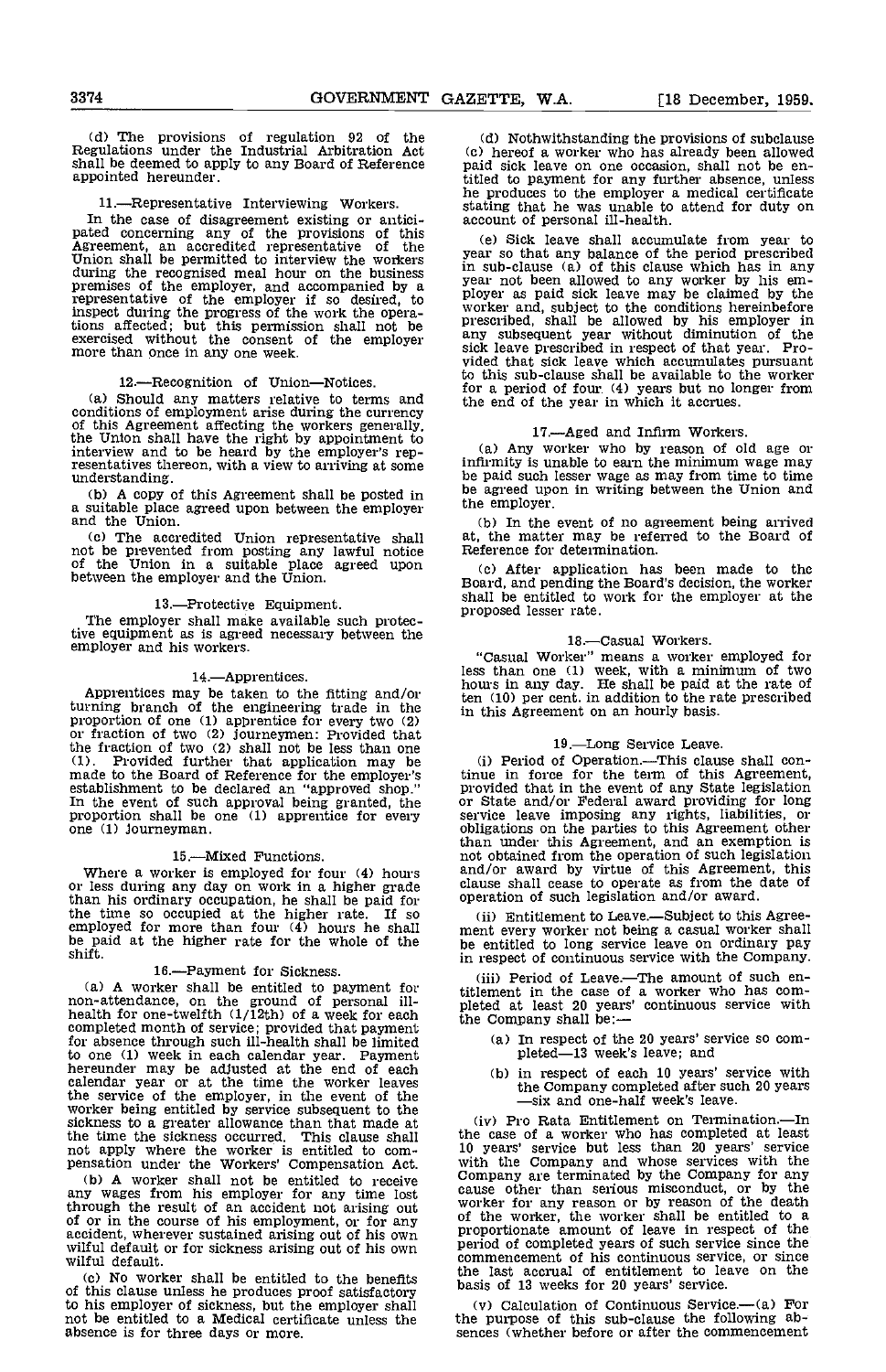of this Agreement) shall not break the continuity of service, and shall, subject to any limitation herein, count as service: $\frac{1}{10}$  absence in respect of any period during

- which the worker shall have served as a at such time as may member of the Naval, Military or Air pany and the worker. member of the Naval, Military or Air and the worker.<br>Forces of the Commonwealth of Australia (viii) Payment on Termination for Leave Not (other than as a member of the perman-<br>Taken.—Where the employment of a worker is ent forces of the Commonwealth of Australia and other than as a member of the British Commonwealth Occupation Forces in Japan), or as a member of the Civil the leave from the date of such termination and<br>Construction Corps established under the Unit his ordinary pay for the leave less any<br>or absence on compulsory service in any amount al Service Act, 1951 (as amended): Provided that the worker as soon as reasonably service resumes employment with the em-<br>ployer by whom he was employed imme-<br>diately before the commencement of such absence;
- (ii) absence on any annual leave or long ser- vice leave;
- employment by the Company if such ter-<br>mination has been made merely with the<br>intention of avoiding obligations under this Agreement in respect of long service leave<br>or annual leave; and
- (15) working days a year shall count as service.

(b) For the purposes of this sub-clause the fol-<br>lowing absences (whether before or after the commencement of this Agreement) shall not break the continuity of service, but the period of such ab-<br>continuity of service, but the period of such ab-<br>sence shall not count as service:---<br>(Note: "Ordinary time rate of pay"-

- absence following any termination of the  $\frac{(1)}{(1)}$  employment by the Company on any ground other than slackness of trade, if the worker be re-employed by the Com-<br>pany within a period not exceeding two<br>months from the date of such termination;
- absence during any standing down of a worker in accordance with the provisions of this Agreement;
- (iii) absence following any termination of the<br>employment by the Company on the (xi) ground of slackness of trade if the worker is re-employed by the Company within a period not exceeding six months from the date of such termination;
- (iv) absence of the worker authorised by the employer at any time;
	- (v) absence arising directly or indirectly from an industrial dispute but only if the work-<br>er returns to work in accordance with the<br>terms of settlement of the dispute.

terms of settlement of the dispute.<br>
(c) After the coming into operation of this (xii)<br>
Agreement absence from work by reason of any Period cause not being a cause specified in this clause for a inclusion a period in excess of 14 days shall be deemed to Agreen break the continuity of service for the purposes of this clause unless the worker notifies the company in writing of the reason for his absence.

(vi) Service before Commencement of Award. For the purpose of calculating the entitlement to leave, continuous service of a worker with the of this Company immediately prior to the coming into employ operation of this Agreement, shall be taken into  $\frac{1}{100}$ account but only to the extent of the last 20 com-<br>
pleted years of such service, provided that any time of<br>
service prior to such 20 years' service will carry transm such leave if the worker remains in the Company's of service until his retirement.

(vii) Time of Taking Leave.Long service leave shall be granted and taken on the retirement of the worker provided that when a worker has com-<br>pleted 20 years of continuous service he will be entitled to not more than eight weeks' interim leave which will be taken at such time as may be agreed between the Company and the worker having

regard to the needs of the Company's establish- ment where the worker is working. Additional interim long service leave on the basis of four weeks for each additional ten years' service may be taken at such time as may be agreed between the Com-

Taken.—Where the employment of a worker is<br>terminated otherwise than by his death and he has an entitlement to long service leave the worker shall be deemed to have entered upon and taken the leave from the date of such termination and the Company shall forthwith pay to the worker in full his ordinary pay for the leave less any amount already paid to the worker in respect of that leave.

that the worker as soon as reasonably during his employment and any long service leave<br>practicable on the completion of any such to which he is entitled under this Agreement (iii) absence following any termination of the may pay to the widow or such of the next-of-kin (ix) Payment on Death.—Where a worker dies<br>during his employment and any long service leave<br>to which he is entitled under this Agreement<br>has not been taken or received in full by the<br>worker, the Company shall, upon reques leave providing that where no personal representative has been appointed within three months of the date of the worker's death the Company may pay to the widow or such of the next-of-kin as it considers appropriate, the said amount due. The obligation of the Company to such worker or worker's estate in respect of long service leave shall be and shall be deemed to have been satisfied by such payment.

(iv) absence necessitated by personal sickness (x) Payment for Period of Leave.—Each worker or injury of which not more than fifteen shall be paid for one week of leave his ordinary shall be paid for one week of leave his ordinary<br>time rate of pay applicable at the date he enters time rate of pay applicable at the date he enters upon the period of leave. Such ordinary time rate shall be for the standard hours presoribed by this Agreement but in the case of part-time workers Agreement but in the case of part-time workers for the number of hours usually worked up to but

- shall not include:
	- shift premiums, overtime, penalty rates, commissions, bonuses, allowances or the like.<br>Payment in the case of workers employed

Payment in the case of bonus work or any other system of payment by result shall be at ordinary time rates.

shall include any deductions from wages for board and/or lodging or the like which is not provided and taken during

the period of leave.)<br>
(xi) Method of Payment.—Payment shall be made in one of the following ways:—

- (a) in full before the worker goes on leave, or at the same time as his wages would have been paid to him if the worker had
- remained at work, in which case payment shall, if the worker in writing so requires, be made by cheque posted to an address specified by the worker, or
- in any other way agreed between the Company and the worker.<br>(xii) Public Holidays and Annual Leave During

Period of Leave.—Any long service leave shall be inclusive of any public holidays specified in this Agreement occurring during the period when the leave is taken, but shall not be inclusive of any annual leave.

(xiii) Transmission of Business.—For the pur-<br>poses of this clause where a business has,<br>whether before or after the coming into operation<br>of this Agreement, been transmitted from an employer (in this paragraph called the trans- mittor) to another employer (in this paragraph called the transmittee) and a worker who at the time of such transmission was an employee of the transmittor in that business becomes an employee of the transmittee.

- the continuity of service of such worker shall he deemed not to have been broken by reason only of the transmission; and
- (b) the period of the continuous service which the worker has had with the transmittor (or any prior transmittor) shall be deemed to be continuous service of the worker with the transmittee.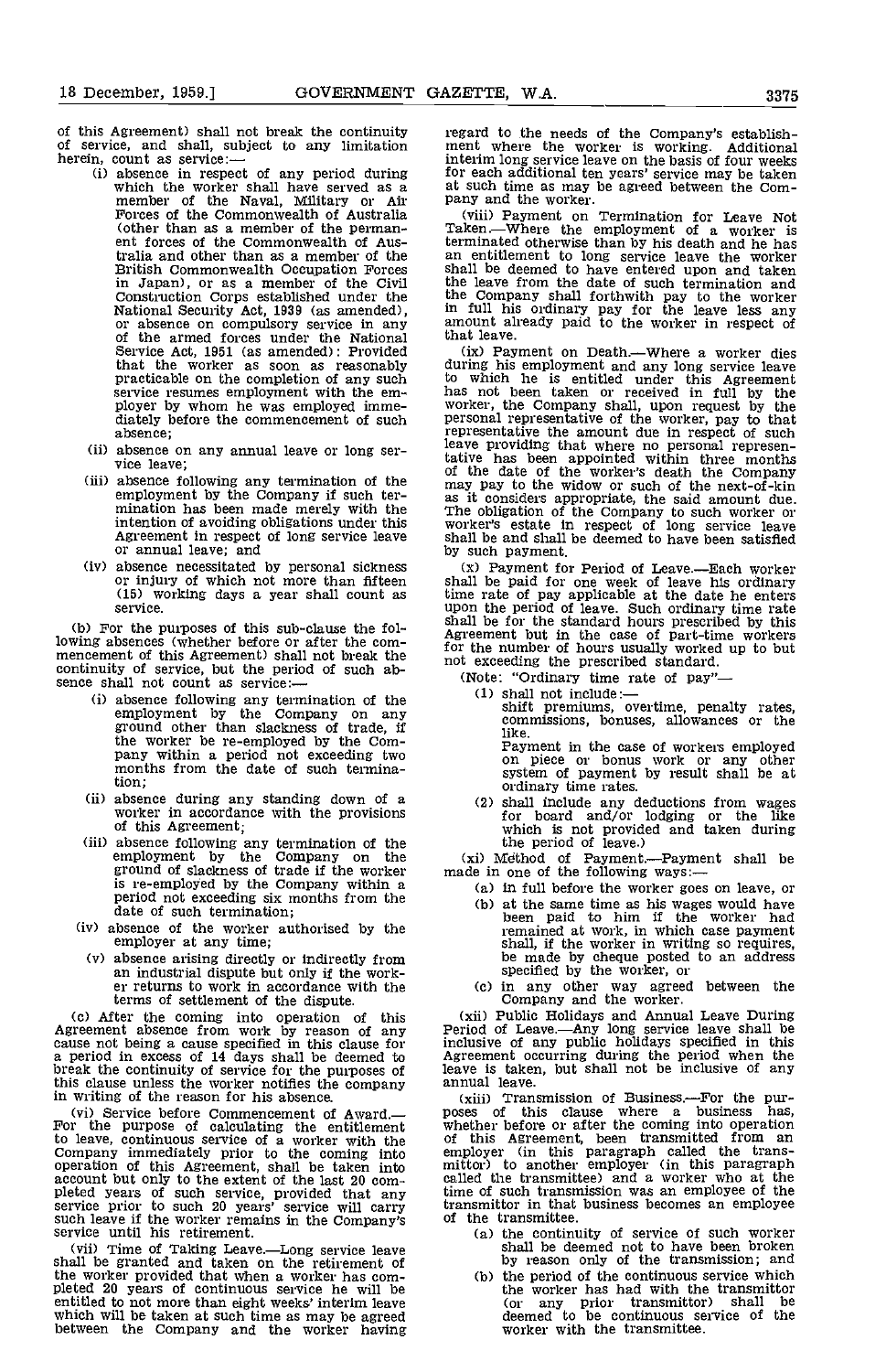In this subclause "transmission" includes trans-<br>fer, conveyance, assignment or succession whether fer, conveyance, assignment or succession whether<br>by agreement or by operation of law and "trans- mitted" has a corresponding meaning. Bran<br>(xiv) Benefits Related to Long Service.—The fixed<br>Company will continue to operate

Scheme to provide superannuation benefits in accordance with the rules of that scheme in

addition to any leave granted under this award.<br>
(xy) Leave to be in satisfaction of all Rights. The entitlement to long service leave hereunder shall be in substitution for and satisfaction of any wom shall be in substitution for and satisfaction of any long service leave or benefit in the nature of long service leave, to which the worker may be entitled<br>in respect of the employment by the Company,<br>and any leave taken or in respect of which payment has been made by the Company shall be deducted from any amount of long service leave to which such worker is entitled pursuant to this

 $(xvi)$  Records.  $-(a)$  The employer shall keep an adequate long service leave record.

(b) Such record shall be open for inspection In the manner and circumstances prescribed by this Agreement with respect to the Time and Wages Record.

20.Wages and Allowances.

Per Week.

| $(a)$ Basic Wage:                   | - -- -- ---      | £ s. d. |   | and   |
|-------------------------------------|------------------|---------|---|-------|
|                                     |                  |         |   | of in |
| Within a radius of 15 miles         |                  |         |   | the   |
| of the G.P.O., $Perth$              | 13 15 1          |         |   | part  |
|                                     |                  | Margin  |   | arri  |
|                                     | per Week.        |         |   | and   |
| (b) Adults:                         |                  | £s.d.   |   | befo  |
| Fitter-Tradesman                    |                  | $3\,15$ | 0 | resp  |
| Electrical Fitter-Tradesman         |                  | 315     | 0 | cilia |
| Welder—First Class   3 15           |                  |         | 0 | an 1  |
| Rigger                              |                  | 27      | 6 | cilia |
| Tradesmen's Assistant               |                  | 4       | 0 | the   |
|                                     | Percentage of    |         |   | othe  |
|                                     | Basic Wage       |         |   | the   |
|                                     | per Week.        |         |   | sam   |
| (c) Apprentices:                    |                  |         |   | Cou   |
| First year                          | $33 \frac{1}{3}$ |         |   |       |
| Second year<br>$\cdots$<br>$\cdots$ | 45               |         |   | Œ     |
|                                     |                  |         |   |       |

| First year $\ldots$ $\ldots$ $\ldots$ $\ldots$ |  |          | 33 1/3 |      |
|------------------------------------------------|--|----------|--------|------|
| Second year                                    |  | $\cdots$ | 45     | Œ    |
| Third year                                     |  |          | 65     | here |
| Fourth year                                    |  | $\cdots$ | 85     | "Agi |
| Fifth year $$ $$ $$ $$ $100$ plus £1           |  |          |        |      |
| Special Potes                                  |  |          |        |      |

(d) Special Rates:

- All workers employed under this Agree- ment shall be entitled to an allowance of 5/- per week to cover any disability payments or allowances that otherwise may be payable from time to time at may be payable from time to time at<br>the Company's factories.
- (ii) Hot Places.—Workers required to work  $\frac{2}{3}$ .<br>in a boiler which has not been cooled  $\frac{3}{3}$ . in a boiler which has not been cooled 3. down, shall be paid at the rate of time  $\frac{4}{3}$ .<br>and a half for each hour so worked  $\frac{4}{5}$ . in addition to the disability payment under paragraph (i) hereof. Any  $\frac{7}{7}$ , broken time of less than one (1) hour,  $\frac{8}{9}$ , shall be paid for as one (1) hour.  $\frac{9}{9}$

In witness whereof the parties hereto have here-<br>unto set their hands and seals the day and year 1 first hereinbefore written.

Signed for and on behalf of The Colonial Sugar Refin-

ing Company Limited. J. E. MAKINSON, Attorney in WA.

The Common Seal of the State Executive, Australa-<br>sian Society of Engineers' [L.S.]<br>Industrial Association of Workers was hereunto af-<br>fixed in the presence of-

State President.<br>F. MARSHALL. Acting Secretary.

- The Common Seal of the<br>Amalgamated Engineering Union of Workers, Perth [L.S.]<br>Branch, was hereunto af-<br>fixed in the presence of-<br>J. MCMULLAN,
- F. C. FLOTTMAN,<br>The Common Seal of the District President. The Common Seal of the Electrical Trades Union of Workers of Australia (Wes- IL.S.] Workers of Australian Branch),<br>
tern Australian Branch),<br>
Perth, was hereunto af-<br>
fixed in the presence of-R. LOCKWOOD,<br>
I. READER,<br>
I. W. FLETCHER,<br>
R. W. FLETCHER,
- 

District Secretary.

Secretary.

## IN THE COURT OF ARBITRAflON OF WESTERN AUSTRALIA

No. 11 of 1959.

Between Hospital Employees' Industrial Union of Workers, W.A., Applicant, and Board of Man- agement Perth Dental Hospital, Respondent.

The minimum rates of wages payable to workers WHEREAS an industrial dispute existed between the covered by this Agreement shall be as follows:— abovenamed parties, and whereas the said dispute  $\begin{array}{cc}\n & 4 & 6 \\
\ldots & 1 & 4 & 0 \\
\end{array}$  the Industrial Arbitration Act, 1912-1952, and all other powers therein enabling him, hereby declares<br>Percentage of the memorandum because written to be a the WHEREAS an industrial dispute existed between the abovenamed parties, and whereas the said dispute was referred into Court for the purpose of hearing and determination and whereas the said reference of industrial dispute was remitted by the Court to the Conciliation Commissioner, and whereas the parties subsequently met and conferred and have arrived at agreement on all matters in difference, and whereas the parties have this day appeared before the Conciliation Commissioner by their respective representatives and requested the Con-<br>ciliation Commissioner to make the said Agreement<br>an Award of the Court: Now therefore, the Con-<br>ciliation Commissioner, pursuant to Section 65 of the memorandum hereunder written to have the same effect as and be deemed an Award of the Court.

Memorandum of Agreement.<br>(NOTE.—Wherever the word "Award" occurs<br>herein it, shall be taken to mean and include "Agreement").

## 1.-Title.

This Award shall be known as the Hospital Employees (Perth Dental Hospital) Award, and supersedes Award No. 74 of 1948.

#### 2.Arrangement.

- Title.<br>Arrangement.
- 
- Area and Scope.<br>Term.
- 
- Definitions.
- Hours of Duty. overtime.
- 
- 
- 
- 8. Record.<br>9. Annual Holidays.<br>10. Public Holidays.<br>11. Long Service Leave.<br>12. Sick Leave.
- 
- Sick Leave.<br>Wages, Salaries and Allowances.<br>No Reduction.
- 14.
- 15. Payment of Wages. Uniforms.
- 16.
- Preference to Unionists. 17.
- 18. Engagement and Dismissal. Board of Reference.
- 19.
- 20. Apprentices.

#### 3.Area and Scope.

G. PIESLEY, Dental Hospital or branches thereof. This Award shall apply to the classifications of workers mentioned herein employed in the Perth

#### 4.Term.

This Award shall operate for a period of three years from the date hereof.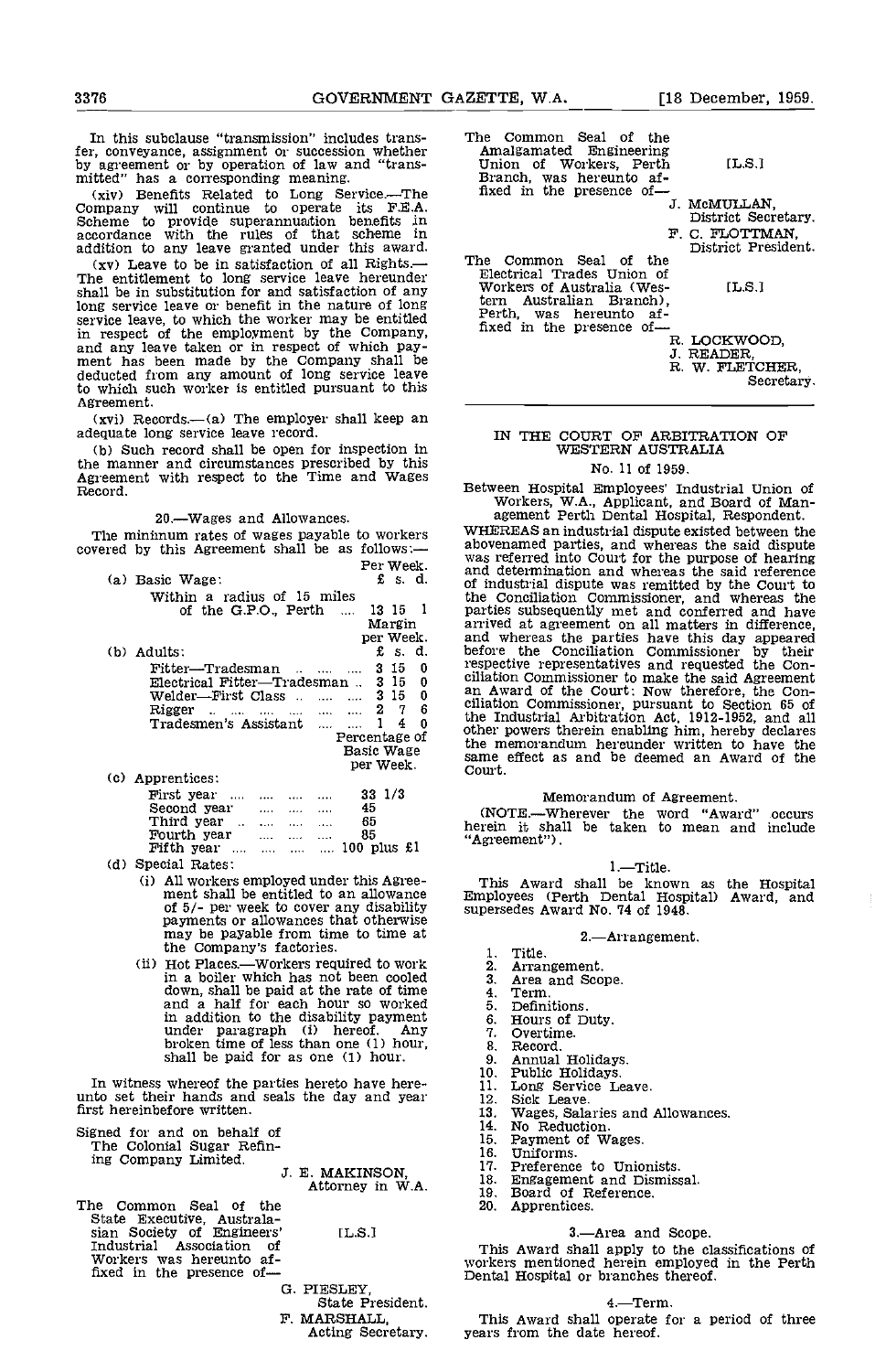5.—Definitions.<br>"Dental Mechanic" means a worker who is cap-

6.Hours of Duty. The ordinary hours of work for the female clerical staff shall be those prescribed for similar share workers under the Public Service Allowances Agree- ill ment, 1955, as amended.

Subject to sub-clause (a) of this clause, the ordinary hours of work shall not exceed forty (40) in any one week, and shall be worked between the hours of 8 a.m. and 6 p.m. on Monday to Friday  $(1)$ inclusive. Fifty-five (55) minutes for lunch shall be allowed between the hours of 12 noon and 2 p.m.

#### 7.Overtime.

Except in the case of female clerical staff, all work performed outside the above hours at the direction of the employer shall be regarded as overtime and shall be paid for at the rate of time and one half for the first two hours and thereafter at double time.

in the appropriate provisions of the Public Service Allowances Agreement, 1955, as amended.

(a) (i) The employer may require any worker to work reasonable overtime at overtime rates and such worker shall work overtime in accordance with such requirements.

(ii) The Union or worker or workers covered by<br>the Award shall not in any way, whether directly or indirectly, be party to or concerned in any ban. limitation or restriction upon the working of overtime in accordance with the requirements of this sub-clause.

This sub-clause shall remain in operation until otherwise determined by the Court.

8.—Record.<br>(a) A time book, open to inspection by an ac-A time book, open to inspection by an ac- credited representative of the Union, shall be kept, in which the worker shall record the exact time he or she commences and finishes work each day and also the meal hour.

Wages sheets shall be open for inspection by the Union representative at the head office of the institution.

## 9.Annual Holidays.

A holiday of two (2) weeks on full pay shall be granted to each worker on the completion of each year of service. Any worker not completing the full year of service shall be paid holiday pay in proportion to the length of his or her service.

10.—Public Holidays.<br>The following days shall be observed as holidays: The following days shall be observed as holidays:<br>New Year's Day, Anniversary Day, Good Friday,<br>Easter Monday, Anzac Day, Labour Day, Foundation Day, Christmas flay and Boxing flay, together with any other day which is declared a public holiday for the State Public Service in Western Australia.

Any worker required to work on any of the fore-going days shall be paid at the rate of double time.

11.—Long Service Leave.<br>The conditions governing the granting of Long<br>Service Leave to full-time Government wages em-<br>ployees generally shall apply to workers covered by this Award.

#### 12.-Sick Leave.

Sick leave with pay shall be granted on the folcertificate, or in regard to leave not exceeding three (3) days, other evidence satisfactory to the em- ployer.

"Dental Mechanic" means a worker who is cap-<br>able of constructing and repairing any mechanical and less than three years' service, one month on<br>device required by a dentist for the human mouth. It'll pay and one month on h In the case of personal illness, sick leave shall be granted as follows: After three months' service and less than three years' service, one month on full pay and one month on half pay. After three years' service, two months on full pay.

> The total sick leave in any one triennial period shall not exceed two months. The triennial period shall be the three (3) years preceding the date of illness for which leave is claimed.

No payment for sick leave shall be made when the illness is due to the worker's own misconduct.

### 13.-Wages, Salaries and Allowances.

(1) Basic Wage:

| Metropolitan Area:                     |  |                                   |  |        |     |     |
|----------------------------------------|--|-----------------------------------|--|--------|-----|-----|
| Males                                  |  | المتدار متدر المتدر المتدر المتدر |  | £13 18 |     |     |
| <b>Females</b>                         |  |                                   |  | 9      |     |     |
| Elsewhere in South-West Land Division: |  |                                   |  |        |     |     |
| Males                                  |  | المتحصر المحدود المحدود المحدود   |  | £13 17 |     | - 5 |
| <b>Females</b>                         |  | فتتحدث فتتدار فتتدار فتتدار فكتد  |  | 9      |     |     |
| Other Areas:                           |  |                                   |  |        |     |     |
| Males                                  |  |                                   |  | £13    | -13 | В   |
| Females                                |  |                                   |  |        |     | 9   |

(b) In the case of female clerical staff overtime, (2) The undermentioned classifications of work-<br>when approved by the Secretary of the Board, shall be shall be paid the margin over the basic wage<br>be on the scale and unde ers shall be paid the margin over the basic wage

|                                  | Over Basic Wage. |  |       |  |
|----------------------------------|------------------|--|-------|--|
|                                  |                  |  | £s.d. |  |
| (a) Dental Mechanic     3 15 0   |                  |  |       |  |
| (b) Senior Dental Mechanic.      |                  |  |       |  |
| Perth Dental Hospital (1996) 0 0 |                  |  |       |  |
| (c) Orderlies $1\ 5\ 6$          |                  |  |       |  |
| (d) Head Orderly      2 15 0     |                  |  |       |  |
| (e) Linen Supervisor    1 8 0    |                  |  |       |  |
|                                  |                  |  |       |  |

Margin per Week

An allowance of one shilling (is.) shall be paid to an Orderly in respect of any day on which he is required to do autoclaving.

(3) Apprentices:

Apprentices shall be paid the undermen-

| tioned percentages of the male basic wage:- |  |          |                              |  |
|---------------------------------------------|--|----------|------------------------------|--|
| First year     33 1/3rd.                    |  |          |                              |  |
| Second year                                 |  | $\cdots$ | 45                           |  |
| Third year                                  |  |          | 65                           |  |
| Fourth year                                 |  | $\cdots$ | 85                           |  |
|                                             |  |          | Fifth year    100 plus 20/-. |  |
|                                             |  |          |                              |  |

(4) Female Clerical Staff:

- (a) Adult female clerks, typists and machin $i$ sts shall be paid: $\frac{A}{b}$  female basic rate computed in
	- accordance with the Public Service Salaries Agreement, 1959, which basic rate at the date of this award amounts to-

|                                       | per   |
|---------------------------------------|-------|
|                                       | annum |
|                                       |       |
| Metropolitan Area<br>$\cdots$         | 545   |
| Elsewhere in South-West               |       |
| Land Division                         | 543   |
| Other Areas                           | 535   |
| Afanata wan concern arran anat trouts |       |

Margin per annum over such basic rate as follows:-

| 21 years of age or 1st |                                                                                                                                                       |                                                                 |
|------------------------|-------------------------------------------------------------------------------------------------------------------------------------------------------|-----------------------------------------------------------------|
|                        |                                                                                                                                                       |                                                                 |
|                        |                                                                                                                                                       |                                                                 |
|                        |                                                                                                                                                       |                                                                 |
|                        |                                                                                                                                                       |                                                                 |
|                        |                                                                                                                                                       |                                                                 |
|                        |                                                                                                                                                       |                                                                 |
|                        |                                                                                                                                                       |                                                                 |
| 25 years of age or 5th |                                                                                                                                                       |                                                                 |
| year of adult service  |                                                                                                                                                       |                                                                 |
|                        | year of adult service<br>22 years of age or 2nd<br>year of adult service<br>23 years of age or 3rd<br>year of adult service<br>24 years of age or 4th | £<br>- 97<br>- 120<br>- 143<br>year of adult service 166<br>189 |

(b) Junior female typists and machinists shall be paid the undermentioned percentages of, or margins over, the female basic rate:-

|  |                          |  | $\sigma$ indicates $\sigma$ , $\sigma$ , and iterative sectors. |              |         |
|--|--------------------------|--|-----------------------------------------------------------------|--------------|---------|
|  | 15 years of age          |  | $\cdots$                                                        | $\cdots$     | 68%     |
|  | 16 years of age          |  | 1.111                                                           | $\mathbf{r}$ | 73%     |
|  | 17 years of age          |  | $\cdots$                                                        | $\cdots$     | 81%     |
|  | 18 years of age $\dots$  |  | $\cdots$                                                        |              | $91\%$  |
|  | 19 years of age          |  | 1.1.1                                                           | .            | $100\%$ |
|  | 20 years of age $\ldots$ |  |                                                                 | $\cdots$     | £56     |
|  |                          |  |                                                                 |              |         |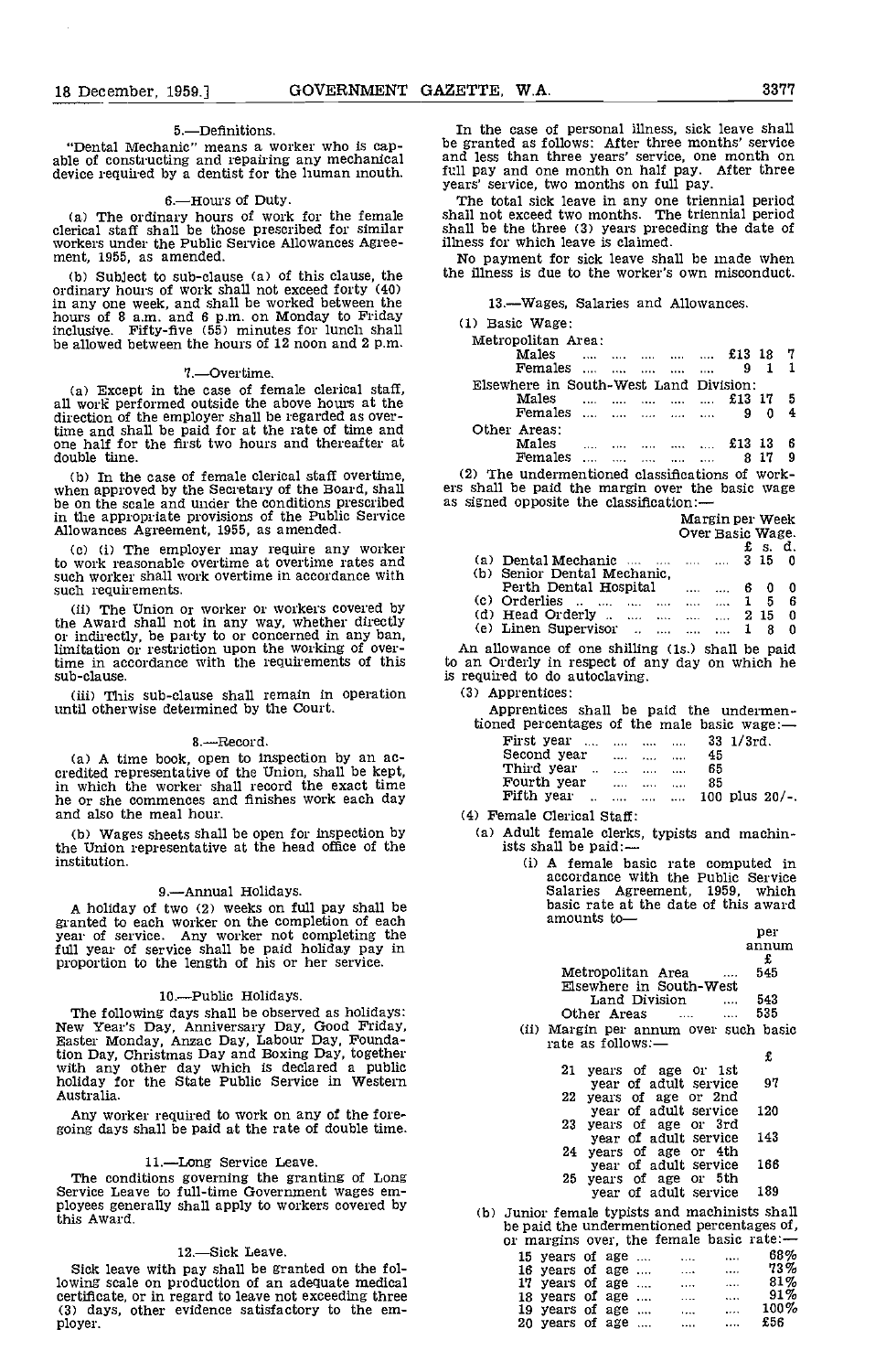- (c) A worker who is over the age of 21 years<br>on appointment may be appointed at a<br>minimum rate of pay based on years of fourt<br>service and not on age.<br>(d) A worker shall be paid an allowance of ship.<br> $£25$  per annum provid
- - (i) In the case of a typist or clerk-<br>typist she passes an efficiency examination in shorthand writing at a be gi speed of 100 words per minute and may typewriting at 50 words per minute. which
	- In the case of a machinist she passes an examination in typewriting at a speed of 35 words per minute and in the operation of accounting and listing machines; and
	- (iii) such allowance shall cease on the promotion of the worker to a higher position or if the worker refuses to accept promotion.
- (e) A worker who has passed either of the examinations referred to in paragraph  $(d)$ examinations referred to in paragraph (d)<br>and has completed at least two (2) years'<br>continuous service on a margin of £189 per annum exclusive of allowance, shall  $\alpha$  is the paid an allowance of £48 per annum,  $\alpha$  is the paid an allowance of £48 per annum, inclusive of allowance, shall (ii) Dealing with any other matter which the be paid an allowance under paragraph court may refer to the Board from time (d), thereafter the allowance shall be in-<br>
creased to-<br>
(i) £71 per an
	-
	- (ii) £94 per annum on the completion of a further 12 months' service.
- (f) The payment of an allowance in accordance  $\begin{array}{cc} I & c \\ \text{with paragraph} & (e) & \text{shall be subject to a} \end{array}$ certificate from the Secretary of the Board copy as to the good conduct, efficiency and parties<br>ability of the worker to perform higher Date<br>duties and such allowance shall be converted to salary on promotion to a higher position, or shall cease if the worker refuses to accept promotion.
- (g) A worker who has not passed either of the examinations referred to in paragraph (d) shall be paid:--<br>(i) An allowance of £25 per annum on
	- completion of 5 years' continuous<br>service on a margin of £189 per<br>annum provided the Secretary of the<br>Board certifles that the worker is<br>eligible and would be recommended<br>efficiency and good conduct; such<br>allowance to ceas refuses to accept promotion; and
	- (ii) An allowance of £30 per annum on completion of not less than 20 years **HAV**<br>of continuous service provided the cant<br>Secretary of the Board certifies as dents to the good conduct, diligence and sioner efficiency of the worker.
- (h) The salaries and allowances prescribed in suance<br>this sub-clause shall be varied automa-<br>tically to conform with any variations 1912-19<br>made to the corresponding salaries and No. 20 allowances applicable to female clerical officers under the Public Service Act, 1904.

#### 14.No Reduction.

Nothing contained in this Award shall operate to reduce the wages paid to any worker at the date of this Award.

## 15.-Payment of Wages.

Wages and salaries shall be paid not later than Friday in each week.

### 16.Uniforms.

Dental mechanics and orderlies shall be supplied with uniforms considered necessary by the em- ployer. The uniforms will remain the property of the employer and be laundered free of charge.

## 17.-Preference to Unionists.

All workers covered by this Award shall, within fourteen days of commencing work, make application to the Hospital Employees' Union for member- ship.

18.Engagement and Dismissal. Two weeks' notice of termination of service shall be given by either side: Provided that a worker may be summarily dismissed for misconduct, in which case he shall be paid up to time of dismissal only.

## 19.—Board of Reference.

For the purpose of this Award, a Board of Reference is hereby appointed, which shall consist of a chairman and two (2) other representatives, one to be nominated by each of the parties. The said Board shall have assigned to it, in the event of no agreement being arrived at between the partes to the dispute, the functions of—

- (i) Adjusting any matters of difference which may arise from time to time, except such as involve interpretations of the provisions<br>of this Award or any of them;<br>(ii) Dealing with any other matter which the<br>Court may refer to the Board from time
- to time.

## 20.Apprentices.

Fine employment of apprentices to the trade of<br>
feen in receipt of the allowance of  $\frac{12}{12}$  period of 12 months; and to  $\frac{12}{12}$  months; and to  $\frac{12}{12}$  months; and to  $\frac{12}{12}$  months; and to  $\frac{12}{12}$  month The employment of apprentices to the trade of Dental Mechanic shall be governed by the pro-<br>visions of the Apprenticeship Regulations made gazetted on the 6th November, 1953,

I certify pursuant to Section 65 of the Industrial Arbitration Act, 1912-1952, that the foregoing is a copy of the agreement arrived at between the parties mentioned above.

Dated at Perth the 29th day of September, 1959. CSgd.) S. F. SCHNAARS, Conciliation Commissioner.

Filed at my office this 29th day of September, 1959.

(Sgd.) R. BOWYER,<br>Clerk of the Court.

## IN THE COURT OF ARBITRATION OF WESTERN AUSTRALIA No. 157 of 1959.

Between Mills & Ware Biscuits Pty. Ltd., Applicant, and The Food Preservers' Union of Western Australia, Union of Workers, Coastal Districts, Respondent.

HAVING heard Mr. J. Ince on behalf of the applicant and Mr. M. Turner on behalf of the respondents, I, the undersigned, Conciliation Commissioner of the Court of Arbitration, in pursuance of the powers contained in sectio

#### Clause 6.-Wages.

Delete subclause (f) and insert in lieu thereof the following:—

(f) No incentive and/or task and/or piece work system shall operate after the 1st day of November, 1959, unless such system has been approved by the Court of Arbitration. Provided that where an application for approval of such system has been filed with the Court of Arbitration, the date referred to herein shall be extended to the date on which the Court has heard and determined the matter.

Dated at Perth this 30th day of October, 1959.

Conciliation Commissioner.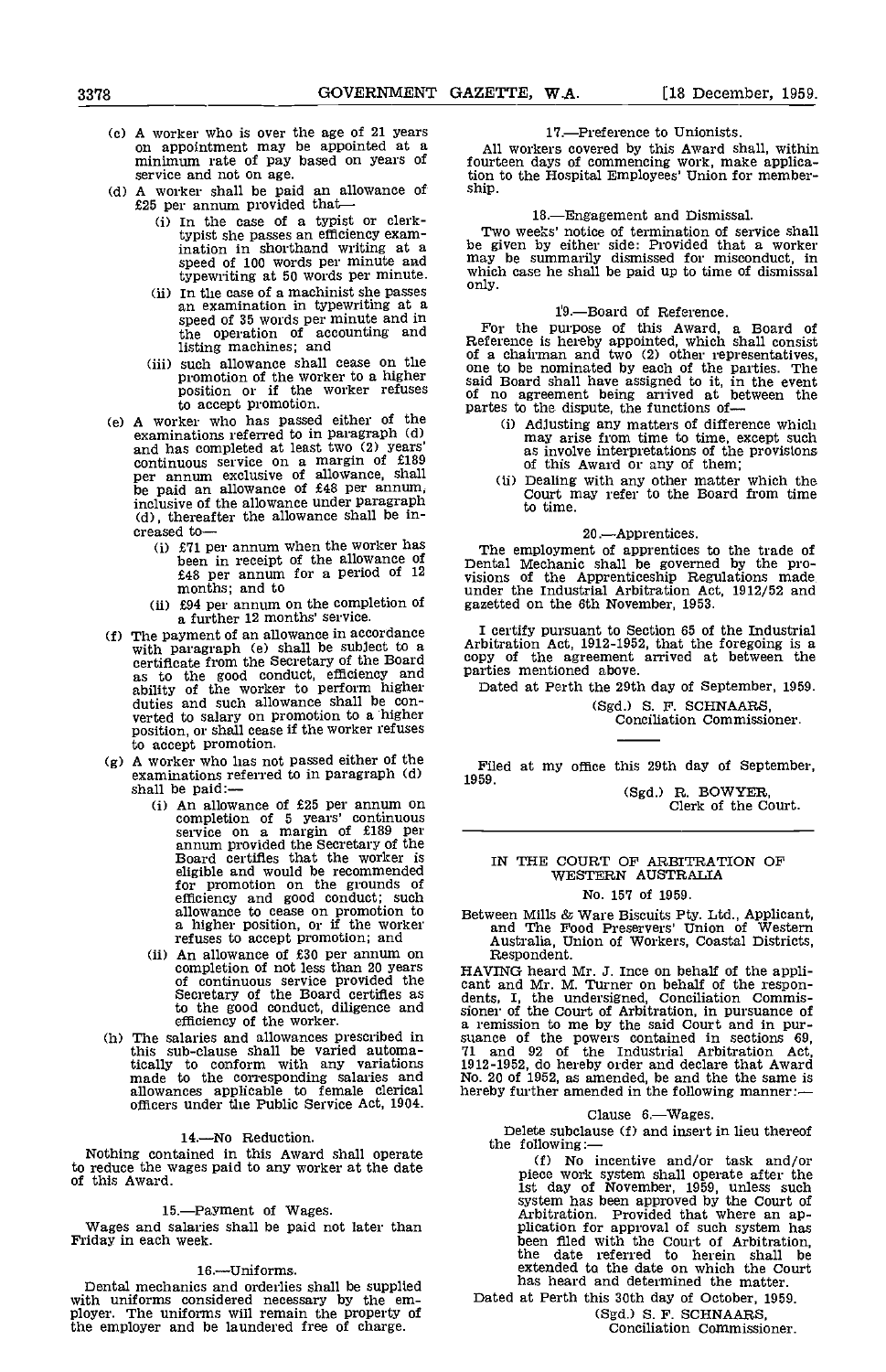## INDUSTRIAL AGREEMENT

## No. 14 of 1959.

## (Registered 17th November, 1959)

THIS Agreement made in pursuance of the Industrial Arbitration Act, 1912-1952, this 1st day of November, 1959, between The Roman Catholic (a) Journalists, with Archbishop of Perth, as proprietor of the news-<br>paper "The Record," of the one part, and The classified as follows:-<br>Western Australian Journalists' Indus of Workers, a Union registered under the said Act,  $\overline{G}$  of the other part, whereby it is agreed that the  $\overline{G}$ following rates and conditions shall govern em-<br>ployment with respect to the said newspaper. (b)<br>This Agreement shall operate over an area full-tin

comprised within a radius of 15 miles from the (c)<br>General Post Office, Perth. the f

This Agreement shall come into force on, and be operative from the 1st day of November, 1959, No. 1959, November, 1959, November, 1959, November, 1959, November, 1959, November, 1959, November, 1959, November, 1959, November, 1959, November, 1959, November, 1959, Nov

and of October, 1962, and thereafter until a new agreement is entered into between the parties.<br>The parties agree that the minimum weekly rates of pay shall be affected by an increase or decrease in the basic wage as decla

## 1.--Minimum Rates of Pay.

| Basic | Wage- |
|-------|-------|
|-------|-------|

| Basic Wage-                                               |  |          |      |       | cade<br>all c |
|-----------------------------------------------------------|--|----------|------|-------|---------------|
| Adult Males                                               |  | $\cdots$ | 14 1 | £s.d. | the           |
| The Minimum weekly rates of pay shall be as<br>follows .— |  |          |      |       | (f<br>iour    |
|                                                           |  |          |      | S.    | a p           |

|   | Fditor  | <br>      |       | . .<br>---<br>35 11 | -- |  |
|---|---------|-----------|-------|---------------------|----|--|
| ິ | Senior  | <br>      | 1.7.1 | 21<br>5             | 5  |  |
| 2 | General | <br>      |       | 25<br>1 G           | 2  |  |
|   | Junior  | <br>1.111 | 1.1.1 | າາ                  | 2  |  |

#### 2.Cadets.

(a) Cadets as hereinafter defined shall be paid  $\frac{a}{\text{shall}}$ the following weekly rates:— $\epsilon$  s. d.

|                |          |          | Ł  | s.       | α. |  |
|----------------|----------|----------|----|----------|----|--|
| First year     |          | <br>1.11 |    |          |    |  |
| Second year    | $\cdots$ | <br>     | 13 |          |    |  |
| Third year     |          | <br>     |    | 16 10 10 |    |  |
| Fourth<br>vear | $\cdots$ | <br>     |    | 18 14 11 |    |  |
|                |          |          |    |          |    |  |

rate for Juniors as follows: First year 50 per cent.;<br>second year 60 per cent.; third year 75 per cent.;<br>and fourth year 85 per cent.)<br>(b) A cadet for the purpose of this Agreement<br>is a person who is in training for journ These rates are percentages of the minimum  $\frac{1}{1}$  days This s

(b) A cadet for the purpose of this Agreement is a person who is in training for journalism but has not had four years' experience.<br>
(c) The services of a cadet shall be regarded as continuous, notwithstanding that he may

(d) The period of cadetship shall be retrospective.

## 3.-Casual Journalists.

(a) A casual journalist shall be one who may after provided. be employed on the ordinary routine work of the  $\epsilon$ iterary staff for not more than seven days in any<br>
period of one month except when he is engaged to<br>
replace a permanent journalist absent on sick, worked<br>
holiday or other emergency leave.<br>
(b) Casual journalists shall o

(b) Casual journalists shall only be engaged and be paid as follows: $-$ 

£ 5. d. For half-day or four hours or less 3 19 <sup>6</sup> For full day comprising four hours<br>and not more than eight ... .... 6 7 0

Casual journalists employed for supplying  $(i)$  1 sporting results only on Saturday afternoons shall be paid  $3\frac{1}{2}d$ . a line or a minimum sum of £1 5s. for the afternoon.

4.—Contributors.<br>Members of the Australian Journalists' Associa-From who contribute matter for publication, but<br>who are not on the classified staff, and who do not<br>who are not on the classified staff, and who do not<br>usually act as general members of the staff, shall<br>be paid at the fol

## 5.Correspondents.

District correspondents regularly employed as such shall be paid at least the rate prescribed for a junior journalist.

## 6.Classification of Journalists.

Journalists, with the exception of those specified in subclause (e) of this clause, shall be classified as follows:—

Senior journalists. General journalists. Junior journalists.

(b) The newspaper shall employ at least one full-time classified journalist.

(C) Classified journalists shall be classified in the following proportions:

| Number of journalists employed. |   |  |                     |  |                     |    |    |
|---------------------------------|---|--|---------------------|--|---------------------|----|----|
|                                 |   |  | $1 \t2 \t3 \t4 \t5$ |  |                     | 67 |    |
| <b>Seniors</b>                  | . |  |                     |  | $2 \quad 2 \quad 3$ |    |    |
| Generals   1 1 1 2 2            |   |  |                     |  |                     |    | -2 |
| Juniors                         |   |  |                     |  |                     |    |    |

Not more than one cadet shall be employed to every five members of the classified staff.

The exceptions to the classification mentioned in clause 6, subclause (a), shall be—Editor, casuals, cadets, district correspondents, contributors and all other employees who are not salaried members of the staff.

The expression "editor" includes not only a journalist who is engaged or paid as such, but also a person who constantly or regularly and not merely by way of emergency performs substantially merely by way of emergency performs substantially<br>the duties which are ordinarily performed by the<br>persons so engaged or paid.

## 7.Hours of Employment.

The ordinary working week for journalists shall not exceed 40 hours.<br>(b) There shall be two clear days (one of which

(b) There shall be two clear days (one of which may be Sunday) off in each week.<br>
(c) Members of the classified staff, cadets and

the editor, shall have a clear day off duty on full pay on Christmas Day and on Good Friday, or, in lieu thereof, on the day before or after each of these days. This shall be in addition to the ordinary<br>weekly days off duty. The weekly hours during the weeks in which Christmas Day and Good Friday occur shall be reduced to 32.

Subject to the next succeeding subclause, the period between the time of entering on duty, as hereinafter defined, and the time signed off as the time of completion shall be reckoned as actual time worked, except such time as is actually occupied in meal-time.

After the expiration of a period of 11 hours in any one day from the time of entering on duty as hereinafter defined, all time until the time signed off as the time of completion shall be reckoned as overtime and either allowed or paid off as herein- after provided.

When the weekly maximum number of hours is exceeded in any week, time to the amount of the excess shall be deducted from the 40 hours to be worked during the next succeeding week.

(g) The time due as arrears shall be allowed continuously, provided that by agreement between the employer and the journalist the time off may be

taken in periods of not less than half a day each.<br>
(h) Notice of time off shall, as far as possible, be<br>
given before 5 p.m. on the preceding day.<br>
(i) If time off is not allowed as hereinafter pro-<br>
vided it shall be pa

### 8.-Time Book.

A time book, in a form to be agreed upon by the parties, shall be provided by the employer and kept on the premises, It shall, among other things, provide for entries hereinafter mentioned.

day of a journalist shall commence at the time of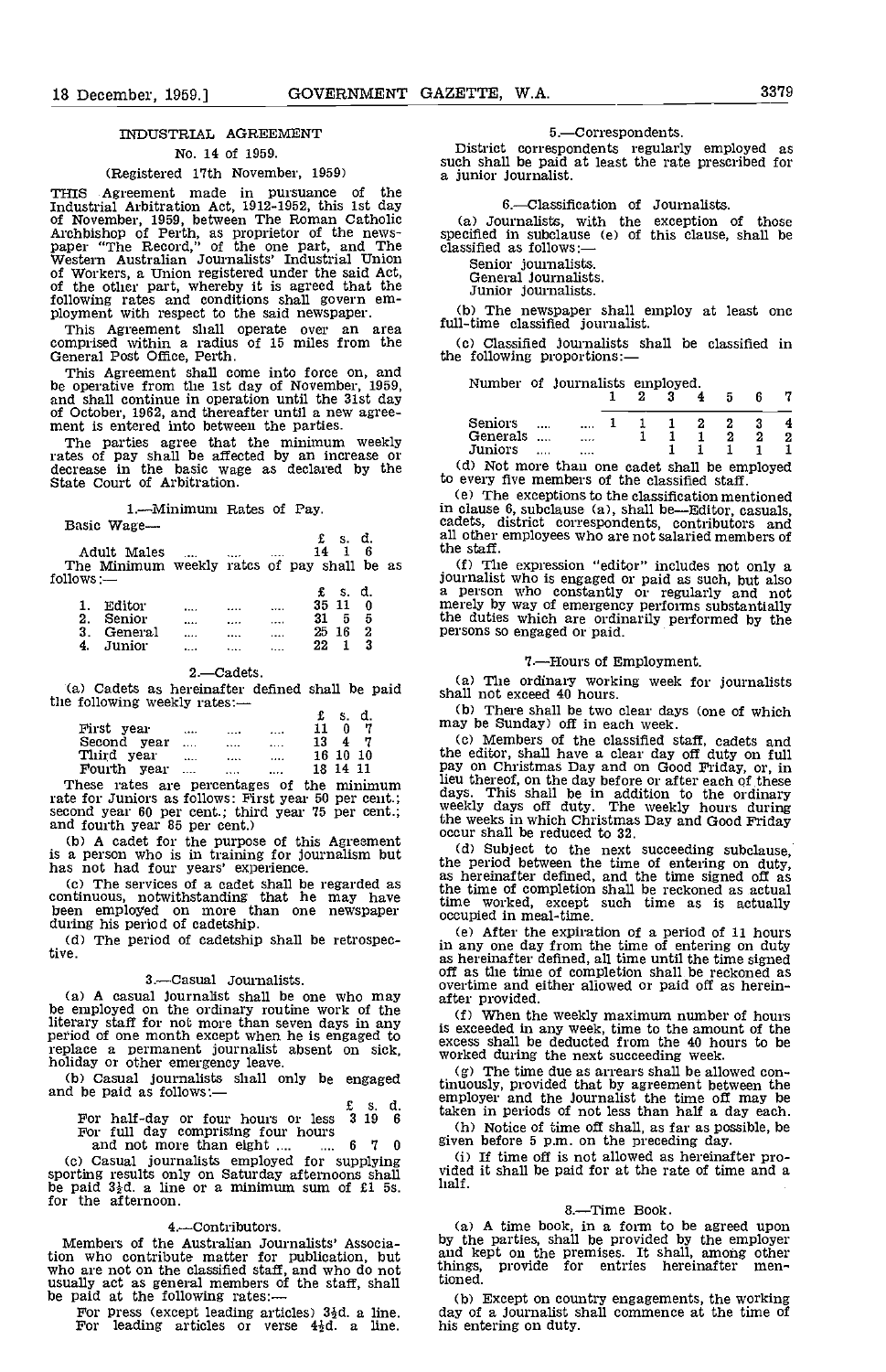- 
- (c) "Entering on duty" means -- in the same in the show<br>(1) arrival at the office for the first time in the show day for the purpose of performing duty, or
	- beginning to perform the first engagement, whichever is the earlier, a reasonable time being allowed in the latter case to cover

the period required to reach the engage-<br>ment from home.<br>(d) Except as otherwise provided, all journalists<br>shall make the following entries in the time book:— Cd) Except as otherwise provided, all journalists shall make the following entries in the time book: Each of them shall personally, on entering on duty, or as soon thereafter as circumstances reasonably permit, sign on in the time book and write therein (a) Editor.—Termination of employment of edi-<br>the time of entering upon duty as above defined. <br>He shall also, on completing his work for the day, notice after he has held the time of entering upon duty as above defined. He shall also, on completing his work for the day, permit and the time of complements are the time of completion.<br>permit, sign off, stating the time of completion.

(e) Entries so made, if not disputed within 24 hours, shall be taken to be correct.

(f) The time book shall be open for inspection the enduring office hours by (1) every member of the district staff; (2) the Secretary of the Western Australian Journalists' Industrial Union of Workers or a member of the said Union authorised in writing to inspect it.

9.Country Engagements. On country engagements, time on duty shall be

- reckoned as follows:—<br>(a) If the engagement is confined to one day
	-

10.Expenses.

All employees embraced in this Agreement shall be paid reasonable out-of-pocket expenses incurred while on duty.

11-Holiday Leave.

(a) All journalists regularly employed on salaries and district correspondents fully employed as such shall receive four consecutive weeks' holiday on

full pay, irrespective of sick leave.<br>(b) if a journalist is not employed for a full year

to district correspondents shall be taken to mean journa pay at the same rate as that of a junior journalist.

12.—Sick Pay.<br>12.Sick Pay. All journalists regularly employed on salaries allow shall in every year, be paid while absent through  $\frac{\text{time}}{\text{mmb}}$ 

- illness at not less than the following scale: member<br>(a) For every two months, or part of two months, they have been employed, up to (c) A
	- six months, they shall be paid the first nation,<br>week on full pay, the second week at half by the<br>pay and the third week at quarter pay. said U.<br>(b) After they have been employed for six<br>months, they shall be paid the firs
	- Cc) After they have been employed for five years. they shall be paid the first eight weeks at full pay, the second eight weeks at half pay and the third eight weeks at quarter pay.

#### 13. Compensation.

Value a member, by eason of the amount of<br>
is .—Compensation.<br>
his remuneration, is not deemed to be a worker<br>
within the meaning of the Workers' Compensation<br>
within the meaning of the Workers' Compensation<br>
Agreement, a had the statutory limit of remuneration contained

in the definition of a worker in such an Act been<br>above the amount of remuneration the member<br>concerned is being paid.

14.—Relieving.<br>Any journalist or cadet temporarily taking the place of another of higher grade shall, while doing so, be paid at the higher rate; provided that this does not apply to holidays or sick leave where the absent journalist or cadet is paid by the employer.

15.—Termination of Employment.<br>(a) Editor.—Termination of employment of edi-If an editor has held the position for less than six months, then four weeks' notice shall be given.

(b) Journalists.—After 26 weeks of employment during which period one week's notice shall suffice, the employment of a classified member, cadet or district correspondent shall not be terminated by either party unless the following period of notice of such termination shall have been given or, in the case of the termination by the employer, payment made in lieu thereof: $\frac{1}{1-\epsilon}$ 

| Senior  | $\cdots$                                   | $1 + 1$  | $\cdots$ | Eight weeks. |  |  |
|---------|--------------------------------------------|----------|----------|--------------|--|--|
| General | $\cdots$                                   | $\cdots$ | $\cdots$ | Eight weeks. |  |  |
| Junior  | $\cdots$                                   |          | .        | Four weeks.  |  |  |
|         | District Correspondent                     |          |          | Four weeks.  |  |  |
|         | Cadets  First and second years, two weeks; |          |          |              |  |  |

If the whole time during which the journalist<br>is absent from the city.<br>If the engagement extends beyond one day. If the right to give an editor, journalist, district<br>five-twelfths of the time the journalist is absent from third and fourth year, four weeks.<br>Provided always that the proprietor shall have<br>the right to give an editor, Journalist, district<br>correspondent or cadet notice of immediate terminrefusal of duty.

## 16.Salaries and Conditions to Continue.

Any journalist, who, prior to this Agreement coming into force, was in possession of status and conditions of employment better than those pres- cribed herein shall not have such status or con-ditions reduced or abrogated in any way.

## 17.-Names to be Furnished.

(a) The names of all journalists employed by any<br>
(b) if a journalist is not employed for a full year,<br>
then a proportionate part of the annual leave shall<br>
be grade in which they are employed, shall be<br>
be granted.<br>
(c) T The names of all journalists employed by any of the employers, together with a statement as to the grade in which they are employed, shall be entered, and when necessary added to or corrected by or on behalf of the proprietor employing the journalists, in a book to be kept by such employers for the purpose in their office.

> A copy of such entries, on an application in writing by the Secretary of the Western Australian Journalists' Industrial Union of Workers at any time, shall be furnished by the employer to any member of the said Union authorised in writing to receive it.

Cc) Any adjustment of the staff, through resig- nation, dismissal or any other cause shall be notified by the proprietor in writing to the Secretary of the said Union within two weeks of such adjustment.

18.—Broadcasting.<br>All time involved in broadcasting or in gathering All time involved in broadcasting or in gathering or preparing matter for broadcasting by direction of the employer shall be treated as time worked in accordance with the provisions of the Agreement.

19.Male and Female Employees. All provisions in this Agreement shall apply equally to male and female employees.

20.—Travel by Air.<br>Notwithstanding anything contained in this Agreement, a member may decline to undertake an assignment if it necessitates his travelling by air except by a regular passenger air service.

## 21. Use of Office Cars.

A member shall not be called upon to drive an office-owned car on any assignment unless he is made exempt by his employer from financial liabilities coverable by ordinary insurance during the whole period he is in charge of the car.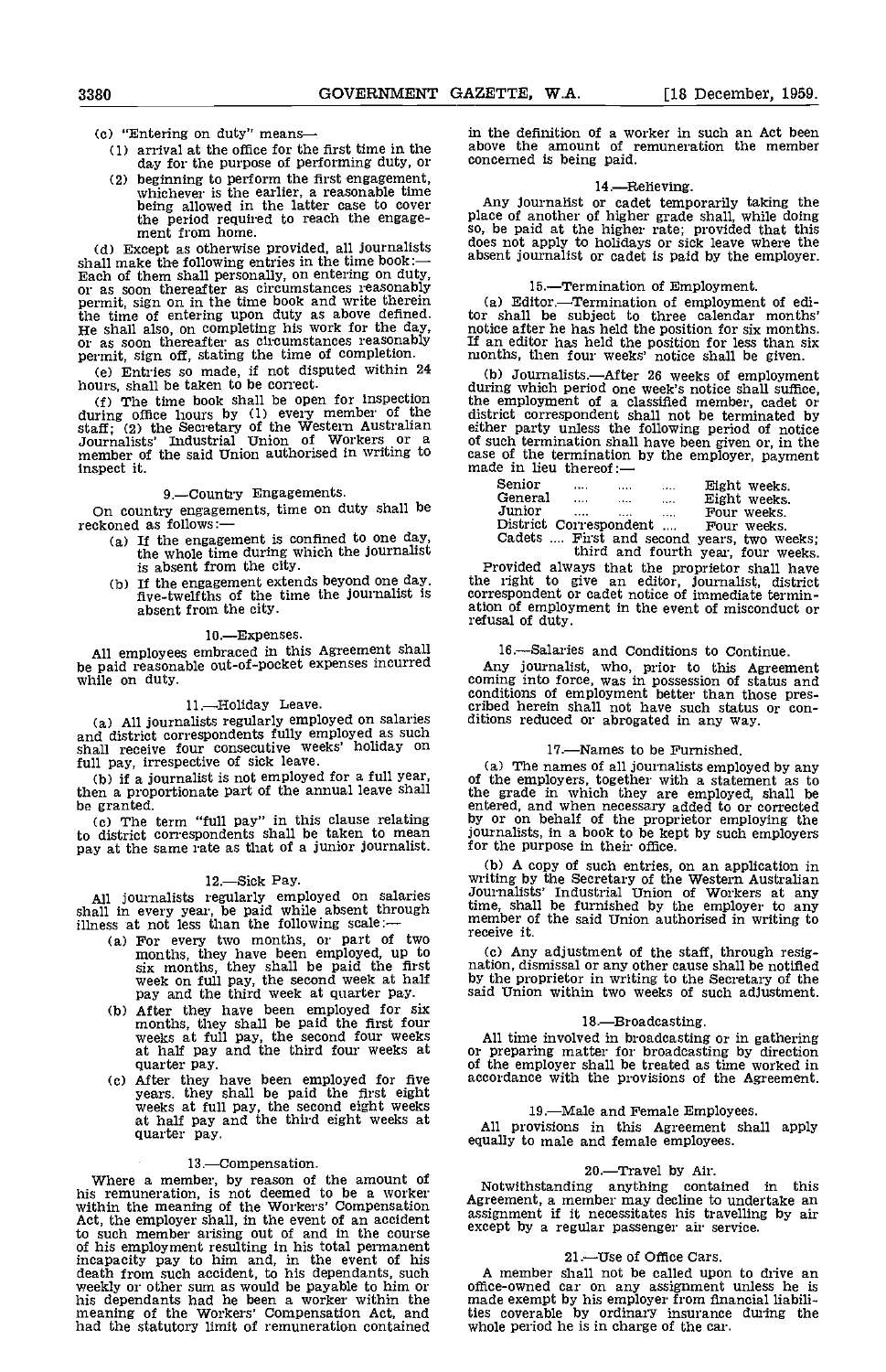22.-Signing Work.

No member shall be requested to sign for publica-No member shall be requested to sign for publica-<br>
tion any matter which his office has instructed him<br>
pumping stations and elector stations to prepare.

## 23.-Board of Reference.

A Board of Reference constituted of one representative nominated by the proprietor of "The Record" newspaper and one representative nomin- ated by the Western Australian Journalists' Industrial Union of Workers with the Industrial Registrar or his nominee as chairman shall meet to discuss and decide matters which may arise during the term of this Agreement. during the term of this Agreement.<br>(b) The Board of Reference shall meet as soon

as possible after a request for a meeting has been made either by the employer or the Union.

Signed for and on behalf of the said Roman Catholic<br>Archbishop of Perth, as<br>proprietor of "The Record" in the presence of D. CUMMUSKEY.

FRANCIS J. DILLON, Manager.

The Common Seal of the Western Australian Journalists' Industrial Union of Workers was hereunto Workers was hereunt<br>affixed in the presence of-<br>PETER EWING.

D. R. PRATT, [L.S] President. C. LONGMORE, Secretary.

## IN THE COURT OF ARBITRATION OF WESTERN AUSTRALIA

No. 150 of 1959

Between the Hon. Minister for Works and Water Supplies, Applicant, and Australian Workers' Union, Westralian Branch, Industrial Union of Workers, Respondent.

HAVING HEARD Mr. H. Barrie on behalf of the Applicant and Mr. L, E. Boylan on behalf of the Respondent, and by consent, the Court, in pursuance of the powers contained in section 92 of the Industrial Arbitration Act, 1912-1952, doth the won<br>hereby order and declare that Award No. 35 of of the<br>1952, as amended, be and the same is hereby<br>further amended in the terms of the attached<br>schedule. Delete

Dated at Perth this 12th day of October, 1959. By the Court,

[L.S.] (Sgd.) R. V. NEVILE,<br>President.

## SCHEDULE

#### Clause 41-Definitions.

Sub-clause (16.)<br>Delete this sub-clause and insert in lieu thereof

Delete the following: (16) "General Sewerage Maintenance Man" we we was a worker employed on the following means a worker employed on the following a setween Electrical Trades Union of Workers of Sewers. Sewers.

#### Sewers.

- (a) Cleaning out and washing down and others,<br>manholes. tricity Con<br>(b) Sighting along and clearing block- Respondent.
- Sighting along and clearing block-<br>ages in sewers by rodding, flushing
- or scraping, including use of tackle. Removing sand and debris from the (c) Removing sand and debris from the<br>sewers through manholes.<br>(d) Repairing and replacing broken pipes
- Repairing and replacing broken pipes trand fittings, altering manholes and and the m other appurtenances and doing HAV. necessary excavation and refilling the necessary excavat
- Doing repair work generally of fit-tings, plant, sewers and drains.

- Pumping and Ejector Stations.<br>Reading electric meters at sewerage<br>pumping stations and elector stations<br>and entering the number of units<br>used and gallons pumped onto a run-
- ning sheet, daily.<br>
(b) Keeping all stations in a clean con-<br>
dition and attending to general run-<br>
ning maintenance, including attending to pump glands, greasing, chang- ing oil in air compressors, flushing pumps, de-ragging pumps, cleaning suction wells and cleaning ejector pots; making notes of any breakdown on log sheet and reporting to officer in charge any breakdown of plant and machinery.

Sewerage Treatment Works. Attending to maintenance and opera- tion of sewerage treatment works with sedimentation tanks, grit chamber, Imhoff tanks, sludge digestion tanks, sludge drying beds, humus tanks, filtration units and holding tanks; keeping all tanks clean, cleaning screen, cleaning out pipes or channels, skimming tanks, breaking up the sludge blanket in digesters, attending to work in connection with the sludge drying beds and performing all other work necessary for the efficient operation of the system, including the operation of machinery.

Rising Mains. Attending to the maintenance of rising mains whether in excavated ground or above natural surface. Generally assis-ting as directed in any work necessary to the efficient maintenance of a sewerage scheme.

Clause 46.Allowances, Special Provisions, Etc.

### Sub-clause (12) (a).

Delete the words, "Treatment Works Attend- ants," and insert in lieu thereof the words, "General Sewerage Maintenance Men."

## Sub-clause (12) (b).

Insert the word "General" immediately before the word "Sewerage" appearing in the first line of the sub-clause.

## Clause 47 .- Wages.

Delete classification (16) "Sewerage Main-<br>tenance Man—£1 5s. 0d." and insert in lieu thereof<br>"(16) General Sewerage Maintenance Man—<br>£1 15s. 0d."

Delete classification (17) "Sewerage mainten-<br>ance men who drive a truck in the course of their<br>duties— $\pounds 2$  2s. 6d." and insert in lieu thereof "(17) duties— $\pm 2$  2s. 6d." and insert in lieu thereof "(17) General Sewerage Maintenance men who drive a truck in the course of their duties— $\pounds 2$  12s. 6d."

### IN THE COURT OF ARBITRATION OF WESTERN AUSTRALIA.

Applications Nod. 209/58, 221/58 and 223/58.

Between Electrical Trades Union of Workers of Australia (Western Australian Branch), Perth, and others, Applicants, and the State Electricity Conunission of Western Australia, Respondent.

Application No. 191/58. The State Electricity Commission of Western Australia Applicant, and Electrical Trades Union of Workers of Australia (Western Aus-tralian Branch), Perth, and others, Respondents.

HAVING heard Mr. R. W. Fletcher on behalf of the Electrical Trades Union of Workers of Australia (Western Australian Branch), Perth, Mr. ,J. Mutton on behalf of the Amalgamated Engineer-ing Union of Association of Workers, Mr. F.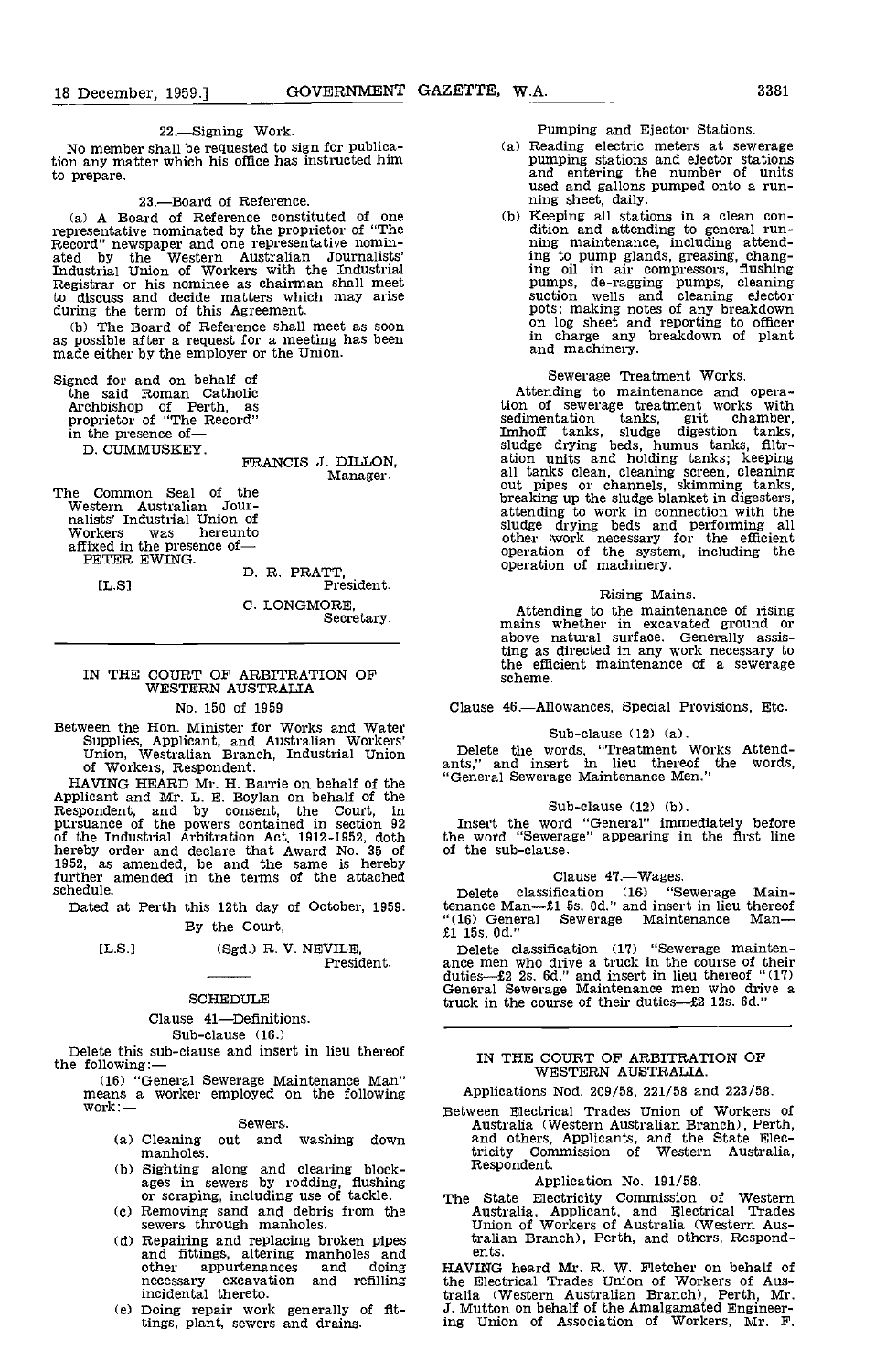Marshall on behalf of the State Executive, Australasian Society of Engineers' Industrial Association of Workers and Mr. E. R. Kelly on behalf of the State Electricity Commission of Western Australia, I, the undersigned Conciliation Commissioner of the Court of Arbitration, in pursuance of a remission to me by the said Court and in pursuance of the subpowers contained in section 92 of the Industrial 01<br>Arbitration Act, 1912-1952, do hereby order and 01 declare that Award No. 2 of 1957, as amended, be and the same is hereby further amended in the and the same is hereby further amended in the terms of the attached schedule.

Dated at Perth this 23rd day of October, 1959. Conciliation Commissioner.

## Schedule.

## Clause 18.-Overtime and Sunday Work.

Delete existing sub-clauses (c) (i), (ii) and (iii) and insert in lieu thereof the following:—

(ii) An employee working overtime shall be allowed a meal time of twenty (20) minutes without loss of pay after each four (4) hours in the overtime if the employee continues work with after such meal time; and where the employee has not been notified the day before that he will be required for overtime he shall be paid meal allowance of three shillings and sixpence

(3s. 6d.) for each such meal time.<br>
(iii) Where a worker has been notified the<br>
previous day to work overtime which neces-<br>
sitates the provision of a meal or meals and<br>
has provided a meal or meals and is not re-<br>
quired three shillings and sixpence (3s, 6d.) for each meal supplied and which is surplus.

Add new sub-clause (c) (iv) as follows:-

(i) Linesman on call-outs working beyond 6.30 a.m. and required to report at their usual 6.30 a.m. and required to report at their usual starting time for their normal shift on that day shall, before commencing their normal shift, be entitled to a meal break of twenty  $(20)$  minutes. If more than four  $(4)$  hours' overtime has been worked, such meal break  $\qquad$  Clau

shall be without loss of pay.<br>Where the employee purchases a meal in Bele<br>such circumstances, he shall be paid three 10 (i), shillings and sixpence (3s. Gd.) as reimburse- ment.

Delete sub-clause (e) and (f) (i) and (ii) and insert in lieu thereof the following:-

A worker recalled to work overtime after leaving his employer's premises and who returns to his home on completion of such over-time work shall be paid a minimum of three (3) hours' ordinary pay, or at overtime rates for the time actually worked, whichever is the greater; and in such circumstances time reasonably spent in getting to and from work shall be regarded as time worked at ordinary rates. The worker shall not be obliged to work for the three (3) hours if the job for which he has been brought on has been completed in less time.

(i) Rest period after overtime. When overtime work is necessary it shall, wherever reasonably practicable, be so arranged that workers have at least eight (8) consecutive hours off duty between the work of successive days.

(ii) A worker (other than a casual worker) who works so much overtime between the termination of his ordinary work on one day ga and the commencement of his ordinary work on the next day that he has not at least bo<br>eight (8) consecutive hours off duty between ra those times shall, subject to this sub-clause, be released after completion of such overtime

until he has had eight (8) consecutive hours off duty without loss of pay for ordinary work-ing time occurring during such absence.

Add new sub-clause  $(f)$  (iii) as follows:—<br>(iii) If, on the instructions of his employer, (Hi) If, on the instructions of his employer, such a worker resumes or continues work without having such eight (8) consecutive hours off duty, he shall be paid at double rates until he is released from duty for such period and he shau then be entitled to be absent until he has had eight (8) consecutive hours oft duty without loss of pay for ordinary working time occurring during such absence.

Clause 21.—Payment for Travelling Time.<br>Delete sub-clause (e) and insert in lieu thereof the following:—

(c) (i) When a worker without being<br>
(c) (i) When a worker without being<br>
work overtime for more than one (1) hour<br>
work overtime for more than one (1) hour<br>
a worker without being<br>
work overtime for more than one (1) hour (e) A worker residing in the suburban area who is required to start work at some place other than his usual workshop or place of employment shall, if the time taken in travelling from his place of residence to the job and return exceeds the time normally taken in travelling from his usual place of residence to his usual workshop or place of employment and return, be paid for such excess travelling time at ordinary rates; and if the fares actually and reasonably incurred in such travelling exceed the fares normally paid by the worker in travelling from his place of residence and return, the employer shall pay the amount by which such fares exceed those usually paid for travelling to and from his usual workshop or place of employment.

is situated within a fifteen (15) mile radius of the G.P.O., Perth, shall start and finish their day's work at their respective depots.

## Clause 25.-Height Money

Delete this clause and insert in lieu thereof the following: following: —<br>Employees not in receipt of the power sta-

tion allowance or the gas works allowance prescribed in Clause 28 when working on or from temporary stages, planks or ladders at a height of fifty (50) feet or more above the ground floor level shall be paid one and eight pence (is. 8d.) per day extra whilst so em- ployed.

This clause shall not apply to linesmen.

Clause 28.Allowances, Special Provisions, etc.

Delete sub-clauses 4 (a), (b) (d) (e), 7 (iv) and<br>10 (i), and insert in lieu thereof the following:—

- 4. Protective equipment:
	- The employer shall have available a sufficient supply of protective equip-<br>ment (as for example, hand screens, goggles, glasses, gloves, aprons, leg-<br>gings, gum boots and oilskins) for use<br>by workers when engaged on work for<br>which some protective equipment i by workers when engaged on work for<br>which some protective equipment is<br>reasonably necessary.<br>(b) Every worker shall sign an acknowleg-
	- Every worker shall sign an acknowleg- ment on receipt thereof but such equip- ment shall at all times remain the property of the employer.
	- (d) No worker shall lend another worker any protective equipment issued to such first mentioned worker, and if the same are lent both the lender and the borrower shall be deemed guilty of misconduct.
	- Ce) Before any protective equipment which has been used by a worker is re-issued by the employer to another worker, it shall, where necessary, be effectively sterilised.

7. (iv) Linesmen in the city maintenance gang, while working on mains, maintenance or erection of steel poles within the area bounded by Spring Street, George Street, the railway line, Lord Street, Victoria Avenue and the Swan River shall be paid one shilling and fourpence (is. 4d.) per day extra.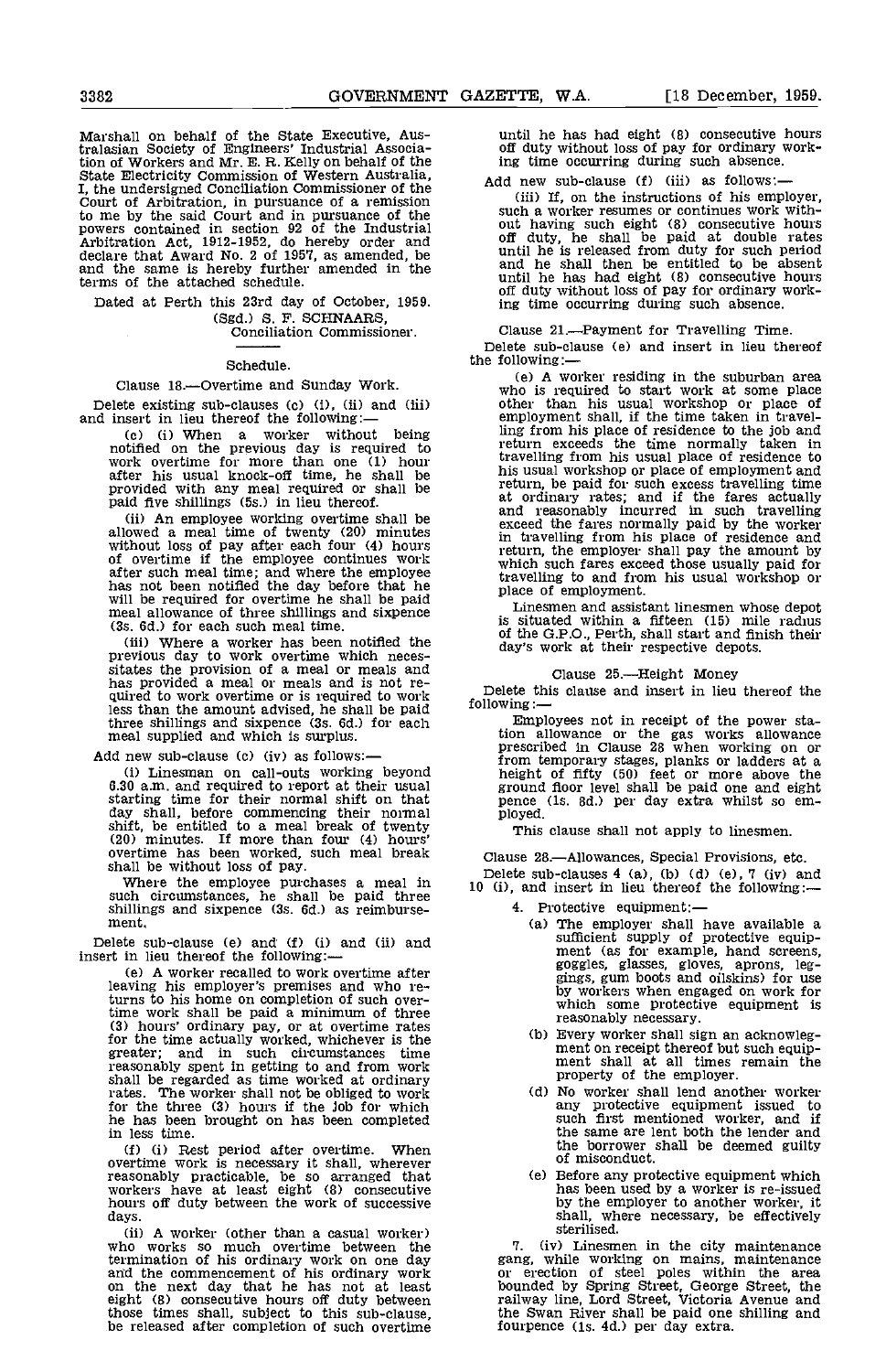10. (i) Tradesmen, wiremen and/or appren-<br>tices in the fourth and fifth year of their ap-<br>prenticeship, and assistants under the direct<br>control of the power production engineer, em-<br>ployed in operating power houses of inst capacity of 12.5 megawatts or more, on maintenance and operation of such power stations<br>shall be paid twenty shillings (20s.) per week Sons J<br>extra and apprentices other than in their of the fourth and fifth year of apprenticeship, ten of the shillings (10s.) per week extra. Provided this registed<br>shall also apply to other workers of similar manti-<br>classifications who are on the regular staff and voluminations employed in a similar capacity to those in re- ceipt of such allowance as prescribed above.

Add new sub-clause 11 as follows:-

11. A tradesman (not employed as a first class welder) or an apprentice in his final year, class welder) or an apprentice in his final year, who in addition to his employment as such is also required to do welding (as distinct from cutting of a minor nature) shall be en- titled to receive one shilling and fourpence (is. 4d.) per day in addition to his ordinary rate whilst so engaged.

Clause 30.-Apprentices.

Delete sub-clauses (b) and (c) and insert in lieu thereof the following:

(b) Apprentices shall be allowed to the the following trades: $-$ 

Blacksmith. Mechanical fitter. Turner and machinist. Electrical fitter. Electrical installer. Coppersmith, Patternmaker. Instrument maker and repairer. Motor mechanic,

An apprentice on satisfactorily com- pleting the probationary period shall be supplied for his sole personal use with a basic kit of tools and each year on satisfactorily passing his trade examination shall have his kit augmented. On completion of the apprenticeship he shall retain the tools.

#### Wages Schedule.

Delete items numbered (2) and (5) and insert in lieu thereof:

|                                             | £s.d   | тн         |
|---------------------------------------------|--------|------------|
| $(2)$ Instrument Maker and Repairer $4\ 10$ |        | her        |
| (5) Street Light Patrolman                  | 1 17 6 | con<br>oho |

Clause 4.Definitions.

Delete sub-clause (5) and renumber existing Date<br>sub-clauses (6) to (13) to read (5) to (12).

COMPANIES ACT, 1943, and AMENDMENTS. T. Van Velzen Pty. Ltd. (In Liquidation).

Notice of Final Meetings of Creditors nd Shareholders,

(Pursuant to Section 251 (1).)

NOTICE is hereby given that a final meeting of<br>the creditors of T. Van Velzen Pty. Ltd. (In Liquida-<br>tion) will be held at the office of the Liquidator,<br> $c/o$  Saw, Wheatley & Co., Chartered Accountants, NOTI<br>55 St. George' January, 1960, at 4 p.m., for the purpose of receiv-ing the Liquidator's final account and report on the winding-up for the year ended 9th November, 1959.

Notice is also given that a general meeting of the company will be held at the office of the Liquidator on Tuesday, 19th January, 1960, at 3.45 p.m., to receive the Liquidator's final account and report referred to herein,

Dated at Perth this 17th day of December, 1959.

E. H. WHEATLEY,

Liquidator.

## COMPANIES ACT, 1943-1946.

Notice of Intention to Cease Business in Western Australia (Pursuant to Section 337.)

W. H, Burford & Sons Limited.

# NOTICE is hereby given that W. H. Burford &

Sons Limited, a company registered under Part XI<br>of the Companies Act, 1943-1946, and having its register at 69 Thompson Road, North Fre-<br>mantle, in the State of Western Australia, intends<br>voluntarily to cease to carry on business in the said State on and after the 21st day of March, 1960. Dated this 24th day of November, 1959.

L. J. BARTLETT,<br>Agent.

Parker & Parker, 21 Howard Street, Perth, Soli- citors for the Company.

## COMPANIES ACT. 1943-1947.

Notice of Situation of Registered Office and of the Days and Hours during which such Office is Accessible to the Public.

NOTICE is hereby given that the registered office of Edwina's Gowns Pty. Ltd. is situated at Room 15, First Floor, Bank of Adelaide Chambers, 97 St. George's Terrace, Perth, and that the days and hours during which such office is accessible to the public are as follows: Weekdays, between the hours of 10 am, and 12 noon and 2 p.m. and 5 p.m.

Dated this 2nd day of December, 1959.

F. CORSER,<br>of Padbury Buildings, Forrest<br>Place, Perth, Solicitor for<br>the Common:

the Company.

### Western Australia.

COMPANIES ACT, 1943-1954.

Notice of Change in Situation of Registered Office of a Company Incorporated outside Western Australia which Carries on Business within Western Australia.

(Pursuant to Section 330 (4).)

The Horological Guild of Australasia.

THE HOROLOGICAL GUILD OF AUSTRALASIA<br>hereby gives notice that the registered office of the hereby gives notice that the registered office of the company was, on the 1st day of December, 1959, changed to and is now situate at 8 and 9 Newspaper Arcade, St. George's Terrace, Perth.

Dated this 10th day of December, 1959,

KEITH H. OLNEY,<br>Agent in Western Australia.<br>Messrs. Olney & Nevile, C.M.L. Building, St.<br>George's Terrace, Perth, Solicitors for the Company.

COMPANIES ACT, 1943, AND AMENDMENTS. Notice of Intention to Cease Business in Western Australia.

#### (Pursuant to Section 337.)

Television & General Finance Company Limited and Specialised Television Servicing Fty. Ltd.

NOTICE is hereby given that Television & General Finance Company Limited and Specialized Tele- vision Servicing Pty. Limited, both being com- panies incorporated in New South Wales and registered under Part XI of the Companies Act, 1943, and Amendments, and each company having its registered office at the offices of Messrs. Nicholson, Verschuer & Nicholson, Solicitors, 97 St.<br>George's Terrace, Perth, in the State of Western<br>George's Terrace, Perth, in the State of Western<br>Australia, intends volu

Dated this 14th day of December, 1959.

K. NICHOLSON, Agent.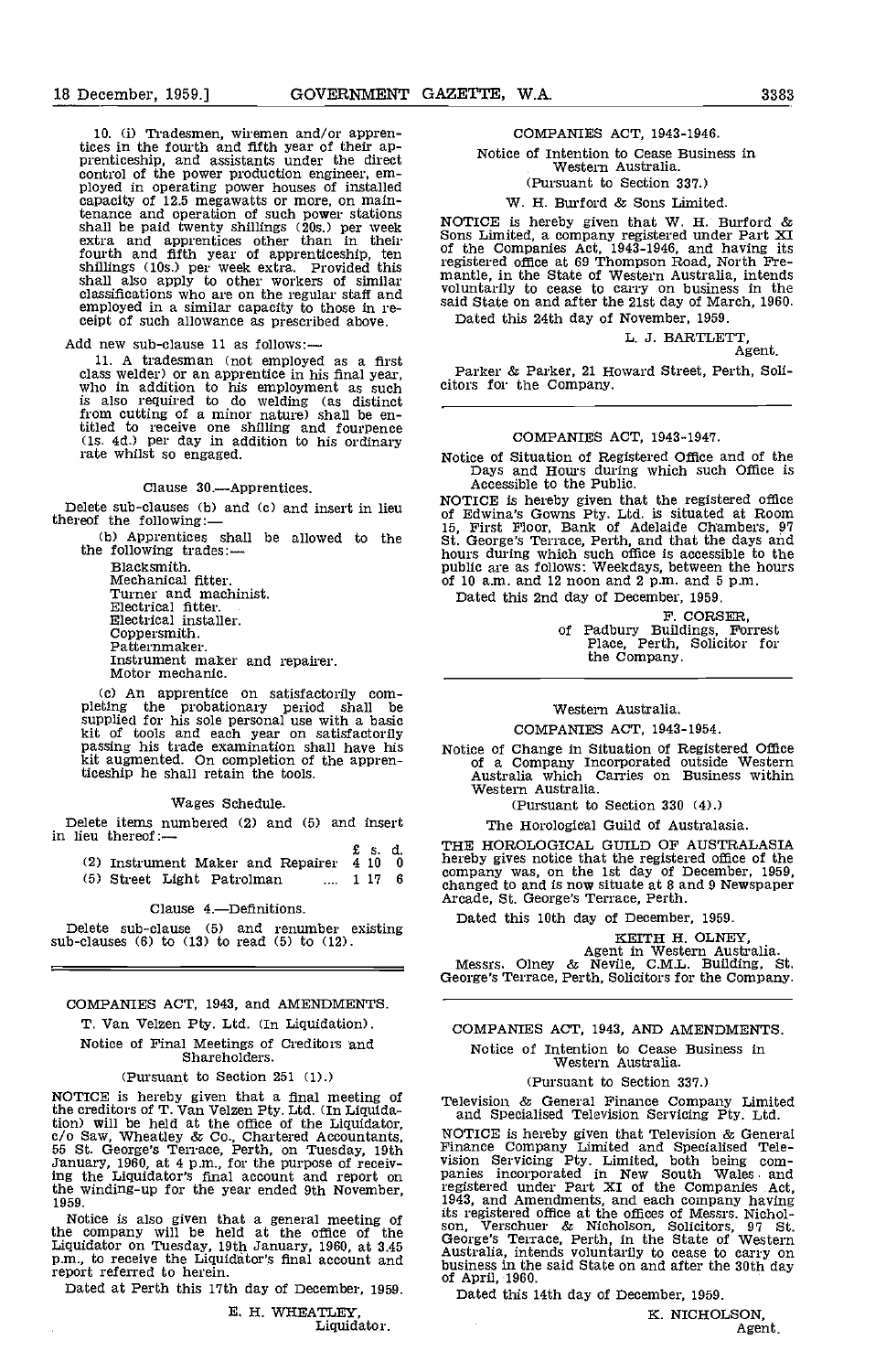## COMPANIES ACT, 1943-1954.

Notice of Situation of Registered Office of a Com-<br>
pany incorporated outside Western Australia (I<br>
which Carries on Business or is about to Carry<br>
on Business within Western Australia, and of the Days and Hours during which such Office is Accessible to the Public.

(Pursuant to Section 334 (4).)

Bruce Small Propietary Limited.

BRUCE SMALL PROPRIETARY LIMITED hereby gives you notice that the registered office of the st. company is situate at 44 Scarborough Beach Road, Date<br>Osborne Park, and that the days and hours during<br>which such office is accessible to the public are as follow: Days: Monday to Fridays (public holi- days excepted). Hours: 10 am. to 4 p.m. Dated this 7th day of October, 1959.

K. R. CALDECOTT,<br>Agent in Western Australia.

Walsh, Mazza & Heydon, Solicitors for the above- named Company.

## COMPANIES ACT, 1943-1954.

## Sharwoods Pty. Ltd.

NOTICE is hereby given that the registered office 49 Will be situated at 171 Oxford Street, Leederville, and will be open public to the public between the hours of 10 a.m. and clusive 12 noon and 2 p.m. and 4 p.m., Mondays to Fri-<br>days, excluding public holidays.<br>Dated this 10th day of December 1956

Dated the 2nd day of December, 1959.

FRANK DOWNING, 25 William Street, Perth, Solicitor for the Company.

Downing & Downing, 25 william Street, Perth, Solicitors for the Company.

## COMPANIES ACT, 1943-1954.

Notice of Situation of Registered Office of a Com-<br>
pany Incorporated outside Western Australia<br>
which Carries on Business or is about to Carry<br>
on Business within Western Australia and of and<br>
of Au the Days and Hours during which such Office Limit is Accessible to the Public.

(Pursuant to Section 330 (4).)

Universal Guarantee Pty. Limited.

UNIVERSAL GUARANTEE PT?. LIMITED hereby gives notice that the registered office of the com- pany is situated at 697-703 Hay Street, Perth, and that the days and hours during which such office is accessible to the public are as follows: Mondays to Fridays (public holidays excepted), from 10 am. to 4 p.m.

Dated this 2nd day of November, 1959. K. R. CALDECOTT, Agent in Western Australia.

Walsh, Mazza & Heydon, Solicitors for the above- named Company.

## COMPANIES ACT, 1943-1954. (Section 99 (4).)

#### Australian Balance Fund Trusts Pty. Limited.

NOTICE is hereby given that the registered office of Australian Balance Fund Trusts Pty. Limited is situated at Ground Floor, National House, 49 is situated at Ground Floor, National House, 49 foreno<br>
William Street, Perth, and that the days and hours duly<br>
during which such office is accessible to the public volunts<br>
are as follows: From Monday to Friday inclusiv in each week (other than public holidays), between the hours of 9 am. and 5 p.m.

Dated this 10th day of December, 1959.

PARKER & PARKER, 21 Howard Street, Perth, Solicitors for the Company.

COMPANIES ACT, 1943-1954.

Notice of Change in Situation of Registered Office.

(Pursuant to Sections 330 (4) and 335.)

R. H. Cunningham Proprietary Limited. NOTICE is hereby given that the registered office in the State of Western Australia of R. H. Cunningham Proprietary Limited was, on the 3rd day of December, 1959, changed to and is now situated at Third Floor, Perpetual Trustee Buildings, 89 St. George's Terrace, Perth.

Dated this 16th day of December, 1959.

PARKER & PARKER, 21 Howard Street, Perth, Solicitors for the Company.

## COMPANIES ACT, 1943-1954.

## (Section 99 (4).)

Australian Industrial Development Trusts Pty. Limited.

NOTICE is hereby given that the registered office of Australian Industrial Development Trusts Pty. Limited is situated at Ground Floor, National House, hours during which such office is accessible to the public are as follows: From Monday to Friday in-<br>clusive in each week (other than public holidays), between the hours of 9 am.

Dated this 10th day of December, 1959.

PARKER & PARKER, 21 Howard Street, Perth, Solicitors for the Company.

## COMPANIES ACT, 1943-1954.

#### (Section 99 (4).)

# Australian Commerce and Industry Trusts Pty. Limited.

NOTICE is hereby given that the registered office<br>of Australian Commerce and Industry Trusts Pty.<br>Limited is situated at Ground Floor, National<br>House, 49 William Street, Perth, and that the days<br>and hours during which such to the public are as follows: From Monday to Friday inclusive in each week (other than public holidays), between the hours of 9 a.m. and 5 p.m.

Dated this 10th day of December, 1959.

PARKER & PARKER, 21 Howard Street, Perth, Solicitors for the Company.

## COMPANIES ACT, 1942-1954.

## Notice of Special Resolution.

(Pursuant to Section 121 and 232 (1).)

#### Emu Bus Company Pty. Ltd

NOTICE is hereby given and I, Edwin Wyatt Adams, of 10 Mann Street, Cottesloe, do hereby certify that at an extraordinary general meeting of Emu Bus Company Pty. Ltd., duly convened and held at 44 Mount's Bay Road, Perth, on the 7th day of December, 1959, at 9.30 o'clock in the forenoon, the following special resolution was duly passed:—That the company be wound up voluntarily and that Mr. John Collin Newbery, of <sup>53</sup> St. George's Terrace, Perth, be appointed Liquidator.

Dated the 7th day of December, 1959.

E. W. ADAMS, Chairman of the Meeting.

Parker & Parker, 21 Howard Street, Perth, Solicitors for the Company.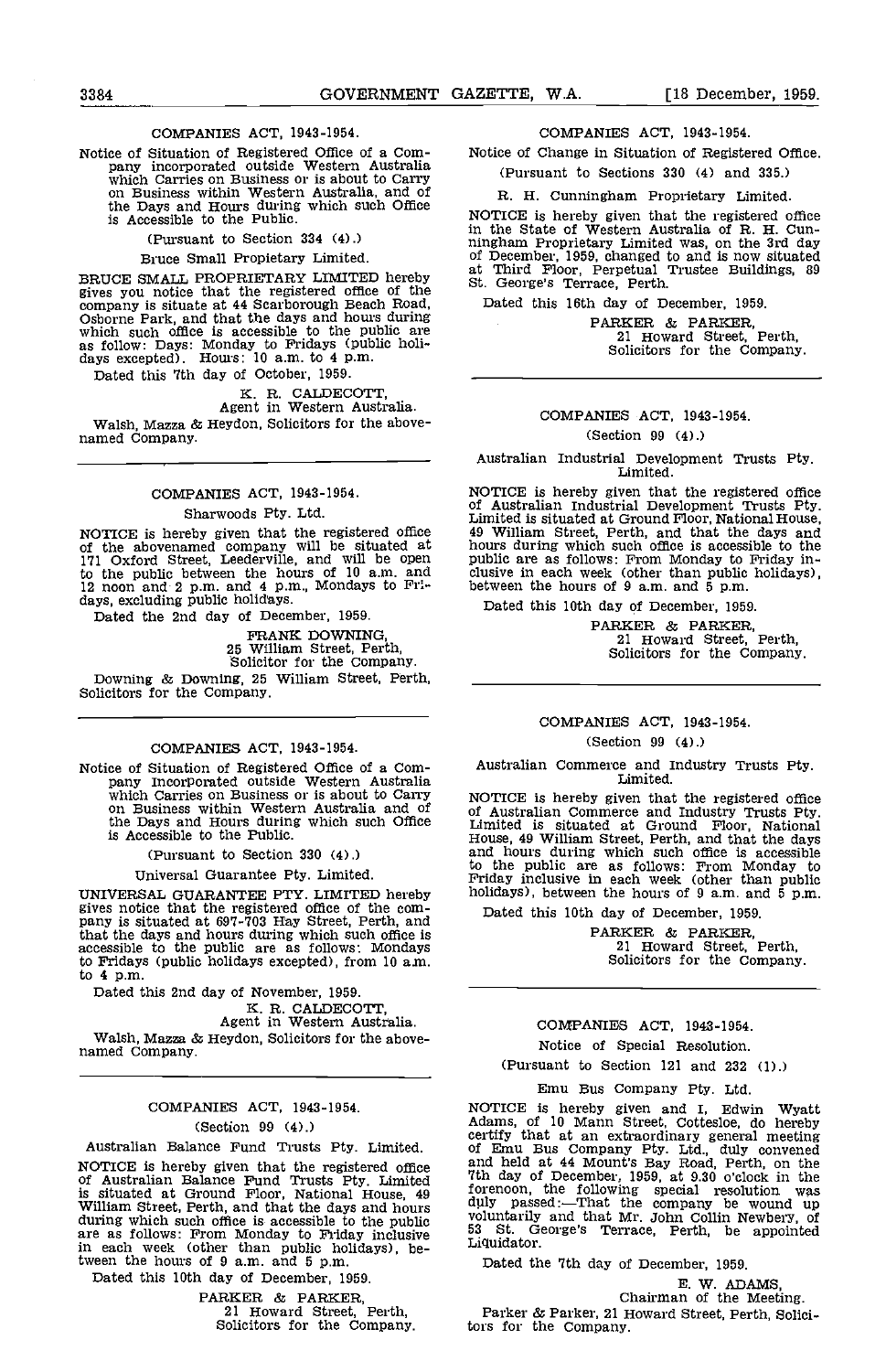## BOUCHERS INDUSTRIES LIMITED.

#### Lost Share Certificate.

NOTICE is hereby given that certificate No. 933 for<br>100 shares (Nos. 10761/10860), issued by Bouchers MC Industries Limited in the name of Lansdowne Investments Limited has been lost, destroyed or mislaid.

Unless there is received some claim or representation in respect of the said original certificate within 28 days from date of this notice the directors will proceed to deal with the application for a new will proceed to deal with the application for a new<br>certificate.

A. JONES,<br>Secretary.

## COMPANIES ACT, 1943-1954.

## (Section 330 (4).)

## Mercantile Credits Limited.

NOTICE is hereby given that the registered office in Western Australia of the abovenamed company<br>is situated at Ground Floor, 115 St. George's Ter-<br>race, Perth, and that the days and hours during 26 (1)<br>which it is accessible to the public are from Mon-<br>have to Friday inc 5 p.m.

Dated the 10th day of December, 1959. extractive of the Parkers, Perth, Solicitors for the Company.

> COMPANIES ACT, 1943-1954. (Section 99 (4).)

## Robert Watson Holdings Pty. Ltd.

NOTICE is hereby given that the registered office<br>of Robert Watson Holdings Pty. Ltd. is situated at<br>First Floor, 71 High Street, Fremantle, and that<br>the days and hours during which such office is<br>accessible to the public public holidays), between the hours of 9 a.m. and 5 p.m.

Dated this 10th day of December, 1959.

PARKER & PARKER, 21 Howard Street, Perth, Solicitors for the Company.

## IN THE SUPREME COURT OF WESTERN AUSTRALIA.

## (No. 20 of 1959.)

In the matter of the Companies Act, 1943-1954, and in the matter of Palgarup Sawmillers Pty. Ltd.

NOTICE is hereby given that by an order made by The Honourable Mr. Justice Virtue dated the 9th day of December, Inc., Inc., Inc., Inc., Inc., Inc., Inc., Inc., Inc., Inc., Inc., Inc., Inc., Inc., Inc., Inc., Inc., Inc., Inc., Inc., Inc., Inc., Inc., Inc., Inc., Inc., Inc., Inc., Inc., Inc., Inc., Inc., Inc., Inc., I Dated this 10th day of December, 1959.

OLNEY & NEVILE Solicitors for the Petitioner.

IN THE MATTER OF THE COMPANIES ACT,<br>1943-1959, and in the matter of Australian IN THE MA<br>Commerce and Industry Trusts Pty. Limited. 1943-1959<br>NOTICE is beyelve given that nursuant to soction Pty. Ltd.

NOTICE is hereby given that, pursuant to section <sup>PT</sup><br>26 (1) of the abovenamed Act, a Certificate of MOTIO Incorporation as a Limited Company has this day 26 (1) been issued to Australian Commerce and Industry Trusts Pty. Limited.

Dated this 9th day of December, 1959.

G. J. BOYLSON,<br>Companies Office,<br>Supreme Court, Perth, W.A.

(4)-31581/12/59.

IN THE MATTER OF THE COMPANIES ACT, 1943-1959, and in the matter of Australian Industrial Development Trusts Pty. Limited.

NOTICE is hereby given that, pursuant to section 26 (1) of the abovenamed Act, a Certificate of Incorporation as a Limited Company has this day been issued to Australian Industrial Development Trusts Pty. Limited.

Dated this 9th day of December, 1959.

0. J. BOYLSON, Registrar of Companies.

Companies Office, Supreme Court, Perth, W.A.

IN THE MATTER OF THE COMPANIES ACT, 1943-1959, and in the matter of Pacific Merchandising Equipment (W.A.) Proprietary Limited.

NOTICE is hereby given that, pursuant to section 26 (1) of the abovenamed Act, a Certificate of Incorporation as a Limited Company has this day been issued to Pacific Merchandising Equipment (W.A.) Proprietary Limited.

Dated this 9th day of December, 1959.

0. 3. BOYLSON, Registrar of Companies.

Companies Office,<br>Supreme Court, Perth, W.A.

IN THE MATTER OF THE COMPANIES ACT, 1943-1959, and in the matter of N. F. Poynton Investments Pty. Ltd.

NOTICE is hereby given that, pursuant to section 26 (1) of the abovenamed Act, a Certificate of Incorporation as a Limited Company has this day been issued to N. F. Poynton Investments Pty. Ltd.

Dated this 4th day of December, 1959.

0. J. BOYLSON. Registrar of Companies.

Companies Office, Supreme Court, Perth, W.A.

IN THE MATTER OF THE COMPANIES ACT, 1943-1959, and in the matter of Robert Watson Holdings Pty. Ltd.

NOTICE is hereby given that, pursuant to section 26 (1) of the abovenamed Act, a Certificate of Incorporation as a Limited Company has this day been issued to Robert Watson Holdings Pty. Ltd.

Dated this 9th day of December, 1959.

0. J. BOYLSON, Registrar of Companies.

Companies Office, Supreme Court, Perth, W.A.

IN THE MATTER OF THE COMPANIES ACT, 1943-1959, and in the matter of Sharwoods

NOTICE is hereby given that, pursuant to section 26 (1) of the abovenamed Act, a Certificate of Incorporation as a Limited Company has this day been issued to Sharwoods Pty. Ltd.

Dated this 10th day of December, 1959.

0. J. BOYLSON, Registrar of Companies, Companies Office, Supreme Court, Perth, WA.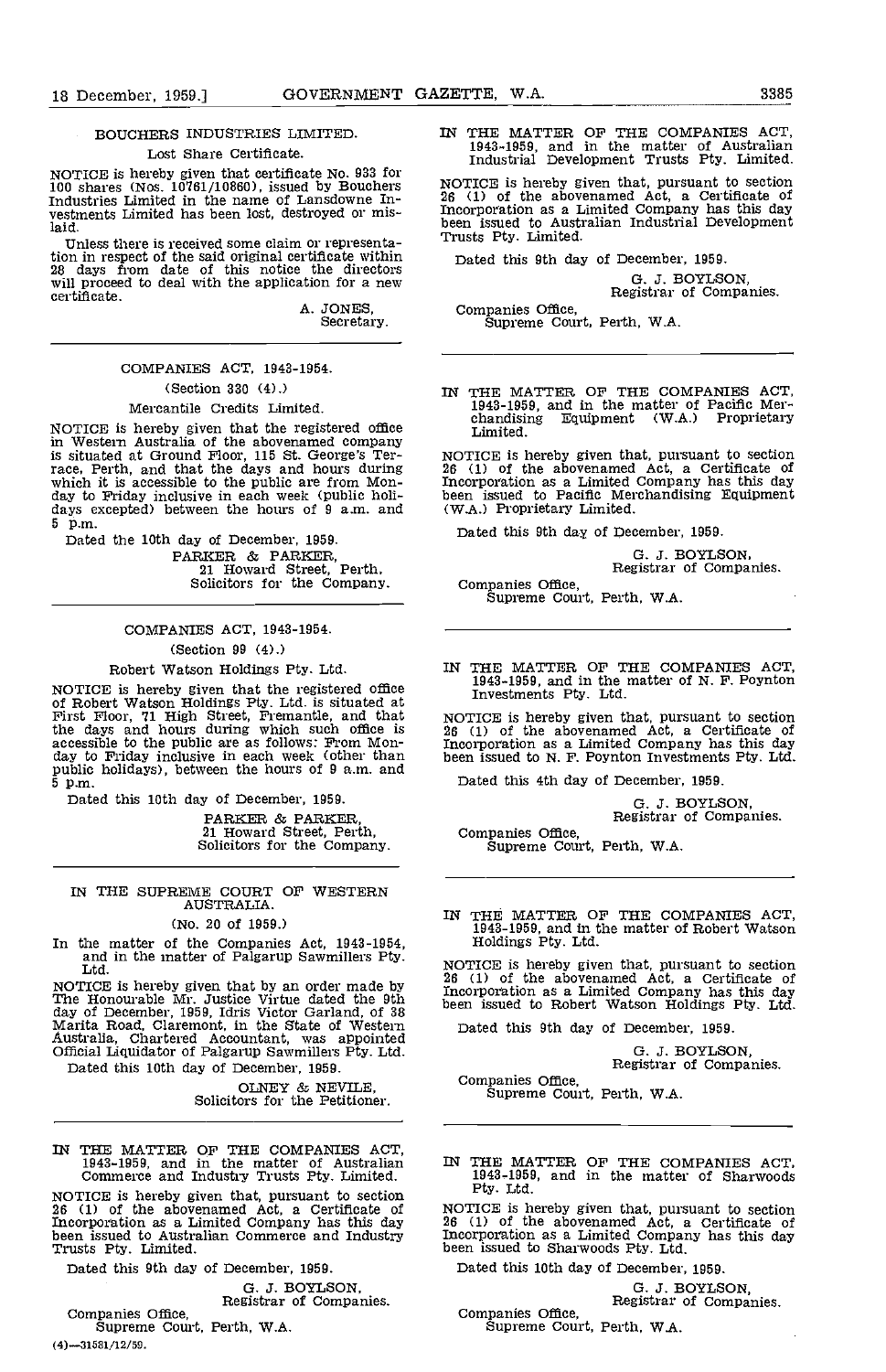IN THE MATTER OF THE COMPANIES ACT 1943-1959, nd in the matter of Textralian Oil Pty. Ltd.

NOTICE is hereby given that, pursuant to section 26 (1) of the abovenamed Act, a Certificate of Incorporation as a Limited Company has this day Ween issued to Textralian Oil Pty. Ltd.

Dated this 9th day of December, 1959.

G. J. BOYLSON, Registrar of Companies.

Companies Office, Supreme Court, Perth, W.A.

## PARTNERSHIP ACT, 1895.

## Notice of Dissolution.

NOTICE is hereby given that the partnership here-<br>tofore subsisting between Frank Clifton Bray, Rontofore subsisting between Frank Clifton Bray, Ron-<br>ald Keith Regan and Norman Henry Johns carrying on business as general wholesale and retail merchants and agents at 51 Burt Street, Boulder, and at 111-113 Maritana Street, Kalgoorlie under the name of "Bray and Company," and also at 174 Hannan Street, Kalgoorlie, under the name of "W. J. Lucas (Kalg.)" has been dissolved by the mutual consent as from the 30th day of June, w mutual consent as from the 30th day of June,

Dated this 4th day of November, 1959.

F. C. BRAY. R. K. REGAN. N. H. JOHNS.

- Signed by the said prties Frank Clifton Bray, Ronald Keith Regan and Norman Henry Johns.
	-

Before me, G. W. McKernan, J.P.

Messrs. Cowle, Macoboy, Vincent & Jonas, of Kalgoorlie, Solicitors for the Parties.

## PARTNERSHIP ACT, 1895.

NOTICE is hereby given that the partnership heretofore subsisting between Justin McCarthy Seward,<br>Pauline Mary Seward, William Arthur Munro TN TN<br>George and Herbert Ernest Farr who carried on AU business at 115 St. George's Terrace, Perth, under the firm name of "Justin Seward & Co." has been In the dissolved by mutual consent as from the 30th Sep-tember, 1959. As from the said 30th September, 1959, the said business has been carried on by the said Justin McCarthy Seward and Pauline Mary ALL c<br>Seward who will receive all moneys payable to the pabover<br>partnership and discharge all liabilities due to it. the I

Dated the 9th day of December, 1959.

3. M. SEWARD. PAULINE SEWARD. W. A. MTINRO GEORGE. H. E. FARR.

## PARTNERSHIP ACT, 1895.

NOTICE is hereby given that the partnership existing between John Richard Strong, Peter John<br>Strong and Anthony Gordon Strong, all of Tutunup,<br>in the State of Western Australia, who carried on<br>business as farmers at Tutunup, has been dissolved s and from the 30th day of June, 1959.

John Richard Strong retired from the business IN THE<br>on that date and the said partnership business hand Strong<br>has been and will henceforth be carried on by the said Peter John Strong and Anthony Gordon forme Strong

Dated the 10th day of December, 1959.

|  | (Sgd.) J. R. STRONG. |
|--|----------------------|
|  | (Sgd.) A. G. STRONG. |
|  | (Sgd.) P. J. STRONG. |

Witness-

(Sgd.) W. G. Wickens, Solicitor, Bunbury.

IN THE SUPREME COURT OF WESTERN AUSTRALIA-PROBATE JURISDICTION

In the matter of the Will of Clara Elizabeth Vernon, late of Duchess Street, Busselton, in the State of Western Australia, Married Woman, deceased.

ALL claims and demands against the estate of the abovenamed deceased must be sent in writing to the Executor, The West Australian Trustee, Executor and Agency Company Limited, of 135 St. George's Terrace, Perth, on or before the 18th day of January, 1960, after which date the Executor will proceed to distribute the assets of the said deceased amongst the persons entitled thereto, having regard only to the claims and demands of which it shall then have had notice.

Dated the 2nd day of December, 1959.

LIONEL WESTON deMORLEY, 89 St. George's Terrace, Perth, Solicitor for the Executor.

## IN THE SUPREME COURT OF WESTERN AUSTRALIA-PROBATE JURISDICTION.

In the matter of the Will of Sarah Pilgrim, late of 40 Nicholson Road, Subiaco, in the State of Western Australia, Widow, deceased.

ALL claims and demands against the estate of the abovenamed deceased must be sent in writing to the Executor, The Perpetual Executors, Trustees and the Executor, The Perpetual Executors, Trustees and<br>Agency Company (W.A.) Limited, of 89 St. George's<br>Terrace, Perth, on or before the 18th day of<br>January, 1960, after which date the said Executor<br>will proceed to distribut deceased amongst the persons entitled thereto, having regard only to the claims and demands of which it shall then have had notice.

Dated the 2nd day of December, 1959.

LOHRMANN, TINDAL & GUTHRIE, of Perpetual Trustees Building, 89 St. George's Terrace. Perth, Solicitors for the Executor.

# IN THE SUPREME COURT OF WESTERN<br>AUSTRALIA—PROBATE JURISDICTION.

In the matter of the Will of Thirza Mary Moore, late of 76 Blencowe Street, West Leederville, in the State of Western Australia, Widow,

deceased.<br>ALL claims and demands against the estate of the ALL claims and demands against the estate of the abovenamed deceased must be sent in writing to abovemented uccessed music and the Executor. The West Australian Trustee,<br>Executor and Agency Company Limited, of 135 St.<br>George's Terrace, Perth, on or before the 18th day<br>of January, 1960, after which date the said Execu having regard only to the claims and demands of which it shall then have had notice.

Dated the 2nd day of December, 1959.

LOHRMANN, TINDAL & GUTHRIE,

of Perpetual Trustees Building,<br>89 St. George's Terrace, <sup>89</sup> St. George's Terrace, Perth, Solicitors for the Executor.

- IN THE SUPREME COURT OF WESTERN<br>AUSTRALIA—PROBATE JURISDICTION.
- In the matter of the Will of Beryl Cristishia Reid, formerly of 43 Stanley Street, Scarborough, but late of 118 Matlock Street, Mount Hawthorn, In the State of Western Australia, Married Woman, deceased.

ALL claims or demands against the estate of the abovenamed deceased must be sent in writing to the Executor, Edward Arthur Ellis, c/o S. E. Tippett & Ellis, 104 St. George's Terrace, Perth, on or before the 18th day of January, 1960, after which date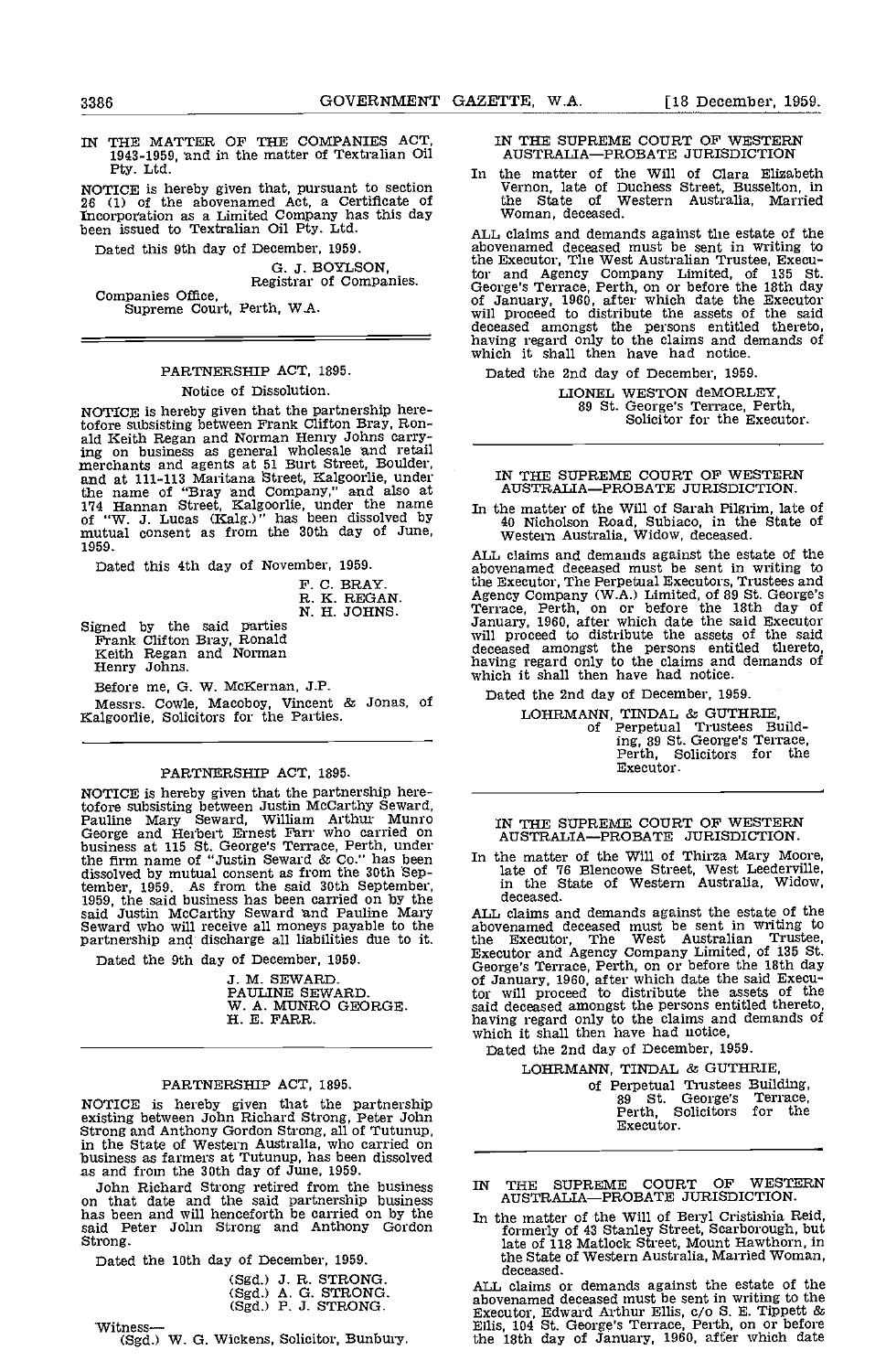the said Executor will proceed to distribute the entitled thereto, having regard only to the claims and demands of which he shall then have had notice.

Dated the 8th day of December, 1959.

S. E. TIPPETT & ELLIS. of Western Australian Chambers, 104 St. George's Terrace, Perth, Solicitors for the Executor.

- IN THE SUPREME COURT OF WESTERN deceased among AUSTRALIA-PROBATE JURISDICTION.
- In the matter of the Will of Albert Edward Wilhams, late of 36 Thomas Street, Nedlands, in the State of Western Australia, Retired School Teacher, deceased.

ALL claims or demands against the estate of the tbovenamed deceased must be sent in writing to the Executor, The West Australian Trustee, Executor and Agency Company Limited, of 135 St. George's Terrace, Perth, on or before the 18th day of Janu-<br>ary, 1960, after which date the said Executor will proceed to distribute the assets of the said deceased In the amongst the persons entitled thereto having regard  $\frac{1}{1}$ <br>only to the claims and demands of which it shall  $\frac{1}{1}$ only to the claims and demands of which it shall then have had notice.

Dated this 2nd day of December, 1959.

P. 5. DURSTON. of 105 St. George's Terrace, Perth, Solicitor to the said Executor.

- IN THE SUPREME COURT OF WESTERN AUSTRALIA-PROBATE JURISDICTION.
- In the matter of the Will of Esther Amelia Williams, late of 36 Thomas Street, Nedlands, in the State of Western Australia, Married Woman, deceased.

ALL claims or demands against the estate of the  $\overline{\phantom{a}}$  abovenamed deceased must be sent in writing to  $\overline{\phantom{a}}$  IN T the Executor, The West Australian Trustee, Execu-<br>tor and Agency Company Limited, of 135 St.<br>George's Terrace, Perth, on or before the 18th day In the of January, 1960, after which date the said Executor for  $\frac{1}{2}$ <br>will proceed to distribute the assets of the said deceased amongst the persons entitled thereto having regard only to the claims and demands of which it shall then have had notice.

Dated this 2nd day of December, 1959.

### P. 5. DURSTON,

of 105 St. George's Terrace, Perth, Solicitor to the said Executor.

THE SUPREME COURT OF WESTERN AUSTRALIA-PROBATE JURISDICTION.

In the matter of the Will of John Charles Mann, late of 210 Piccadilly Street, Kalgoorlie, in the State of Western Australia, Retired Mining Assay Clerk, deceased.

ALL claims or demands against the estate of the TN abovenamed deceased must be sent in writing to AT the Executrix, Mrs. Marguerite Kniest Loveland, of<br>
41 Lonsdale Street, Mount Yokine, on or before In the<br>
the 18th day of January, 1960, after which date the said Executrix will proceed to distribute the<br>assets of the said deceased amongst the persons all<br>entitled thereto, having regard only to the claims Or<br>and demands of which she shall then have had ALL cl<br>notice.

Dated this 4th day of December, 1959.

PARKER, BYASS & SCHLAM,<br>of 12 Howard Street, Perth,<br>Solicitors for the Executrix.

- IN THE SUPREME COURT OF WESTERN AUSTRALIA-PROBATE JURISDICTION.
- In the matter of the Will of Allan Clifford Johnson, late of 30 Seventh Avenue, Maylands, in the State of Western Australia, Despatch Manager (formerly Cinema Operator), de-Manager (formerly Cinema Operator), de-

ALL claims or demands against the estate of the abovenamed deceased must be sent in writing to the Executor, care of Messrs. Hardwick & Slattery, Solicitors, Bank of Adelaide Chambers, Pakenham Street, Fremantle, on or before the 18th day of January, 1960, after which date the said Executor will proceed to distribute the assets of the said deceased amongst the persons entitled thereto having regard only to the claims and demands of which he shall then have had notice.

Dated this 8th day of December, 1959.

HARDWICK & SLATTERY, Solicitors, Bank of Adelaide Chambers, Pakenham Street, Fremantle.

IN THE SUPREME COURT OF WESTERN AUSTRALIA-PROBATE JURISDICTION.

In the matter of the Will of George Hardy Johnson,<br>formerly of 20 Vincent Street, Mount Lawley,<br>in the State of Western Australia, Common-<br>wealth Peace Officer, and late of Lemnos<br>Hospital, West Subiaco, in the said State,

ALL claims or demands against the estate of the abovenamed deceased must be sent in writing to the Executor, The Perpetual Executors, Trustees & Agency Company (W.A.) Limited, of 89 St. George's Terrace, Perth, on or before the 25th day of Janu- ary, 1960, after which date the said Executor will proceed to distribute the assets of the said deceased proceed to distribute the assets of the said deceased amongst the persons entitled thereto, having regard only to the claims and demands of which it shall then have had notice.

Dated the 14th day of December, 1959.

STONE, JAMES & CO., Solicitors for the Executor.

IN THE SUPREME COURT OF WESTERN AUSTRALIA-PROBATE JURISDICTION.

In the matter of the Will of Elizabeth Emily Wark,<br>formerly of 43 Mackie Street, Victoria Park, in<br>the State of Western Australia, but late of<br>Woodstock Rest Home, 102 Barker Road,<br>Subiaco, in the said State, Widow, deceas

ALL claims or demands against the estate of the abovenamed deceased must be sent in writing to the Executor, The West Australian Trustee,<br>Executor and Agency Company Limited, of 135 St.<br>George's Terrace, Perth, in the said State, on or<br>before the 18th day of January, 1960, after which<br>date the said Executor will pro the assets of the said deceased amongst the persons entitled thereto, having regard only to the claims and demands of which it shall then have had notice.

Dated the 8th day of December, 1959.

D. W. FINKELSTEIN, of 63 St. George's Terrace, Perth, Solicitor for the Executor.

IN THE SUPREME COURT OF WESTERN<br>AUSTRALIA—PROBATE JURISDICTION.

In the matter of the Will of Harry Dredge Bird, formerly of Bird Road, Kalamunda, in the State of Western Australia but late of "Alpine," Alpine Road, Kalamunda aforesaid, Retired Orchardist, deceased.

ALL claims or demands against the estate of the abovenamed deceased must be sent in writing to<br>the Executor, The Perpetual Executors, Trustees<br>and Agency Company (W.A.) Limited, of 93 St.<br>George's Terrace, Perth, on or before the 25th day<br>of January, 1960, after which d